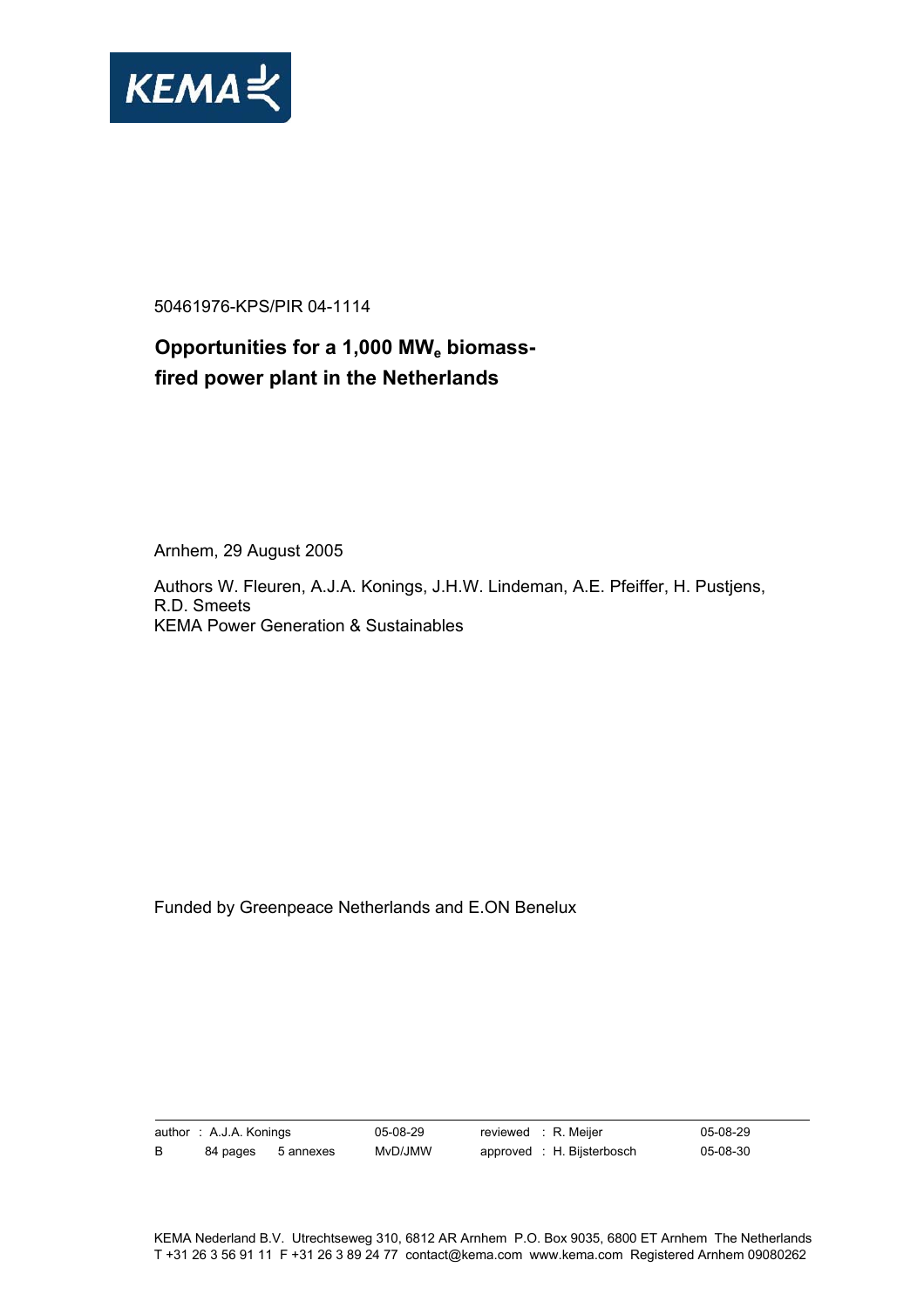Copyright © KEMA Nederland B.V., Arnhem, the Netherlands. All rights reserved.

This document contains proprietary information that shall not be transmitted to any third party without written consent by or on behalf of KEMA Nederland B.V. The same applies to file copying, wholly or partially.

KEMA Nederland B.V. and/or its associated companies disclaim liability for any direct, indirect, consequential or incidental damages that may result from the use of the information or data, or from the inability to use the information or data.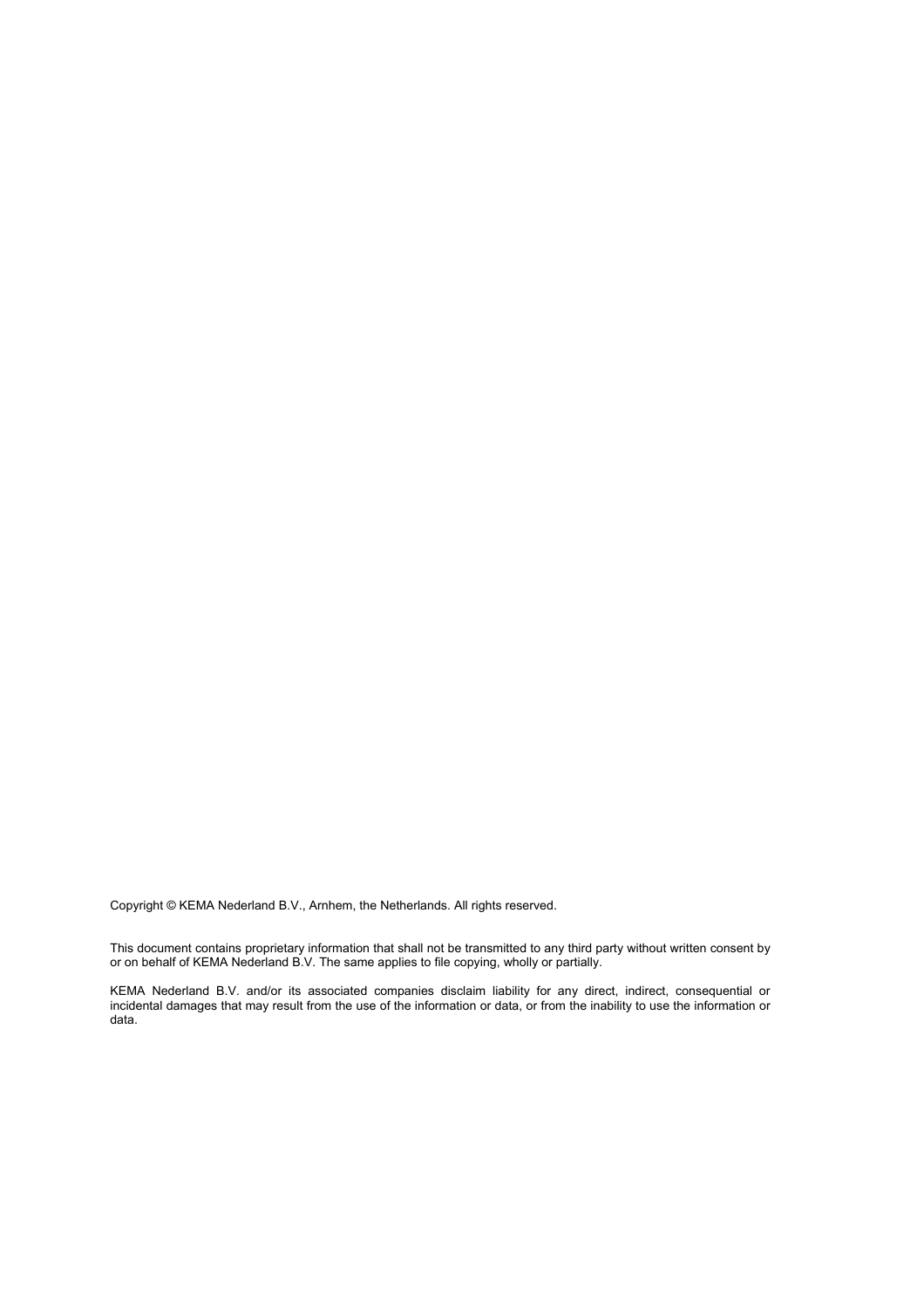

50461976-KPS/PIR 04-1114

# **CONTENTS**

| 1              | <u> 19. Introduction</u> |  |
|----------------|--------------------------|--|
| $\overline{2}$ |                          |  |
| 2.1            |                          |  |
| 2.2            |                          |  |
| 2.3            |                          |  |
| 2.4            |                          |  |
| 2.5            |                          |  |
| 2.6            |                          |  |
| 3              |                          |  |
| 3.1            |                          |  |
| 3.2            |                          |  |
| 3.3            |                          |  |
| 3.4            |                          |  |
| $\overline{4}$ |                          |  |
| 4.1            |                          |  |
| 4.2            |                          |  |
| 4.3            |                          |  |
| 5              |                          |  |
| 5.1            |                          |  |
| 5.2            |                          |  |
| 5.3            |                          |  |
| 5.4            |                          |  |
| 5.5            |                          |  |
| 5.6            |                          |  |

 $-3-$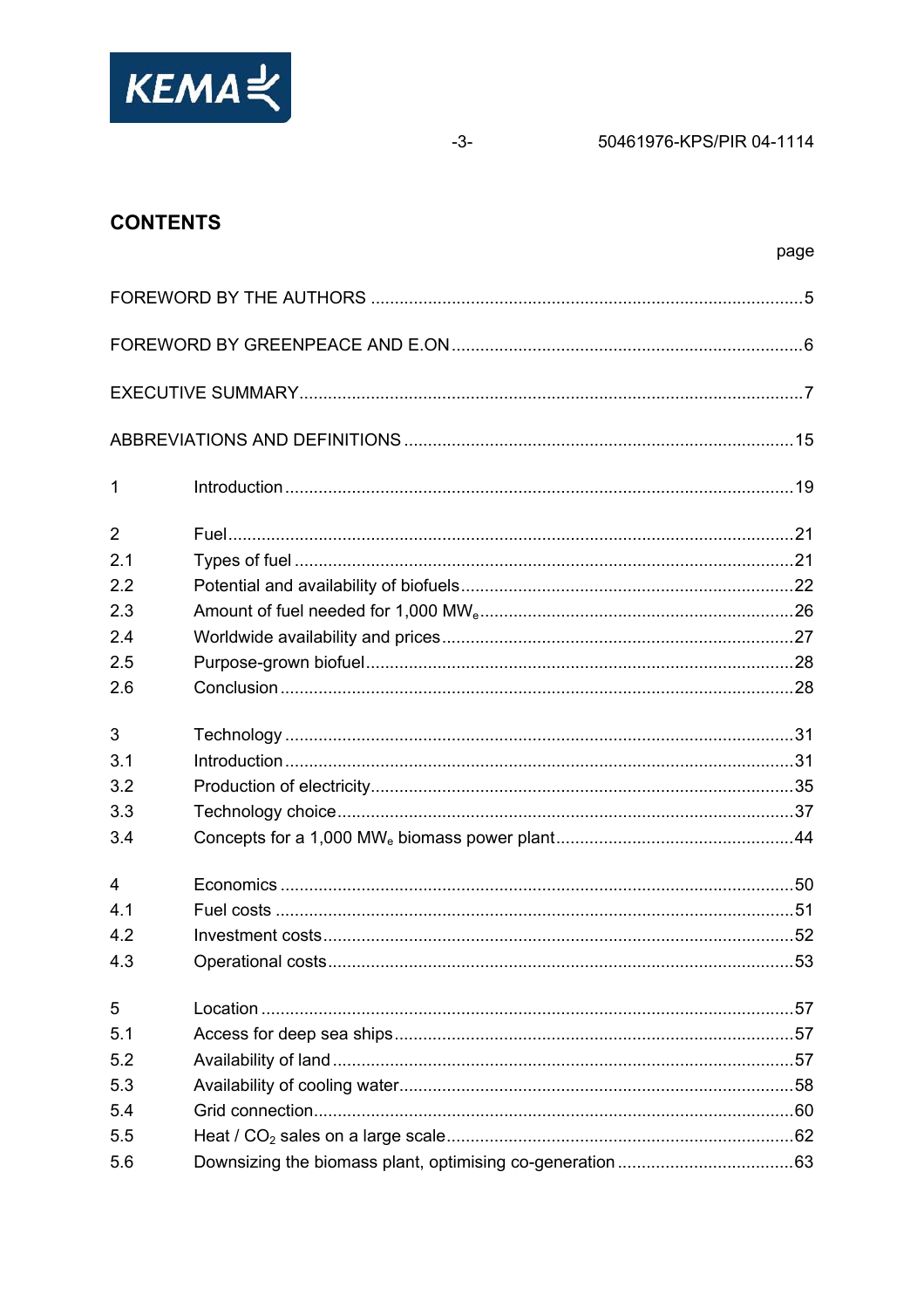

 $-4-$ 

# **CONTENTS (continued)**

|                |                                                                | page |
|----------------|----------------------------------------------------------------|------|
| 5.7            |                                                                |      |
| 5.8            |                                                                |      |
| 5.9            |                                                                |      |
| 6              |                                                                |      |
| 6.1            |                                                                |      |
| 6.2            |                                                                |      |
| 6.3            |                                                                |      |
| $\overline{7}$ |                                                                |      |
| 7.1            |                                                                |      |
| 7.2            |                                                                |      |
| 7.3            |                                                                |      |
| 7.4            |                                                                |      |
|                |                                                                |      |
| Annex A        |                                                                |      |
| Annex B        |                                                                |      |
| Annex C        |                                                                |      |
| Annex D        | Legal procedures / timetable EIA and environmental licensing82 |      |
| Annex E        |                                                                |      |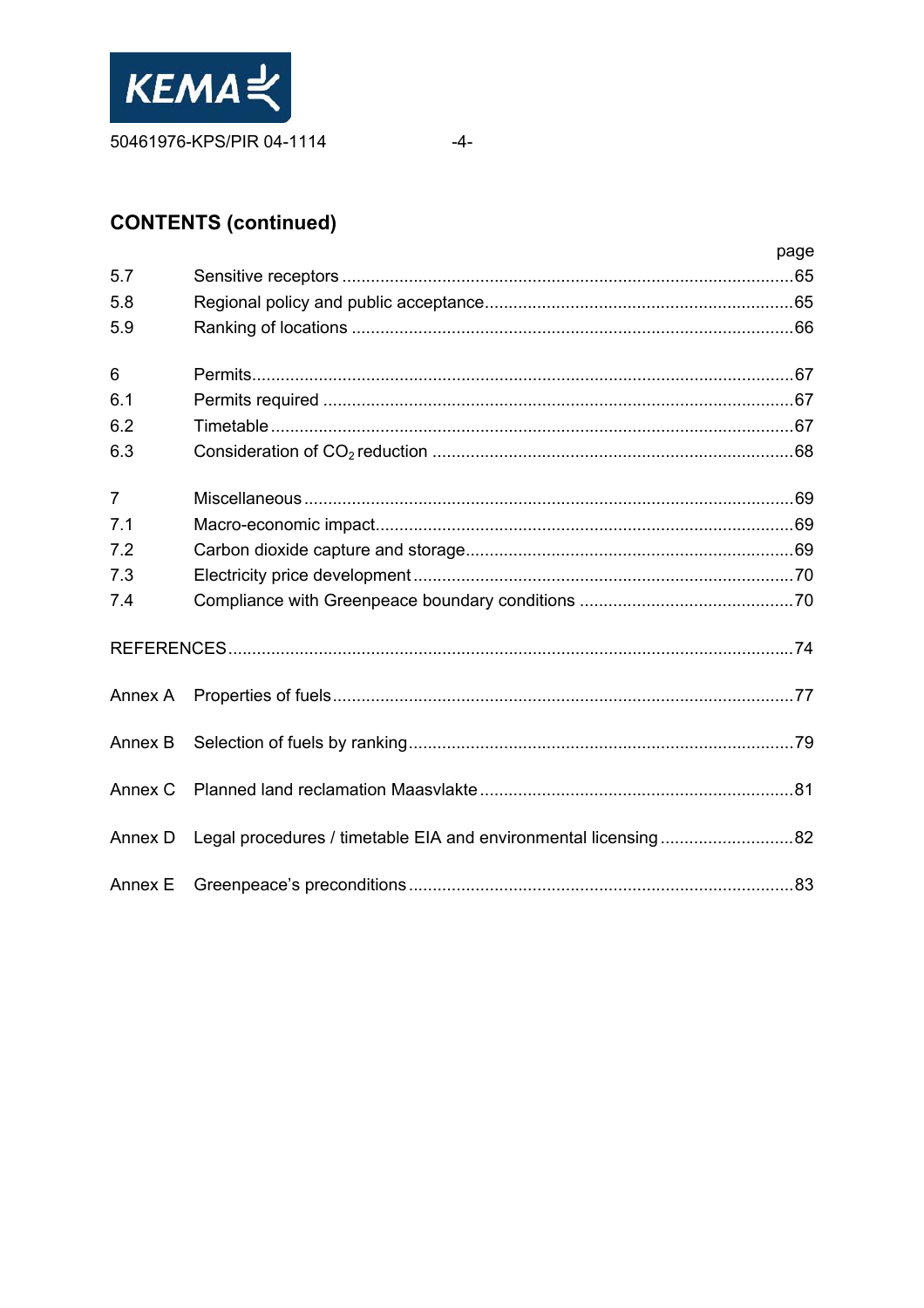

# **FOREWORD BY THE AUTHORS**

In researching this report we made a challenging journey in exploring the possibilities of sustainably building and operating a 1,000 MW<sub>e</sub> biomass-fired power plant in the Netherlands. This exploration was conducted on behalf of Greenpeace Netherlands and was co-funded by E.ON Benelux. It was not an easy journey since much information had to be combined, weighted, extrapolated and presented in a way which will challenge stakeholders in the market to continue their own explorations towards a more sustainable society.

We are aware of the fact that many publications explore the sustainability of bio-energy in negative and positive ways. We encourage an open mind to all points of view in the debate in order to make well-balanced decisions during the journey to sustainable energy supply. However, we reject the attitude of looking only at negative aspects, since this denies new developments in technology and approach the chance to prove themselves. In this era of energy transition towards more sustainable systems, today's problems must be tackled without creating new problems. We hope that our study will be a contribution to the conversion from challenge to reality.

We thank Greenpeace Netherlands for their courage in launching the exploration towards a bigger role for biomass in Dutch society. We want it to be a sustainable role, and will do our utmost to contribute to that.

The authors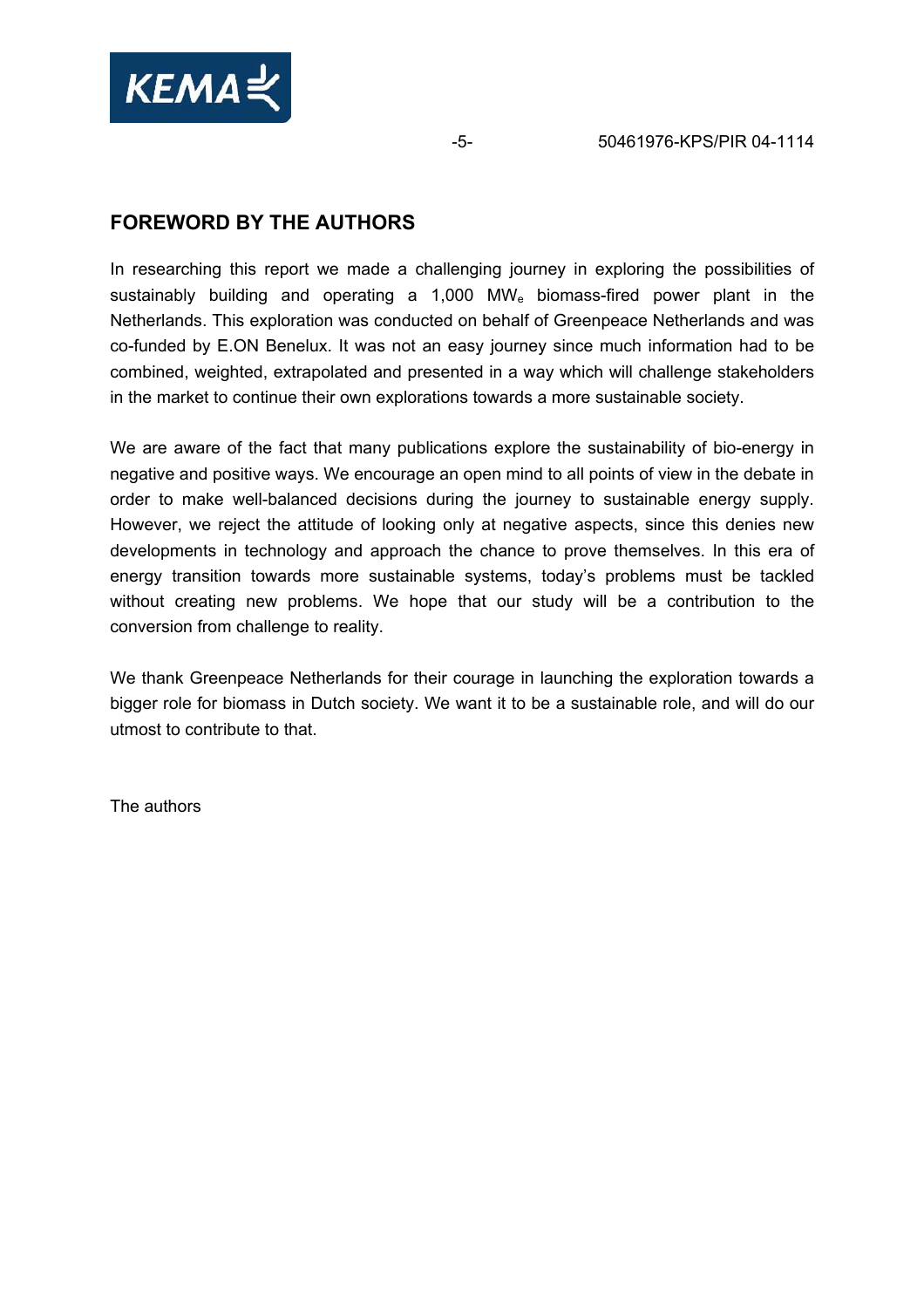

# **FOREWORD BY GREENPEACE AND E.ON**

The report "Opportunities for a 1,000 MWe biomass-fired power plant in the Netherlands" investigates a sustainable and renewable alternative for the new build of a conventional gas or coal fired 1,000 megawatt power plant in The Netherlands. Greenpeace initiated this study in the summer of 2004, following calls for new investments in base-load power production. Challenged by Greenpeace, E.ON Benelux co-funded this study.

To prevent dangerous human induced climate change, Greenpeace campaigns to achieve a 100% renewable and highly efficient energy system. Notwithstanding the focus of this study on supply-side and fuel, strong measures are needed on the demand-side to achieve 100% sustainability. Super-efficiency and energy-saving can prevent the need for an extra 1,000 MW<sub>e</sub> power plant in The Netherlands<sup>1</sup>. Energy policy in The Netherlands should encourage this as a top priority.

Unfortunately, electricity companies all hint at the new build of conventional power plants, based on natural gas and coal. None of these are an acceptable option for Greenpeace. This study focuses on a renewable source of energy which can equally well meet base-load demand: biomass. Large amounts of energy are still wasted each year because the heat, which is produced when generating electricity, is not used for industrial, agricultural or domestic applications. This blind spot in the general orientation of energy policy sadly results in a low overall efficiency of *any* type of thermal conversion process, regardless of fuel-type.

Challenged by Greenpeace, E.ON Benelux co-funded this study. E.ON Benelux acknowledges that this study has shown that a 1,000 MWe biomass-fired power plant is theoretically technically feasible. However, according to E.ON Benelux, extensive research is needed before the construction of such power plant can become a reality. E.ON does not endorse all the basic principles set by Greenpeace, mentioned in chapter 7.4.

Amsterdam, August 2005

Joris Thijssen Kees Korevaar Greenpeace Netherlands E.ON Benelux

<sup>1</sup> Source: '*Elektriciteitsbesparing als alternatief voor de bouw van nieuwe centrales*', (Greenpeace/Ecofys, July 2004)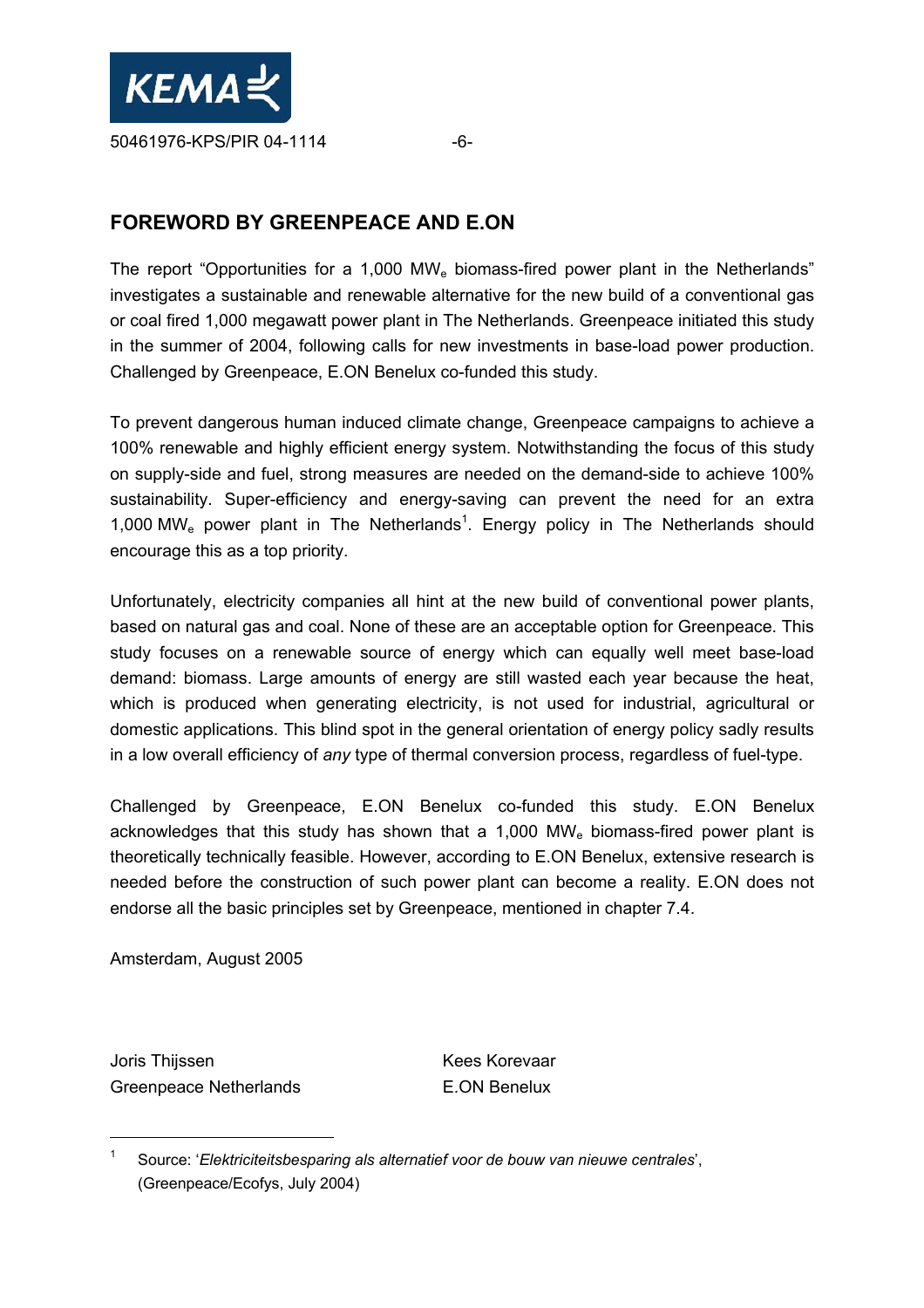

# **EXECUTIVE SUMMARY**

An investigation carried out by KEMA on behalf of Greenpeace looked at the possibility of building a 1,000 MWe power plant using biomass as a fuel. The motivation for starting the study was a discussion about to take place in the Netherlands on the necessity for expanding existing centralised power capacity. The investigation was intended to offer a  $CO<sub>2</sub>$ -neutral solution to the discussion on power plant capacity extension. This report contains information useful for stakeholders involved in power production, with a summary giving answers to the questions put forward by Greenpeace. All information given here is based on existing knowledge available in the public domain. Within the scope of this report no in-depth investigation could be carried out and therefore many questions could not be answered in great detail. The main aim of the report is to give an overview of what the chances are for large-scale conversion of biomass to electricity, preferably in combination with heatdistribution.

#### **Is it possible to build a 1,000 MWe biomass-fired power plant within 10 years?**

It is technically possible to build and operate a  $1,000$  MW<sub>e</sub> power plant fired with biomass. The power plant would consist of four units of  $250$  MW<sub>e</sub> each, based on fluidised bed technology. The largest (partially) biomass-fired power plant operating at present is the 240 MWe plant of Alholmens Kraft in Pietarsaari, Finland. This power plant is regarded as the reference point. It started operation in 2001 with technology based on atmospheric circulating fluidised bed combustion and is able to fire a wide range of biofuels. A combination of wood residues, peat and coal (indication 10%) is burned. Since the plant is located at a pulp and paper mill, the heat is also used for paper processing and district heating. Based on the Pietarsaari model, a gross electric efficiency of 43% is possible. Since ash content and ash behaviour of biomass is less predictable than coal special attention has to be paid to the operational performance of the fluidised bed. A serious alternative, although no large-scale biomass-fired examples are available, is entrained flow combustion in combination with a fixed bed burn-out zone (grate), as used in (old) coal and lignite-fired power plants. The main advantage of this is the lower ash production. It is also expected that possibilities for reusing ash waste will increase. At the moment combustion technologies are the only large-scale solutions available for the conversion of biomass into electricity. Anaerobic digestion cannot operate at the demanded scale. Gasification, pyrolysis and several other upcoming technologies are not yet commercially available at the required scale.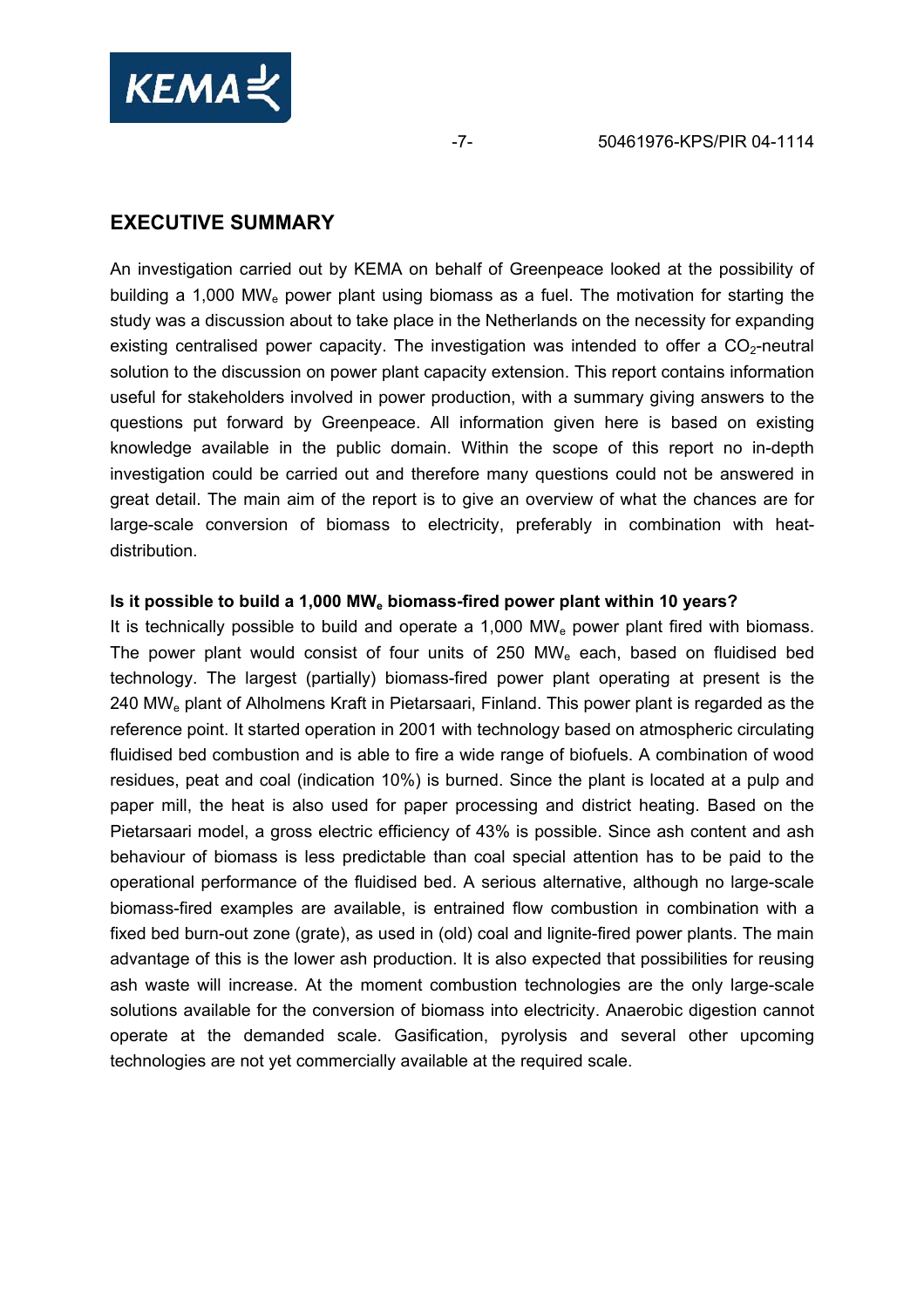

#### **Can a biomass-fired power plant be operated within acceptable emission levels?**

In order to operate a power plant within the emission limits large-scale operation is an advantage. Temporary changes in the fuel quality are levelled and appropriate flue gas cleaning equipment can be installed. By selecting the biofuels in combination with a fuel certification system, the level of incoming potential polluting components can be controlled. Next to this primary measure secondary measures can be taken within the combustion process, lowering the levels of dust, CO,  $C_xH_y$  and more complex hydrocarbons, NO<sub>x</sub> and  $SO_{x}$ . The flue gas cleaning takes care of the final emission reduction by a combination of dedusting, SNCR and  $SO<sub>x</sub>$  capture. Adding some coal to the biomass improves the sulphur/chlorine ratio, thus enabling higher steam parameters without a considerable increase of  $SO_{x}$  due to limestone addition in the bed.

#### **Is there enough biomass available to fire a 1,000 MWe power plant?**

Firing a 1,000 MWe power plant requires a large amount of biomass. Assuming wood pellets to be the main fuel, each year 3.7 million tons of biofuel would be needed for one plant. The equivalent in coal would be 2.6 million tons. The potential of biofuels worldwide is big. In the most positive scenario it is estimated that in the long term, worldwide, 1,100 EJ (10<sup>18</sup> J) could be produced for energy purposes on top of the production of biomass for feeding and material purposes. More realistic scenarios focusing on the short term biomass residues, both forest and agro, already available, lie in the range of 40 EJ. Using this amount around 550 power plants could be fired at a 1,000 MWe scale. In Finland attempts have been made to harvest wood residues not used in other ways, for sustainable energy applications by 2010. An equivalent value of around 400  $MW_e$  is expected to be harvested. To conclude, although the potential of biofuel is expected to be huge, this does not mean that the fuel is easily available. The development of an economically sound and sustainable supply chain is the biggest challenge involved in the development of a 1,000 MWe biomass-fired power plant.

Challenge 1 Develop a large-scale (inter)continental sustainable biofuel supply chain

#### **What is likely to be the most suitable biofuel for the power plant?**

Due to the size of the power plant, national biomass resources in the Netherlands will not be able to meet the biofuel demand, fulfilling only 10% of the demand in the most positive scenario. Therefore imports will be needed, which are likely to be brought in by ship. Importing virgin solid biomass is neither economic nor energy-efficient, since its energy density is low. A densification process will be needed at the import source. Several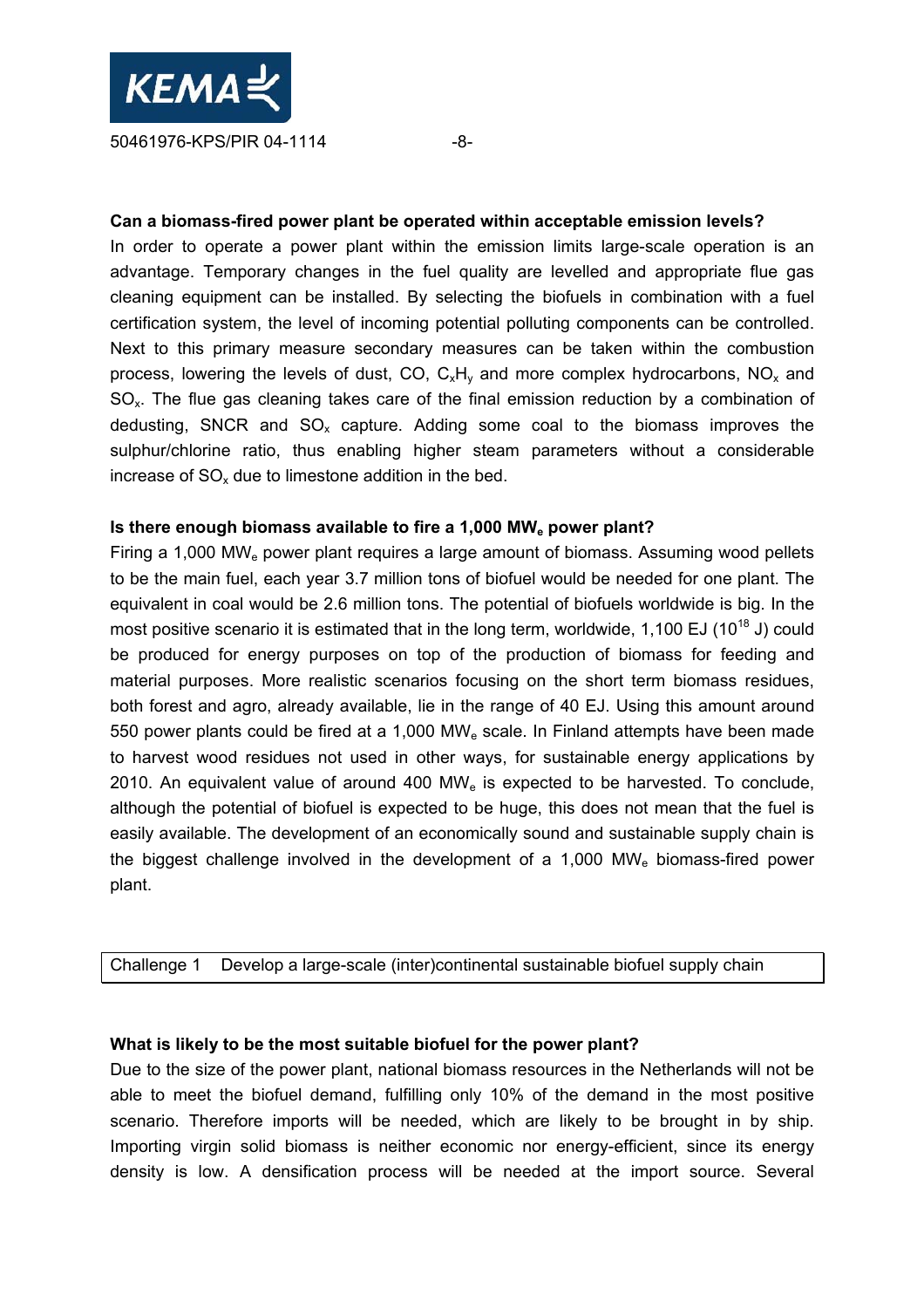

technologies like pyrolysis and torrefaction are under development, but at present pelletising looks the most promising possibility. Large quantities of wood residues are produced by forestry, a sustainable industry. Wood residues appear to be the most suitable resource for pelletising. The Netherlands already has experience with this supply chain with Essent and several pellet suppliers. Besides imports of wood residues, the importation of agro residues can also be considered, such as palm fibres, cocoa husks and vegetable oils. Caution has to be taken with not interfering with food applications. The stability of prices is also lower. Therefore agro residues are not recommended to be the base load biofuel. In the long term (indication beyond 2015) energy crops can play a role in supplying the power plant with biofuels.

#### **What is likely to be the most suitable supply chain?**

In the supply chain three routes can be distinguished: the long-distance intercontinental route, the continental route and short national routes. Assuming that the power plant is located on the coast or on a large river, in all cases transport by ship is likely to take place, although transportation by train will also be possible.

Biomass residues of national origin can be transported by truck, train and/or river barges to the power plant. Densification will not be required. Caution will need to be taken on interfering with national small-scale applications with larger energy recovery rates achieved by co-generation.

In the case of continental transport, densification at the place of origin will be required, followed by transport by train, river barge and/or coastal carriers. Examples are the importation of wood residues from the Baltic States, Scandinavia, Poland, Canada or Russia. In case of agro residues, the importing of straw from northern France might be a possibility. Intercontinental transport will also require biomass densification at the place of origin, followed by ocean transport and, in addition, depending on the location of the power plant, transport by river barges.

#### **How will the ash residues be used?**

After combustion, ash remains in the range of 2 to 5% of the fired biomass's mass. The ash contains most of the minerals originating from the biomass in a concentrated form, and its reuse as a fertiliser in the area where its biomass grew is the preferred option. Research on ash recycling in forestry and agriculture, thus reducing or making unnecessary the use of artificial fertilisers, is still in its infancy but will be of great importance when large-scale bioenergy applications become more common. Another, but less preferred, way of recycling ash is using it in building materials like cement and fillers. Again, research is required in order to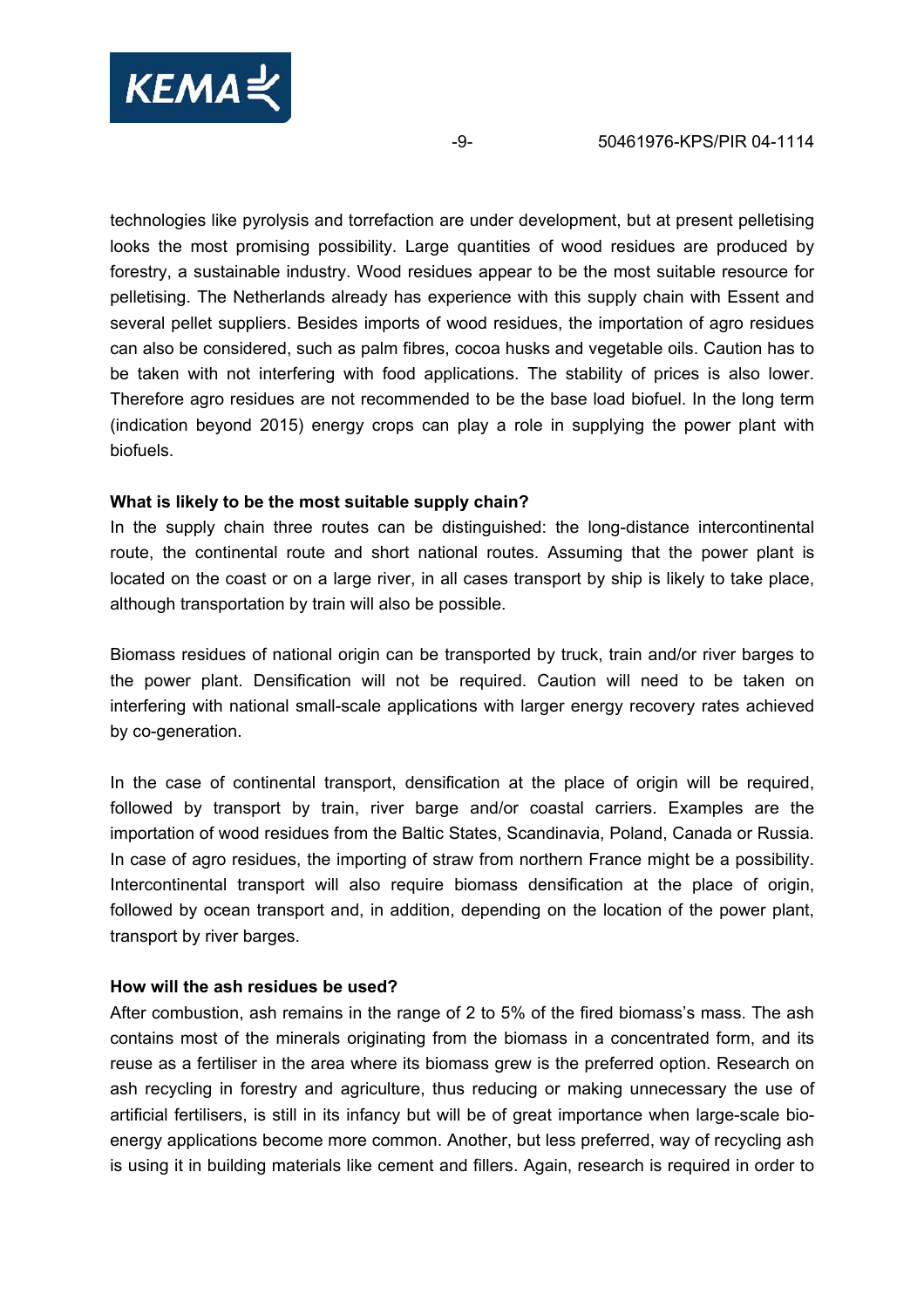

develop suitable applications. The least preferred way of disposing of the power plant's ash residue is landfill, which can be done in an environmentally sound way but does not reuse the rich material.

#### Challenge 2 Develop bio-ash recycling and mineral recovery chains

#### **What is likely to be the most suitable location for the power plant?**

Since the power plant will be fuelled predominantly with imported biofuels, a location on the coast is preferred, minimising transportation costs. A second advantage would be the availability of low-temperature cooling water, making it possible to operate the power plant at a higher electrical efficiency. However, an important pre-condition for a coastal location is a site large enough for the power plant and biofuel storage areas: at least 50 hectares for a 1,000 MWe power plant. A brief survey showed that Maasvlakte and Eemshaven offer the best opportunities, followed by Beverwijk and Delfzijl.

#### **Is it possible to operate the power plant in co-generation mode?**

From the point of view of energy efficiency a power plant producing electricity and also selling heat would be preferable to a plant producing only electricity. The use of fossil fuels and thus the emission of greenhouse gases would be further reduced. Potential locations with large heat demands were therefore investigated in more detail. In the case of cogeneration it is common to size the power plant to the heat demand. A size of 1,000 MW<sub>e</sub> is too big for co-generation. A size of 100 to 400 MWe is more likely to fit. Possible heat applications are district heating, greenhouses and industrial process heat. Either the cogeneration plant would be located in areas where new heat demand is developing or in areas where existing heat supply systems can be replaced. Possible locations of interest, additional to the locations mentioned above, are Sloegebied, Geertruidenberg, Moerdijk, Dinteloord, Westland, and locations currently equipped with 'old' gas-fired co-generation plants located near rivers or canals and offering space between 5 and 25 ha, like Utrecht, Diemen or Harlingen.

Challenge 3 Bring heat demand and sustainable bio-energy supply together

#### **What is the expected price of the electricity produced?**

The cost of electricity production is the total of all the costs accrued by harvesting, processing, transporting, trading and conversion of biomass into electricity and saleable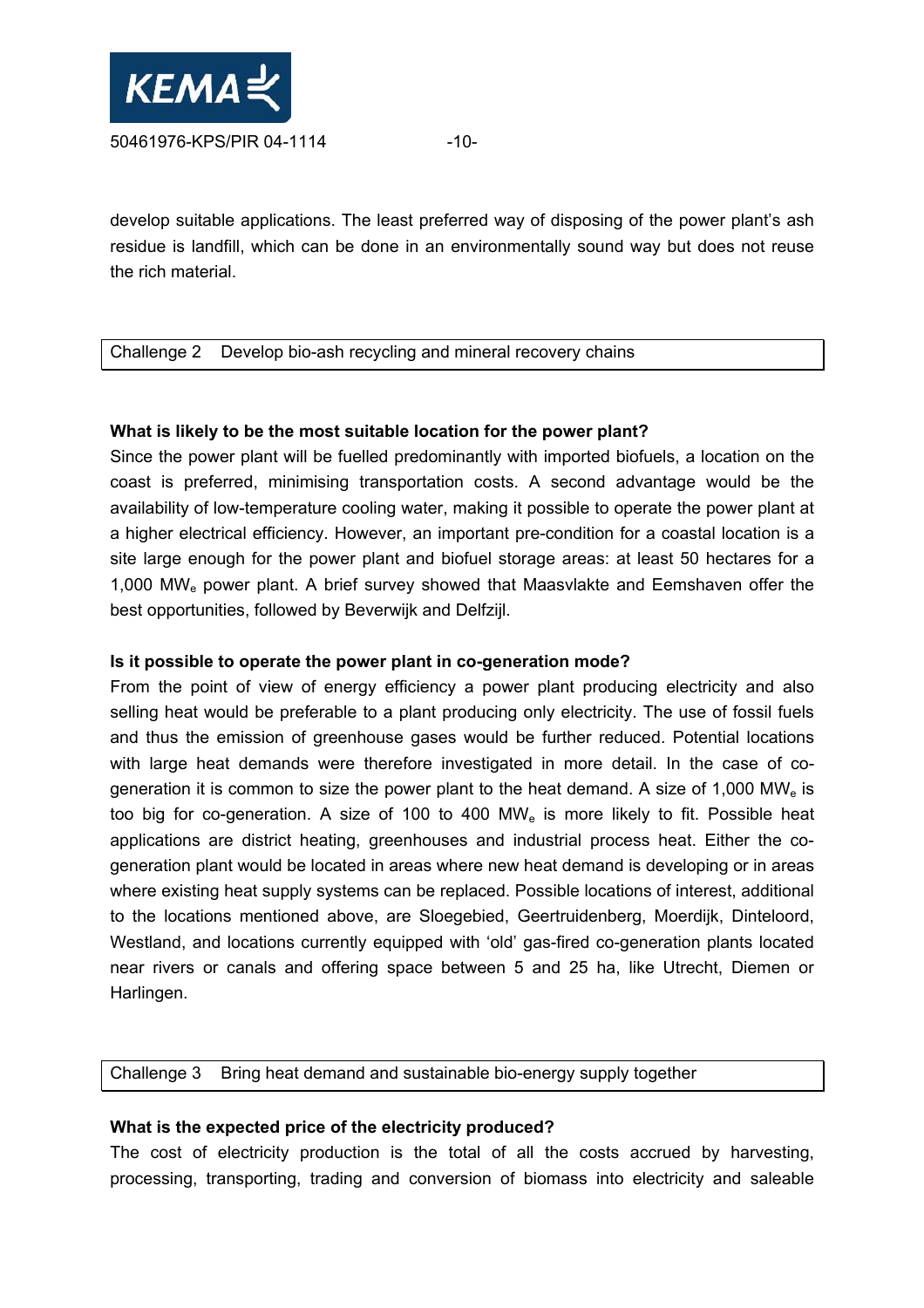

heat. Aspects of financing, depreciation, rates, fuel contracts, construction and maintenance, subsidies and  $CO<sub>2</sub>$  credits also have an impact. Giving an expected price in this stage is therefore not possible. Some conclusions can be drawn:

- since the biomass import supply chain is more complex and decentralised than that of coal, the fuel costs per GJ are expected to be higher, although compared to natural gas the costs of biomass could be equal
- − the costs involved with ash handling and flue gas treatment are expected to be lower or equal to coal, depending on the biofuel composition (assuming that useful applications of the ashes are feasible).

| Indication electricity cost price 1,000 MW <sub>e</sub> biomass-fired power | 8.2 EURcts/kWhe    |
|-----------------------------------------------------------------------------|--------------------|
| plant at a fuel price of EUR 6 per GJ                                       |                    |
| Expected value of $CO2$ credits on the long run                             | 1 to 2 EURcts/kWhe |
| Value of MEP <sup>*</sup> in case of co-firing for a 10 year period         | 6.6 EURcts/kWhe    |
| (2006/2007)                                                                 |                    |
| Mean value selling price electricity in free market                         | 3.2 EURcts/kWhe    |

Dutch financial support scheme for renewable electricity

Based on the existing financial support scheme the concept is likely to be feasible. The MEP for a 1,000 MWe biomass-fired power plant can be equal to lower than the MEP in the case of co-firing.

The main drivers lowering the costs of bio-power production are:

- − biofuel costs at the gate of the power plant
- − net electric efficiency
- − investment costs power plant.

Challenge 4 Develop mechanisms for lowering the costs of bio-energy in time

#### **What is the sustainable performance of large-scale bio-electricity?**

Greenpeace uses criteria to assess the sustainability of the use of biomass on a large scale for electricity production. A brief investigation of to what extent these criteria can be met has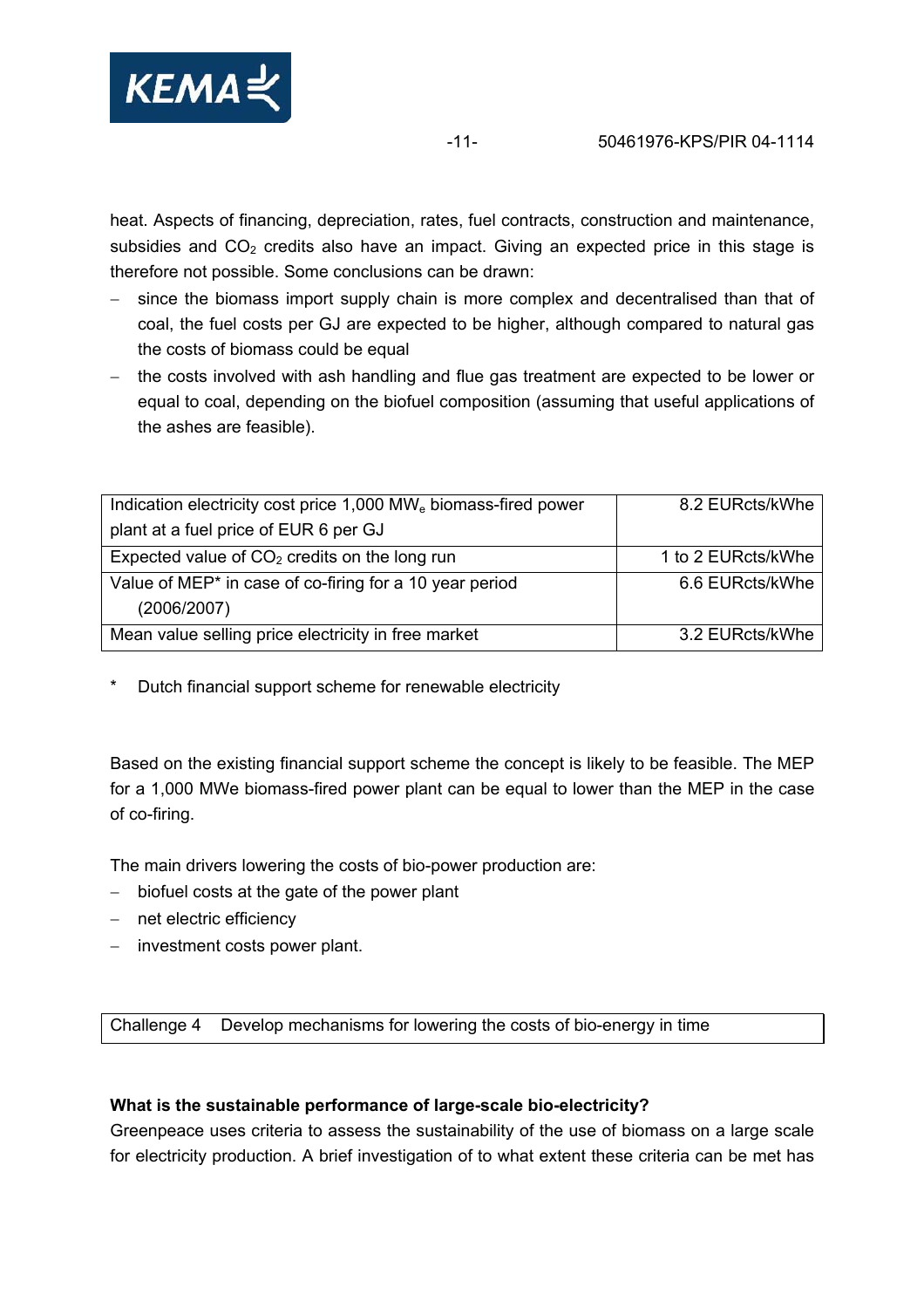

been performed. Attention has been paid to:

- − energy balance in the bio-energy chain
- − carbon neutrality
- − bio-diversity
- − use of GMOs (genetically manipulated organisms)
- − sustainability of plantations and agriculture
- − toxicity.

First, attention was paid to the energy balance covering the whole supply and conversion chain. First calculations indicate that the supply chain uses up 10 to 20% of the energy contained in the biofuel. Of the energy available in the biomass at the gate of the power plant, up to 43% can be converted in electricity.

Second, the carbon neutrality of the bio-energy chain was investigated. Since biomass in itself is carbon neutral the bio-energy chain in itself is as well. In the case of forest or agro residues, putrefaction on land and thus accompanying emissions like  $CH_4$ ,  $CO_2$  and  $N_2O$  are less. The use of bio-energy also prevents the emission of fossil origin  $CO<sub>2</sub>$ . Using bioresidues for energy applications result in a  $CO<sub>2</sub>$  sink.

In the third place, attention was paid to the impact on bio-diversity. It was concluded that as long as bio-residues are the main source for fuelling the power plant the impact can be neutral. On the risks of being involved in or promoting genetically modified biomass, the survey was not able to draw clear conclusions. It is assumed that, especially in forestry, genetic modification is not a current trend and therefore is unlikely to influence fuel choice since forest residues are expected to be the main fuel. In the long term, since research is continuing, it may yet be a point of attention.

With respect to sustainable land use, the fifth criteria, it was concluded that in the first place a balance has to be found as to what extent biomass can be extracted from forestry and agriculture without causing soil depletion. In the case of forestry, nutrients and minerals are concentrated in the leaf and bark mass. Leaving these parts of the trees in the forest to a certain extent enables sustainable forestry. Secondly, by recycling bio-ash minerals the chain can be closed even further. Finally, toxicity was assessed as important criteria. Through the application of suitable technology the potential toxicity of the energy conversion process can be controlled. No explicit toxicity is expected within the supply chain, especially in the case of bio-residue use.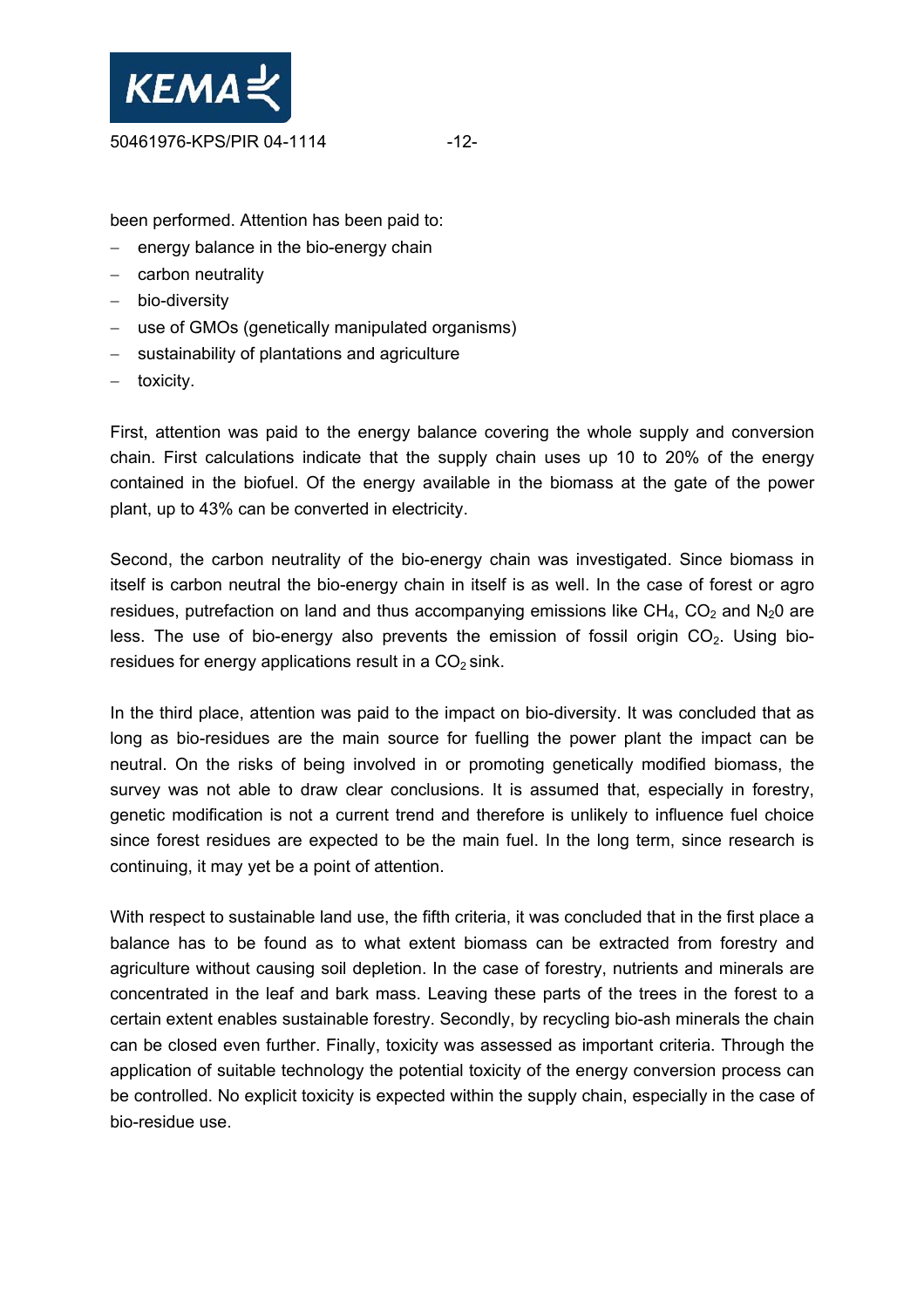

Challenge 5 Assess large-scale bio-electricity sustainable performance in more detail

#### What are the environmental benefits of a 1,000 MW<sub>e</sub> biomass-fired power plant?

A 1,000 MWe biomass-fired power plant operated in base load will result in benefits like:

- − a CO<sub>2</sub> emission reduction of 5 Mton/a due to the replacement of 2.25 Mton coal (η=0.46), double the target of the Dutch Coal Covenant and roughly a 10% emission reduction in the power sector. The reduction is equal to 17% of the Dutch Kyoto target
- − a renewable electricity production of 7 TWhe/a, almost 100% of the bio-energy target in 2010, 50% of the bio-energy target in 2020, 22% of the renewable energy target in 2020, and 2.2% of the demand for energy in the Netherlands in 2020.

#### **Conclusions**

- − It is technically possible to build and operate a 1,000 MW<sub>e</sub> biomass-fired power plant in the Netherlands, using today's environmental standards.
- − The most likely technology to be used in the short term is fluidised bed combustion. Four units of 250 MW<sub>e</sub> each would be required, the largest available at present worldwide.
- − Since a large biomass volume of 3.7 million tons a year will be needed to fire the power plant, the biggest challenge will be to develop a sustainable supply chain.
- − The most likely fuel to be used would be wood residue.
- − The fuel would have to be imported. The most efficient way to transport fuel long-distance is to send the wood residues as pellets. Although the market is not able to supply the requested volume at the moment, there is enough potential to do so.
- − Suitable areas of origin are the northern part of Europe and the Americas.
- − In creating a sustainable bio-energy chain special attention will have to be paid to ash reuse in the countries of origin, optimising the energy consumption along the supply chain, and sustainable forestry.
- − Suitable locations in the Netherlands for the power plant are situated on the coast. Maasvlakte and Eemshaven offer the best opportunities.
- − Instead of building one big power plant it is preferable to build several smaller ones aiming at delivering electricity and heat at the same time. Although today's policy incentives to do so are poor, this is the best way to maximise energy efficiency and thus prevent  $CO<sub>2</sub>$  emissions.
- The electricity cost price of the 1,000 MW<sub>e</sub> concept is lower than small-scale bio-energy and higher to equal than co-firing, with the potential to be competitive. When successful, a  $CO<sub>2</sub>$  emission reduction of 5 Mton/a and a renewable electricity production of 7 TWhe/a could be realized.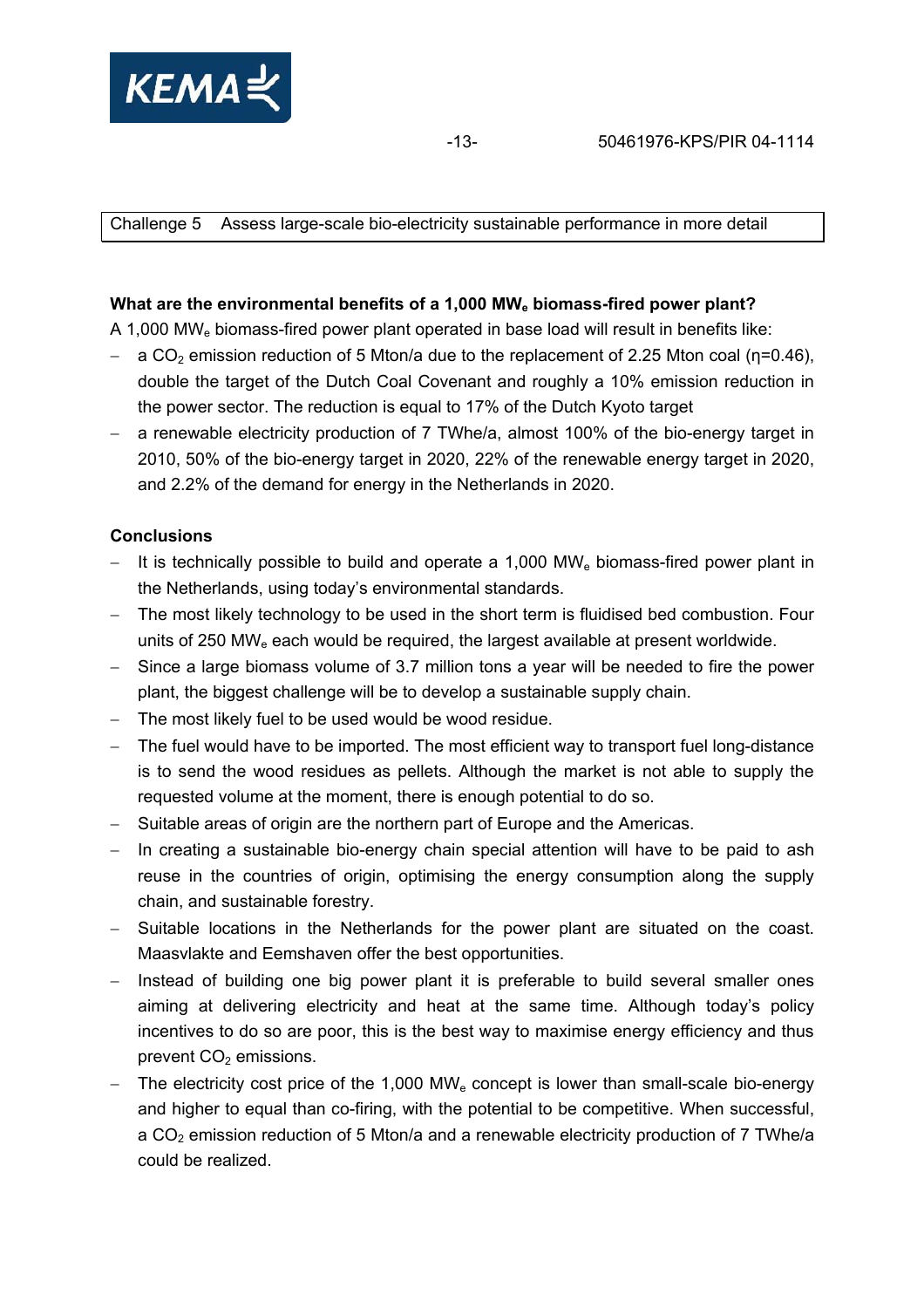

# **Fact sheet: 1,000 MWe biomass-fired power plant**

| Topic                | Figures                                                                          |  |  |  |  |
|----------------------|----------------------------------------------------------------------------------|--|--|--|--|
| Land use             | 1.5 to 2.0 million ha $(15,000 - 20,000 \text{ km}^2)$ , based on wood residues, |  |  |  |  |
|                      | (rough indication)                                                               |  |  |  |  |
| Fuel need            | 3.7 Mio ton biomass per year                                                     |  |  |  |  |
|                      | 530 ton/h                                                                        |  |  |  |  |
|                      | 63 PJ energy content                                                             |  |  |  |  |
|                      | (assumed calorific value 17 MJ/kg, wood pellets)                                 |  |  |  |  |
| Installed power      | 2,500 MW $_{th}$ , heat input                                                    |  |  |  |  |
|                      | 1,000 MW <sub>e</sub> , electricity output                                       |  |  |  |  |
|                      | (assumed net electrical efficiency 40%)                                          |  |  |  |  |
| Preferred technology | Fluidised bed combustion, 4 units of 250 MWe each                                |  |  |  |  |
| Power production     | 7 TWhe per year                                                                  |  |  |  |  |
|                      | (in case of no heat production at 7,000 operating hours)                         |  |  |  |  |
| Co-generation        | 4.4 TWh thermal per year and 5.3 TWhe                                            |  |  |  |  |
| Potential            | (assuming 50% heat recovery efficiency and 3,500 operating hours)                |  |  |  |  |
| Ash production       | 150 kton per year                                                                |  |  |  |  |
|                      | (assumed biomass ash content of 2% and contribution from the bed                 |  |  |  |  |
|                      | material 2% [lower than coal])                                                   |  |  |  |  |
| Emissions to air     | Lower than / comparable to coal.                                                 |  |  |  |  |
| $CO2$ reduction      | 5 Mton per year compared to a 1,000 MWe coal-fired plant                         |  |  |  |  |
|                      | 2.6 Mton per year compared to natural gas (indication).                          |  |  |  |  |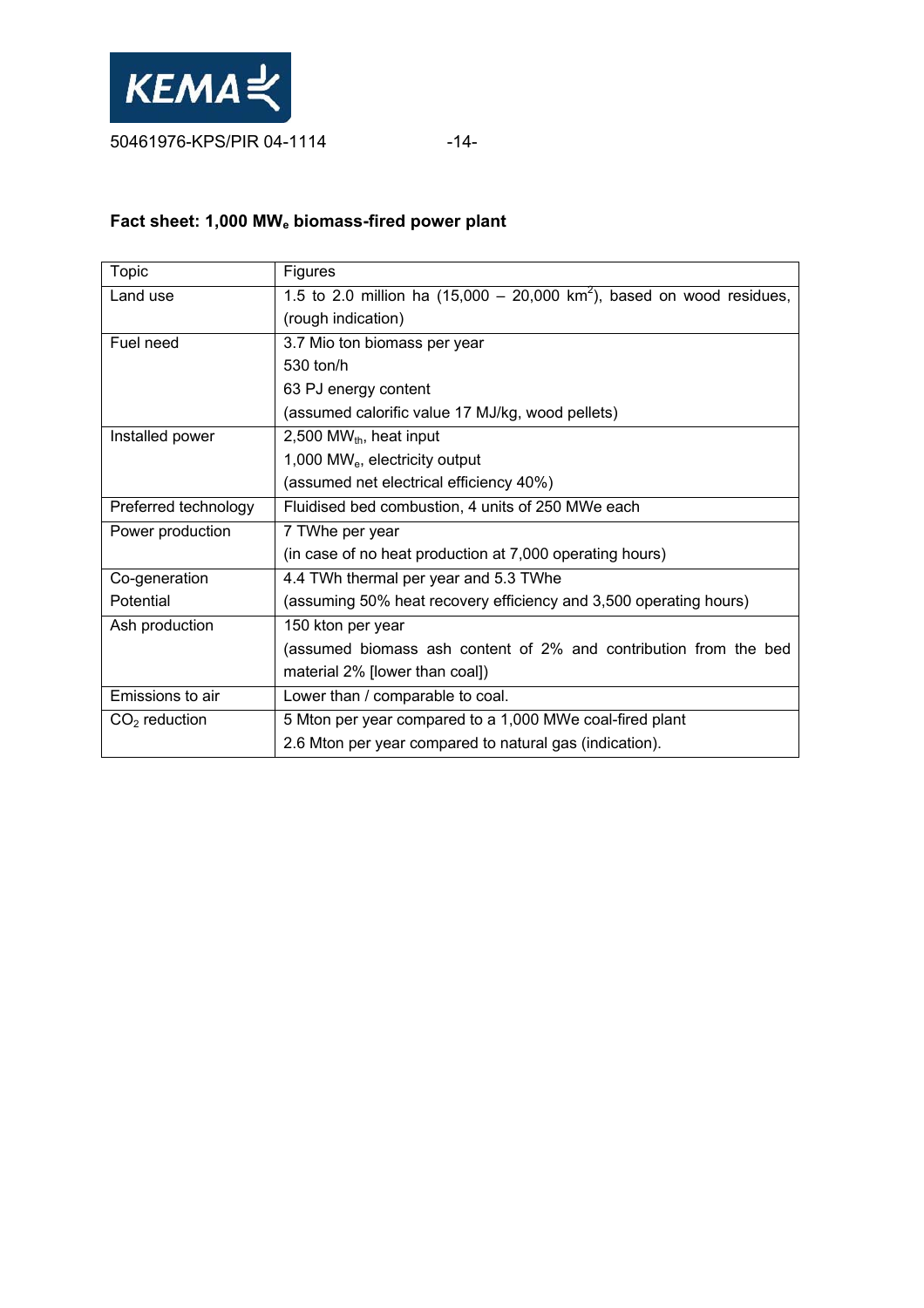

# **ABBREVIATIONS AND DEFINITIONS**

#### Anaerobic digestion *im Dutch: Vergisting*

A biological process converting biomass into biogas, a gas mainly consisting of  $CH<sub>4</sub>$  and  $CO<sub>2</sub>$ .

### **Co-firing [in Dutch: Bijstoken of meestoken]**

A type of process where either coal is replaced by biomass directly and the coal/biomass mixture is fired in the same boiler (meestoken) or where a separate unit for combustion, gasification or pyrolysis is build using biomass as a fuel (bijstoken). The energy content of the hot flue gases (in case of combustion) or biomass combustibles (in case of gasification or pyrolysis) is used to generate steam.

#### **Co-generation [in Dutch: Warmte-krachtkoppeling]**

A type of power plant where in addition to electricity useful heat is also produced, resulting in less wasted heat release and thus the need for less cooling water, realising a higher overallefficiency of energy conversion. Examples of co-generation (CHP) are in small-scale gas engines in greenhouses; on a large scale power plants supplying heat to district heating systems or process industry.

#### **Combined cycle** *Combined cycle iin Dutch: STEG, stoom en gasturbine installatie]*

A type of power plant where a steam cycle is integrated with a gas turbine cycle, thus improving electricity efficiency up to 55% in the case of natural gas firing.

#### **Combustion [in Dutch: Verbranding]**

An exothermic thermal process where biomass is converted into a hot flue gas in order to produce steam or hot water. Combustion is done with excess air converting all organic compounds into mainly  $CO<sub>2</sub>$  and  $H<sub>2</sub>O$ .

#### **Entrained flow combustion [in Dutch: Stofwolk verbranding]**

The biomass is combusted in a free vertical airflow. The biomass particle size is smaller compared to that used in fluidised bed combustion.

#### **Fixed bed combustion** *iin Dutch: Vastbed verbranding]*

Fuel is combusted in a slowly downward moving self-sustained bed. Drying, pyrolysis and combustion zone can be distinguished. Combustion air can be fed co-current (downdraft) or countercurrent (updraft) to the bed movement.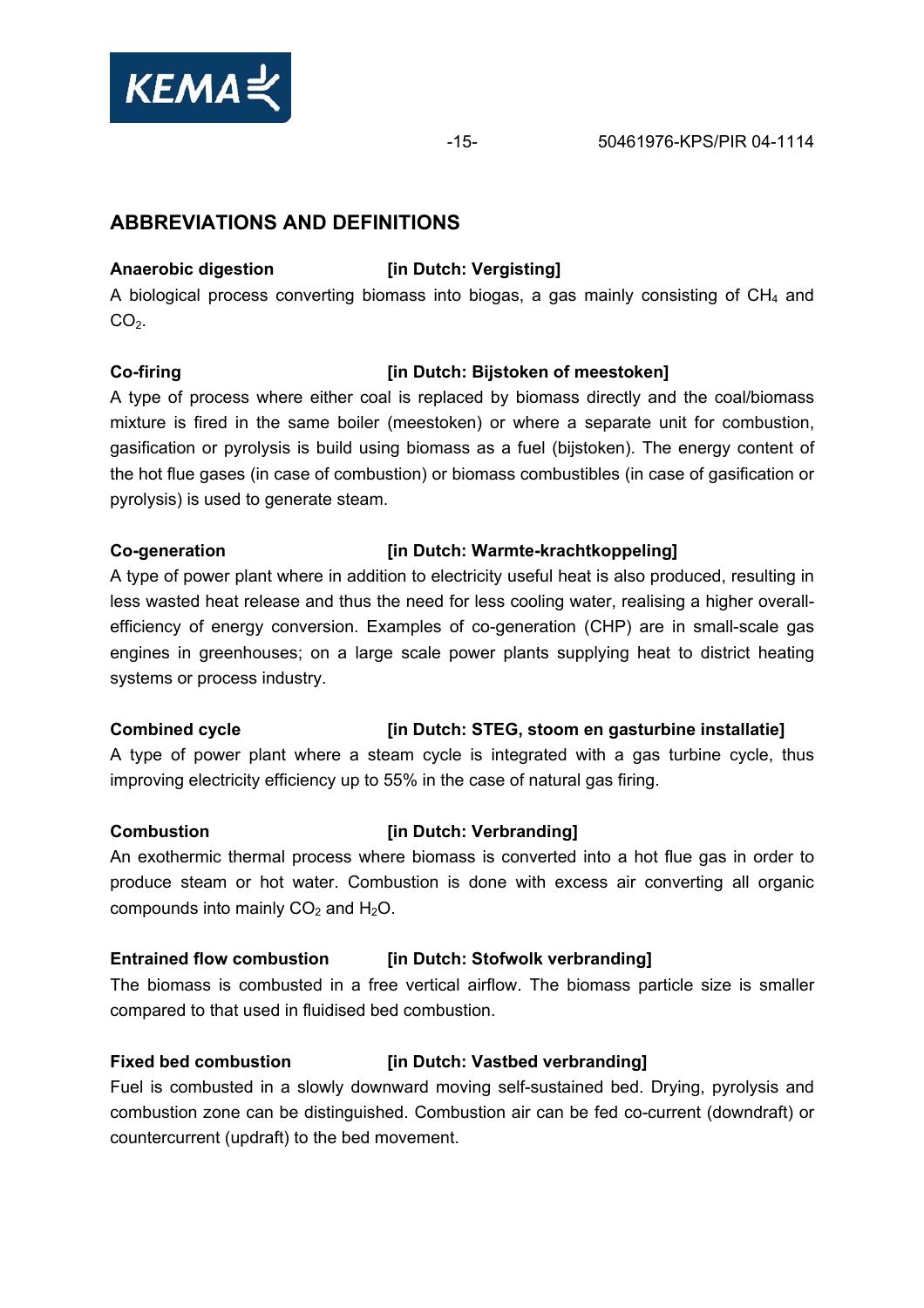

#### **Fluidised bed combustion [in Dutch: Wervelbedverbranding]**

The biomass is combusted in a fluidised state, floating on a vertical airflow within a sand bed. The biomass particle size is smaller compared to fixed bed.

#### **Gasification Example 2** [in Dutch: Vergassing]

An exothermic thermal process where biomass is converted into a combustible gas mainly consisting of  $H_2$ , CO, and CH<sub>4</sub>. Gasification is a kind of incomplete combustion where just enough air, oxygen or steam is used to keep the gasification process going.

### Grate firing **constant of the Constant Constant Constant Constant Constant Constant Constant Constant Constant Constant Constant Constant Constant Constant Constant Constant Constant Constant Constant Constant Constant Con**

Fuel is combusted on a bed, and often during the combustion process is moved slowly in a horizontal way towards the ash pit.

### **Pyrolysis [in Dutch: Pyrolyse]**

An endothermic thermal conversion process under the exclusion of air where combustible fluids, gases and solids are produced. Used as a thermal pre-processing step to improve the quality of the fuel.

# **Torrefaction** *I* **[in Dutch: Torrefactie]**

An endothermic thermal conversion process where mainly combustible solids are produced. Used as a thermal pre-processing step to improve the quality of the fuel. Torrefaction is less intense than pyrolysis.

| $MW_{th}$  | Megawatt thermal power representing the fuel input or heat available |
|------------|----------------------------------------------------------------------|
| $MW_{e}$   | Megawatt electric power output                                       |
| <b>MVA</b> | Mega volt ampere                                                     |
| EJ         | 1,000 PJ, energy value often used on world scale                     |
| PJ         | 1,000 TJ, energy value often used on country scale                   |
| TJ         | 1,000 GJ, energy value often used on plant scale                     |
| GJ         | 1,000 MJ, energy value often used on household scale                 |
| MJ         | 1,000 kJ                                                             |
| 1 kWh      | 3.6 MJ                                                               |
| 1 TWh      | 3.6 PJ                                                               |
| 1 MJ       | 0.278 kWh                                                            |
| a          | annual                                                               |
| ton        | 1,000 kg                                                             |
| M          | Mega, $1 \times 10^6$ , 1 million                                    |
|            |                                                                      |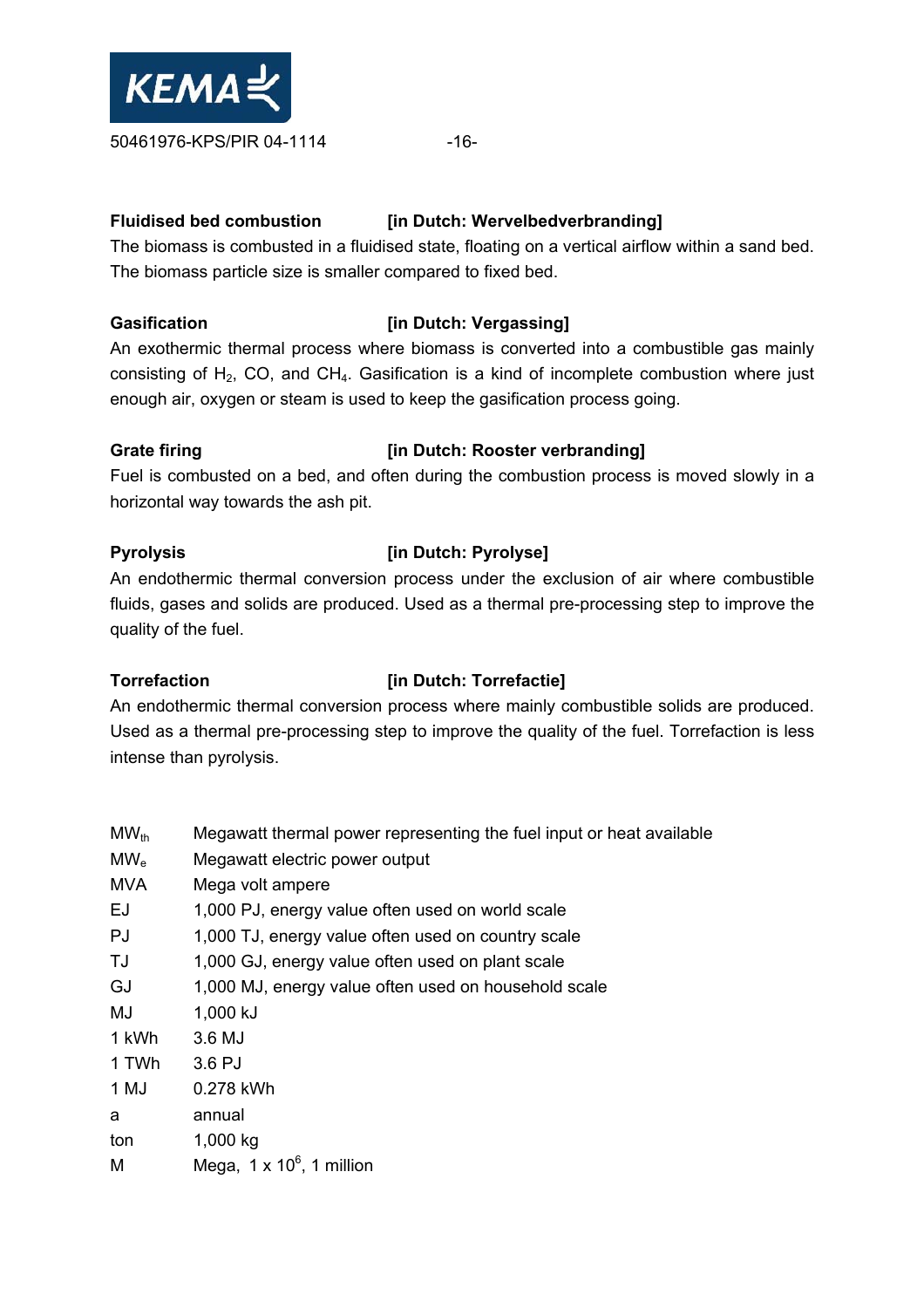

-17- 50461976-KPS/PIR 04-1114

- G Giga,  $1 \times 10^9$ , 1 billion
- $T$  Tera,  $1 \times 10^{12}$
- P Peta, 1 x 10<sup>15</sup>
- E Exa,  $1 \times 10^{18}$

| ABFB             | Atmospheric bubbling fluidised bed                                                                                            |
|------------------|-------------------------------------------------------------------------------------------------------------------------------|
| <b>AOO</b>       | Afval overleg orgaan (Dutch for 'Waste consultation body')                                                                    |
| BAT              | Best available technology                                                                                                     |
| <b>BEES</b>      | Besluit emissie-eisen stookinstallaties (Dutch for 'Decree emission requirements                                              |
|                  | for furnaces')                                                                                                                |
| <b>BFB</b>       | <b>Bubbling fluidised bed</b>                                                                                                 |
| <b>BOOM</b>      | Besluit kwaliteit en gebruik overige organische meststoffen (Dutch for 'Decree<br>quality and use other organic fertilisers') |
| <b>BVA</b>       | Besluit verbranden afvalstoffen (Dutch for 'Decree waste incineration')                                                       |
| <b>CBS</b>       | Centraal bureau voor statistiek (Dutch for 'Central bureau of statistics')                                                    |
| <b>CFB</b>       | Circulating fluidised bed                                                                                                     |
| CH <sub>4</sub>  | Methane                                                                                                                       |
| <b>CHP</b>       | Combined heat and power                                                                                                       |
| CO               | Carbon monoxide                                                                                                               |
| CO <sub>2</sub>  | Carbon dioxide                                                                                                                |
| $C_xH_v$         | Hydrocarbons                                                                                                                  |
| <b>EIA</b>       | Environmental impact assessment (in Dutch MER)                                                                                |
| <b>ELV</b>       | <b>Emission limit values</b>                                                                                                  |
| <b>ESP</b>       | Electrostatic precipitator                                                                                                    |
| <b>EWAB</b>      | Energiewinning uit afval en biomassa (Dutch for 'Energy production from waste<br>and biomass')                                |
| <b>GAVE</b>      | Gasvormige en vloeibare klimaatneutrale energiedragers (Gaseous and liquid<br>climate neutral energy carriers)                |
| <b>GMO</b>       | Genetically modified organisms                                                                                                |
| H <sub>2</sub>   | Hydrogen                                                                                                                      |
| H <sub>2</sub> O | Water                                                                                                                         |
| $H_2S$           | Hydrogen sulphide                                                                                                             |
| <b>HCI</b>       | Hydrogen chloride                                                                                                             |
| HF               | Hydrogen fluoride                                                                                                             |
| Hg               | Mercury                                                                                                                       |
| <b>HTU</b>       | Hydro thermal upgrading                                                                                                       |
| <b>IGCC</b>      | Integrated gasification combined cycle                                                                                        |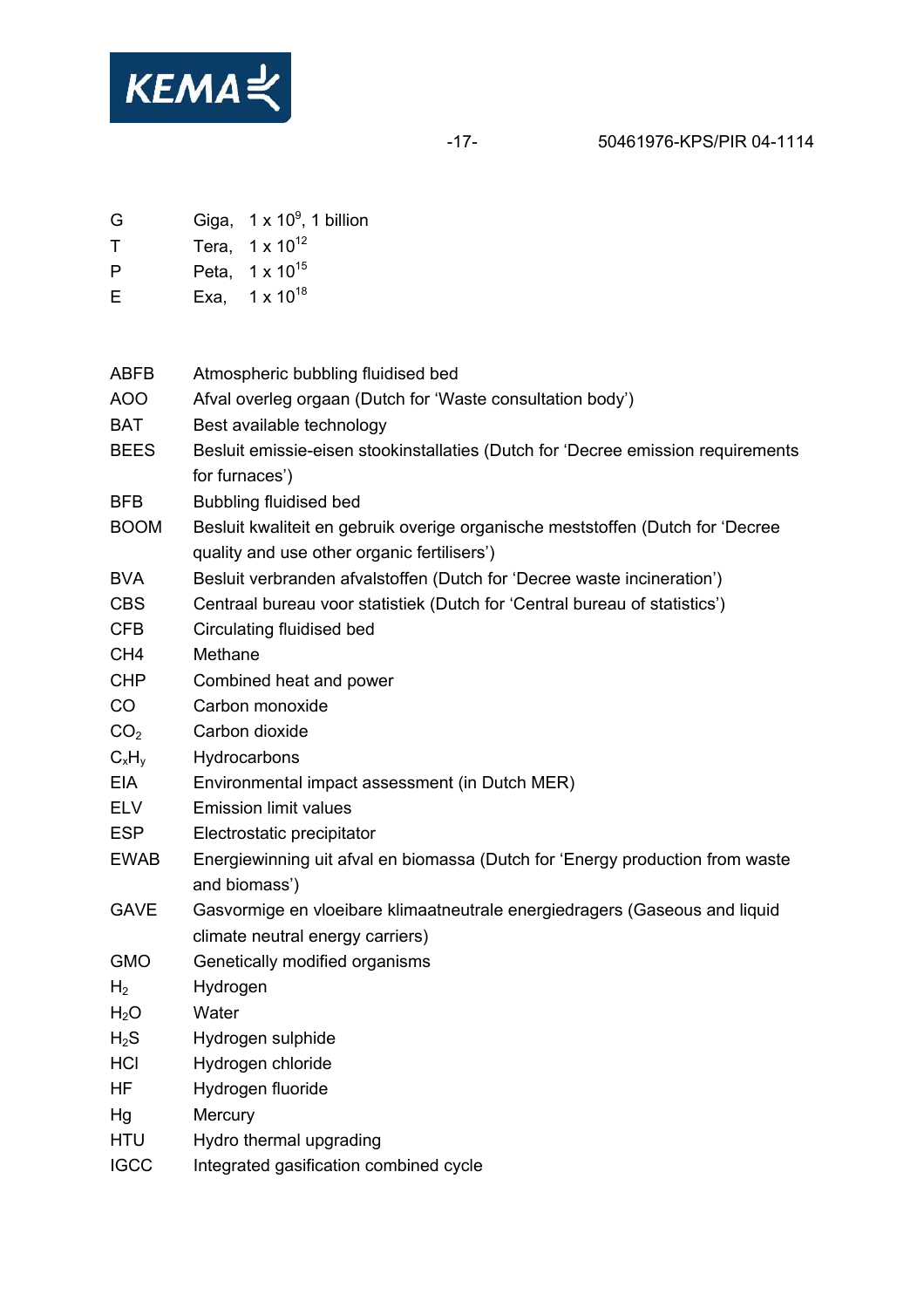

50461976-KPS/PIR 04-1114 - 18-

| <b>IPCC</b>              | Intergovernmental panel climate change                                              |
|--------------------------|-------------------------------------------------------------------------------------|
| <b>IPPC</b>              | Integrated pollution prevention and control                                         |
| <b>IRR</b>               | Internal rate of return                                                             |
| LCPD                     | Large combustion plants directive                                                   |
| LHV                      | Lower heating value                                                                 |
| MEP                      | Milieukwaliteit elektriciteitsproductie (Dutch subsidy scheme for electricity)      |
| MSW                      | Municipal solid waste                                                               |
| $N_2O$                   | Nitrogen dioxide                                                                    |
| $NO_{x}$                 | Nitrogen oxides                                                                     |
| PCFB                     | Pressurised circulating fluidised bed                                               |
| PkbNR                    | Nota Ruimte (Dutch for 'Note on town and country planning')                         |
| SCR                      | Selective catalytic reduction                                                       |
| SEV                      | Structuurschema elektriciteitsvoorziening (Dutch for 'Structural scheme electricity |
|                          | supply')                                                                            |
| SGR2                     | Structuurschema groene ruimte (Dutch for 'Structural scheme green space')           |
| <b>SNCR</b>              | Selective non-catalytic reduction                                                   |
| $\mathrm{SO}_\mathrm{x}$ | Sulphur dioxide                                                                     |
| TEQ                      | Toxicity equivalent                                                                 |
| VA                       | Vereniging afvalbedrijven (Dutch for 'Association of waste companies')              |
| VOS                      | Volatile organic substances                                                         |
| WID                      | Waste incineration directive                                                        |
|                          |                                                                                     |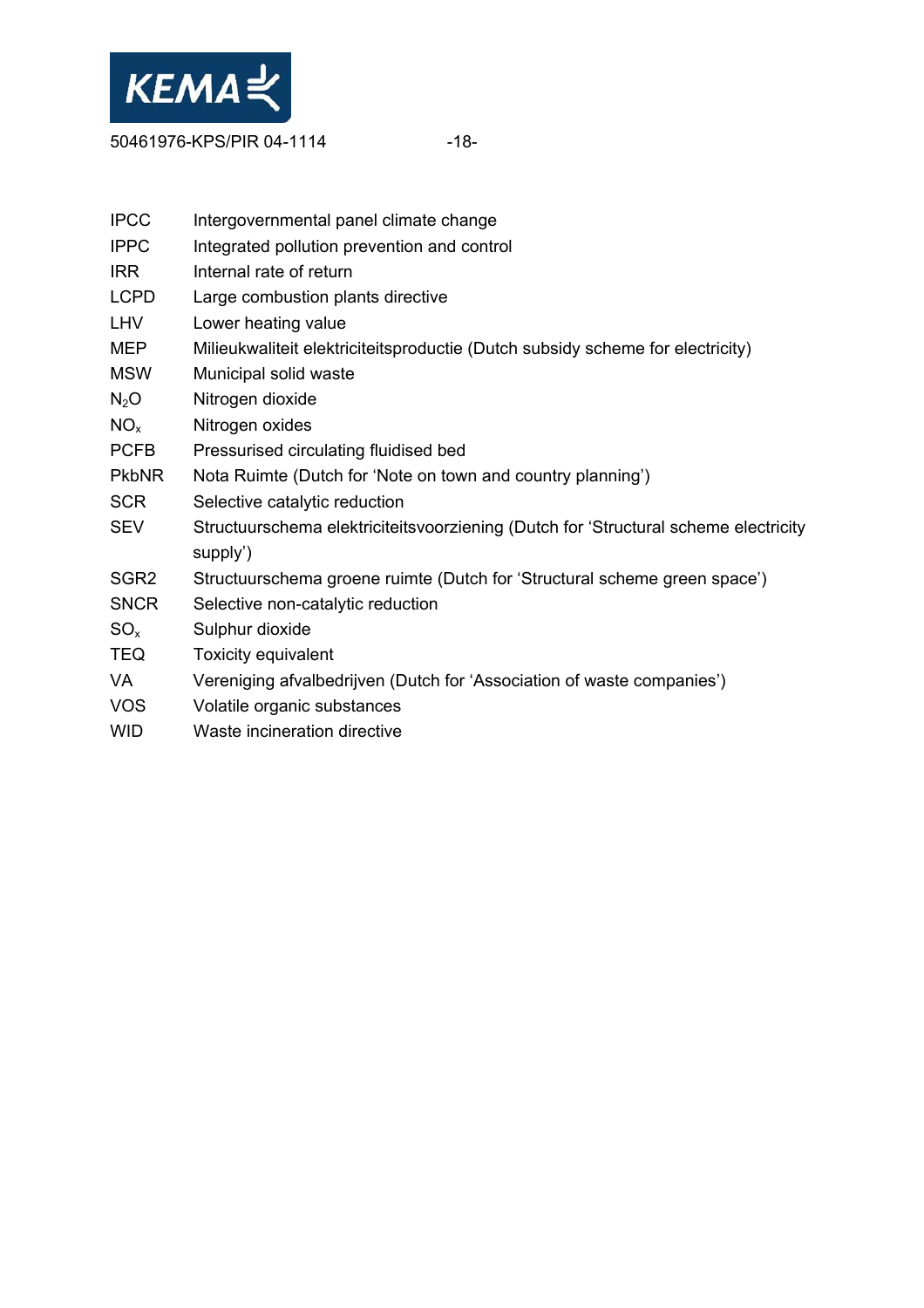

# 1 **INTRODUCTION**

In the Netherlands, discussion of the necessity to extend power plant capacity is increasing. An important issue within this discussion is the type of fuel. Since Greenpeace's philosophy is that if more electric power is needed this should be generated in the most sustainable way possible, Greenpeace addresses the topic of large-scale power generation by biomass combustion. One of the large electricity producing companies in the Netherlands, E.ON Benelux, joined the project as a co-funder due to its involvement in bio-energy and due to the opportunities that their power plant site Maasvlakte offers for extension. Greenpeace asked KEMA to conduct a survey of the possibilities for a 1,000 MW $_{\rm e}$  biomass-fired power plant with an eye to the opportunities and issues to be taken into account during the development of the concept toward realisation.

#### **Goal**

The goal is to assess the feasibility of a biomass power plant by a considering the possibilities for a 1,000 MWe biomass-fired power plant in the Netherlands. In the assessment Greenpeace's constraints for sustainable bio-energy projects were to be taken into account, and attention was to be paid to a more decentralised approach to create better conditions for co-generation.

#### **Rationale of large-scale bio-energy in the Netherlands**

Of the renewable energy sources, wind, geothermal and bio-energy offer the biggest potential in the Netherlands. Bio-energy is expected to fulfil 50% of the national renewable energy goal in 2010 (*Actieplan Biomassa, samenwerken aan bio-energie*; Ministerie van Economische Zaken, 2003). At present wind power is developing rapidly and it is expected that in the future all acceptable land locations will be used and that offshore wind generation will take the lead. Since biofuels can be stored and are always available for use, bio-energy can be produced when required. Bio-energy could be integrated widely in Dutch society without using too much land in the Netherlands for energy crops when import is considered. Its behaviour in terms of power-producing capabilities is therefore highly comparable with traditional power production by natural gas, coal or nuclear. When it becomes possible to realise a 1,000 MW<sub>e</sub> biomass-fired power plant contributing substantially to  $CO<sub>2</sub>$  emission reduction goals without affecting existing power infrastructure too heavily, this will be a renewable energy option worth exploring in more detail.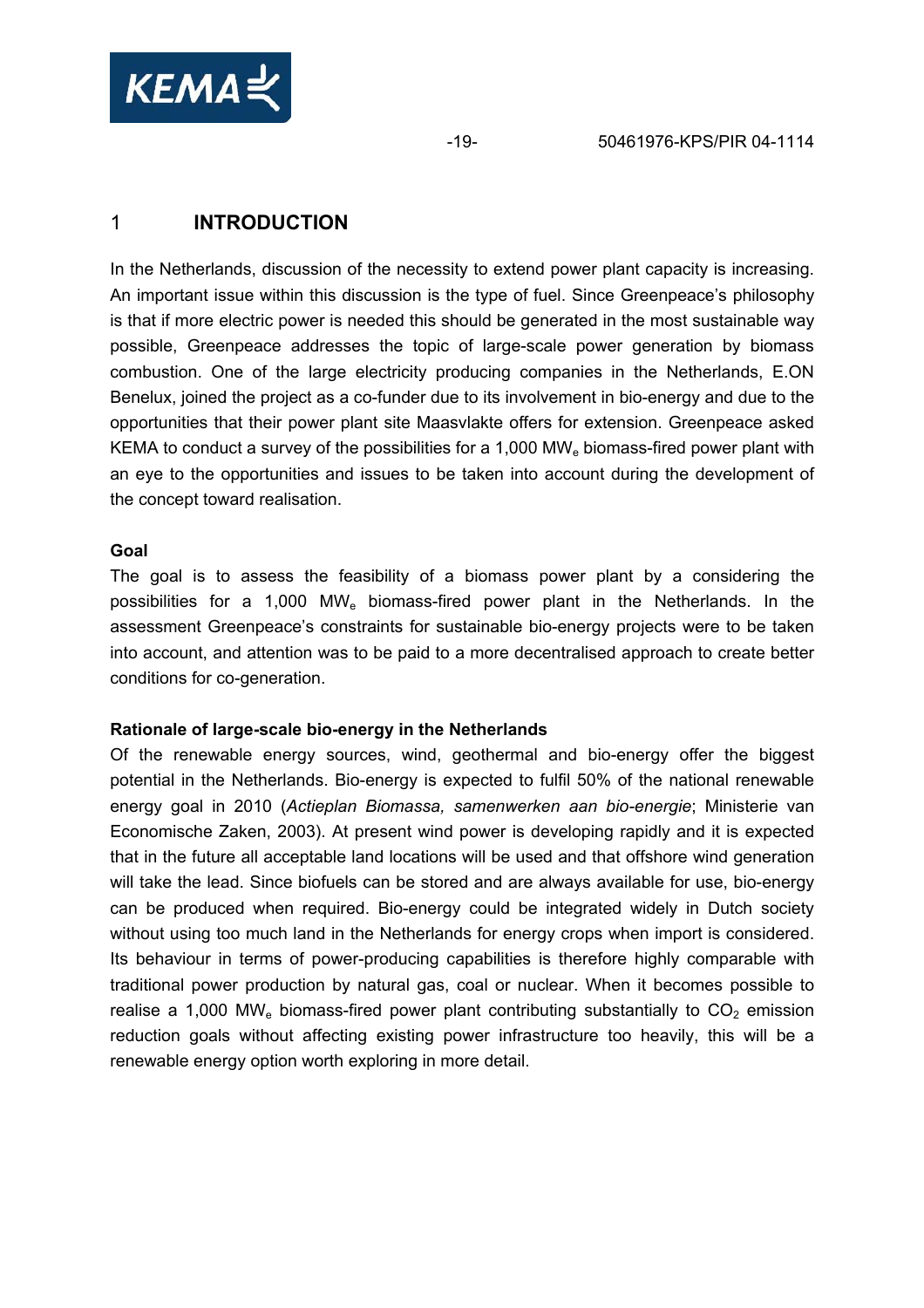

#### **Concept**

Using biomass as a fuel for electricity and heat production on a 1,000  $MW<sub>e</sub>$  scale would be its largest use to date, as nowhere else in the world are power plants operated using biomass on this scale. The plant would need to be located at a site where huge amounts of biomass (indication: more than 4 million ton/a) can be handled. Cooling water has to be available in sufficient quantities. Waste heat should also be used in industry or for other heating purposes, thus increasing the efficiency of the biomass in energy conversion. The biomass itself must be of sustainable origin, not competing with the food chain or other product chains. It has to be as clean as possible and well graded to guarantee the proper operation of the plant and low emissions. The plant would use well-proven technology available on the world market today. To be able to meet the latest emission standards, in this case normal for large-scale coal-fired power plants, proper flue gas cleaning equipment needs to be included in the plant's design.

#### **Project approach**

The main aim of this project is to get a general idea of all aspects involved when biomass is used for electricity production on a 1,000 MW<sub>e</sub> scale. Based on the literature and practical experience the following topics are addressed:

- − biofuel and logistics
- − power plant technology
- − economics
- − location(s) and permits
- − sustainability
- − alternative approaches.

The approach of this report is not an in-depth investigation of the feasibility of a biomass-fired power plant, but to describe the concept as completely as possible by addressing the opportunities it offers for renewable energy in the Netherlands and biomass trade worldwide. By addressing the issues for further investigation the report aims to be the first step towards the realisation of a biomass-fired power plant comparable in size to planned conventional power plants, either on one location or in a more decentralised way, on a smaller scale at several locations, aiming at co-generation as much as possible. The defining points of reference for a 1,000 MW<sub>e</sub> biomass-fired concept are examined below.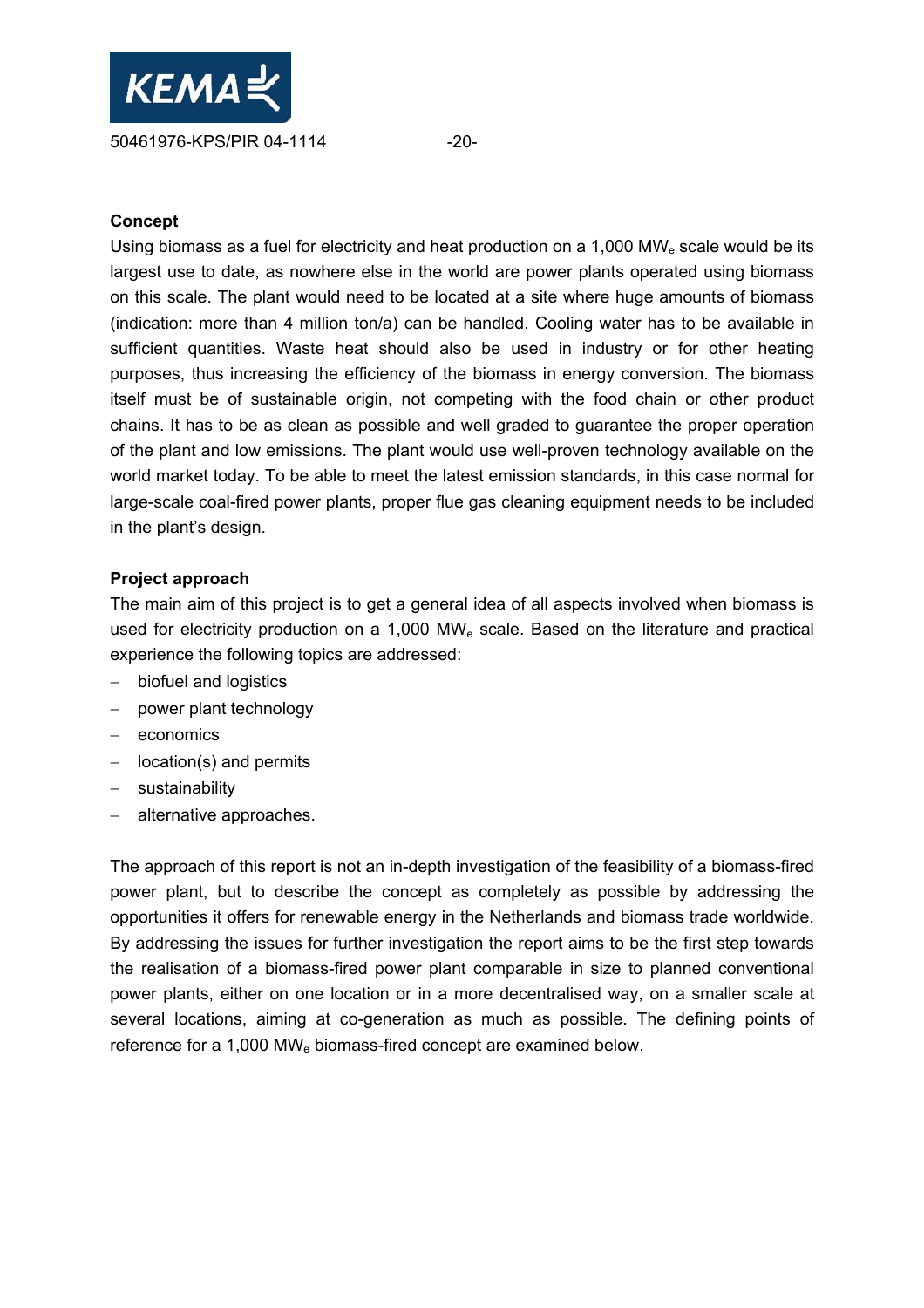

# 2 **FUEL**

## 2.1 **Types of fuel**

The fuel for the biomass-fired power plant should preferably be of 100% biomass origin and have a short  $CO<sub>2</sub>$  cycle, preferably yearlings or energy crops. Eligible types of biomass are agro residues such as olive residue, cocoa shells, sunflower residues, and wood or woodderived fuel such as sawdust and wood pellets.

The biomass may be used directly in the energy conversion system, or can be converted to a more suitable form. When considering a type of fuel, one should take into account whether it is in solid, liquid or gaseous form. An advantage of liquefied fuels (bio-oil) is their higher energy density compared to the original solids, thus requiring less space when being transported. However, liquefied fuels are considered more appropriate as transport fuel. Long-distance transport of gases such as methane, hydrogen and carbon monoxide is expensive when no pipeline is available. Since solid biomass fuel is most abundant it is justified to focus on solid fuels.

A list of potential types of solid biomass and residue streams for the biomass-fired power plant is given below.

Examples of energy crops:

- − short rotation wood
- − cole seed (from rape)
- − *Miscanthus*.

Examples of biomass residual streams:

- − wood from fruit sector and tree nursery
- − wood by-products from wood industry
- − forestry by-products
- − agro by-products (straw, hay, hemp and flax).

Examples of biomass, possibly polluted:

- − (fresh) clean residue wood, including bark
- − roadside grass
- garden and fruit residues (separately collected)
- − construction and demolition wood.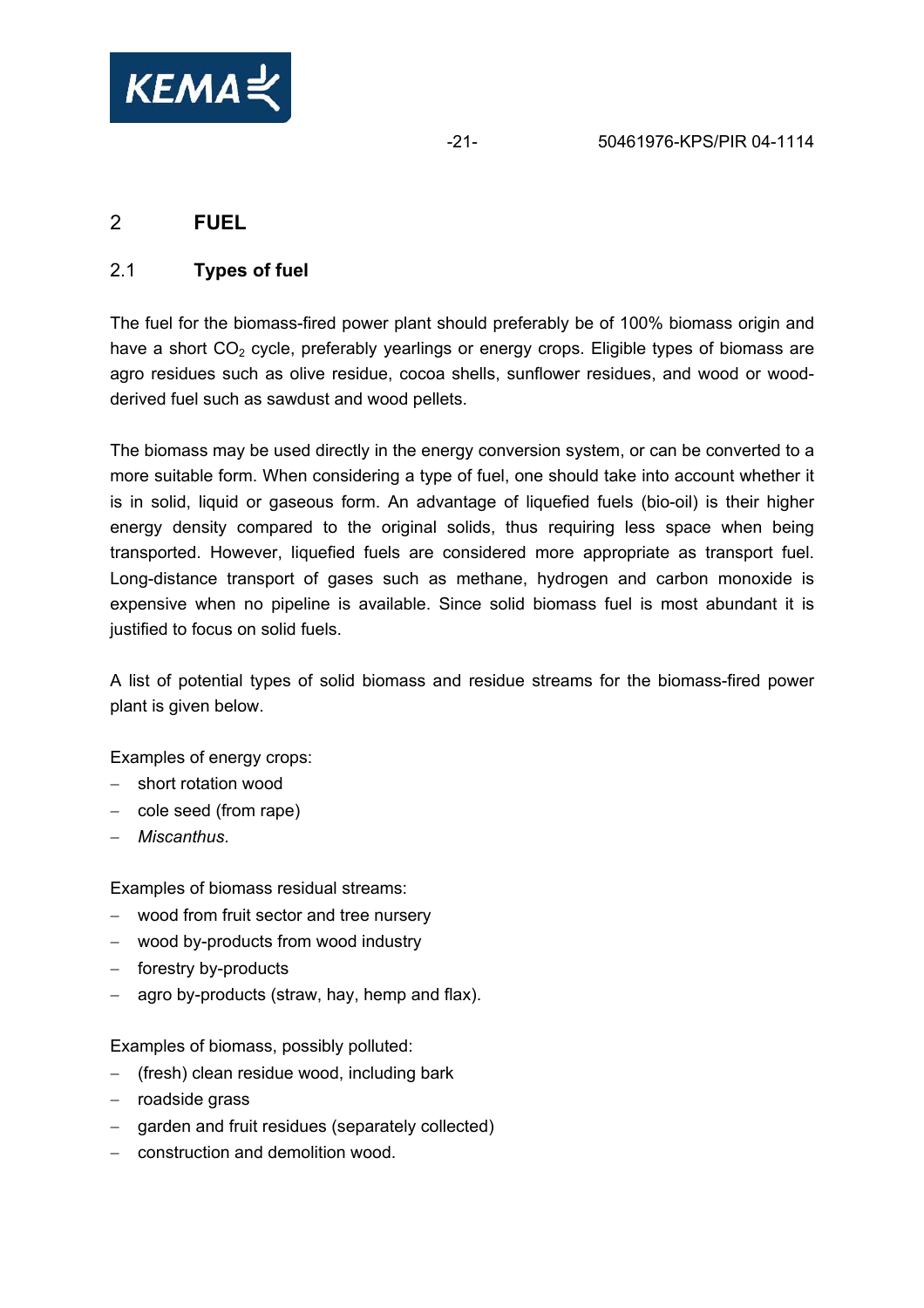

# 2.2 **Potential and availability of biofuels**

Firing a power plant at a 1,000 MW<sub>e</sub> scale will require a large effort where fuel is concerned. More than four million tons of biofuel (17 MJ/kg) will have to be harvested, collected and transported to the plant each year. To give an indication of what such a figure means, in the Netherlands combustible household waste is fired in eleven waste-to-energy plants. Their total capacity is 5.5 million ton/a (VA, AOO, CBS, 2003). The coal-fired power plants in the Netherlands consume approximately 7.5 million ton/a coal (EnergieNed, CBS). The annual production of wood pellets worldwide is roughly three million ton/a (Wood pellet conference, 2004) with growth expectations up to 200% in 2010 resulting in a capacity of nine million ton/a. The principal question concerning biofuel is whether there is enough fuel available at an acceptable price to fire a 1,000 MWe plant? In order to answer this question a deduction has to be made from international potential to indicate national actual availability.

### **International potential biomass for energy applications.**

The GRAIN study on biomass availability for import to the Netherlands investigated the potential the Earth offers for biomass production (UU, NOVEM 2001, EWAB/GAVE). Table 2.1 gives an overview of the main results. The overall result shows a very wide range from 40 to 1,100 EJ. The lower figure is based on residues already available but not used in an optimal way. The upper figure is the result of a 'redesign' of worldwide land use in which more space is created for energy farming and less space for food farming, without jeopardising the world's food supply and need for biomass materials.

| Table 2.1 Biomass potential of the Earth (GRAIN, 2001) |  |  |  |
|--------------------------------------------------------|--|--|--|
|                                                        |  |  |  |

| <b>Topic</b>                             | Figure, range                                  |
|------------------------------------------|------------------------------------------------|
| Energy consumption worldwide             | 390 - 410 EJ/a                                 |
| Bio-energy consumption (mainly firewood) | $35 - 55$ EJ/a                                 |
| International potential worst case       | 40 EJ/a, residues only                         |
| International potential best case        | 1,100 EJ/a, including intensive energy farming |
| Indication forest residues worst case    | 14 EJ/a, limited use of forest residues, 25%   |
| Indication forest residues best case     | 110 EJ/a, technical potential                  |

The international potential in the best-case scenario for biofuels is 1,100 EJ/a. This is almost three times today's worldwide total energy consumption.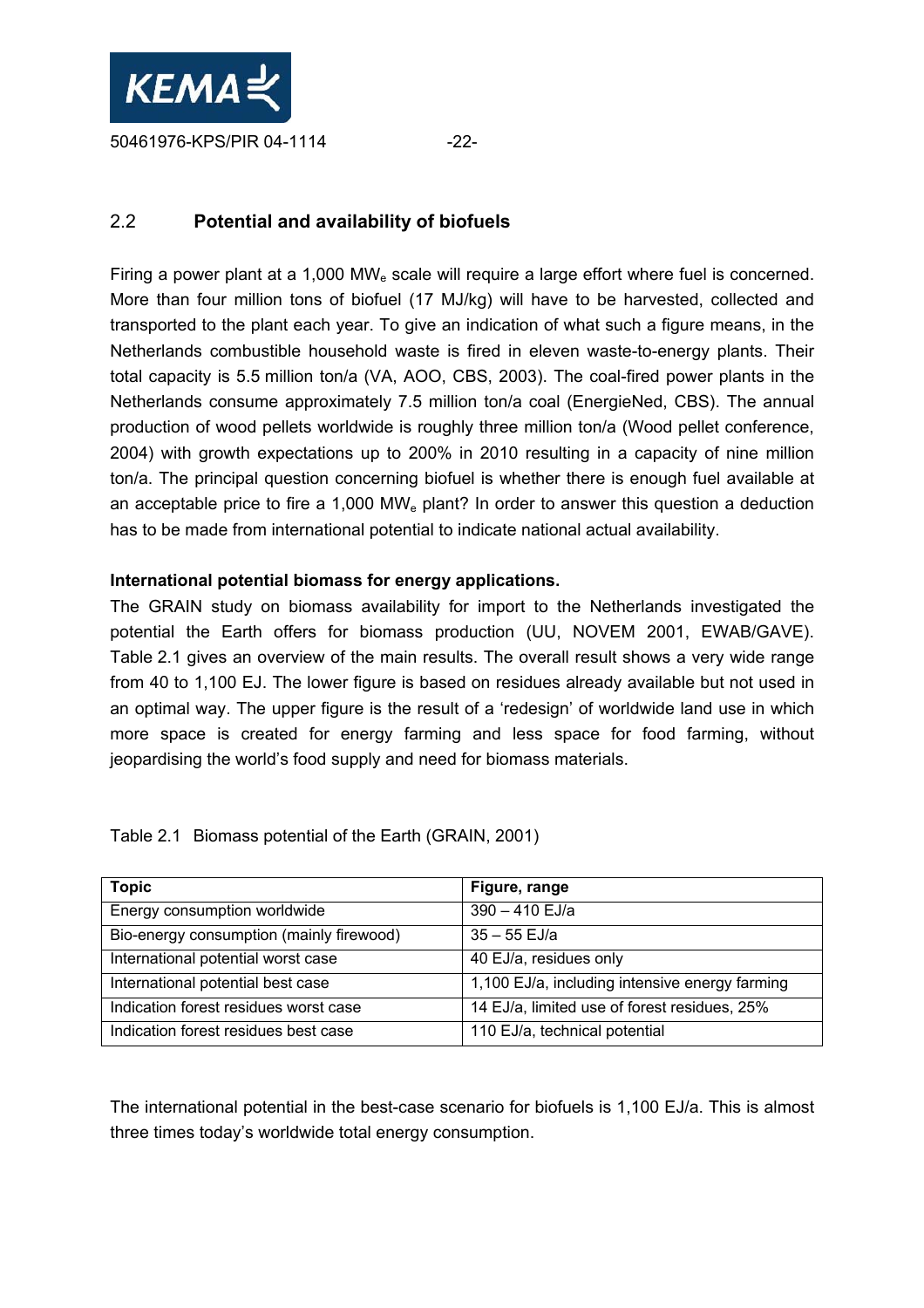

#### **Actual international potential**

The actual international potential within the framework of this study focuses on the availability of residues. These biomass streams are likely to be made available in the mid-term (within five years) without having to arrange the use of land in another way. The figures are based again on the 2001 GRAIN study. Four categories of biomass residues are distinguished:

| $-$ forestry residues             | 14 - 110 EJ/a         |
|-----------------------------------|-----------------------|
| $-$ food production residues      | approximately 15 EJ/a |
| - manure                          | $5 - 55$ EJ/a         |
| $-$ organic waste (including MSW) | $5 - 50$ EJ/a         |

*(The import of biogas from, for instance, Russia is not feasible since a separate pipeline needs to be constructed which would be very expensive. The biogas needs to be methane without corrosive components such as CO<sub>2</sub> or H<sub>2</sub>S. This would require an expensive gas treatment plant. The gas would also be generated from many small plants, expensive to connect to the main pipeline and difficult to control for constant gas quality.)* 

Forestry and food production residues are the two most promising categories because of their energy content and chemical composition.

For large-scale applications manure is not suitable since manure is mainly used for anaerobic digestion purposes on a small scale. The energy content of manure is low, which indicates that it would be more efficiently used in energy applications close to where the producing animals are. Import of manure for energy purposes is thus not likely to happen.

Organic waste streams consist of a large variety of residues, often heterogeneous in nature and containing potentially hazardous components. It is therefore preferable to convert these waste streams to electricity and/or heat in dedicated plants like Municipal Solid Waste (MSW) incinerators when material reuse is not possible. For large-scale applications such as investigated in this study organic and residual streams are therefore excluded as a fuel.

The actual international potential based on forest and food production residues is approximately 29 EJ/a in a worst-case scenario. A study conducted by SEI/Greenpeace in 1993 (Stockholm Environmental Institute, 1993) indicated a potential of 10 EJ/a of food production residues. In order to fire the 1,000 MW<sub>e</sub> plant with biomass, 63 PJ/a (1 EJ = 1,000 PJ) would be needed. The actual international potential of biomass residues is thus far more than the fuel demand of the power plant.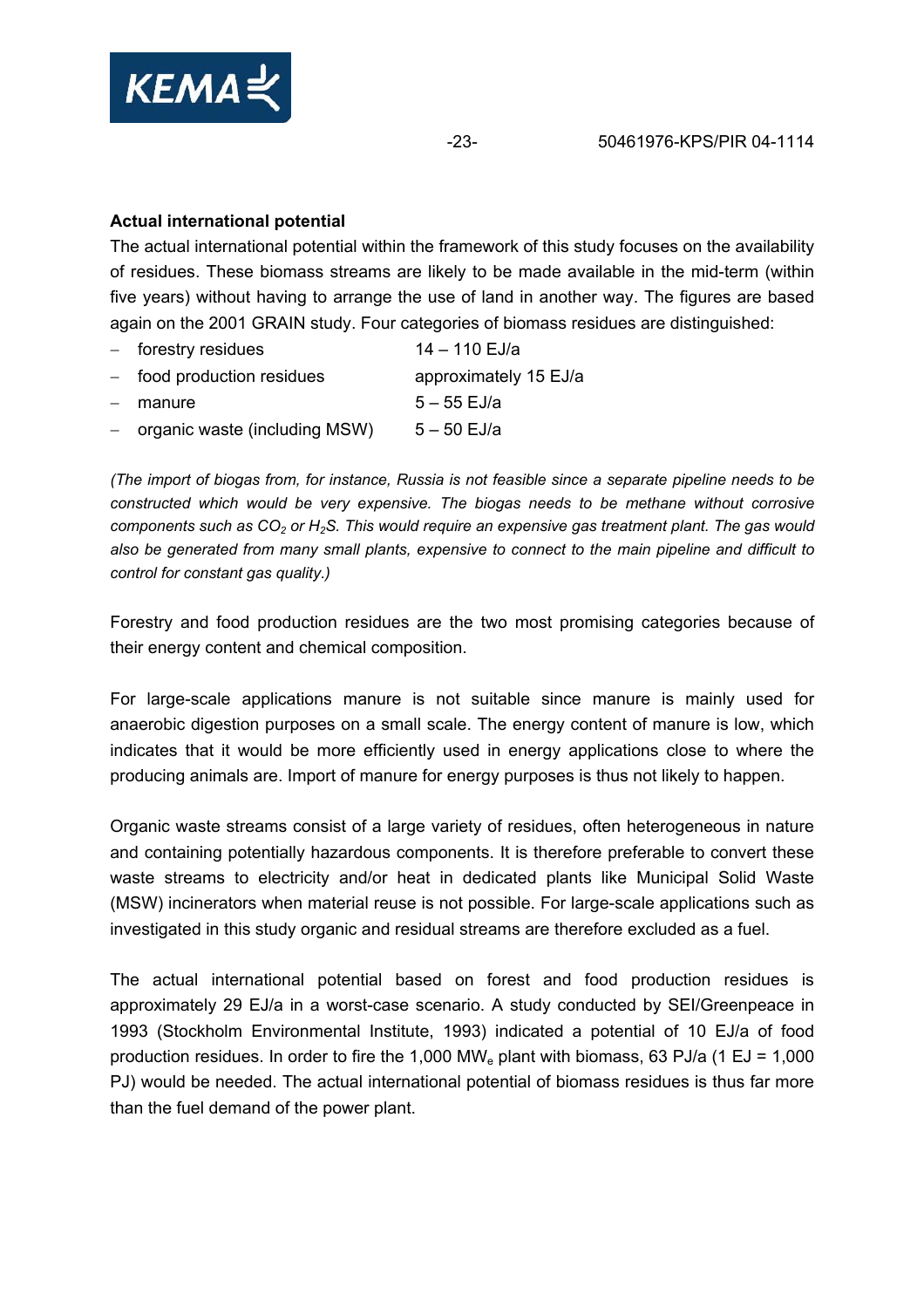

#### **Actual international availability**

The actual international availability can be subdivided into food residues and forest residues. Today, coal-fired power plants in the Netherlands already import biomass, in the form of, for example, wood pellets, food residues, olive cake and palm oil. It takes a considerable amount of effort for Dutch power plants to collect biomass for co-firing applications at a reasonable price and quality. Biofuel prices are increasing since demand-side developments are going faster than supply-side developments. However, it is expected that a balance between supply and demand will be possible at a reasonable price level since growth at the supply-side is still possible to a considerable extent. As an example, a study *Identifying environmentally preferable uses for biomass resources* (Envirochem, 2003) indicates that in Canada 92 Mton/a of non-stem wood is available each year as biomass. These wood residues are not harvested at present. It is obvious that for economic reasons and the sustainability of the mineral and nutrient cycle not all residues can be used for energy applications (see also section 7.4). The timber industry also produces residues, estimated at approximately at 6 Mton/a in Canada alone. But long transportation distances can make the use of these residues unfeasible. Agro residues are available worldwide at an amount of 18 Mton/a and not used. The conversion from 'potential' to being available is a matter of supply chain development within the boundary limits of economics and sustainability.

Next to Canada, other continents of interest for biomass supply are:

- − Northern America
- − Southern America
- − Western Africa.

In all cases special attention has to be paid first to the local biomass demand for energy applications. Countries with a relatively high wood production per capita are likely to be the most promising export countries on the long run. Tropical countries offer big biomass growing rates but require special attention to sustainable forestry.

#### **Availability of biomass in Europe**

Looking for biomass in Europe, several areas of interest can be identified, such as:

- − Finland forestry residues
- − Sweden forestry residues
- − France agricultural residues
- − Baltic states forestry residues
- − Russia, Poland forestry residues.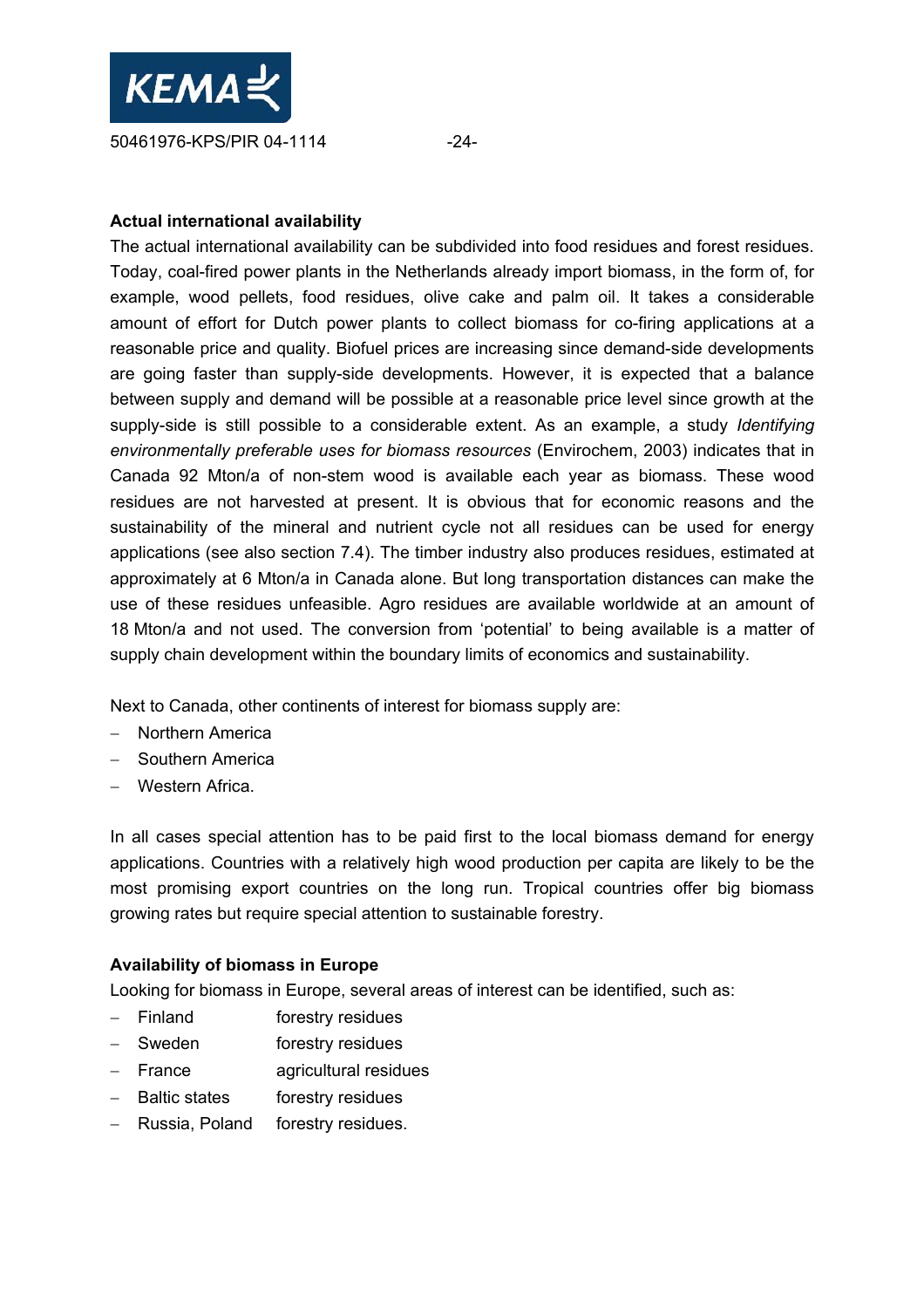

In the Scandinavian countries the use of biomass is optimised to a high extent, but the use of biomass for energy applications can be extended further. In Finland a national programme (Wood Energy Technology Programme 1999–2003) aimed at an increased production of wood chips. An extension potential of 8 TWh/a (29 PJ/a) was indicated from a present use of 23 TWh/a in 2001 (VTT ENERGY, 2001, figure 27, p31). The source of the potential is wood residues not yet harvested. The amount is limited by economic conditions and sustainability constraints. Some effort is made to assess the impact of biomass removal on forestry.

In Sweden it was concluded that full use of all sawmill by-products, such as bark, dry chips and sawdust, offers a potential of 6.9 million ton/a (Renewable Energy World, 2003). The actual production is 0.7 million ton (Journey through Europe, publication of pellet conference, Wels, Austria, 2004).

Although the potential is huge, the market for the production of pellets in the Baltic States, Russia, Poland and other eastern European countries is still developing. Production is only for export, and depends on the world demand for wood pellets developed by these new pellet-producing countries. As an example: for Estonia it is estimated that roughly 4 PJ of wood residues are available which are still not used.

Next to forestry residues agricultural residues offer opportunities. For example, straw is an energy source used in Denmark to a high extent. In 2004 0.8 million ton of straw, equivalent to 12 PJ, was used for energy applications. In France however the potential available in the northern part of France is hardly used. Since straw is less dense, resulting in higher transportation costs per GJ compared to wood pellets, it makes sense to use straw at a national level. However, the import of straw pellets by the Netherlands from France is conceivable.

In 2000 88 million tons (as received) forest residues and 112 million tons agricultural residues like straw was produced (EWAB 2000). The direct availability, however, was limited since residues are already used or not available due to the lack of demand.

#### **Availability of biomass in the Netherlands**

Compared to other countries the forest industry in the Netherlands is small. The Netherlands has wood reserves of 52 to 55 million m<sup>3</sup> with a growth of about 2.2 million m<sup>3</sup> per year. The amount of wood that can be harvested in a sustainable manner is approximately 1.4 million  $m<sup>3</sup>$  per year which is about 60% of the total growth in forests (Stichting Bos en Hout / Stichting Probos, 2002). Only part of this amount is, in principle, available for energy applications. Other sources are agricultural residues and wood residues from the wood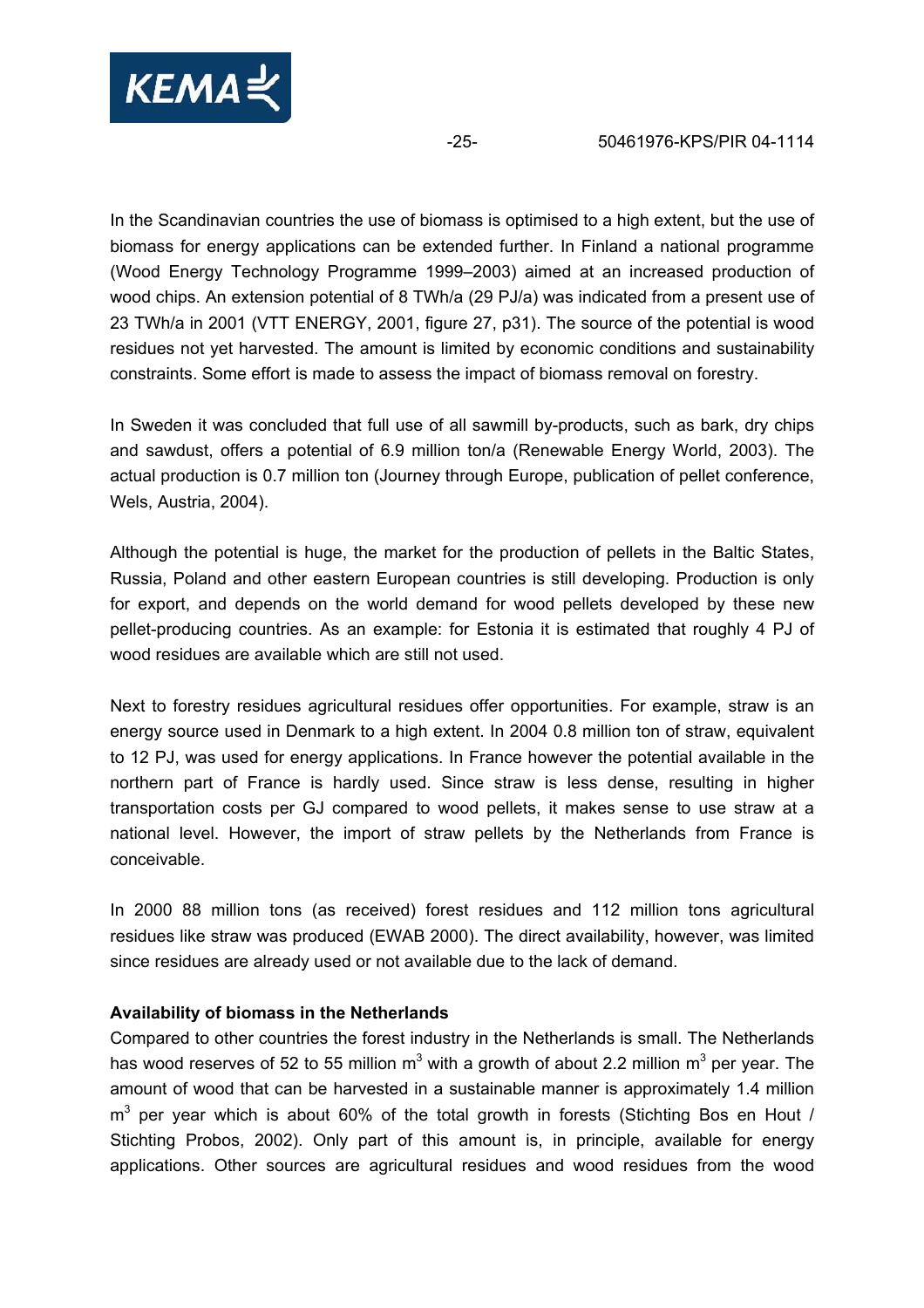

processing industry. Often applications are already there or expected to be developed, not only for reuse but also in dedicated bio-energy plants of relatively small scale. It is expected that in the long run (NOVEM 2000a) the national availability of wood and agro residues available for large scale applications in the Netherlands will be limited to approximately 0.4 million ton/a.

# 2.3 **Amount of fuel needed for 1,000 MWe**

A 1,000 MWe power plant with a net electrical efficiency of 40% demands 2,500 MW thermal input. When the plant is operated for 7,000 equivalent full-load hours per year, 63 PJ/a is needed. The amount of fuel needed can be calculated knowing the heating value which may vary depending on the type of fuel.

Based on a heating value of 17 MJ/kg (wood pellets), about 3.7 million tons of biomass are needed. Since this amount is not available in the Netherlands as a sustainable fuel, imports are needed.

The cost of transport is usually linked to either the bulk weight or the bulk volume. Both weight and volume are related to the bulk density, which in turn is related to whether or not the fuel is compacted as well as to the moisture content. Table 2.2 below shows that the bulk density has a great impact on the volume of the amount of fuel.

Fuel long-distance transport is usually by ship. Even when a power plant is built inland, a location nearby or at the riverside is often chosen for cooling water availability. Sea-going ships can transport about 100,000 tons and river-vessels have a capacity of about 1,000 tons. So, depending on the fuel, 50 to 200 sea-going ships are needed and/or 5,000 to 20,000 river-ships (100 river-ships per sea-ship).

Fuel supply logistics is thus a major issue. Densification of the energy content of the biomass is one way to solve the problem of mass and costs. This can be accomplished by physical methods such as drying and pelletising or by thermal pre-treatment such as torrefaction, carbonisation or pyrolysis. Thermal pre-treatment methods have the additional added value of retarding the decay processes. The technology for these processes has not yet been proven on the required scale in an environmentally sound way.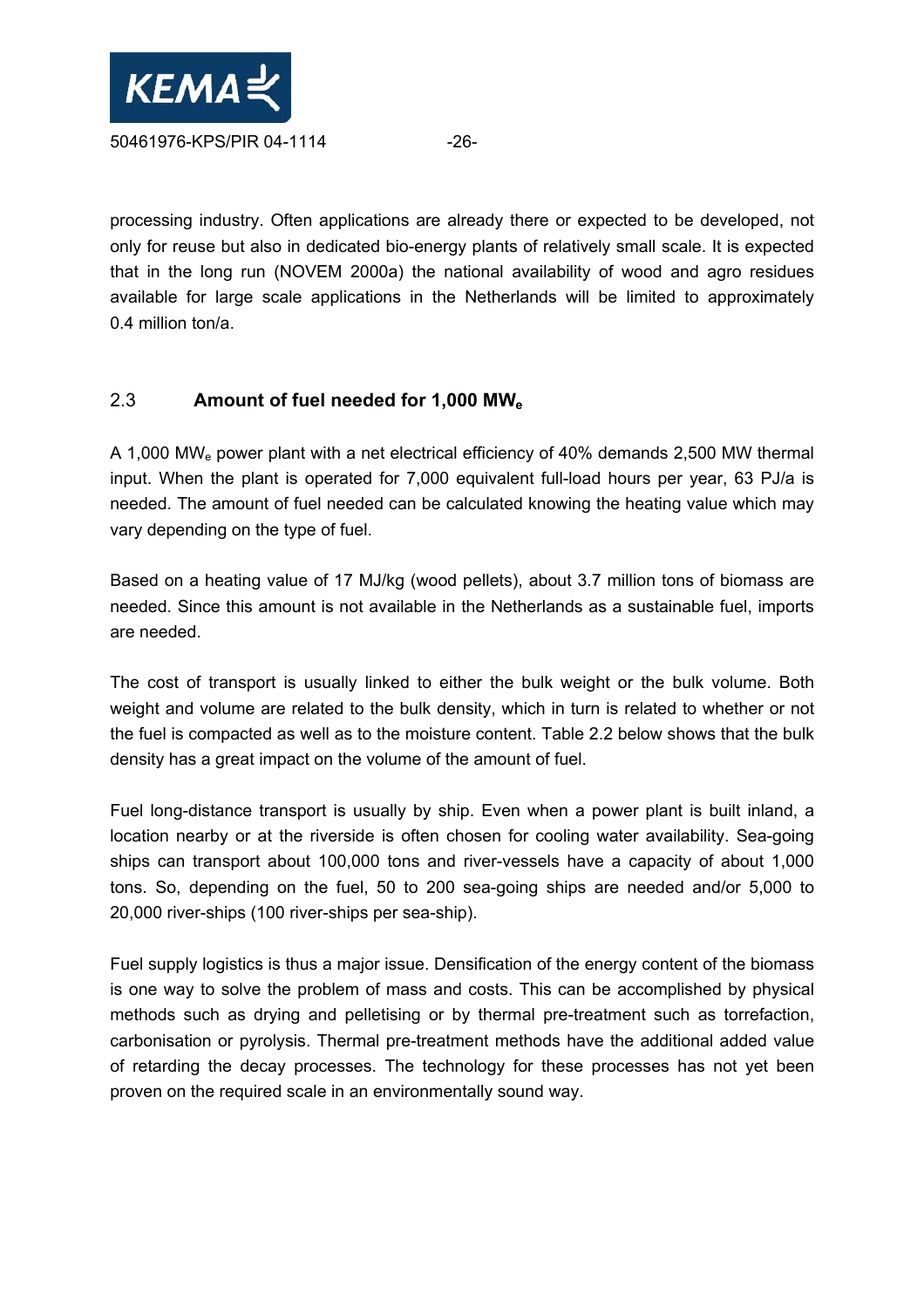

| fuel type              | bulk density         | energy density | energy density       | volume for       |
|------------------------|----------------------|----------------|----------------------|------------------|
|                        |                      | (LHV)          | (LHV-bulk)           | 63 PJ            |
|                        | [kg/m <sup>3</sup> ] | [GJ/ton]       | [GJ/m <sup>3</sup> ] | [million $m^3$ ] |
| Sawdust (wet)          | 367                  | 8.0            | 2.9                  | 21.5             |
| Sawdust (air dry)      | 267                  | 14.0           | 3.7                  | 16.9             |
| Woodchips (wet)        | 550                  | 8.0            | 4.4                  | 14.3             |
| Woodchips (forest dry) | 400                  | 12.0           | 4.8                  | 13.1             |
| Wood pellets           | 705                  | 17.0           | 12.0                 | 5.3              |
| Forest residues        | 340                  | 11.6           | 3.9                  | 16.0             |
| Torrefied wood pellets | 650                  | 22.0           | 14.3                 | 4.4              |
| <b>Straw</b>           | 130                  | 14.5           | 1.9                  | 33.4             |
| Straw pellets          | 600                  | 15.0           | 9.0                  | 7.0              |
| Charcoal (ground)      | 500                  | 30.0           | 15.0                 | 4.2              |
| Coal (bituminous)      | 1,100                | 24.4           | 26.8                 | 2.3              |

Table 2.2 Biomass fuel density and calorific value

# 2.4 **Worldwide availability and prices**

#### **Agro residues**

Agro residues such as palm fibres, olive cake, cocoa shells, soy bean and sunflower residues are available in considerable amounts on the world market. Their main application is the animal food and the compost and fertiliser industries. The price depends on availability, which can vary per year and per region.

Typical prices vary between 75 EUR/ton and 150 EUR/ton with a heating value of about 17 MJ/kg, resulting in a price between 5 and 10 EUR/GJ. Soy residue with prices above 200 EUR/ton is the most expensive due to its high added value for the animal food industry. Normally, the prices of agro residues in combination with their availability are too high to be of interest for large-scale power applications. The market price is very sensitive, and occasionally the spot market offers low prices and is therefore interesting to power plants. Long-term contracts are not common. In section 4 attention is paid to biofuel prices and contracts.

#### **Wood and wood-derived fuel**

Wood for energy applications is available in many forms using virgin material or as a residue stream. Sawdust and wood pellets are currently used as co-firing fuel in large-scale applications in the Netherlands.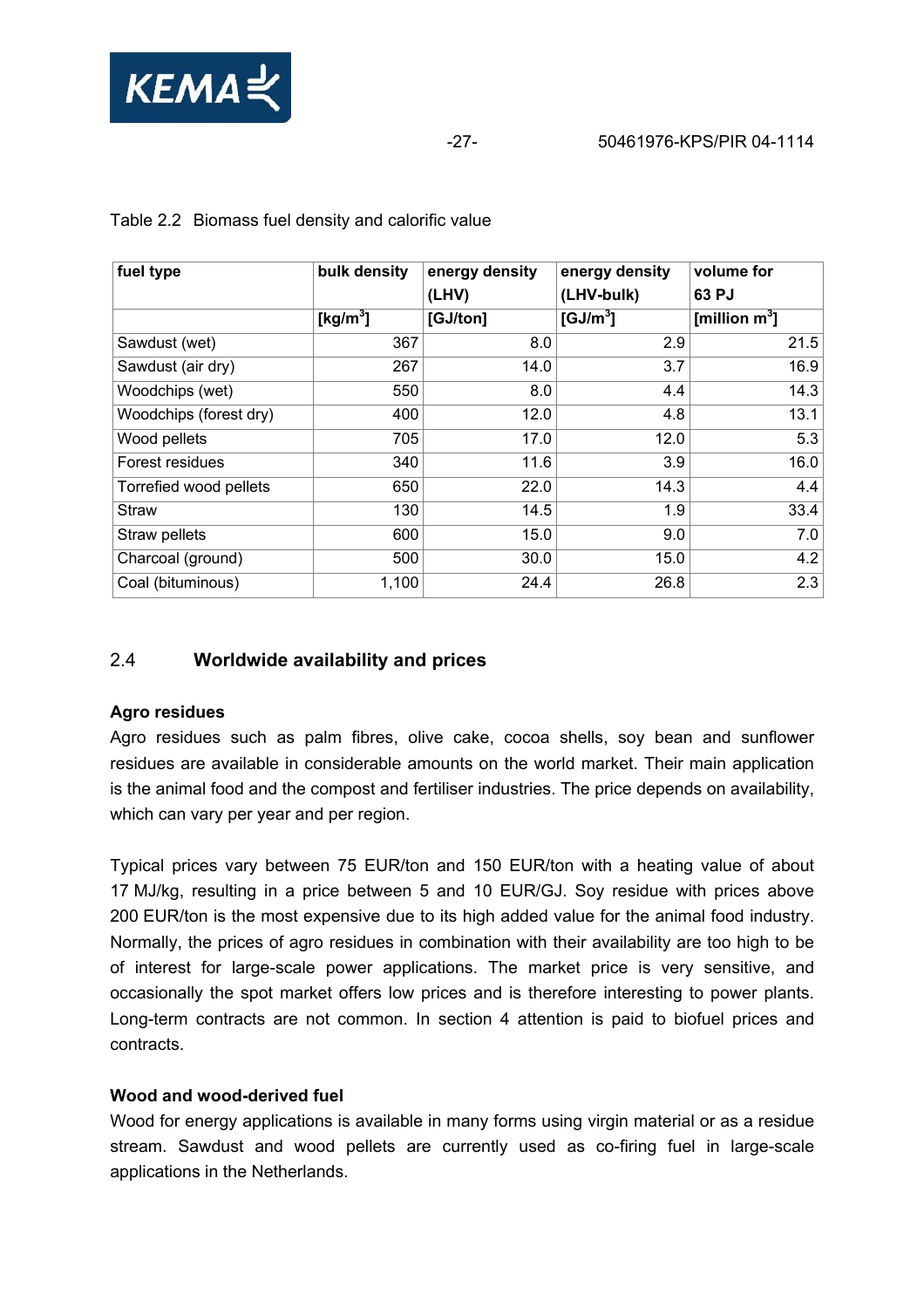

Typical prices for wood pellets are around 100 EUR/ton at 17 MJ/kg and range from 85 to 110 EUR/ton. Wood residues qualified as polluted biomass vary from 0 to 20 EUR/ton depending on the quality and contamination (not 100% biomass). Although cheaper, they require a more expensive energy conversion system resulting in electricity production costs which are equal to higher compared to wood pellets (ECN, 2004b).

# 2.5 **Purpose-grown biofuel**

In the Netherlands willow, poplar, *Miscanthus* and hemp are the main energy crops grown. All purpose-grown fuel is directly used and not available for sale to third parties. All the projects can be identified as demonstration projects. No large-scale energy crop applications are known. Energy crops are used in small-scale biomass-fired co-generation plants or district heating plants (NOVEM 2000c).

# 2.6 **Conclusion**

Based on the information on biofuels expected to be available on the world market for largescale applications and the criteria put forward by Greenpeace, a biomass hierarchy has been defined for fuelling the 1,000 MWe power plant.

#### **Step 1 Base load with imported wood residues**

The base-load of the power plant would be preferably taken care of with wood residues, meaning residues which are already available in today's forestry industry but not used to a large extent. Due to the high demand (inter)continental import would be required. This can be done in the most efficient way by using wood pellets. Continental import would be preferred above intercontinental import, since the transport distances are smaller and thus the economic and environmental performance would be better. However, to be flexible in trade intercontinental import is likely to occur too as far as the efficient harvesting and processing of the biomass makes it possible. In principle, wood residues, although the market is not developed, would be able to fulfil the fuel demand of 3.7 million ton/a (based on wood pellets, 17 MJ/kg). Scandinavia, the eastern part of Europe and the northern part of America are likely to be the initial import countries.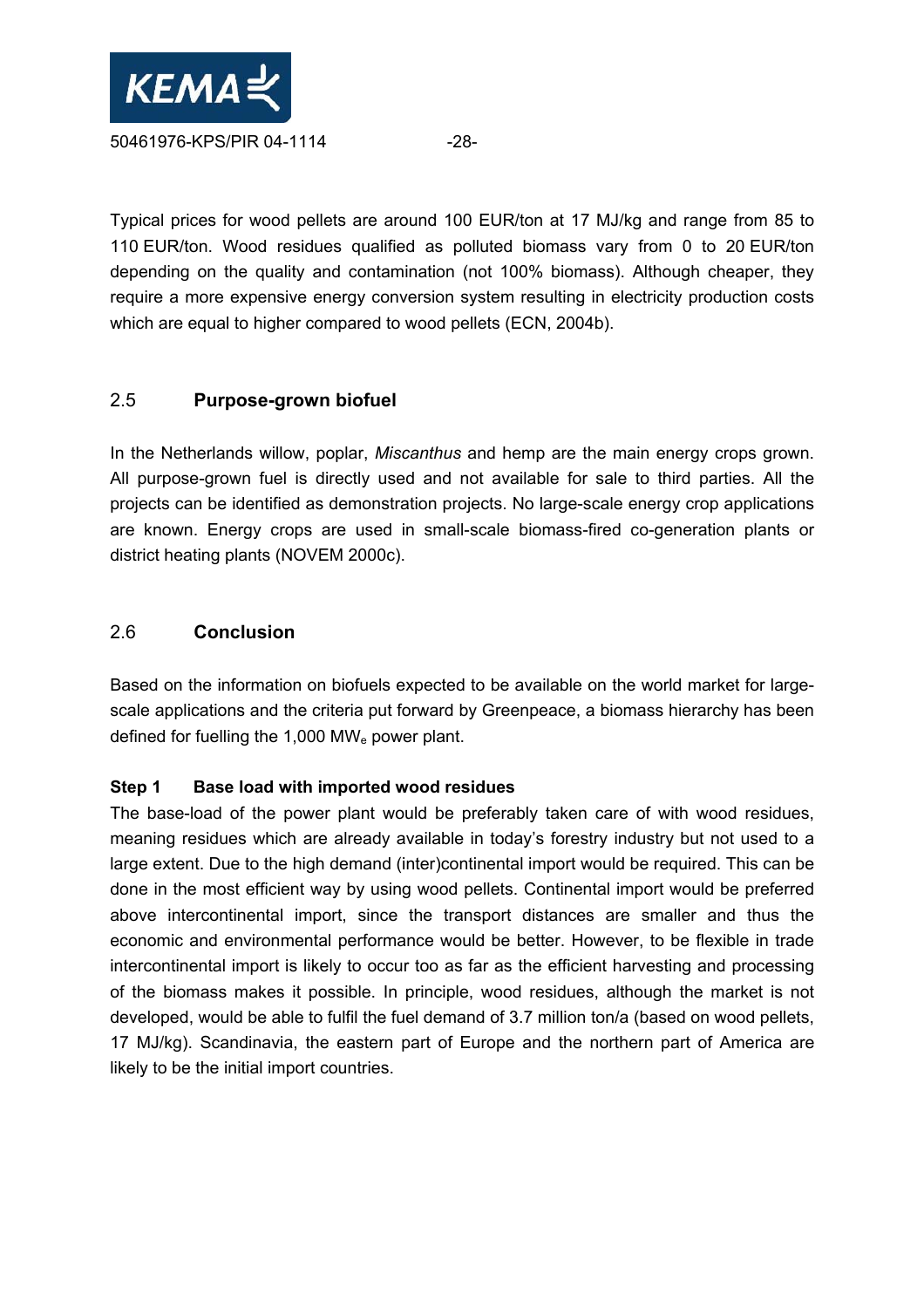

#### **Step 2 Nationally available biomass residues**

In addition to imported wood residues nationally available biomass, not already used in food or product chains and with a fuel quality comparable to or to a certain extent lower than wood residues, can be used. The important conditions are that the biomass residues have to fit within the operational window of the power plant and that these residues are not already applied elsewhere with high energy conversion efficiencies like for example co-generation. It is expected that national available and suitable biomass will never exceed 0.4 million ton/a.

### **Step 3 Internationally available agricultural residues**

Wood residues can be replaced by agricultural residues if there is a surplus of agro residues in the world market with no efficient local applications. Only in this way will negative interaction with the food chain be avoided, and prices of agricultural residues are likely to be competitive with wood residues. In comparison with wood residues agricultural residues availability is less predictable, since supplies of high quality agro biofuel like, for example, palm oil may change without warning, leading wildly fluctuating prices. For example, the price of palm oil differed from 345 EUR/ton to 450 EUR/ton in 2004 (SenterNovem, 2004).

Production of agro residues is determined by the seasons, which make transport and storage more complicated. It is expected that the available agro residues based on spot market purchase never will exceed an amount of, as an indication, 1 million ton/a. Agro biofuel can be both solid and liquid, like for example straw, palm fibres and palm oil. Importation is likely to take place from Europe (straw) and other continents as long as it is cost-effective and environmentally sound.

#### **Step 4 Energy crops in the long term**

In time it is likely that energy crops, when available residues are reused in the most efficient way and production costs are brought down to acceptable limits, can play an important role in fueling the power plant. Development of the energy crops market has to be carried out with great care, not only because of potential unwanted interaction with the food and bio-material chains but also in relation to the development of a sustainable way of using the soil for energy crop purposes. That is why a long-term approach, beyond 2015, is recommended. At the moment the interest in energy crops is increasing all over the world. In some countries, for example Brazil, with the production of bio-ethanol, the market is already well established.

Finally, it is conceivable, depending on the exact composition of the biofuel package, to cocombust with coal. Sulphur in coal has the ability to abate the risk of corrosion of power plant components caused by the chlorine present in the biomass.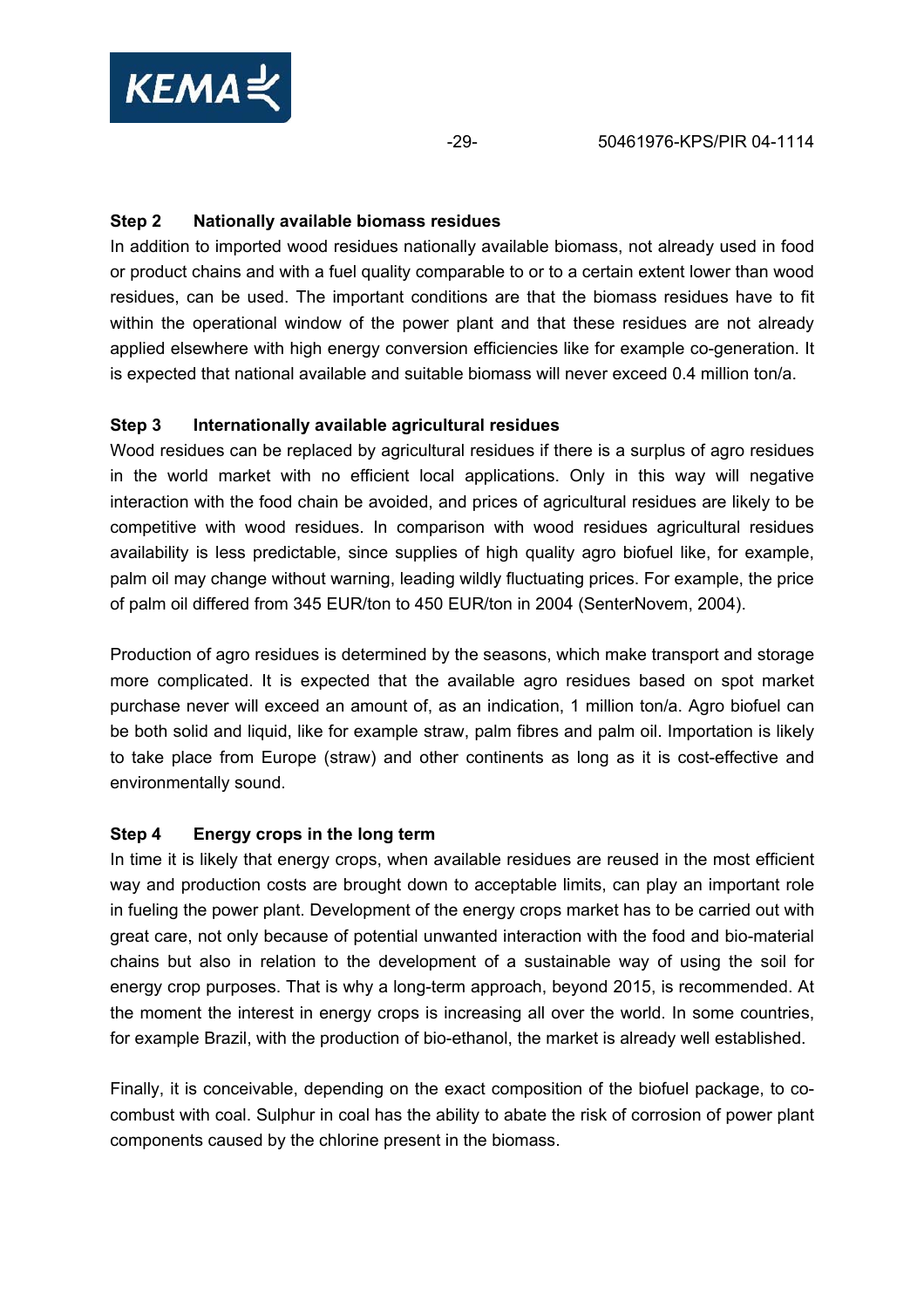

In order to handle such a biofuel package the technology to convert biomass to electricity, although based on wood residues, has to be flexible within limits with respect to heating value, ash content and ash properties and contamination levels. Only in this way can a proper and economic sound operation of the power plant be guaranteed over a long time.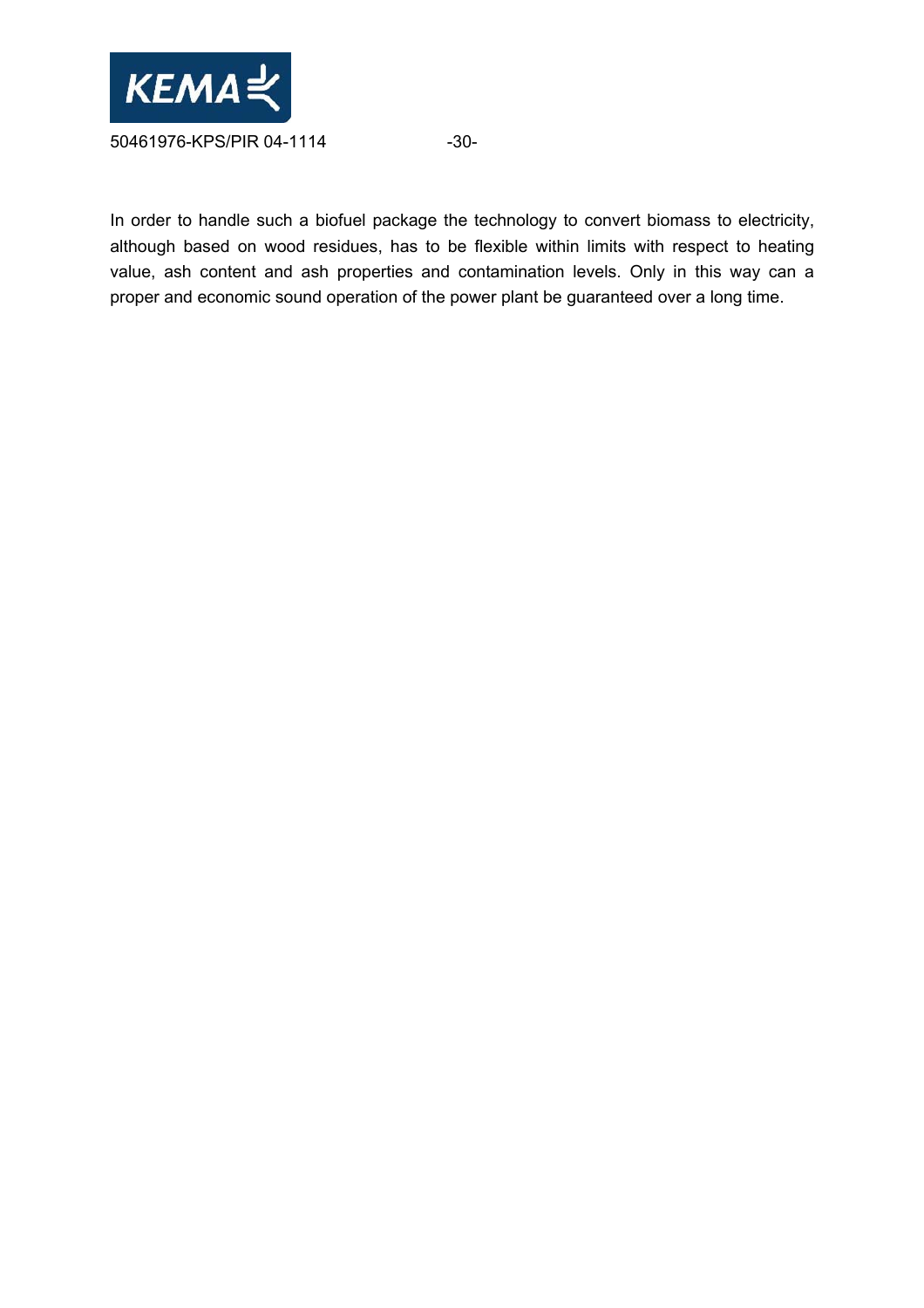

# 3 **TECHNOLOGY**

#### 3.1 **Introduction**

The technological concept has to be proven. This implies that the technology is commercially available. In principle, data from an existing similar plant should be available for accurate operational performance data. Furthermore, the capacity of the individual units (it is unlikely that 1,000 MWe will be realised as one single unit) will be designed to take advantage of economies of scale and the Dutch regulatory framework to support electricity generation from renewable fuels (MEP-reimbursement).

#### **Conversion technologies**

Biomass can be converted to different forms of energy including heat, power, combined heat and power or liquid fuels. There are a number of processes that can be used to convert energy from biomass fuels:

- − thermal processes: direct combustion and upgrading of a solid biomass to solids, liquids and/or a gas via pyrolysis or gasification (KEMA, 2002)
- − biological processes: decomposition of solid biomass to liquid or gaseous fuels by processes such as anaerobic digestion and fermentation (NOVEM, 2000b).

#### **Thermal processes**

#### *Direct combustion*

Direct combustion is the most common way of converting biomass to energy, heat as well as electricity, and worldwide it provides over 90% of the energy generated by biomass. The following combustion technologies can be distinguished: fixed bed, fluidised bed and entrained flow combustion (IEA Bioenergy, 2003). Fixed bed combustion systems include, for example, grate furnaces. Primary air passes through a fixed bed, in which, during drying, gasification and charcoal combustion takes place. The combustible gases produced are burned after the addition of secondary air, usually in a zone separated from the fuel bed. In fluidised bed combustion (figure 3.1), the primary combustion air is injected from the bottom of the furnace with such high velocity that the material inside the furnace becomes a seething mass of particles and bubbles (VTT Energy, 2001).

This seething mass consists of both the fuel and a granular inert material (common bed materials are silica sand and dolomite). The basic fluidised bed types are atmospheric bubbling- (ABFB), atmospheric circulating fluidised beds (ACFB) and pressurised circulating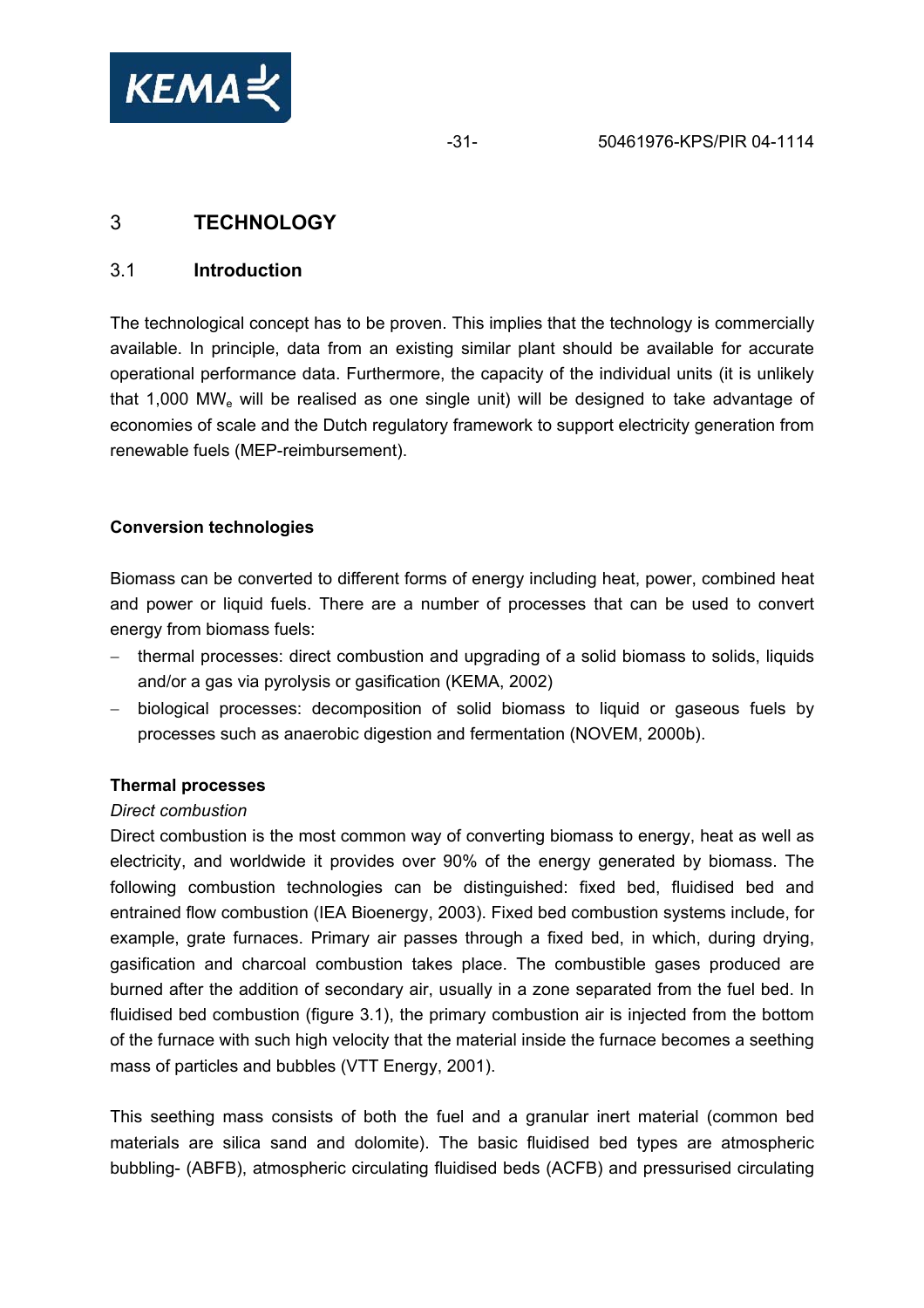

fluidised beds (PCFB). Entrained flow combustion is suitable for fuels available as small particles (< 1 mm). Fuels like sawdust and fine shavings are pneumatically injected into the furnace, while the transportation air is used as primary air.





#### *Gasification*

During biomass gasification the fuel is converted with a less than stoichiometric amount of oxygen. Solid and liquid intermediates are converted through partial oxidation in a flammable gas. Gasification can be performed at either atmospheric or increased pressure with air, pure oxygen, steam or mixtures of these. The technology options for biomass gasification include fixed bed-, fluidised bed- and entrained flow gasifiers (Juniper, 2001). In fixed bed gasifiers (figure 3.2), the fuel is gasified in a bed layer. The fuel goes through different zones (drying, pyrolysis, oxidation and reduction) where the gasification reactions take place.

Fluidised bed gasification makes use of the positive features of a fluidised bed regarding reaction kinetics, gas-solid contacts and heat transfer. The bed material mainly used is silica sand or the ash of the fuel. The relatively long residence time of the solid fuel (several minutes) and the intensive mixing are the reasons why very high conversion rates are achieved. The basic fluidised types are bubbling- (BFB) and circulating fluidised beds (CFB). Entrained flow gasifiers are practically empty vessels (i.e. do have a small fuel hold-up, residence time several seconds), where small fuel particles are converted at high temperatures (ECN, 2004a).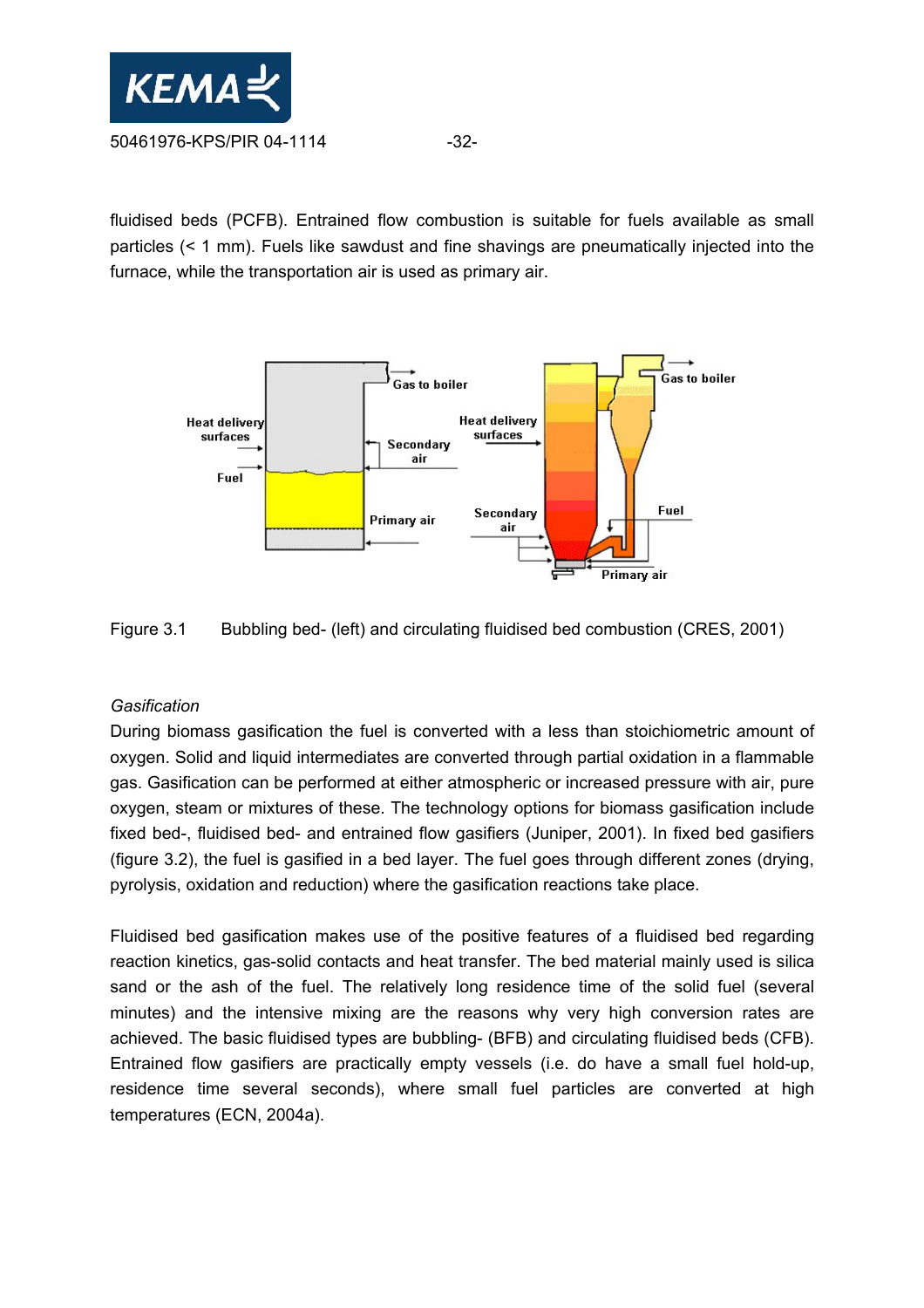



Figure 3.2 Operating principles fixed bed- (left) and fluidised bed gasifiers (CRES, 2001)

## *Pyrolysis*

Pyrolysis is where biomass is exposed to high temperatures in the absence of air, causing the biomass to decompose. The products of pyrolysis always include gas ('biogas'), liquid ('bio-oil') and solid ('char') with the relative proportions of each depending on the fuel characteristics, the method of pyrolysis and the reaction parameters, such as temperature and pressure. Lower temperatures produce more solid and liquid products and higher temperatures produce more biogas (ENSYN, 2001). The various types of pyrolysis technologies are classified by the residence time, particle size and heating range and are summarised in table 3.1. From these technologies, carbonisation and conventional pyrolysis are matured and commercially proven.

| Table 3.1 Pyrolysis technologies, process conditions and major products (Juniper, 2001) |  |  |
|-----------------------------------------------------------------------------------------|--|--|
|                                                                                         |  |  |

| <b>Technology</b>             | <b>Residence time</b> | <b>Heating</b> | Temp (°C)   | <b>Major products</b> |
|-------------------------------|-----------------------|----------------|-------------|-----------------------|
|                               |                       | rate           |             |                       |
| Carbonisation                 | hours - days          | very low       | $300 - 500$ | charcoal              |
| <b>Conventional pyrolysis</b> | hours                 | low            | $400 - 600$ | char, liquids, biogas |
|                               | $5 - 30$ min.         | medium         | $700 - 900$ | char, biogas          |
| Vacuum pyrolysis              | $2 - 30$ sec.         | medium         | $350 - 450$ | liquids               |
| <b>Flash pyrolysis</b>        | $0,1 - 2$ sec.        | high           | $400 - 650$ | liquids               |
|                               | $<$ 1 sec.            | high           | $650 - 900$ | liquids, biogas       |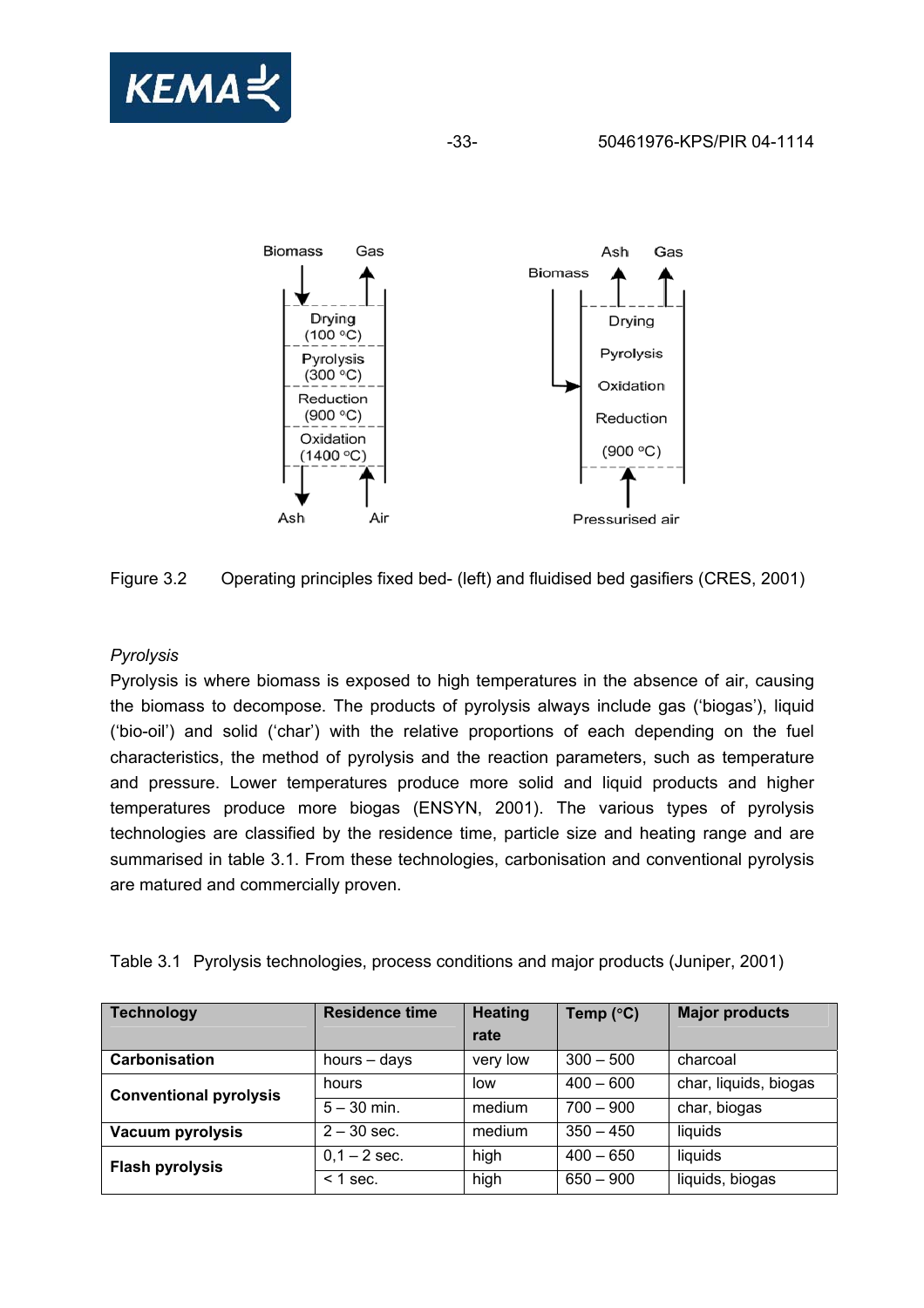

#### *Others*

Hydrothermal upgrading (HTU) converts biomass at a high pressure (approximately 160 bar) and at moderate temperatures (approximately 300 °C) in water to biocrude, resembling crude oil. Biocrude contains far less oxygen than the bio-oil produced by pyrolysis (NOVEM, 2000b). This technology has not yet graduated from the laboratory and therefore will not be considered further.

Torrefaction is a feasible method for improving the properties of biomass as a fuel (higher energy density, friable, hydrophobic). It consists of a slow heating of biomass in an inert atmosphere to a maximum temperature of 300 °C. The treatment yields a solid product with lower moisture content and higher energy content compared to those in the initial biomass. This technology can be described as a mild form of pyrolysis and in principle could be deployed on a large scale. However no commercial plants have been built at the required scale.

#### **Biological processes**

Thermal process technologies are preferred for biomass feedstock materials with relatively low moisture content. For very wet biomass materials the alternative for conversion into suitable energy carriers is biological conversion. The biological conversion processes are anaerobic digestion and fermentation.

#### *Anaerobic digestion*

Anaerobic digestion is the bacterial fermentation of organic material (breakdown of organic waste by bacteria in an oxygen-free environment). This produces biogas which is typically made up of 65% methane and 35% carbon dioxide with traces of nitrogen and ammonia. All organic matter is suitable for biogas production, including manure, domestic waste and wastewater (Evans, 2000). Purified biogas produced by anaerobic digestion can be used for heating purposes and for electricity generation.

#### *Fermentation*

Fermentation refers to the process by which plants of high sugar and starch content are broken down with the help of micro-organisms to produce ethanol and methanol. The end product is a combustible fuel (e.g. can be used in vehicles).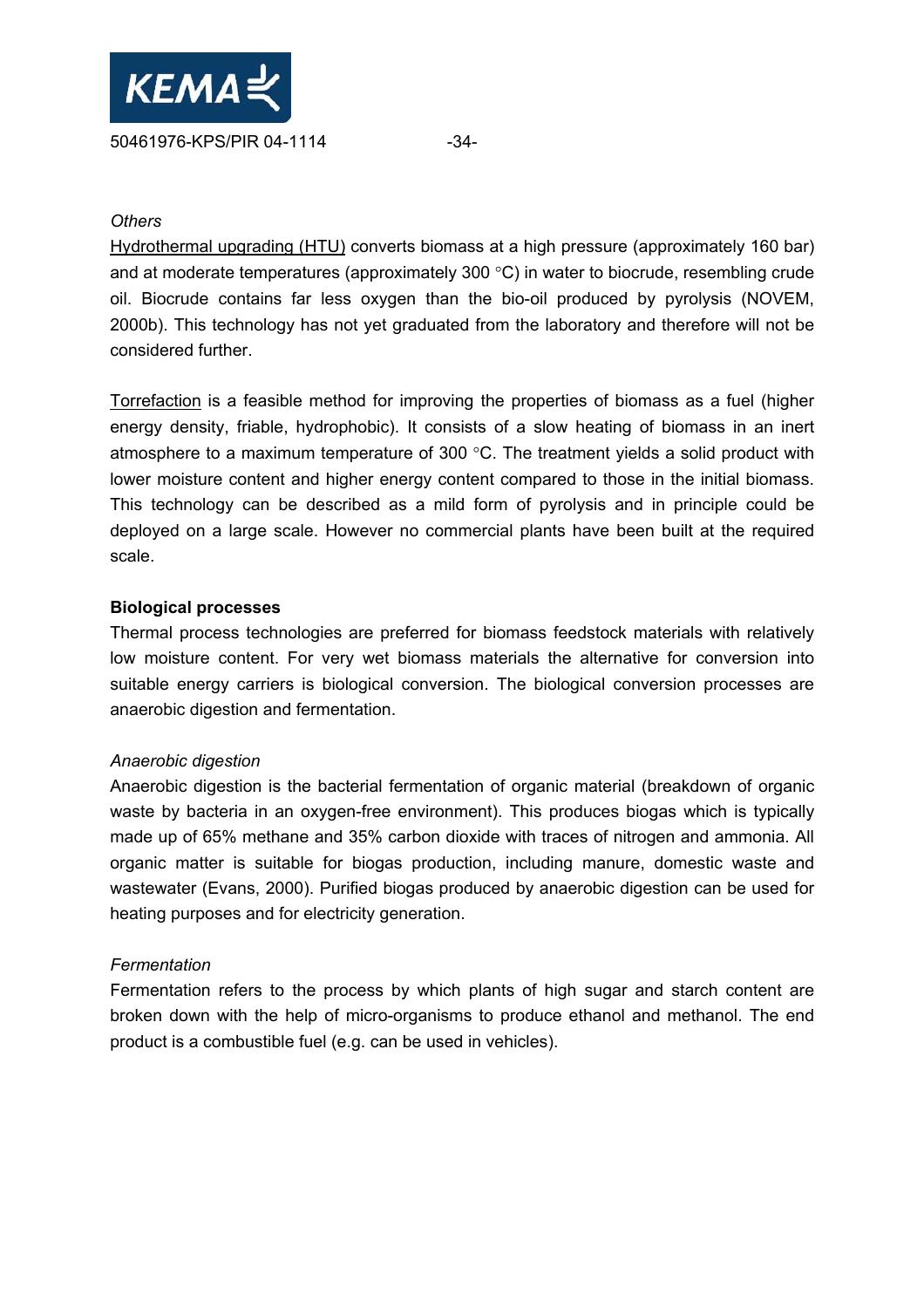

-35- 50461976-KPS/PIR 04-1114

# 3.2 **Production of electricity**

The technologies for the conversion of biomass for electricity production are (direct) combustion, gasification, pyrolysis and anaerobic digestion (CRES, 2001). Figure 3.3 shows the different routes to produce electricity from biomass. However, few of these options can be considered as proven technology for a 1000 MW<sub>e</sub> power plant (see paragraph 3.4).



Figure 3.3 Overview of biomass conversion routes for power production

#### **Prime movers**

Depending on the conversion product, e.g. steam or biogas, different types of prime movers are used to generate electric power: gas engines, gas turbines, steam turbines and combined gas- and steam turbines. The output range  $(MW<sub>e</sub>)$  of the prime movers and some of the (main) manufacturers are listed in table 3.2.

#### *Gas engines*

Gas engines are engines in which the motion of the piston is produced by the combustion or expansion of gas.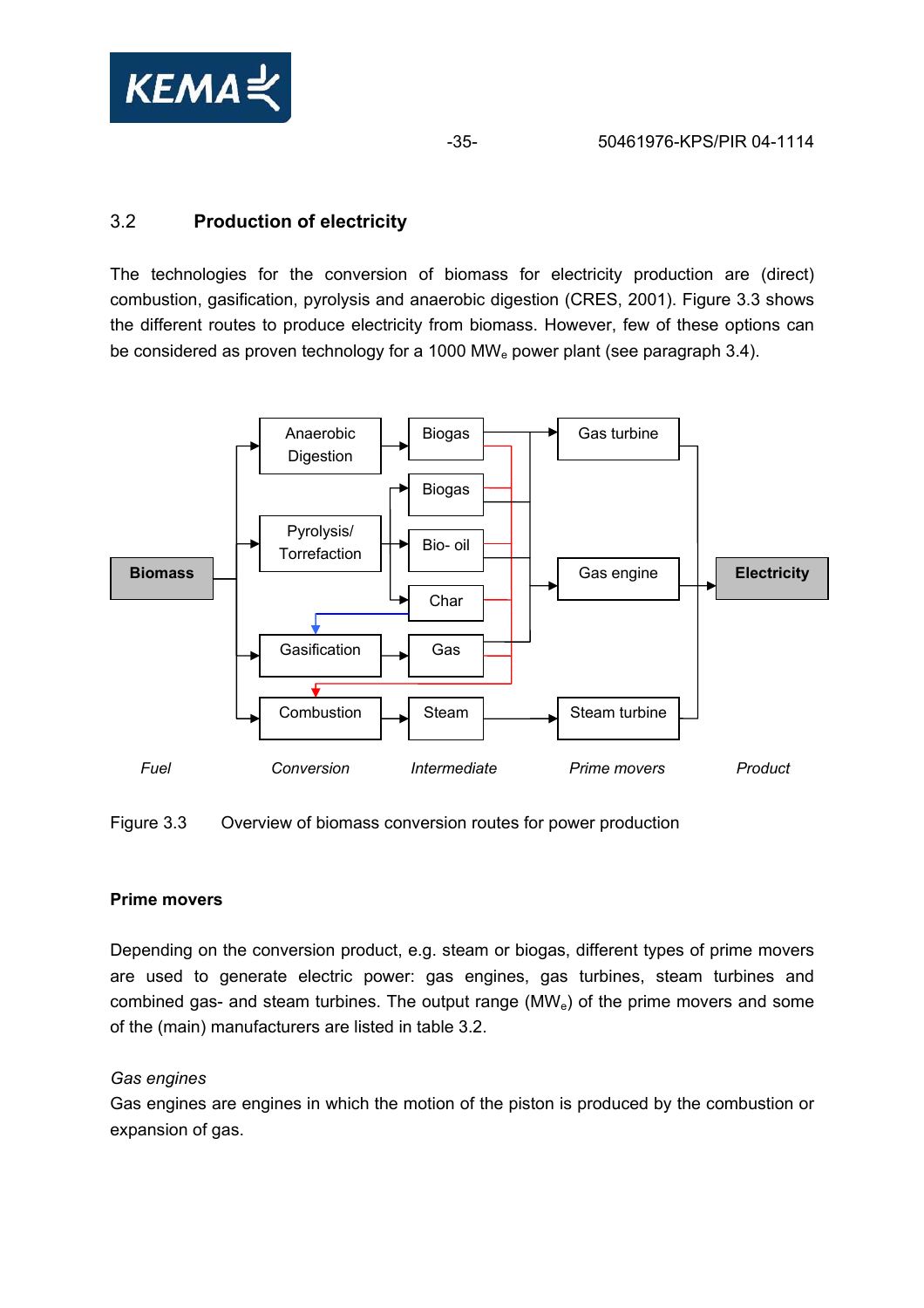

#### *Gas turbines/steam turbines*

Gas turbines and steam turbines are a class of electricity generation devices that produce high-temperature, high-pressure gas/steam to induce shaft rotation by contact from the gas/steam with a series of specially designed blades. The shaft rotation (combination of torque and speed) is the output power of the turbine.

|  |  | Table 3.2 Output range prime movers |
|--|--|-------------------------------------|
|--|--|-------------------------------------|

| <b>Prime mover</b> | Output [MW <sub>e</sub> ] | <b>Manufacturers</b>                |
|--------------------|---------------------------|-------------------------------------|
| Gas engines        | $\leq$ 3                  | Caterpillar, Jenbacher, MAN         |
| Gas turbines       | $0.2 - 237$               | Alstom, Dresser, General Electric,  |
|                    |                           | Kvaerner, Siemens, Solar            |
| Steam turbines     | $> 1 - 1300$              | Alstom, Kuhnle Kopp & Kausch,       |
|                    |                           | Kvaerner, General Electric, Siemens |

#### **Fuel pre-treatment**

Vast quantities of a wide variety of biomass fuel, or biofuels, exist. Biofuels have some unique characteristics that require considerable specialized knowledge and care for their procurement and use. Fossil fuels are produced by large energy firms that provide a consistent, standardised fuel that has usually undergone considerable upgrading. However, the majority of biomass fuels are given little refinement, are typically generated locally and a long-term supply may not be guaranteed. The quality may vary between sources or even between deliveries. Because of this variability, it is important to assess a biofuel supply for baseline characteristics of, for example, moisture content, ash content, heating value and particle size, since these will have an impact on the price and design of the power plant.

The calorific value of fuels varies with moisture content. Where the moisture content is above the value specified for a specific plant, there will be an adverse effect on output and efficiency. There will also be an increase in emissions (IEA Bioenergy, 2003). Ash does not contribute to energy and represents an energy loss if disposed of. Major problems can occur when excessive contaminant levels form lumps of slag that can block or jam grates and cause erosion. Particle size is also important. Oversize material and fines are normally the main problem: this can cause bridging and hang up in silos, and can block conveyer systems and equipment feeders.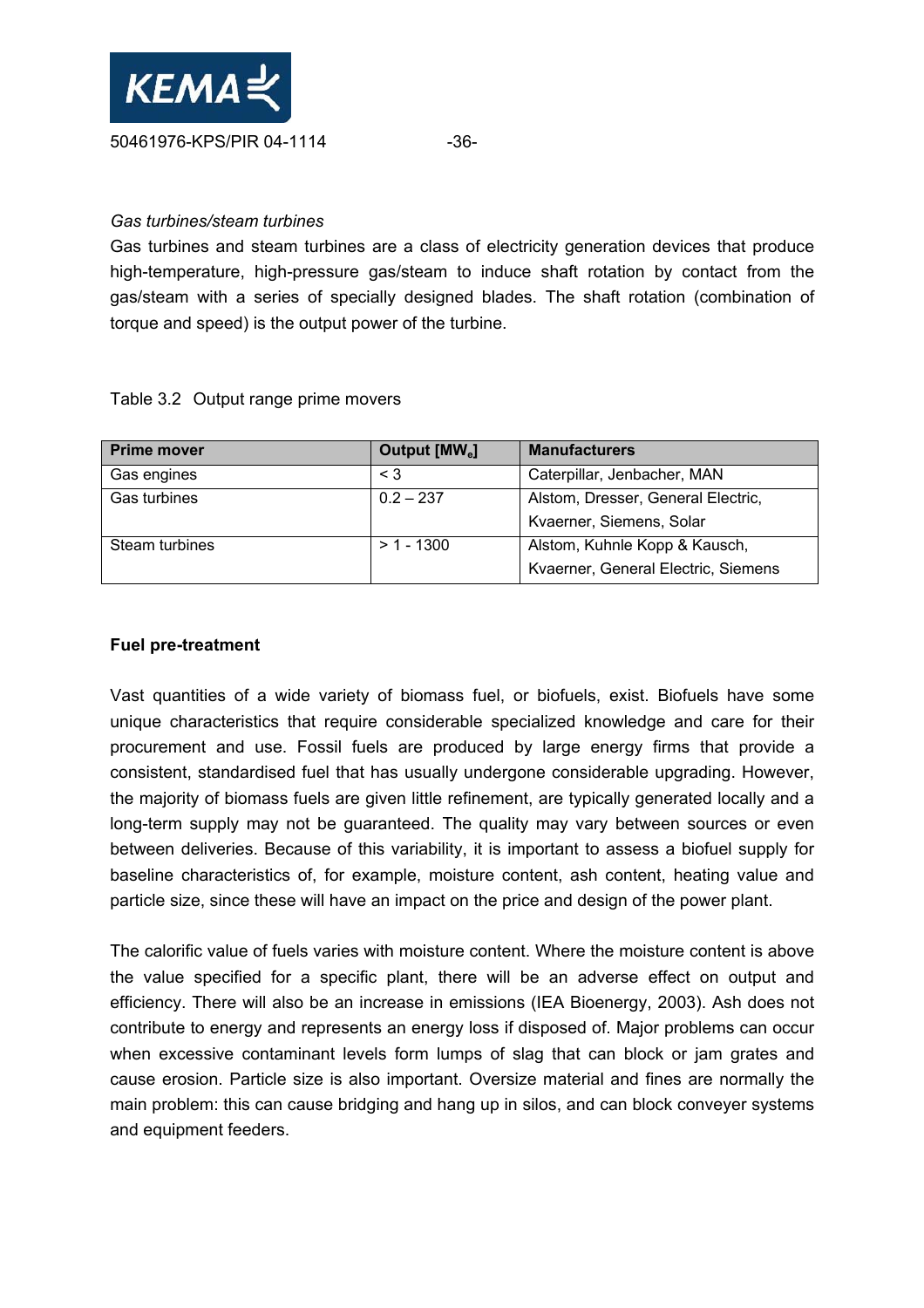

The technical specifications of various conversion technologies are listed in table 3.3. For example grate furnaces are appropriate for biomass fuels with a low calorific content (Lower Heating Value: LHV), a wide range of particle sizes and high ash content.

| <b>Conversion technology</b> | <b>Ash</b> | <b>Moisture</b> | <b>Particle</b> | $L + B + H$           | <b>LHV</b> |
|------------------------------|------------|-----------------|-----------------|-----------------------|------------|
|                              | content    | <b>Content</b>  | <b>Size</b>     |                       |            |
|                              | [ $wt\%$ ] | [ $wt\%$ ]      | [mm]            | [mm]                  | [MJ/kg]    |
| <b>Combustion</b>            |            |                 |                 |                       |            |
| Fixed bed (grate furnace)    | max. 30    | max. 50         | $-$             | max. 300 + 100+ 50    | $6 - 15$   |
| Fluidised bed (ABFB)         | max. 25    | max. 65         | $-$             | max. 100 + 100+100    | > 10       |
| Fluidised bed (ACFB)         | max. 25    | max. 35         | $-$             | max. $100 + 30 + 20$  | > 12       |
| Fluidised bed (PCFB)         | max. 5     | max. 25         | $5 - 25$        | $-$                   | > 10       |
| <b>Entrained flow</b>        | max. 25    | max. 10         | $0,05 - 0,5$    |                       | > 10       |
| <b>Pyrolysis</b>             |            |                 |                 |                       |            |
| Carbonisation                | max. 20    | max. 50         | $> 10$          | max. 300 + 100+ 50    | > 8        |
| Conventional pyrolysis       | max. 20    | max. 50         | > 10            | max. $300 + 100 + 50$ | > 8        |
| <b>Gasification</b>          |            |                 |                 |                       |            |
| Fixed bed                    | max. 20    | max. 30         | $10 - 100$      | $max.100 + 100 + 100$ | > 10       |
| Fluidised bed (BFB)          | max. 25    | max. 50         | $0,5 - 20$      | max. 150              | $10 - 25$  |
| Fluidised bed (CFB)          | max. 20    | max. 20         | $0,5 - 20$      | max. 150              | > 10       |
| <b>Entrained flow</b>        | max. 25    | max. 10         | $0,05 - 0,5$    | $\equiv$              | $> 10$     |
| <b>Anaerobic digestion</b>   | neutral    | max. 90         | max 10          | $-$                   | $1 - 6$    |

Table 3.3 Technical specification conversion technologies

## 3.3 **Technology choice**

To investigate the possibilities for a large-scale (1,000 MWe) stand-alone biomass-fired power plant based on current technology the fuel conversion method has to be related to comparable large-scale examples in operation worldwide. An overview of the key examples is given.

## **The world's largest 'biofuel' power plant**

Located in Pietarsaari (Finland), Alholmens Kraft Ltd has built the world's largest biomass fuelled power plant (OPET Finland, 2001). The plant is an industrial combined heat and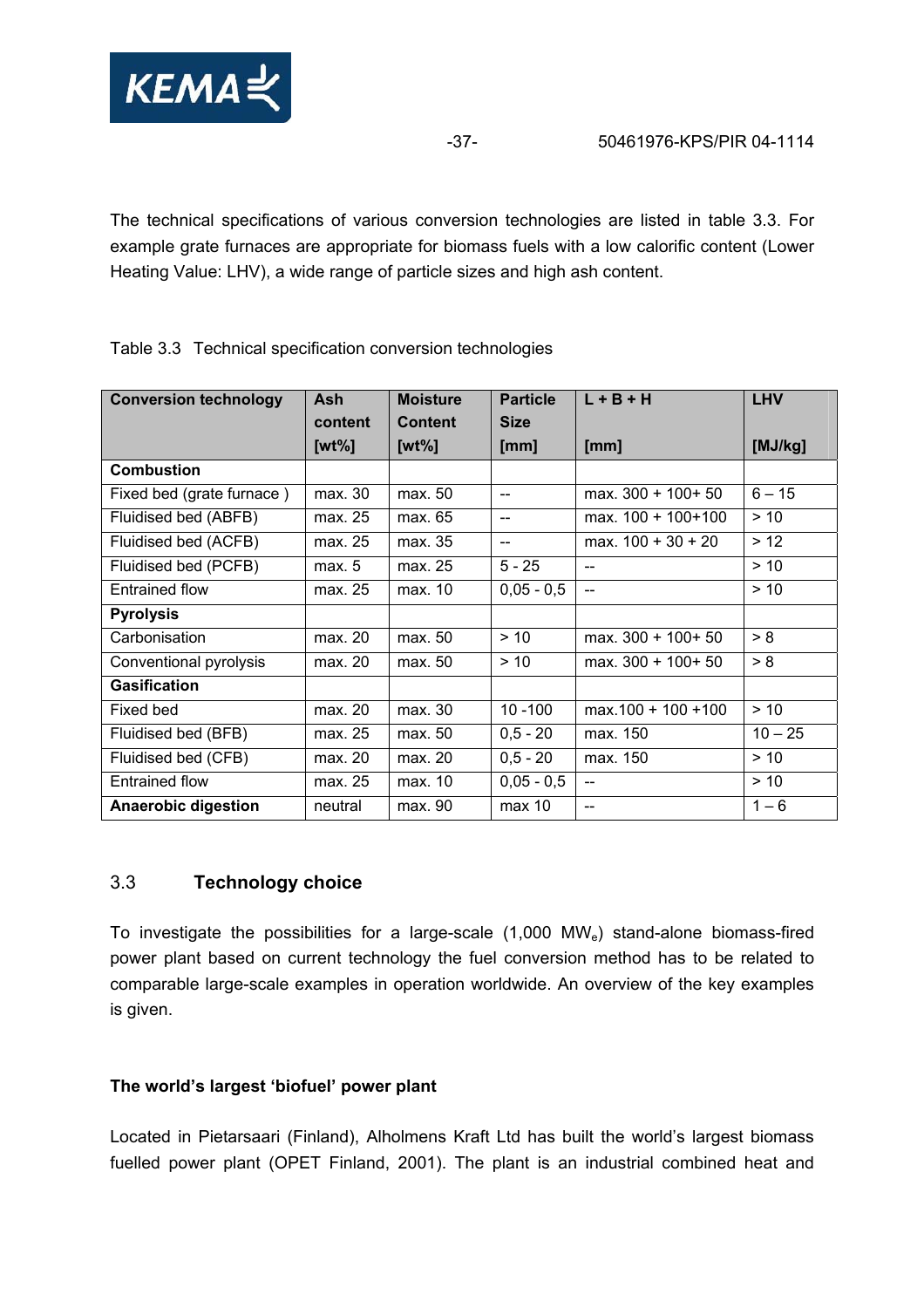

power (CHP) plant producing steam and electricity for the forest industry, and also produces district heat for the town of Pietarsaari (figure 3.4).



Figure 3.4 Alholmens Kraft biomass power plant, Pietarsaari (Finland)

*Technical details of the Pietarsaari power plant* 

| <b>Parameters</b>                    | <b>Unit</b> | <b>Specifications</b> |
|--------------------------------------|-------------|-----------------------|
| Power output (gross, full condensing | $MW_{e}$    | 240                   |
| mode)                                |             |                       |
| Capacity to produce process steam    | $MW_{th}$   | 100                   |
| District heating capacity            | $MW_{th}$   | 60                    |
| Heat production                      | GWh/a       | 700                   |
| Electricity production               | GWh/a       | 1,300                 |

The boiler is a circulating fluidised bed boiler with natural circulation and reheating. The boiler is designed to generate steam by burning bark, saw dust, wood residues, commercial biofuel and peat. Heavy fuel oil is used during start-up as an auxiliary fuel.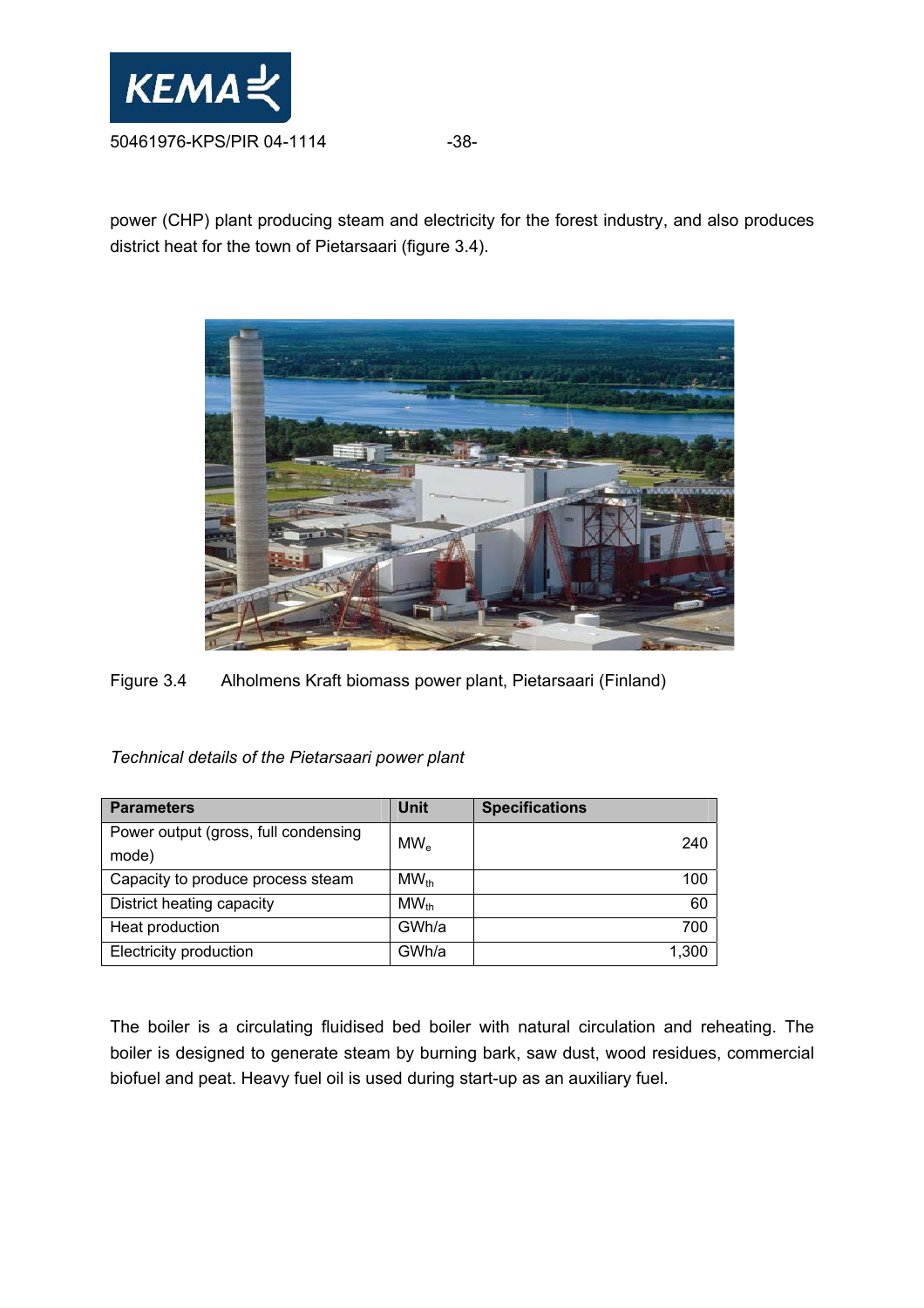

-39- 50461976-KPS/PIR 04-1114

### *Technical details of the boiler*

| <b>Parameters</b> | Unit      | <b>Specifications</b> |
|-------------------|-----------|-----------------------|
| Boiler capacity   | $MW_{th}$ | 550                   |
| Steam production  | kg/s      | 194                   |
| Steam pressure    | Bar       | 165                   |
| Steam temperature | °C        | 545                   |
| Boiler efficiency | %         | 92                    |

#### *Fuel package*

| <b>Fuel</b>                | <b>Source</b>                                        | Share (%) |
|----------------------------|------------------------------------------------------|-----------|
| Wood-based fuels           | Pulp and paper mill                                  | $30 - 35$ |
| Sawing and forest residues | Sawmills within short distance, forestry sector      | $5 - 15$  |
| Peat                       | Production sites close to the plant                  | $45 - 55$ |
| Coal or oil                | Imported fuel, mostly for started-up or support fuel | 10        |

The power plant's turbo generator is a three-casing, reheated, condensing turbine with extractions to district heat and process steam. The condenser is cooled with sea water. The hydrogen cooled generator has an output rate of 306 MVA.

#### *Technical details of the steam turbine*

| <b>Parameters</b> | <b>Specifications</b>     |
|-------------------|---------------------------|
| Live steam        | 194 kg/s, 165 bar, 545 °C |
| Reheat            | 177 kg/s, 37 bar, 545 °C  |

#### *Environmental performance*

The plant uses in-bed lime dosing to bind sulphur and selective non-catalytic reduction to NOx emissions.

#### *Economical data*

The total investment cost was about EUR 170 million (year 2000 price level).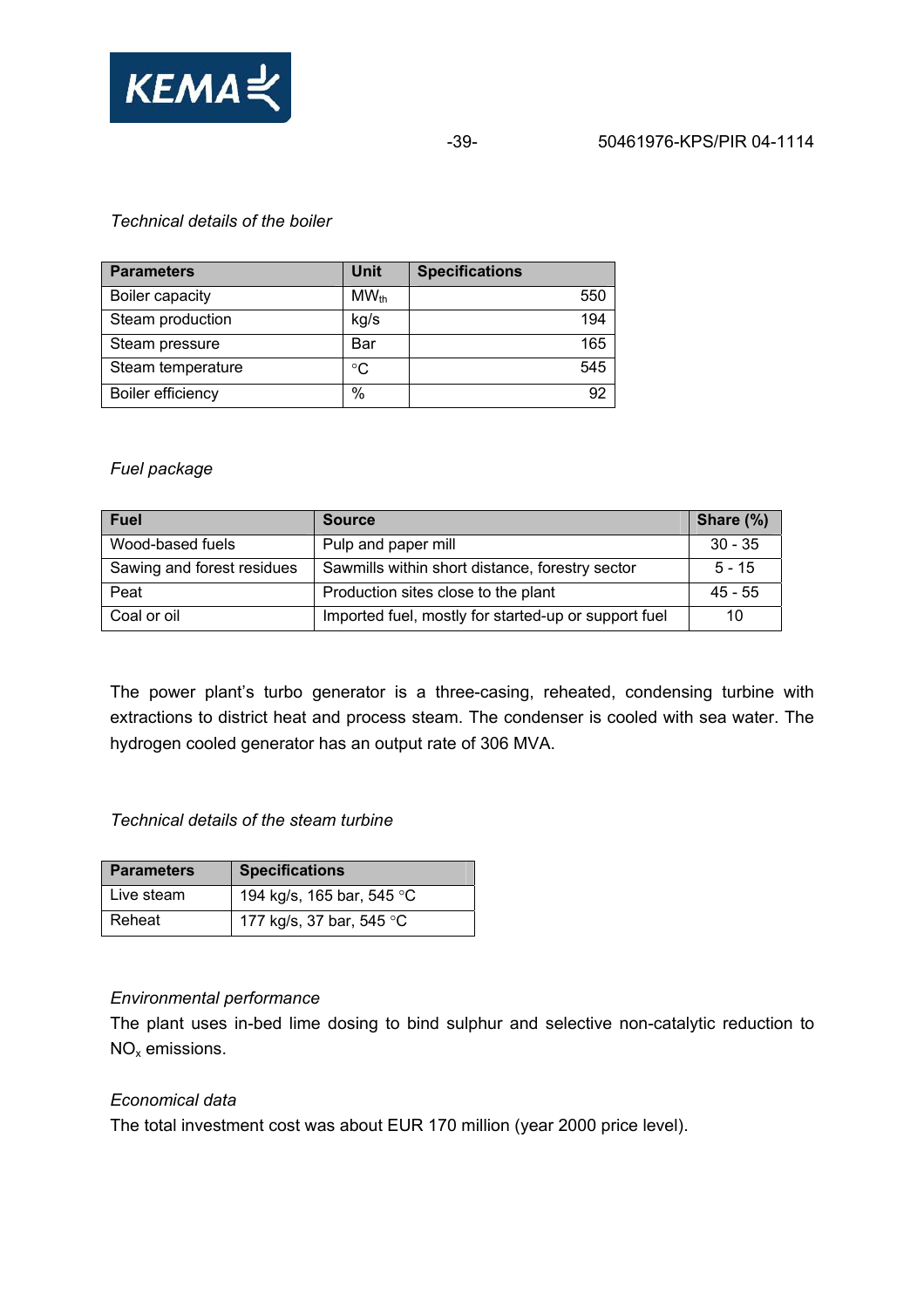

### *Builder and main manufacturers*

| <b>Parameters</b>                                 | Company                        |
|---------------------------------------------------|--------------------------------|
| Power plant                                       | Alholmens Kraft Itd. (Finland) |
| Boiler, peripheral equipment and the boiler house | Kvaerner Pulping Oy (Finland)  |
| Fuel handling system                              | Roxon Oy (Finland)             |
| Electrification                                   | ABB Installaatiot Oy (Finland) |
| Automation                                        | Automation DCS (Finland)       |
| Steam turbine                                     | LMZ (Russia)                   |
| Generator                                         | VA Tech (Austria)              |

Other examples of large units worldwide:

- grate fired unit: waste to energy plant Ivry, Paris, 125 MWth
- − entrained flow fired power plant: Zimmer coal-fired plant Ohio, USA, 1,300 MW<sub>e</sub>
- grate fired biomass unit: Avedøre, Denmark, integrated with fossil fired, straw, 40 MW<sub>e</sub>.

Examples of largest gasifiers operating worldwide:

- − coal-fired combined cycle, Buggenum, Netherlands, 253 MWe
- − coal/petcokes-fired combined cycle , Puertollano, Spain, 330 MWe
- − coal-fired combined cycle, Tampa Polk power plant, USA, 250 MWe
- − coal-fired combined cycle, Wabash River, USA, 262 MWe
- biomass/peat fired CFB gasifier, Lahti, Finland, 60 MWth
- − lignite/waste-fired, Schwarze Pumpe, Denmark, 40 MWe.

Examples of largest pre-treatment facilities:

− wood pellets, 180 kton/a plant in Køge, Denmark, EUR 52 million (Bioenergy Research 1 (3), August 2004).

## **Conversion technologies fuel flexibility**

Based on the technical specifications of the various conversion technologies (see table 3.3), including particle size, heating value, moisture and ash content, and the specifications of the biomass fuels available for the Dutch market (NOVEM, 2000b), the suitability of the conversion technologies for the various biomass fuels can be determined. The results are listed in table 3.4.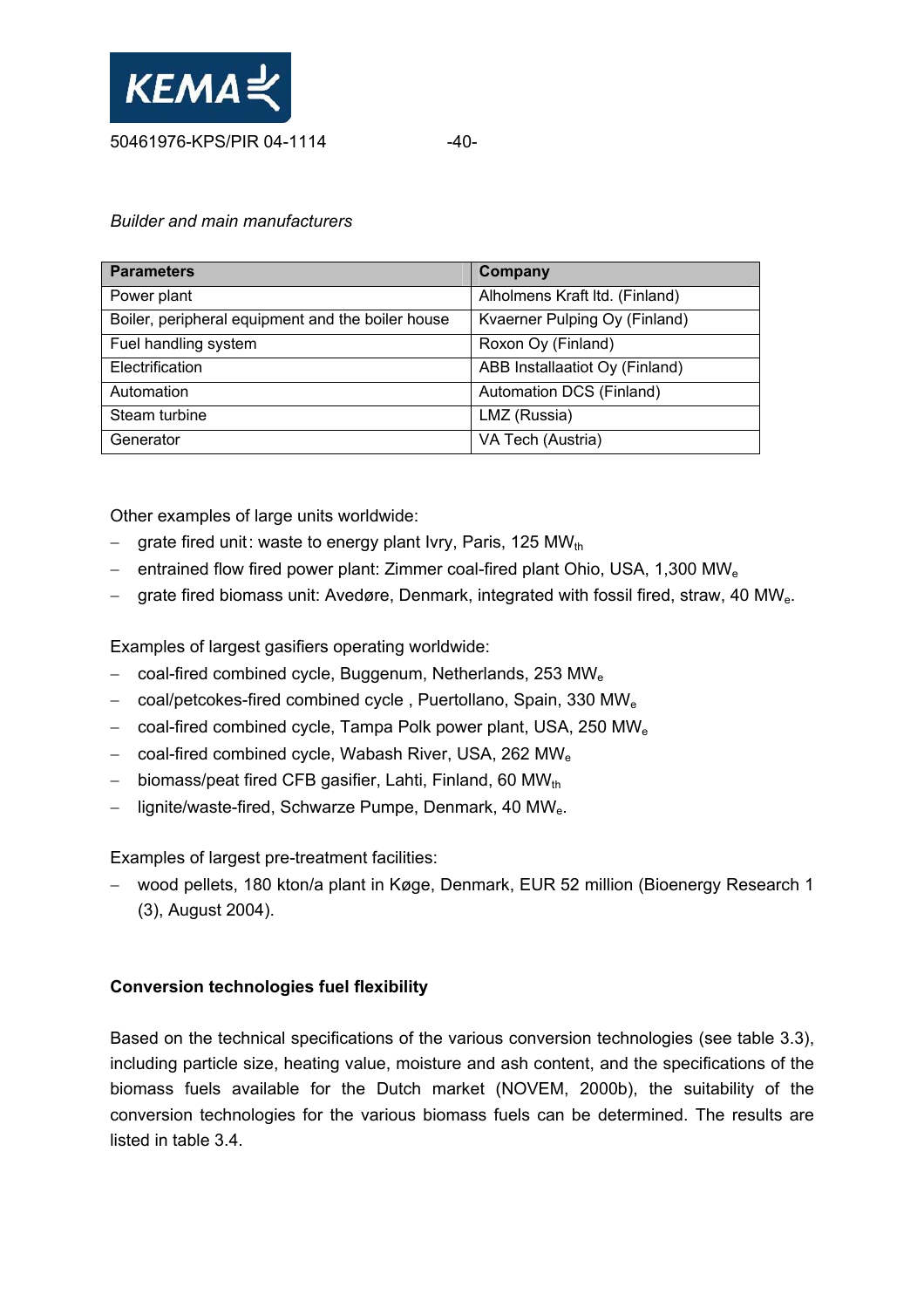

## Table 3.4 Suitability conversion technologies for different biomass fuels

|                                                         |                              | <b>Combustion</b>       |                      |                      |                | Pyrolysis.   |               |                        | <b>Gasification</b> |                     |                     |                |                     |
|---------------------------------------------------------|------------------------------|-------------------------|----------------------|----------------------|----------------|--------------|---------------|------------------------|---------------------|---------------------|---------------------|----------------|---------------------|
| <b>Conversion</b><br>technology<br><b>Biomass fuels</b> | (grate furnace)<br>Fixed bed | (ABFB)<br>Fluidised bed | Fluidised bed (ACFB) | Fluidised bed (PCFB) | Entrained flow | Torrefaction | Carbonisation | Conventional pyrolysis | Fixed bed           | Fluidised bed (BFB) | Fluidised bed (CFB) | Entrained flow | Anaerobic digestion |
| Short rotation wood                                     |                              |                         |                      |                      |                |              |               |                        |                     |                     |                     |                |                     |
| Cole seed (from rape)                                   |                              |                         |                      |                      |                |              |               |                        |                     |                     |                     |                |                     |
| Wood pellets (imported)                                 |                              |                         |                      |                      |                |              |               |                        |                     |                     |                     |                |                     |
| <b>Miscanthus</b>                                       |                              |                         |                      |                      |                |              |               |                        |                     |                     |                     |                |                     |
| Wood from fruit sector and tree                         |                              |                         |                      |                      |                |              |               |                        |                     |                     |                     |                |                     |
| nursery                                                 |                              |                         |                      |                      |                |              |               |                        |                     |                     |                     |                |                     |
| Forestry by-products                                    |                              |                         |                      |                      |                |              |               |                        |                     |                     |                     |                |                     |
| Wood residue from wood industry                         |                              |                         |                      |                      |                |              |               |                        |                     |                     |                     |                |                     |
| (imported)                                              |                              |                         |                      |                      |                |              |               |                        |                     |                     |                     |                |                     |
| Agro residues (imported)                                |                              |                         |                      |                      |                |              |               |                        |                     |                     |                     |                |                     |
| Straw (grain)                                           |                              |                         |                      |                      |                |              |               |                        |                     |                     |                     |                |                     |
| Straw from rape                                         |                              |                         |                      |                      |                |              |               |                        |                     |                     |                     |                |                     |
| Hemp and flax, short fibres and stem                    |                              |                         |                      |                      |                |              |               |                        |                     |                     |                     |                |                     |
| fibres                                                  |                              |                         |                      |                      |                |              |               |                        |                     |                     |                     |                |                     |
| Hay from grass seeds                                    |                              |                         |                      |                      |                |              |               |                        |                     |                     |                     |                |                     |
| (fresh) Clean residue wood including                    |                              |                         |                      |                      |                |              |               |                        |                     |                     |                     |                |                     |
| bark                                                    |                              |                         |                      |                      |                |              |               |                        |                     |                     |                     |                |                     |
| Garden and fruit residues (separately                   |                              |                         |                      |                      |                |              |               |                        |                     |                     |                     |                |                     |
| collected)                                              |                              |                         |                      |                      |                |              |               |                        |                     |                     |                     |                |                     |
| Residues from nutrition industries                      |                              |                         |                      |                      |                |              |               |                        |                     |                     |                     |                |                     |
| Roadside grass                                          |                              |                         |                      |                      |                |              |               |                        |                     |                     |                     |                |                     |
| Separately collected old and used                       |                              |                         |                      |                      |                |              |               |                        |                     |                     |                     |                |                     |
| wood, including demolition wood                         |                              |                         |                      |                      |                |              |               |                        |                     |                     |                     |                |                     |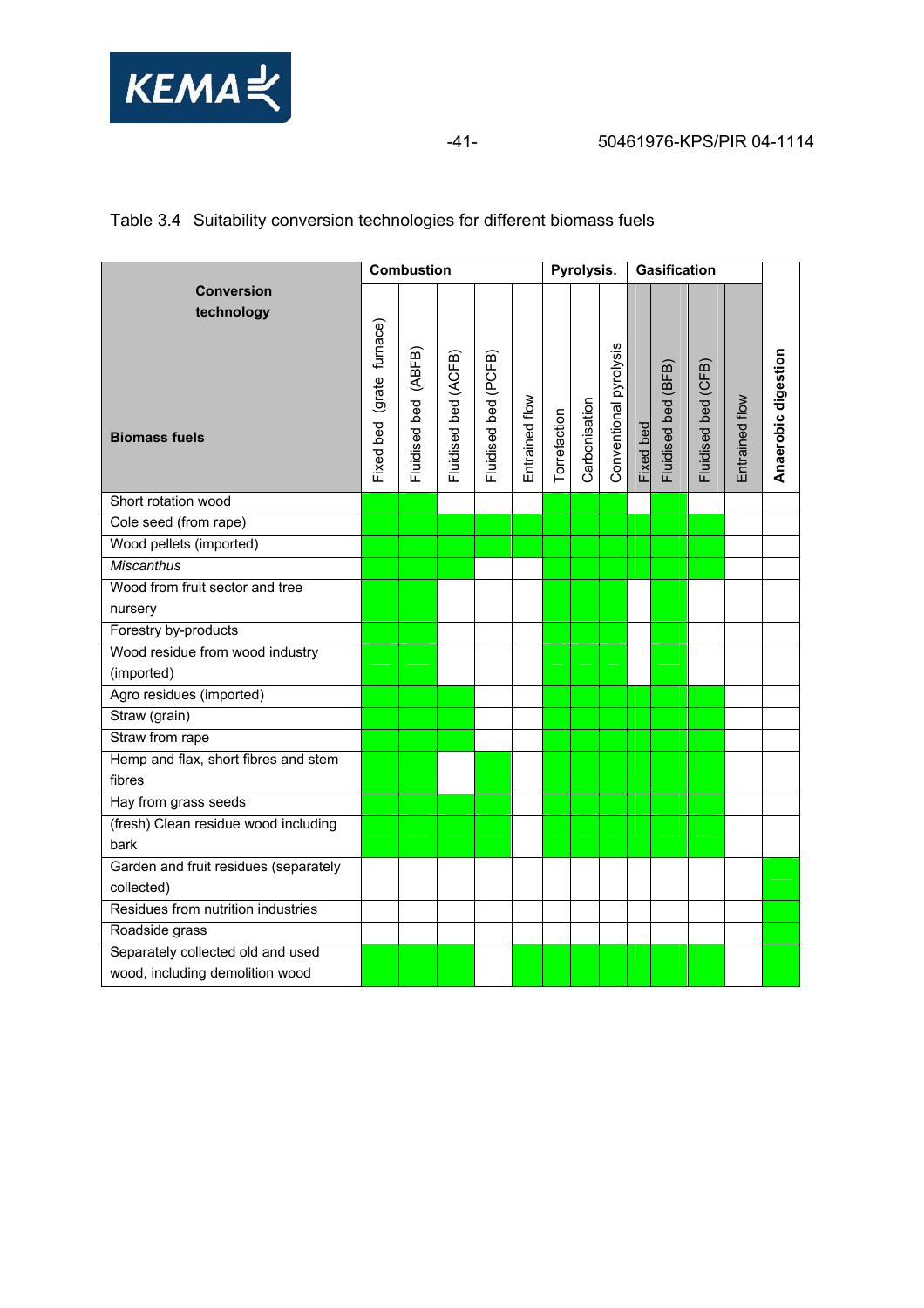

#### **Scale**

In terms of economies of scale, the conversion technologies addressed in this section vary widely. The scale of various conversion technologies are listed in table 3.5.

|                            | <b>Conversion technology</b> | Scale [MWth]* | Manufacturer(s)          |
|----------------------------|------------------------------|---------------|--------------------------|
|                            | Fixed bed (grate furnace)    | $10 - 100$    | AE & E - Von Roll        |
|                            | Fluidised bed (ABFB)         | $20 - 300$    | Kvaerner, Foster Wheeler |
| <b>Combustion</b>          | Fluidised bed (ACFB)         | $50 - 600$    | Kvaerner, Foster Wheeler |
|                            | Fluidised bed (PCFB)         | $50 - 600$    | Kvaerner, Foster Wheeler |
|                            | <b>Entrained flow</b>        | $30 - 3000$   | Kvaerner, Foster Wheeler |
| <b>Pyrolysis</b>           | Carbonisation                | < 200         | Lurgi AG, Lambiotte      |
|                            | Conventional                 | < 200         | Lurgi AG, Lambiotte      |
|                            | Fixed bed                    | ~10           | Kvaerner, Foster Wheeler |
|                            | Fluidised bed (BFB)          | < 170         | Kvaerner, Foster Wheeler |
| <b>Gasification</b>        | Fluidised bed (CFB)          | < 170         | Kvaerner, Foster Wheeler |
|                            | <b>Entrained flow</b>        | $30 - 800$    | Kvaerner, Foster Wheeler |
| <b>Anaerobic digestion</b> | Anaerobic digestion          | $\leq 4$      | ANM, BTA, BWSC           |

Table 3.5 Scale conversion technologies, commercially available

All values are based on internet and literature searches

## **Ranking**

As a prerequisite the technological concepts for biomass energy production have to be proven and mature. A conversion technology is assumed to be proven when its availability (duration of actual power production i.e. total time minus planned maintenance and forced outages) exceeds 90% ( $\geq$  7,884 hrs/a). Furthermore the capacity of the individual units has to be optimised to take advantage of economies of scale, for example when thermal power output passes 100 MW $_{th}$ . The conversion technologies also have to be able to use various types of biomass fuel, as availability will change. Based on economy of scale, technical maturity and fuel flexibility, the suitability of the various technologies for a 1,000 MW<sub>e</sub> biomass power plant can be determined. The results are listed in table 3.6.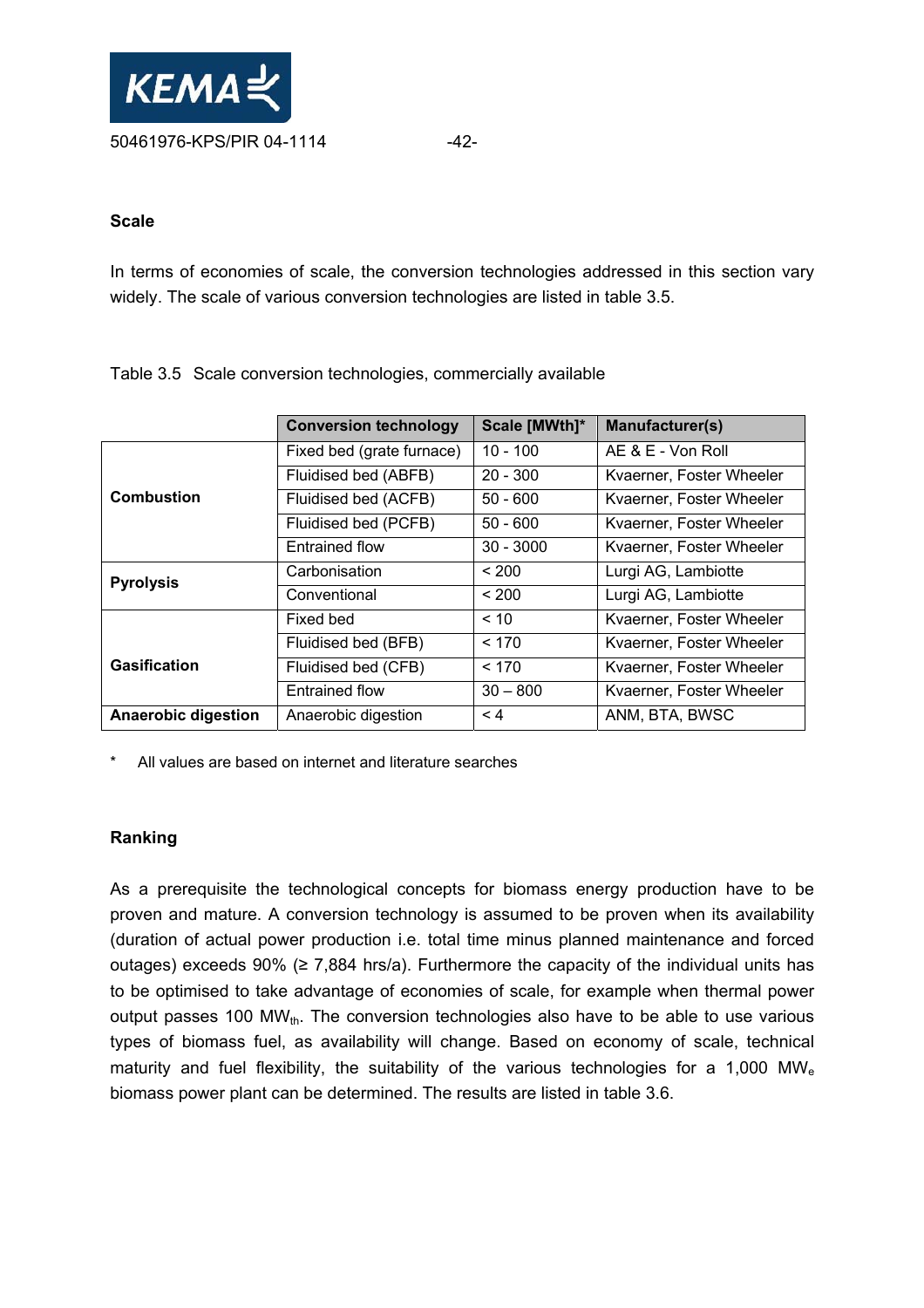

| <b>Conversion technology</b> |                        | <b>Scale</b><br>(MWth) | <b>Maturity</b> | <b>Fuel</b><br>flexibility | <b>Suitability</b>       | <b>Overall</b><br><b>Score</b> |
|------------------------------|------------------------|------------------------|-----------------|----------------------------|--------------------------|--------------------------------|
|                              | Fixed bed (grate)      | $\ddot{}$              | $++$            | $++$                       | $++$                     | $\mathbf{2}$                   |
|                              | Fluidised bed (ABFB)   | $\ddot{}$              | $++$            | $++$                       | $++$                     | $\mathbf{2}$                   |
| <b>Combustion</b>            | Fluidised bed (ACFB)   | $++$                   | $++$            | $+$                        | $++$                     |                                |
|                              | Fluidised bed (PCFB)   | $\ddot{}$              | $+$             | $Q/-$                      | $+/-$                    | 9                              |
|                              | Entrained flow         | $++$                   | $+$             | $Q/-$                      | $O/$ +                   | 6                              |
| <b>Pyrolysis</b>             | Carbonisation          | $Q/-$                  | $+$             | $++$                       | $O/$ +                   | $\overline{7}$                 |
|                              | Conventional pyrolysis | $O/$ +                 | $\ddot{}$       | $++$                       | $O/$ +                   | 7                              |
|                              | Fixed bed              | $\blacksquare$         | $\Omega$        | $+$                        | $\overline{\phantom{a}}$ | 11                             |
| <b>Gasification</b>          | Fluidised bed (BFB)    | $\ddot{}$              | $+$             | $++$                       | $++$                     | 4                              |
|                              | Fluidised bed (CFB)    | $+$                    | $+$             | $+$                        | $++$                     | 5                              |
|                              | Entrained flow         | $++$                   | $+/-$           | $-$                        | $+$                      | 10                             |
| Anaerobic                    | Anaerobic digestion    | --                     | $++$            | $+/-$                      | $\qquad \qquad \qquad -$ | $12 \overline{ }$              |
| digestion                    |                        |                        |                 |                            |                          |                                |

## Table 3.6 Ranking conversion technologies

As shown in table 3.6 the most promising concepts for the 1,000 MW<sub>e</sub> biomass power plant are: grate combustion, fluidised bed combustion, fluidised bed gasification, entrained flow combustion and carbonisation (as pre-treatment) combined with fluidised bed combustion, fluidised bed gasification and entrained flow combustion.

## *Clarification of table*

Biomass gasification combined with the use of syngas in a gas turbine cannot be considered as a proven technology on the scale envisaged. Thus there is no incentive in applying more complex gasification as a conversion technology since the ultimate benefit of increased net electrical efficiency of the power plant is not yet within reach.

With respect to processes for increasing fuel energy density (pelletising, torrefaction, carbonisation, pyrolysis, HTU), only pelletising can be considered as proven on the scale envisaged.

Mild heat treatment processes such as torrefaction and carbonisation may show potential in the near future, not only for increasing energy density and thus reducing transport costs, but also with respect to grindability thus making entrained flow technology concepts more viable. The environmental aspects of large-scale installations need to be addressed in particular.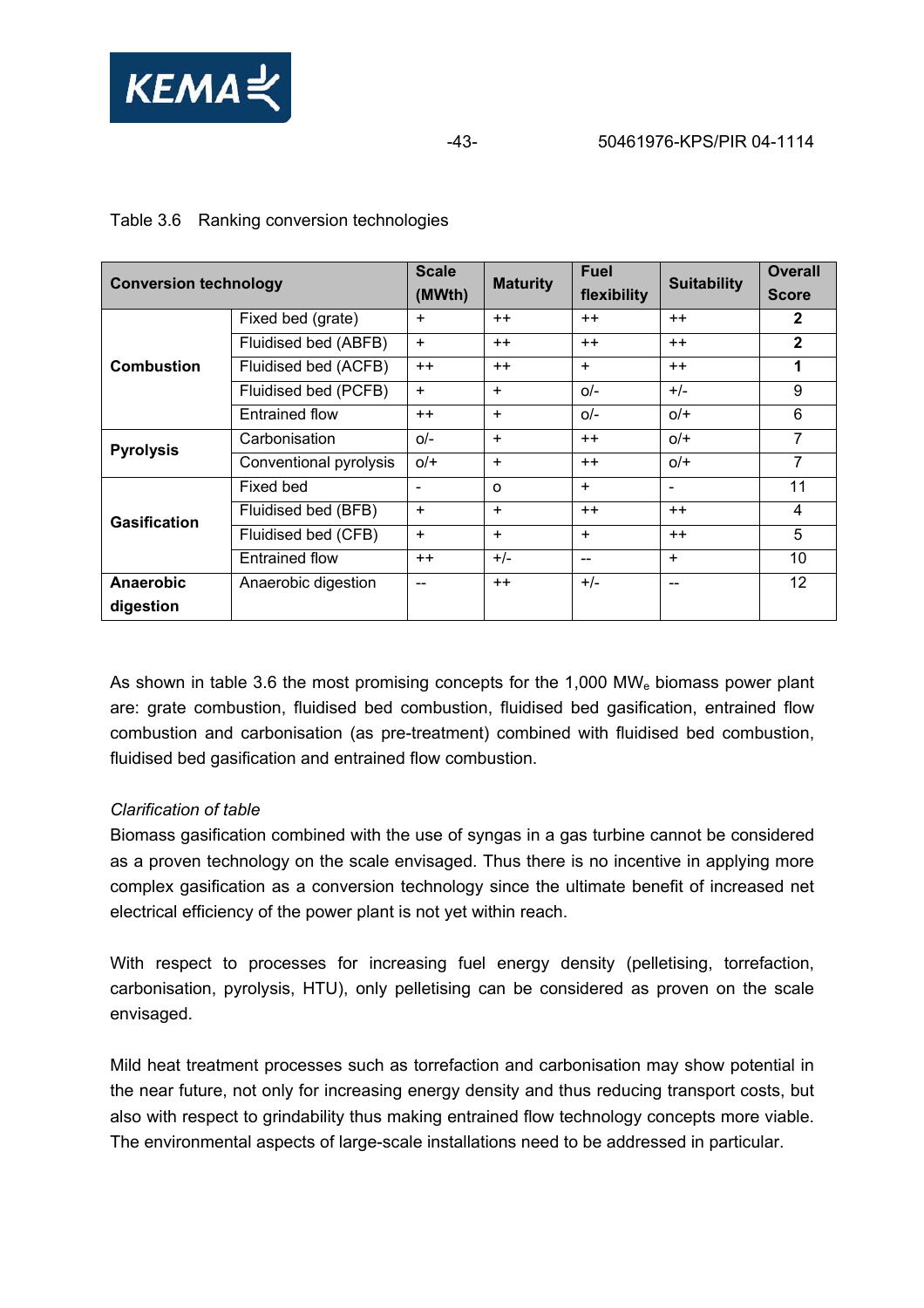

More severe heat treatment will result in more than 50% loss of the energy content of the original biofuel without specific added value over mild heat treatment processes.

Entrained flow combustion technologies cannot be excluded. Large lignite-fired plants with net electrical efficiencies of up to 43% (Niederauβem, 2003) are operated nowadays. Although lignite is different from biomass, in principle the technology should also be applicable. A big advantage would be the pure ash production, originating from the biofuel only, which might facilitate the reuse of the ash.

Fluidised bed combustion is definitely the most promising technology. It is also favoured over entrained flow technology for its fuel flexibility. However the production of ash consisting of a mixture (approximately 50/50) of bed material (including additives) and bio-ash may be a severe drawback.

## 3.4 **Concepts for a 1,000 MWe biomass power plant**

## **Combustion**

A simplified process flow diagram of a biomass combustion power plant is showed in figure 3.5. After preparation, e.g. carbonisation (charcoal) and/or mechanical pulverising, the biomass is used to fuel the boiler (grate furnace, BFB/CFB or entrained flow). The boiler supplies steam to a steam turbine-generator unit. Exhaust steam from the turbine is condensed in the condenser, the resulting condensate, is reheated (feed water preheater) and is finally returned to the boiler.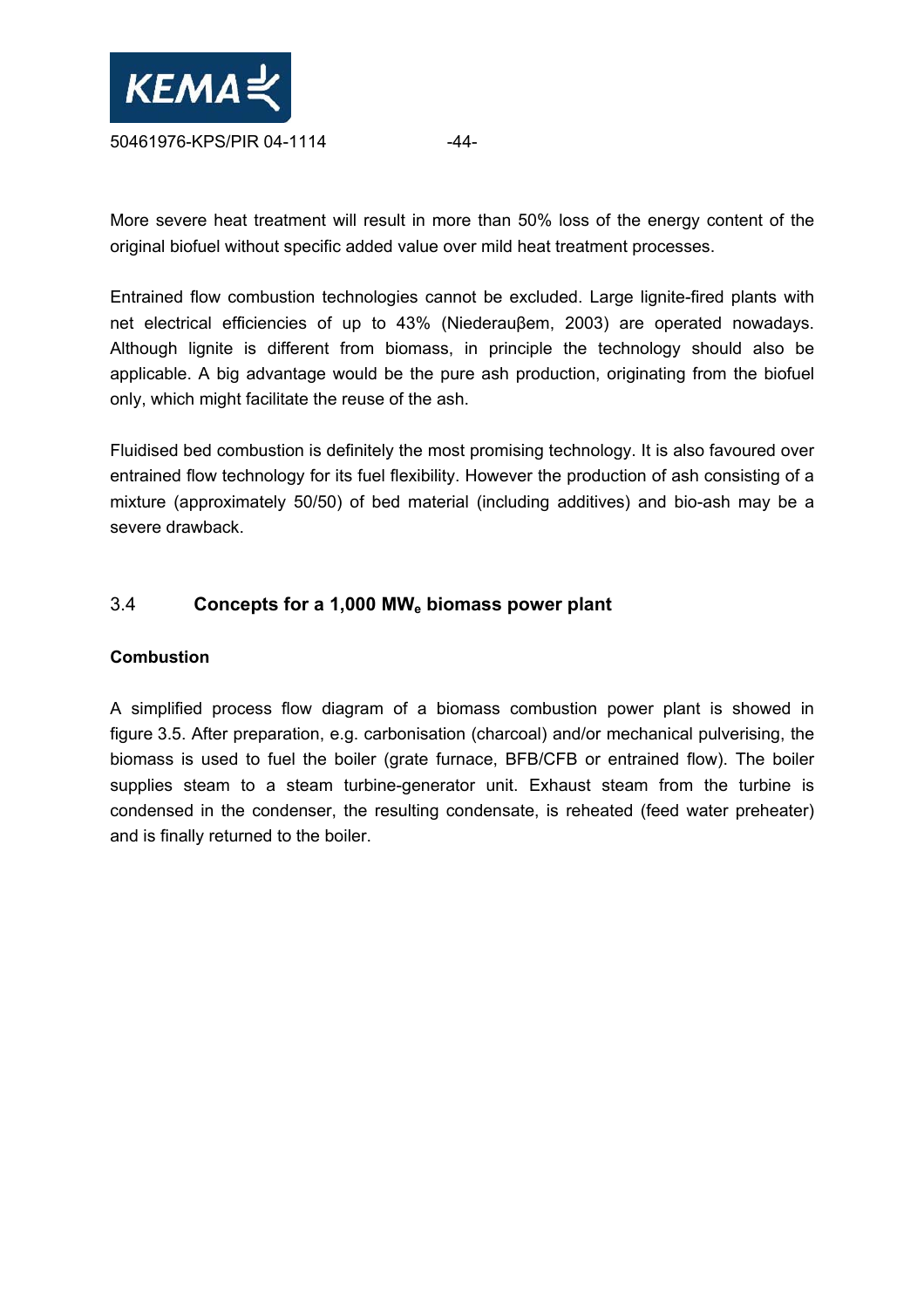

## -45- 50461976-KPS/PIR 04-1114





Concept summary:

- grate furnace: 8 units, maximum fuel flexibility, almost no pre-treatment required
- fluidised bed: 4 units, large fuel flexibility, mechanical pre-treatment required
- − entrained flow: 2 units, fuel specific design, mechanical and possibly thermal pretreatment required.

General aspects:

- all concepts are able to operate in co-generation mode
- a mixture of concepts is also possible, fuel availability (price/quality) is determining
- all concepts are full-scale proven.

## **Gasification**

A simplified process flow diagram of a gasification power plant is shown in figure 3.6. The product of gasification, syngas, contains impurities. Depending on the application, the type of gasifier and fuel composition, particle removal / cooling / scrubbing is required before the gas can be supplied to the gas turbine-generator. The most important impurities are tar, dust, ammonia, sulphur, chloride and alkali metals. Furthermore heat from the exhaust of the gas turbine can be recovered and used to generate steam. The steam is used to power the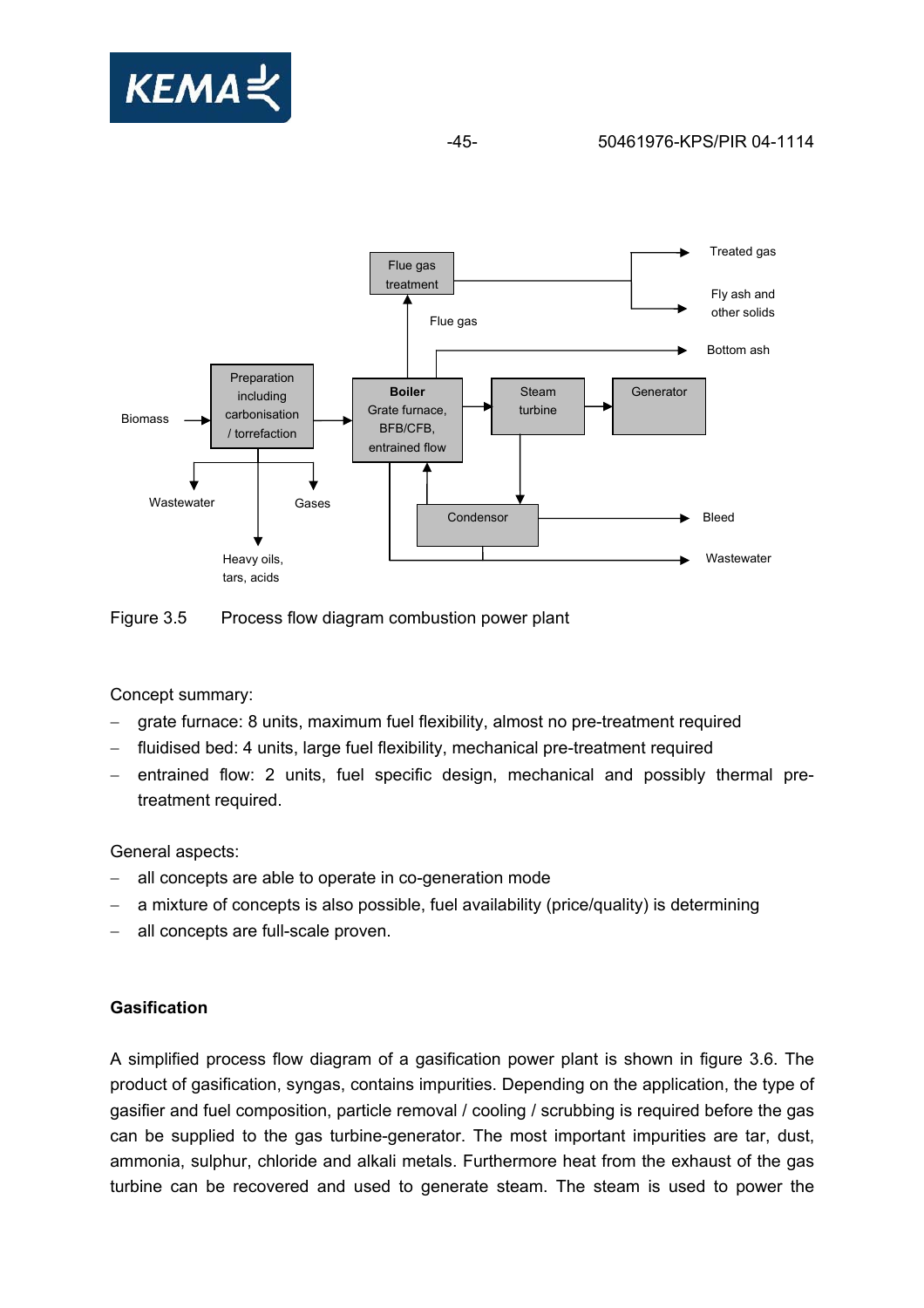

steam turbine and generate more electricity, leading to a higher overall thermal efficiency of the process (integrated gasification combined cycle, IGCC).



Figure 3.6 Process flow diagram of a combined cycle gasification power plant

Concept summary:

entrained flow gasification IGCC.

## *Environmental impacts combustion/gasification*

## *Gaseous emissions*

The major gaseous toxic emissions from gasification/combustion processes are  $SO_x$ ,  $NO_x$ , and particulates. Furthermore HCl, HF, volatile organic substances (VOS), CO, heavy metals, dioxins and furans can be formed as can, of course, carbon dioxide. The latter is considered as neutral with respect to influencing climate change when it originates from fuel containing only carbon absorbed from the atmosphere a 'short' time ago, so-called short cyclic carbon.

Biomass such as wood contains only minor amounts of sulphur, thus emissions of sulphur dioxide will be low. When necessary this can be further decreased by wet lime/limestone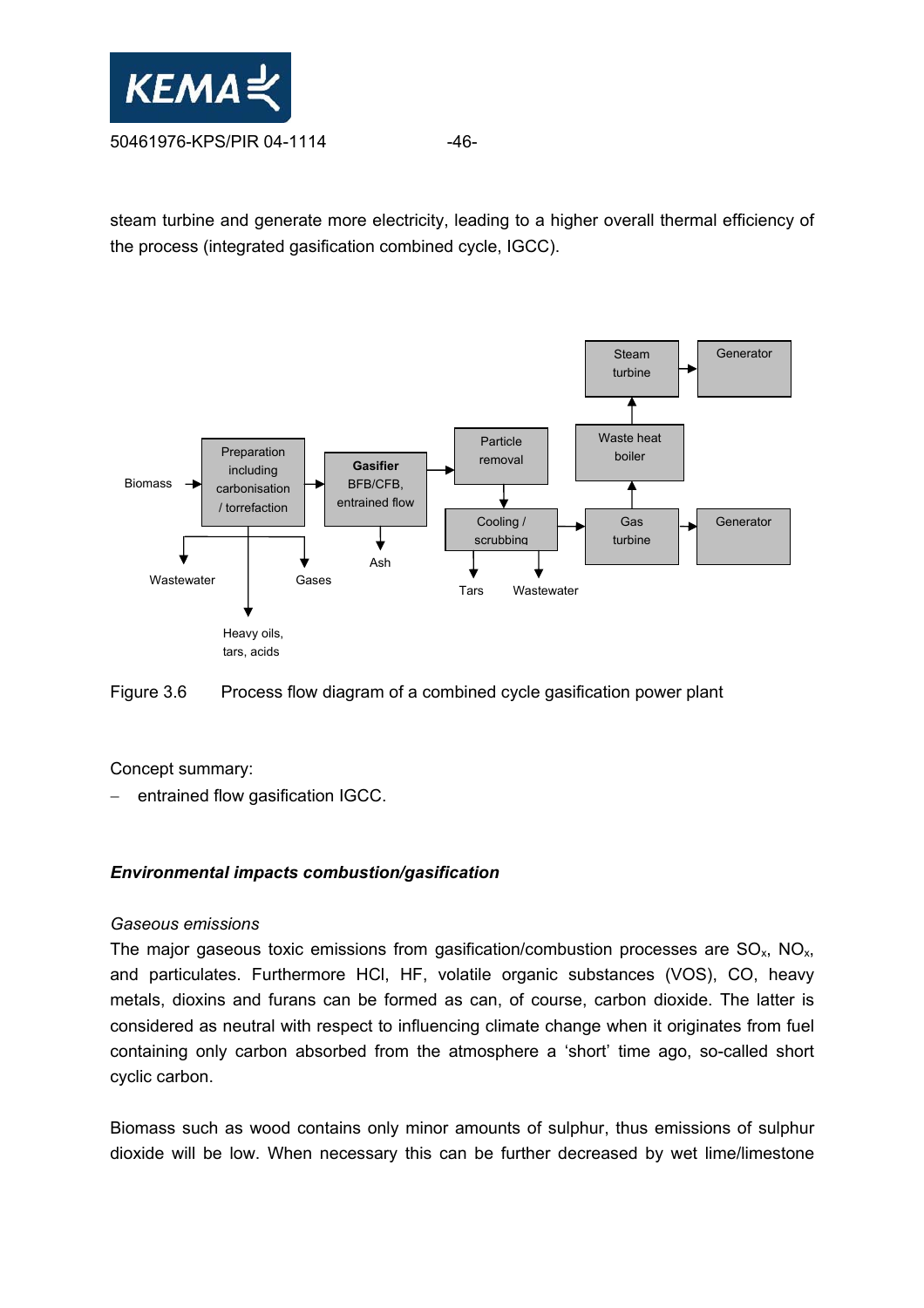

scrubbing (expensive, but also effective for HCl and HF) or in-bed addition of lime/limestone for fluidised bed technology.

The formation of  $NO<sub>x</sub>$  depends on combustion technology and fuel nitrogen content. Due to low combustion temperatures, fluidised bed  $NO<sub>x</sub>$  emission levels are relatively low. Further reduction can be obtained by selective non-catalytic reduction (SNCR) or selective catalytic reduction (SCR) technology.

Particulates can be removed with great efficiency with electrostatic precipitators (ESP) and / or bag filters. VOS and CO can be minimised by good combustion conditions resulting in complete combustion. Volatile heavy metals such as mercury (Hg) and complex hydrocarbons such as dioxins can be removed by active carbon injection in the cold flue gas stream.

Carbon dioxide removal will be discussed further in Chapter 7. It is technically possible but expensive and at the cost of a significant (30%) decrease in overall plant efficiency. The storage of the captured  $CO<sub>2</sub>$  is in the early stages of investigation.

## *By-product quality*

The inert material (ash) in the biomass results in the production of bottom ash and fly ash. When fluidised bed technology is used, a considerable amount of ash will originate from attrition of the bed material (sand, dolomite etc). Due to the normally small amount of ash in clean biomass, elements will be concentrated in it. In order to close the mineral loop the ash should be returned to the country of origin. The speciation of the elements might, however, be changed. In the Netherlands the BOOM regulation (BOOM, 1998) prevents application of biomass ash as a natural fertiliser, see also section 7.4.

Other residues can result from wet flue gas scrubbing and spent activated carbon which most probably will have to be disposed of as chemical waste.

## *Efficiency*

The electrical efficiency of a power plant depends on the type of generation (simple cycle steam- or gas turbine, combined cycle, CHP), operating conditions (full- or part-load, ambient conditions), and the design of the power plant (including flue gas clean-up technology installed). Efficiency will increase gradually in the future, either due to gas turbine developments (higher expander entrance temperatures) or to boiler developments (ultra supercritical steam parameters).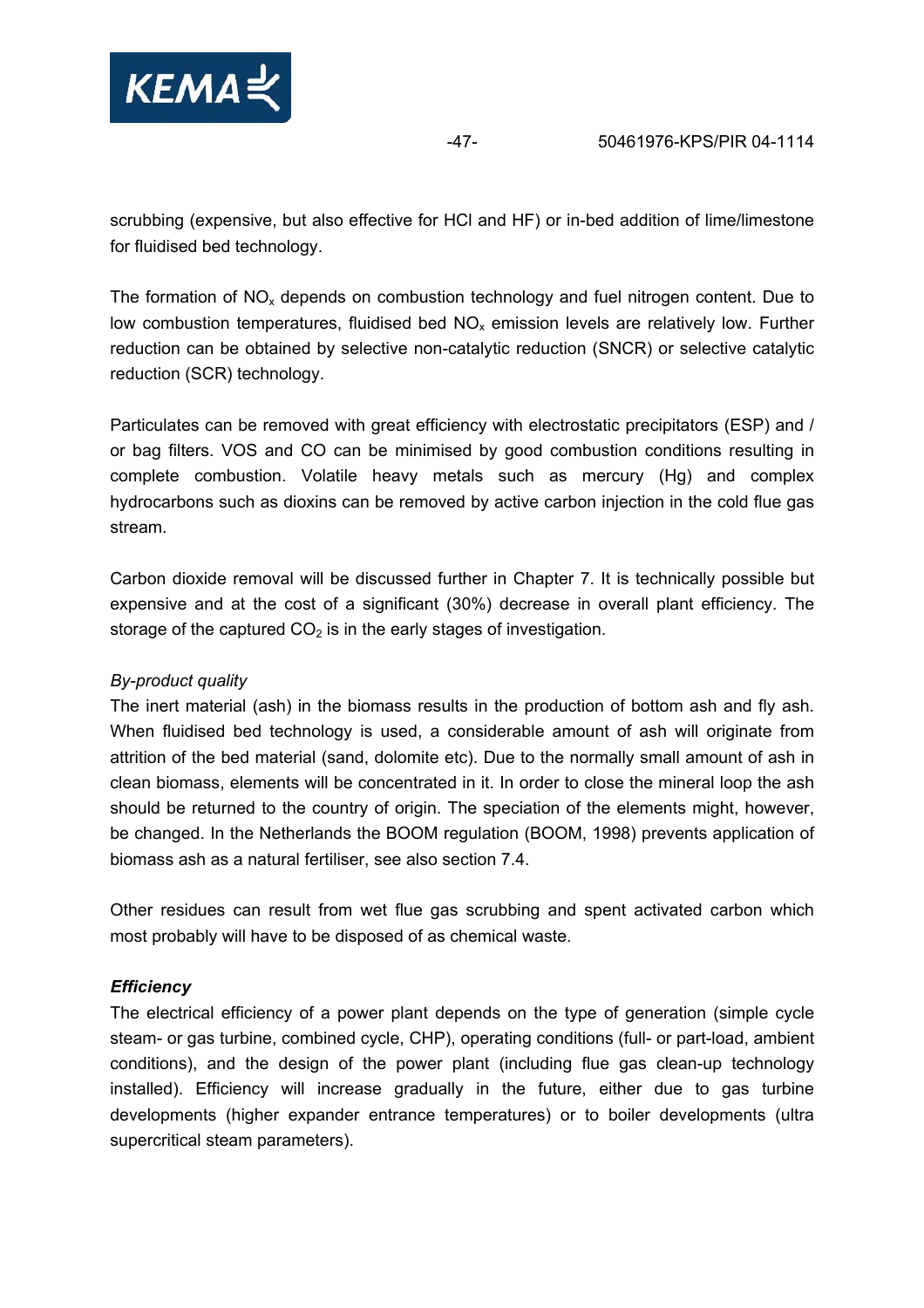

Based on the identified cases a net electrical efficiency for the base case is 40%, with a perspective on mid term for entrained flow combustion net electric efficiency 42%, perspective 52%.

### *Emission regulations*

The emission regulations for the 1,000 MW<sub>e</sub> biomass plant are mostly implementations of European directives. At the top of the hierarchy of European legislation is Directive 96/61/EC concerning integrated pollution prevention and control (IPPC), which is applicable to all energy installations of at least 50  $MW_{th}$ . The core element of the IPPC is that environmental permits ultimately must be based on the principle of best available technology (BAT). According to the IPPC this principle has priority over the emission standards in other directives.

Directive 2001/80/EC (LCPD) sets emission limit values (ELVs) for large combustion plants  $(550 \text{ MW}_{\text{th}})$ . The LCPD is applicable to all fuels, including pure vegetable biomass. The LCPD has been implemented in the Dutch national regulation 'Besluit emissie-eisen stookinstallaties' (BEES).

Directive 2000/76/EC on the incineration of waste (WID) sets ELVs for energy installations in which impure, polluted biomass or biomass from animal origin is co-fired. The WID has been implemented in the Dutch national regulation 'Besluit verbranden afvalstoffen' (BVA).

## *Application to the proposed biomass plant*

#### *Clean biomass*

If the plant is to burn pure biomass exclusively, according to the LCPD definition (in Dutch terminology: 'clean biomass'), the following ELVs as given in the BEES apply.

Table 3.7 Emission Limit Values according to BEES (mg/m<sup>3</sup> at 6%  $O_2$ , dry flue gas)

| <b>Component</b> | mg/m <sup>3</sup> at 6% $O_2$ , dry flue gas |
|------------------|----------------------------------------------|
| SO <sub>2</sub>  | 200                                          |
| NO <sub>x</sub>  | 200                                          |
| <b>Dust</b>      | 20                                           |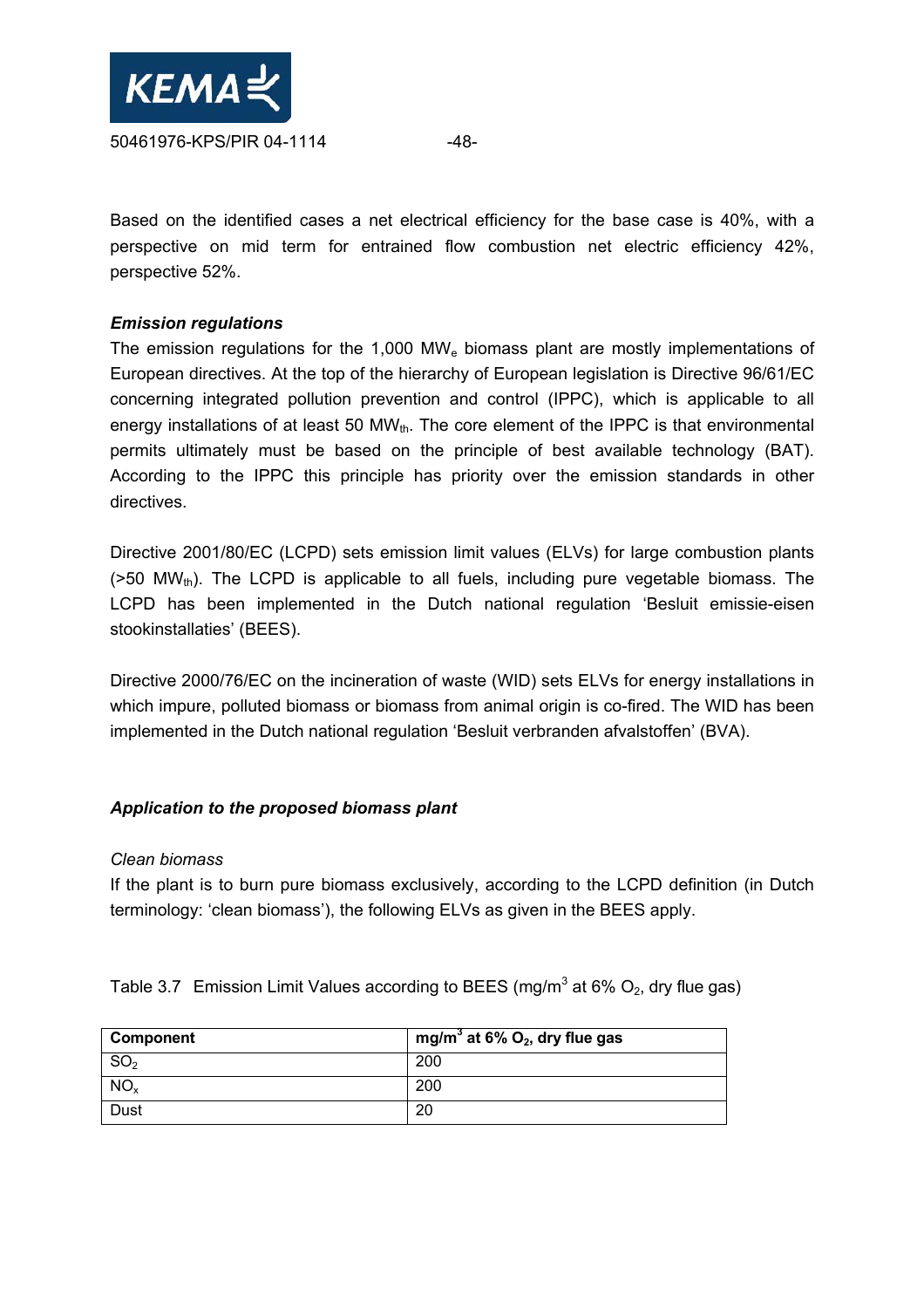

Implication: a well-designed and operated biomass combustion system in combination with an ESP can meet these ELVs.

## *Polluted biomass*

If the plant is also to burn impure, polluted biomass or biomass from animal origin the following ELVs as given in the BVA apply.

| NO <sub>x</sub>             | $70^{\degree}$ |
|-----------------------------|----------------|
| SO <sub>2</sub>             | 50             |
| <b>Dust</b>                 | 5              |
| HCI                         | 10             |
| <b>HF</b>                   | 1              |
| <b>VOS</b>                  | 10             |
| CO                          | 50             |
| $Cd + TI$                   | 0.05           |
| Hg                          | 0.05           |
| Heavy metals                | 0.50           |
| Dioxins and furans (ng TEQ) | 0.10           |

Table 3.8 Emission limit values according to BVA (mg/m<sup>3</sup> at 11%  $O_2$ , dry flue gas)

monthly average

It is clear that ELVs for clean biomass applications are less stringent for the three main components. Moreover, there are no ELVs set for the other components and heavy metals, as is the case for polluted biomass. On the other hand it must be noted that applying the principle of BAT, the ELVs could be set to a more stringent level in the permit. For example, the installation of SCR will result in lower emissions than the BEES-ELV of 200 mg/m<sup>3</sup> for  $NO<sub>x</sub>$ .

Implication: a  $DeNO<sub>x</sub>$  installation is required together with combined end-of-pipe technology.

It is also very well possible that for clean biomass the application of BAT will also be required.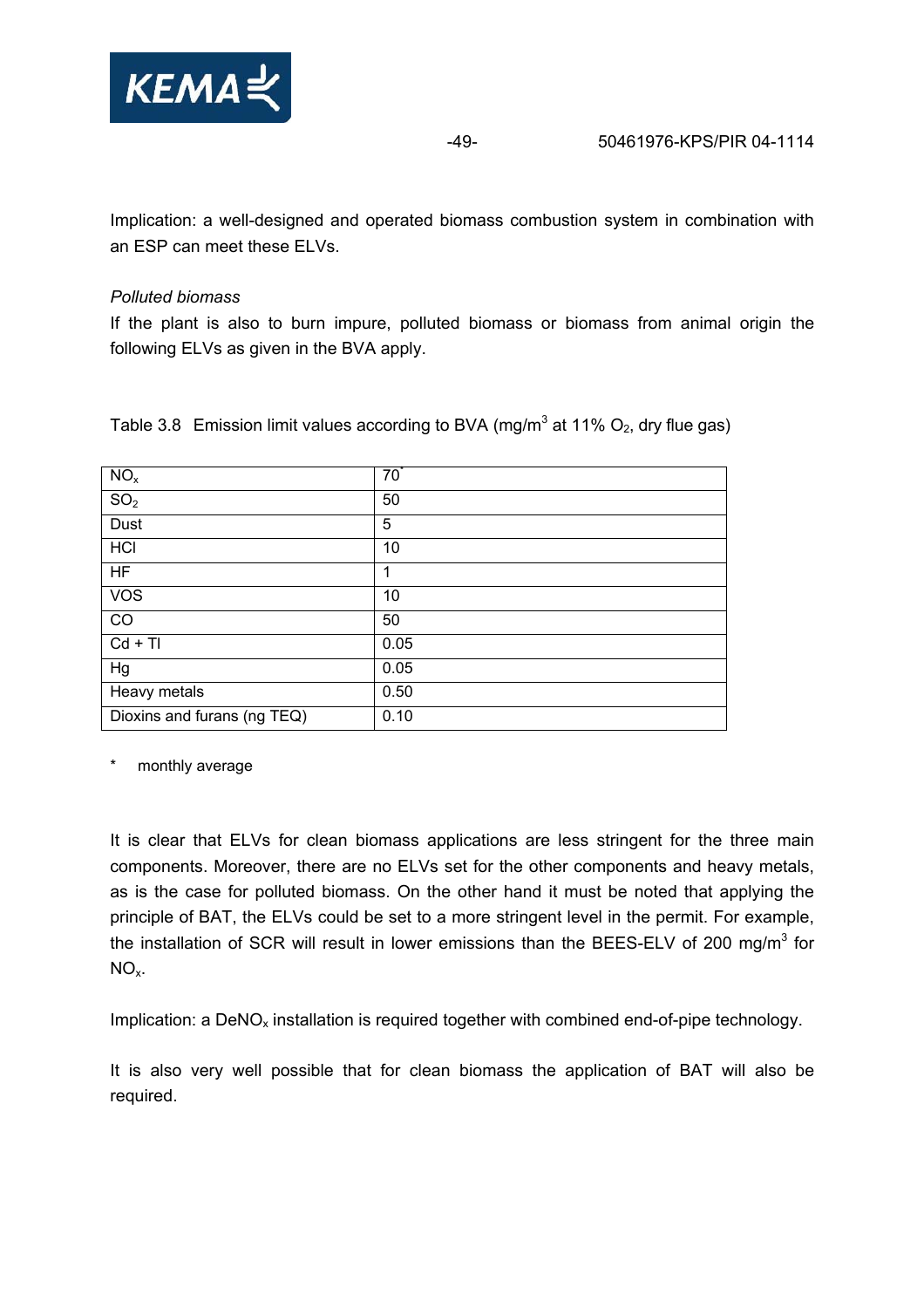

## 4 **ECONOMICS**

The cost of electricity production is the sum of all the aspects involved in the harvesting, processing, transportation, trading and conversion of biomass into electricity and saleable heat. Aspects of financing, depreciation, rates, contract on fuel, construction and maintenance, subsidies and  $CO<sub>2</sub>$  credits also have an impact. Giving an absolute indication at this stage is therefore not possible. Some general lines however can be drawn pointing at the relative costs in comparison with:

- − a new stand-alone coal-fired power plant in a range of 400 to 1,000 MW<sub>e</sub>
- − co-firing biomass in existing coal-fired power plants, bio-power range 50 to 100 MW<sub>e</sub>
- − a new small-scale biomass-fired power plant, installed power 20 MW<sub>e</sub>.

Some remarks on the economic performance of biomass-derived energy, based on experience with solid fuel power production and renewable energy in the Netherlands, can be made in advance. The final outcome for the economics of the operation from these remarks can be significant in both positive and negative ways:

- since biomass (except waste streams) is often a more expensive fuel than coal the need for high conversion efficiencies is even greater then in conventional power production. Therefore investments to reach high efficiencies are likely to pay off
- − the reuse possibilities of ash and its related costs or profits can have a great impact on the economic performance of the original fuel, especially when the fuel contains a high ash percentage
- − measures to minimise the environmental impact, especially end-of-pipe techniques, always have a negative impact on economic performance. A trade-off is recommended to select environmental measures with maximum effect at minimum costs based on up-todate technology. When burning clean biomass, only BEES demands need to be met; no additional BVA demands (see paragraph 3.4.1)
- − the bigger the units the lower the investment cost, and also operational costs per MW<sub>e</sub>. Above roughly 400 MW<sub>e</sub> specific investment costs in the power plant itself are not likely to fall further. However specific costs of infrastructure and operations will still decline as installed power at one location increases
- although technology is available for large-scale biomass-fired power plants it is expected that the investments in the first project of its kind in the Netherlands will be relatively high. Financing is also expected to be more expensive
- − biomass needs to be stored in silos to shield it from rain and fire (unlike the requirements of coal) and to prevent complaints about its smell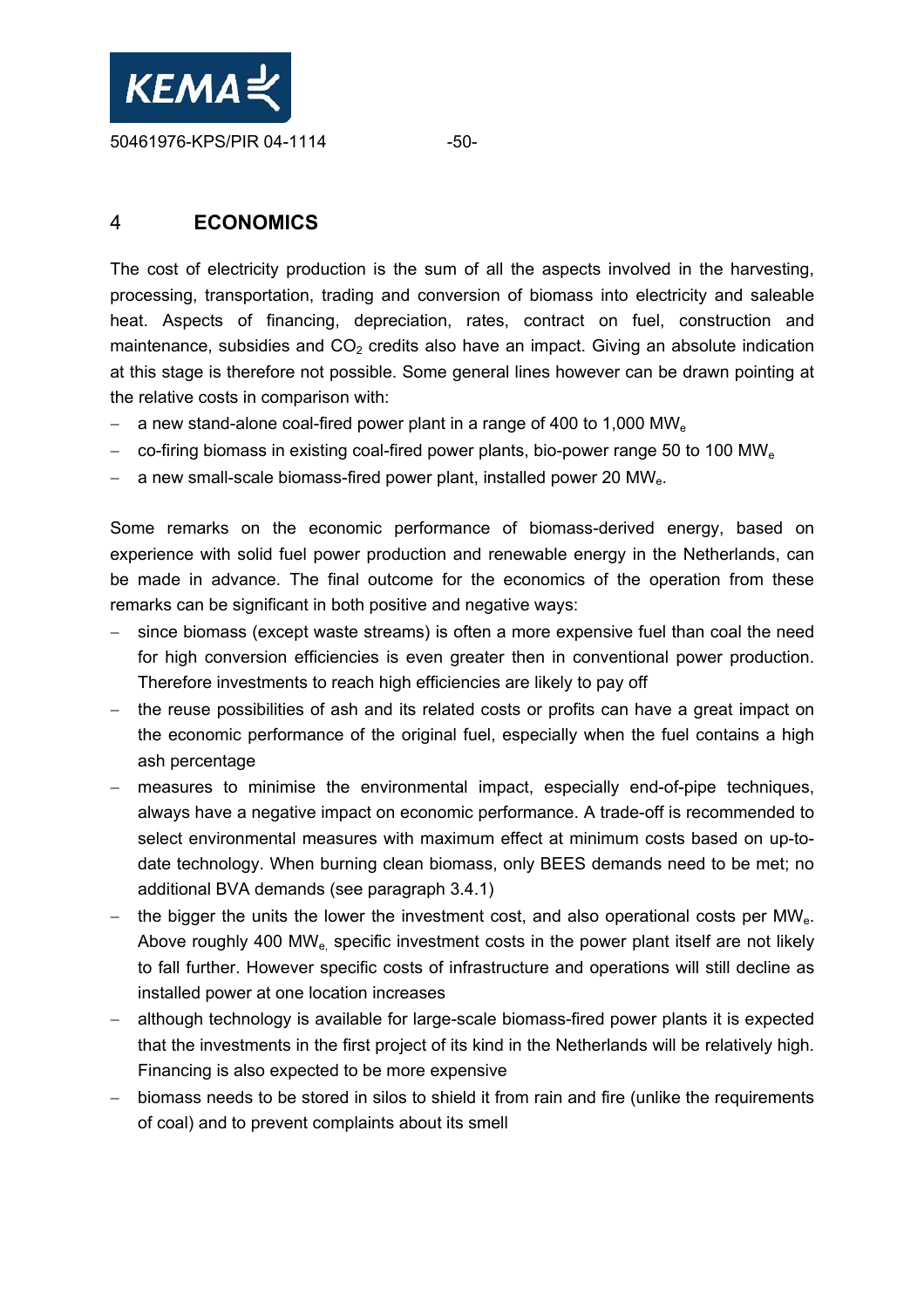

- since investment costs are a significant cost factor in solid fuel fired power plants it is important to organise the project in such a way that it is clear how the project pays off, tolling (biomass supplier is share holder/partner in the project), for example, can be a solution. Long-term fuel contracts are preferred together with base load operation
- when co-generation takes place the impact on additional investments within the power plant is often relatively small. However the heat transport infrastructure can be very expensive. When heat has to be delivered at temperatures above 60 to 100 °C electricity production will decline, as will plant income and subsidies on electricity also. Therefore the economic performance of heat supply has to be assessed independently of power production economics. Base load performance and large heat demand is required to perform in a profitable way
- the most likely governmental support scheme applicable in the Netherlands, is the MEP. Since the impact of  $1,000$  MW<sub>e</sub> is huge compared to other renewable energy sources in the Netherlands it is likely that a dedicated MEP will be designed, taking care of the nonprofitable project part. If applicable, a fixed subsidy for a period of 10 years for each kWhe produced will be granted. Fiscal instruments like Vamil/MIA or EIA may improve the financial performance too. If applicable, sale lease-back construction could be required in combination with fiscal instruments leading, in the most positive scenario, to a virtual investment reduction of around 10%
- at the moment heat delivery is not advertised to the same extent as renewable electricity, although it will have an impact on  $CO<sub>2</sub>$  reduction and energy saving. The development of an MWP (Milieukwaliteit WarmteProductie, governmental support scheme for heat supply) subsidy analogous with MEP could be considered seriously.

## 4.1 **Fuel costs**

The cost of biofuel is the most unpredictable aspect of power plant economics. Costs can be negative, with a gate fee in case of residual streams of up to -10 EUR/GJ, or positive, up to 12 EUR/GJ in the case of vegetable oils. However some indication can be given, based on the fuel hierarchy as described earlier, of the most likely fuel to be used in a 1,000 MW<sub>e</sub> biomass-fired power plant. Imported wood pellets are likely to be the most common fuel. It was recommended to design a flexible system in order to be able to handle other biofuels too. In terms of costs this will only happen when the alternatives are cheaper. Looking at the present market for wood pellets, which is moderately small-scale, a biofuel cost indication can be given. Important existing examples help to get some grip on the topic:

- − the experiences of Essent in Geertruidenberg, co-firing wood pellets, the Netherlands
- the experiences of Energi E2 in Avedǿre, co-firing wood and straw pellets, Denmark.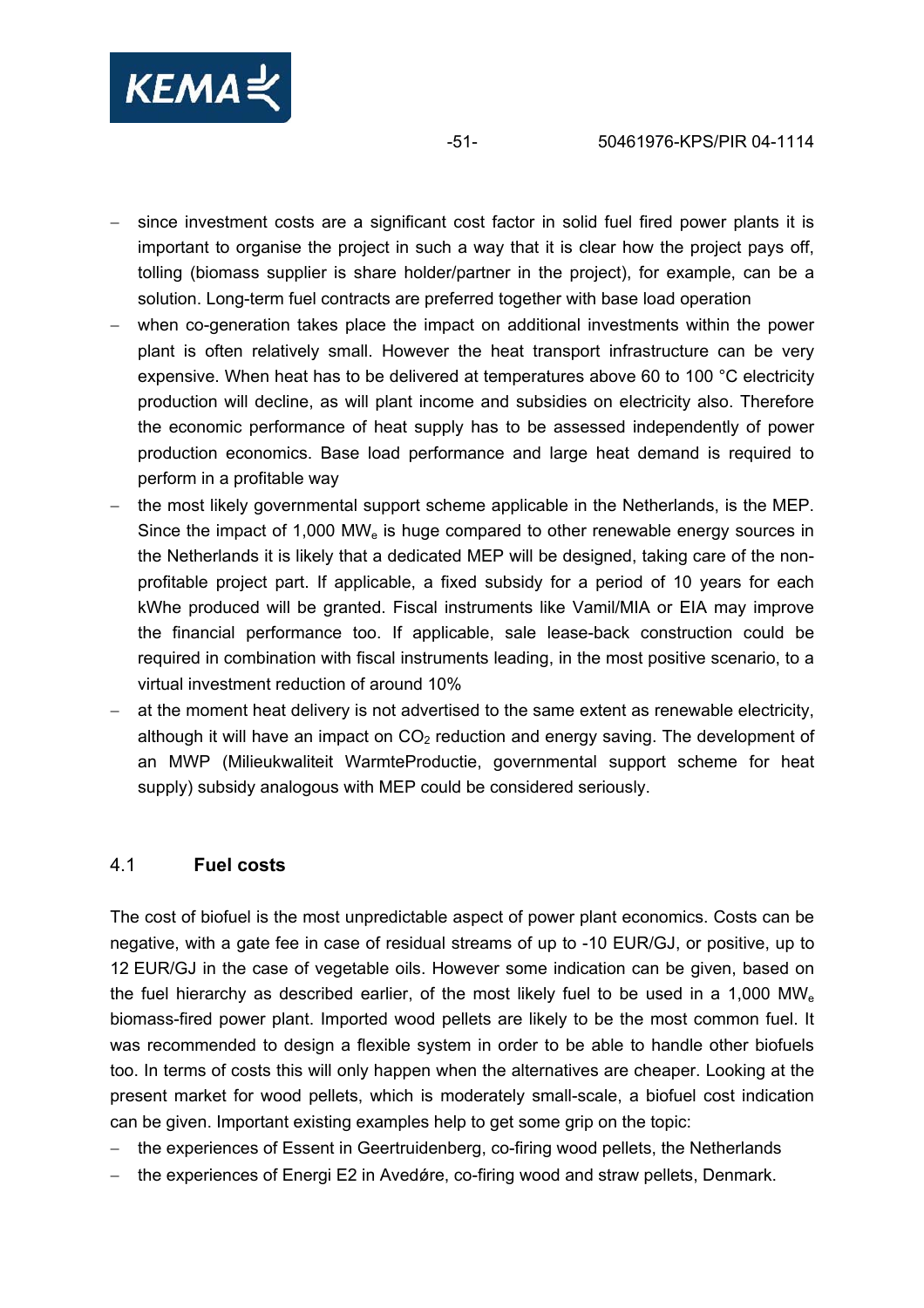

Both examples operate with an existing coal-fired power plant and are using biomass in a range of 80 to 300 kton/a, roughly 2 to 8% of the volume required for a 1,000 MW<sub>e</sub> power plant. At present the price of wood pellets has risen to between 6.5 and 7 EUR/GJ, depending on quantities, seasonal effects, contracts and transportation costs. For a long time a price around 5.6 EUR/GJ was common in Denmark. Due to the increased interest in wood pellets in Europe and above all the increased transporting costs by ship, the price has risen. Stabilisation is expected in the long term to a value between 5.5 and 6 EUR/GJ for imported wood pellets, depending on fuel quality and transportation costs. In case of large-scale applications and the development of dedicated supply chains in combination with long-term contracts the price may be even lower then 5.5 EUR/GJ. However more detailed research is required to investigate the probability of price decreases.

## 4.2 **Investment costs**

In many aspects a biomass-fired power plant will look the same as a coal-fired power plant. But some differences cause higher investments. Due to the fact that the heating value of solid biomass (range 10 to 18 MJ/kg) is lower than coal (24 MJ/kg), and due to its behaviour in combustion and the increase in flue gas production the biomass-fired power plant will be bigger in size than the coal-fired version. More storage capacity will be needed, especially when seasonal effects play a role. Handling and transportation systems are bigger. A bigger boiler will also be needed, and the flue gas cleaning system will have to be bigger. In table 4.1 an overview is given of typical power plant investment costs.

| <b>System description</b>         | <b>Size</b>          | <b>Investment</b> | Reference, remarks                 |
|-----------------------------------|----------------------|-------------------|------------------------------------|
| Coal-fired power plant            | 400 MW $_{\rm e}$    | 990 EUR/          | AD 700 project                     |
| Net electric efficiency 47 %      |                      | kWe               | Extension on existing site, 1 unit |
| Biomass-fired power plant         | $20$ MW <sub>e</sub> | 2,300 EUR/        | Lahmeyer, MPS, September 2003      |
| Net electric efficiency 25 to 35% |                      | kWe               | Based on FBC technology, 1 unit    |
| Biomass-fired power plant         | $30$ MW <sub>e</sub> | 2,900 EUR/        | MEP 2006-2007 report, 2004         |
| Net electric efficiency 30%       |                      | kWe               | Based on grate technology, 1 unit  |
| Co-firing in existing power plant | 50 <sub>to</sub>     | 590 EUR/          | MEP 2006-2007 report, 2004         |
| Net electric efficiency 37.5%     | 100 MW $_{\rm e}$    | kWe               | Direct co-firing                   |
| Biomass-fired power plant         | 240 MW <sub>e</sub>  | 710 EUR/          | Alholmens Kraft, Pietarsaari, 2001 |
| Gross electric efficiency 43%     |                      | kWe               | Based on FBC technology, 1 unit    |
|                                   |                      | 2000 price        |                                    |

Table 4.1 Investment cost solid fuel fired power plants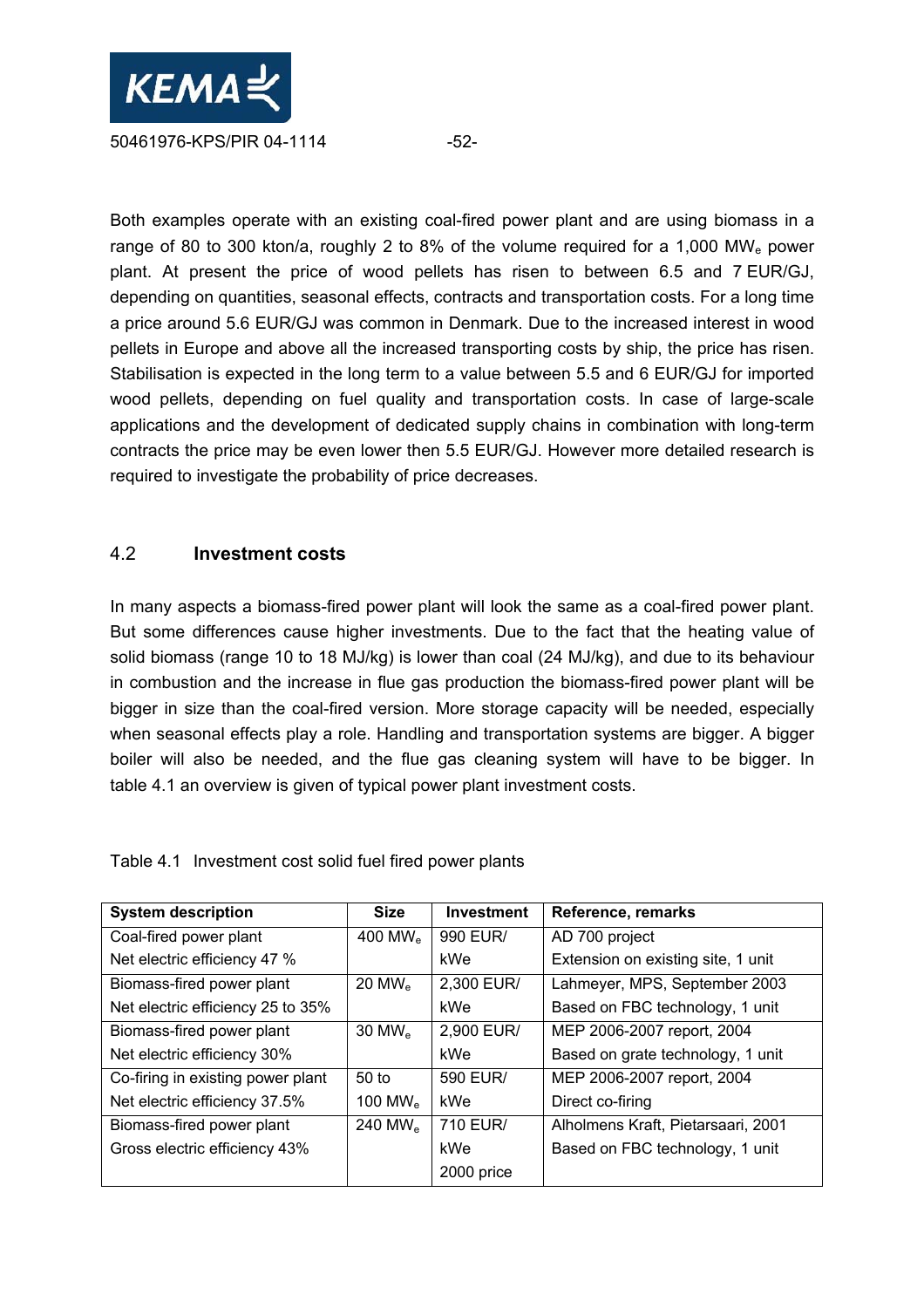

### *Remarks on the table*

The first impression from table 4.1 is it recommends building a biomass-fired power plant similar to the paper mill in Pietarsaari. However, that investment was for a plant which started operation in 2001, built where biomass handling already takes place, resulting in low infrastructural costs. In addition, the flue gas cleaning system is rather simple and consists of limestone injection in the fluidised bed, SNCR and an electrostatic precipitator. In a Dutch situation in the near future a more extensive system will be needed. The upper limit is given by the investment costs involved in small-scale stand-alone biomass-fired power plants which are popular in Europe. To build such a plant in the Netherlands would require an investment of around 2,900 EUR/kWe. More comparable in size is the coal-fired power plant, offering a good starting point for assessing the investment range of the 1,000 MW<sub>e</sub> biomassfired power plant. A first indication of the investment range is expected to be 1,200 to 1,500 EUR/kWe (educated guess based on fit with investment figures in table 4.1) based on a four-line power plant using fluidised bed technology.

## 4.3 **Operational costs**

Operational costs cover all the costs to run the power plant, except fuel and capital costs. The costs of maintenance, operational staff, chemicals needed to operate the flue gas cleaning system, ash removal etc. are all covered by the operational costs. In comparison to coal combustion the costs involved with ash handling and flue gas treatment are expected to be lower or equal, depending on the biofuel composition. The operational costs of handling the biofuel are expected to be significantly higher compared to coal. Based on experience a rough estimation can be made of the operational costs as shown in table 4.2.

| <b>System description</b>         | <b>Size</b>          | <b>OC</b>  | Reference, remarks                 |
|-----------------------------------|----------------------|------------|------------------------------------|
| Coal-fired power plant            | 400 MW <sub>e</sub>  | 0.43       | AD 700 project                     |
| Net electric efficiency 46 %      |                      | EURct/kWhe | Extension on existing site, 1 unit |
| Biomass-fired power plant         | $20$ MW <sub>e</sub> | Not known  | Lahmeyer, MPS, September 2003      |
| Net electric efficiency 25 to 35% |                      |            | Based on FBC technology, 1 unit    |
| Biomass-fired power plant         | $30$ MW <sub>e</sub> | 3.33       | MEP 2006-2007 report, 2004         |
| Net electric efficiency 30%       |                      | EURct/kWhe | Based on grate technology, 1 unit  |
| Co-firing in existing power plant | 50 <sub>to</sub>     | 1.20       | MEP 2006-2007 report, 2004         |
| Net electric efficiency 37.5%     | 100 MW $_{\rm e}$    | EURct/kWhe | Direct co-firing                   |
| Biomass-fired power plant         | 240 MW $_{\rm e}$    | Not known  | Alholmens Kraft, Pietarsaari, 2001 |
| Gross electric efficiency 43%     |                      |            | Based on FBC technology, 1 unit    |

Table 4.2 Operational cost (OC) of solid fuel fired power plants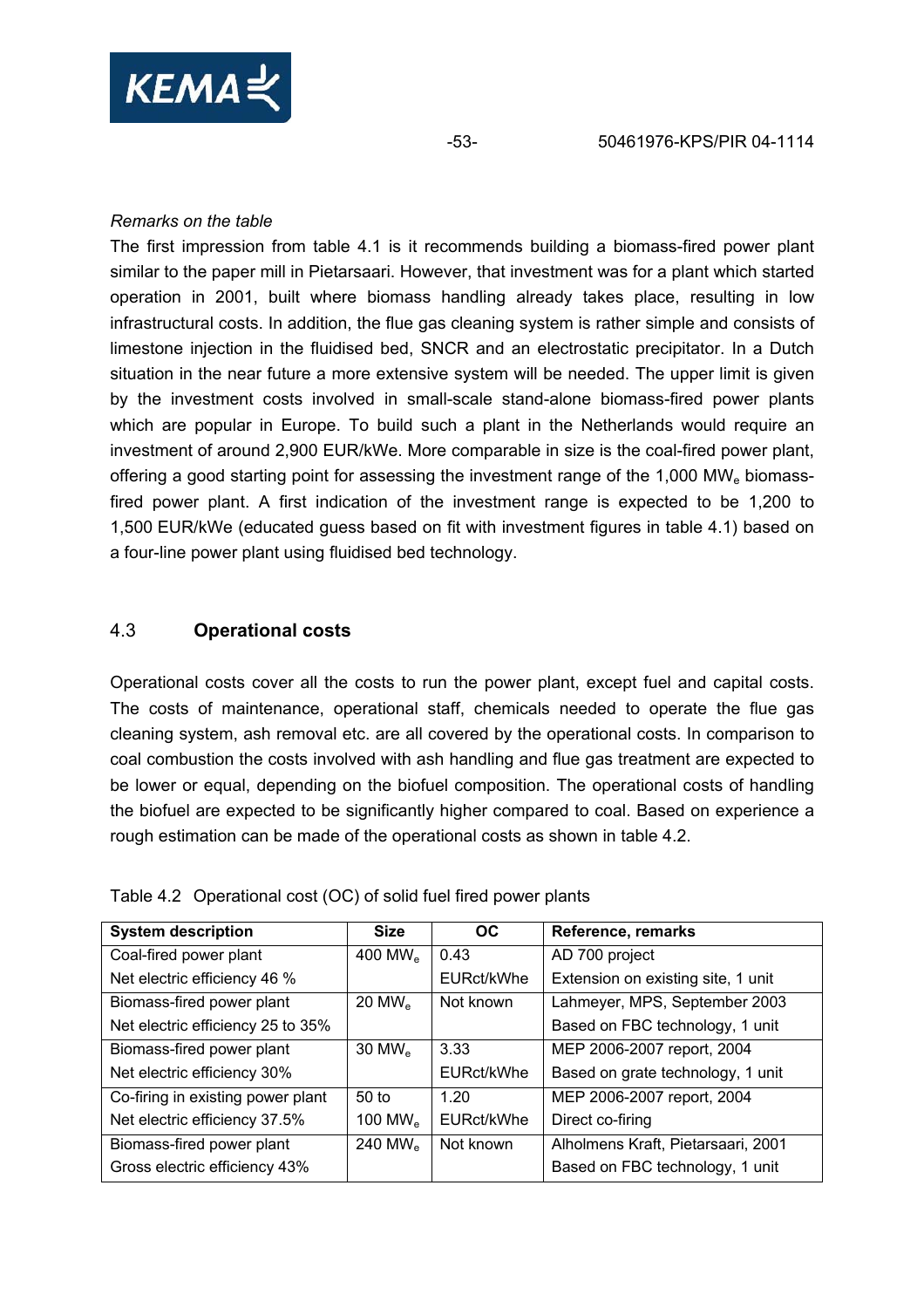

The operational costs for the 1,000 MWe biomass fired power plant are expected to be less than co-firing, since operational risks are expected to be lower. A first indication of the operational costs range is expected to be 0.7 to 1.1 EURct/kWhe (educated guess based on fit with operational cost figures in table 4.2) based on a four-line power plant using fluidised bed technology.

## **Economic performance**

In calculating the economic performance two approaches are possible:

- the economic model (ECN, 2004b) used for MEP calculation, Dutch context
- the economic model (KEMA, 2005) used for cost price calculations, European context.

The economic performance is only for comparative purposes and is not intended for making a final judgment, calculated using the ECN economic model for the costs of renewable energy sources for the purpose of MEP. The stand-alone biomass-fired power plant was used. The results, based on the ranges mentioned above, are given in table 4.3.

## Table 4.3 Economic performance 1,000 MW<sub>e</sub> biomass-fired power plant The result in EURct/kWhe is given in terms of MEP, meaning the subsidy needed over a period of 10 years in order to make the project profitable

| <b>Case description</b>     | Low value                 | <b>High value</b>  | <b>Remarks</b>         |
|-----------------------------|---------------------------|--------------------|------------------------|
| Starting point              | 5.8 EURct/kWhe            | 6.2 EURct/kWhe     | 7,000 hours/a is       |
| . fuel $6.0$ $E$ UR/GJ      | at 8,000 hours and        | at 7,000 hours and | nowadays standard      |
| . investment 1,350 EUR/     | 40% net electric          | 40% net electric   |                        |
| kWe                         | efficiency                | efficiency         |                        |
| . operations 0.9 EURct/     |                           |                    |                        |
| kWhe                        |                           |                    |                        |
| Fuel cost variation         | 5.7 EURct/kWhe            | 6.6 EURct/kWhe     | Variations can be even |
| at $8,000$ hours            | at 5.5 EUR/GJ             | 6.5 EUR/GJ         | bigger                 |
| Investment cost variation   | 5.8 EURct/kWhe            | 6.5 EURct/kWhe     | None                   |
| at $8,000$ hours            | 1,200 EUR/kWe             | 1,500 EUR/kWe      |                        |
| Operational cost variation  | 6.0 EURct/kWhe            | 6.4 EURct/kWhe     | None                   |
| at 8,000 hours              | 0.7 EURct/kWhe            | 1.1 EURct/kWhe     |                        |
| <b>Efficiency variation</b> | 5.1 EURct/kWhe            | 6.2 EURct/kWhe     | No high efficiency     |
| at 8,000 hours              | 50% net electric          | 40% net electric   | biomass available      |
| Best case, all low values   | 3.8 EURct/kWhe            |                    | Low values at 8,000    |
| Worst case, all high values |                           | 7.2 EURct/kWhe     | High values at 7,000   |
| Bio-energy stand alone      | 9.7 EURct/kWhe (< 50 MWe) | MEP 2006 - 2007    |                        |
| Co-firing                   | 6.6 EURct/kWhe            |                    | MEP 2006 - 2007        |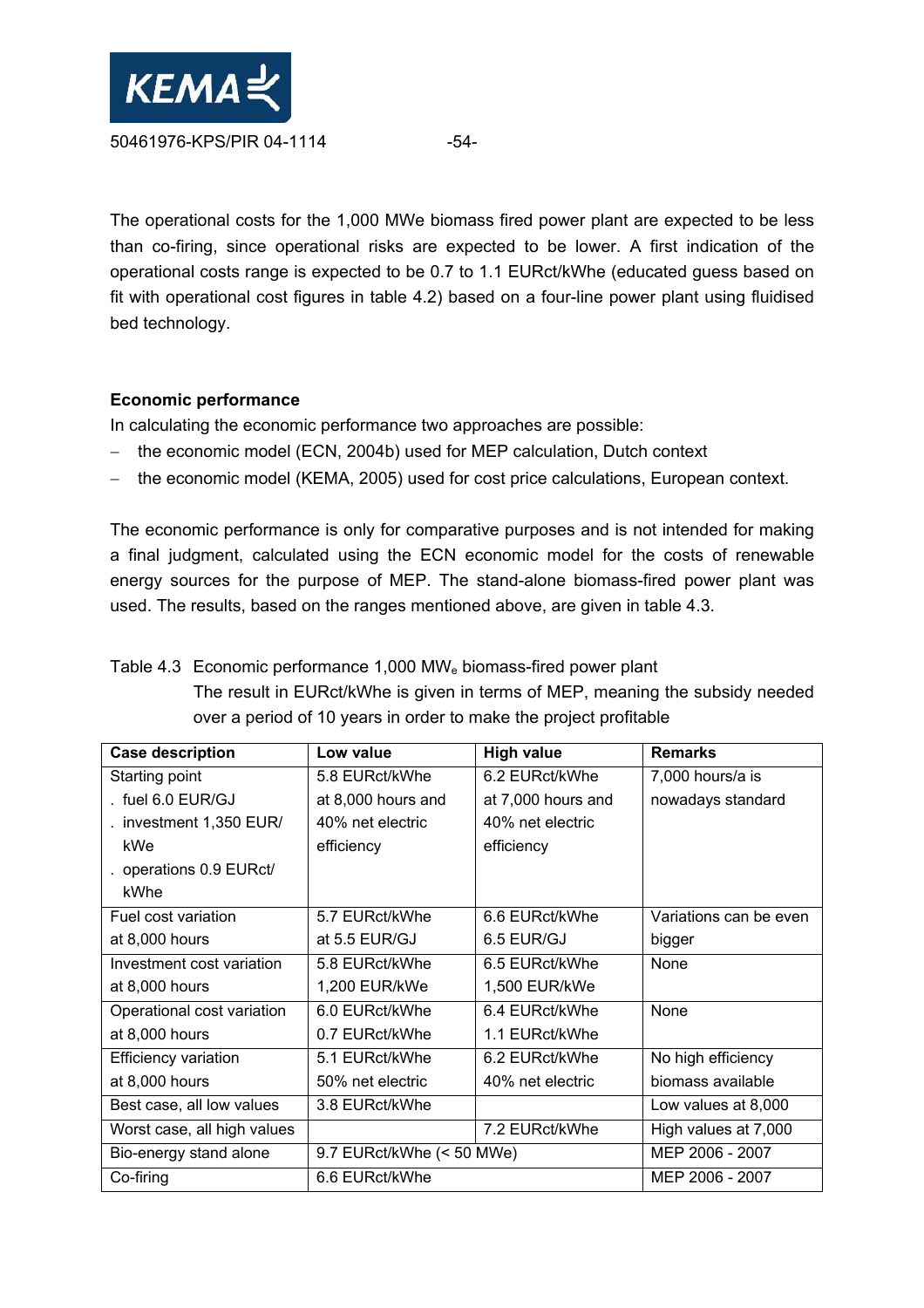

The calculated figures indicate how high governmental financial support has to be for a period of 10 years in order to make the project feasible with an IRR of 12%.

Remarks to the table:

- long-term average price electricity is 3.2 EURct/kWhe<sup>2</sup>
- − CO2 credits are not taken into account
- − debt/equity ratio is 2

 $\overline{a}$ 

- − return on equity is 12%
- − loan period 10 year at 6%
- − economic lifetime 10 years, equal to period of MEP support
- net electric efficiency 40%, 4 units fluidized bed combustion 250 MW<sub>e</sub> each.

The results as presented in the table indicate that a  $1,000$  MW<sub>e</sub> biomass-fired power plant can be competitive with a coal-fired power plant co-firing biomass, given the Dutch circumstances and assuming MEP support. The big difference in the economic approach between co-firing and the biomass-fired power plant is that in the case of co-firing coal is replaced. Costs not spent on coal are taken into account. In case of biomass firing (installed power < 50 MWe) the electricity is directly sold to the national grid at a price of 32 EUR/MWh. The equivalent value of unused coal is 15 EUR/MWh. This effect brings cofiring and stand-alone biomass combustion closer together than expected at first impression. When only the electricity cost price is taken into account this difference in approach is excluded, leading to different results.

In calculating the electricity cost price, a comparison can be made between the costs of coal firing and biomass combustion assuming no taxes and financial support. The calculation is based on the data in table 4.4, being common for European power plants starting operation in 2009.

<sup>2</sup> It is likely that in the case of large-scale power plants the long-term average electricity price will be higher than 3.2 EURct/kWhe, depending on the contract. In the ECN report on MEP (ECN, 2004b) it is stated that a price of 3.7 EURct/kWhe is achievable.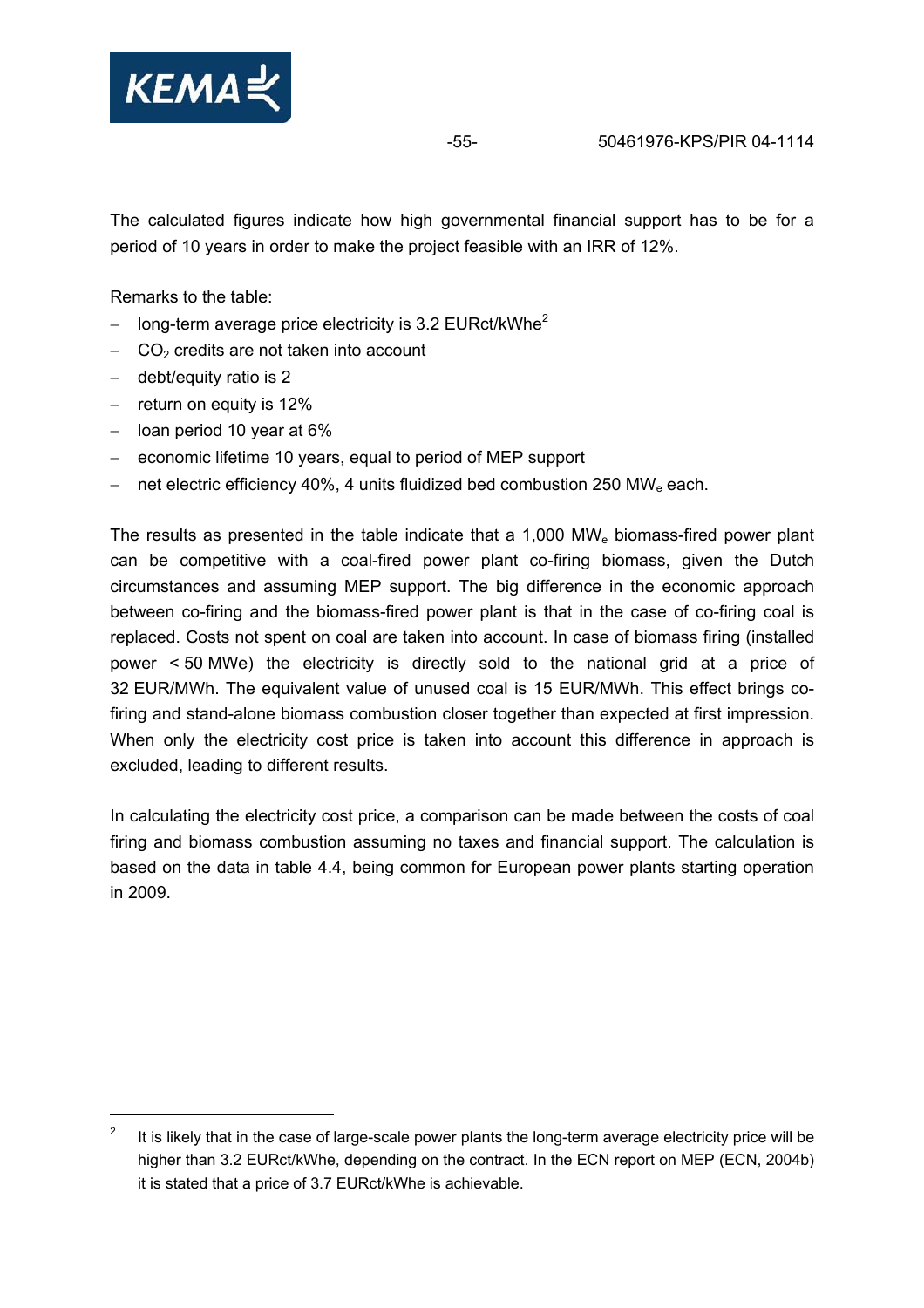

Table 4.4 Assumptions made for calculating electricity cost price

| life-time, evaluation period | 20 years                                              |
|------------------------------|-------------------------------------------------------|
| full load operating hours    | 7,000 hours a year (capacity factor 80%)              |
| debt/equity ratio            | $\overline{2}$                                        |
| return on equity             | $9.2\%$                                               |
| installed capacity           | 1,000 MW $_{\rm e}$                                   |
| fuel price                   | 2 EUR/GJ for coal and 6 EUR/GJ for biomass            |
| key figures bio-energy plant | 1,350 EUR/kWe investment <sup>1)</sup> , 9.0 EUR/MWhe |
|                              | operational cost                                      |
| key figures coal-fired plant | 975 EUR/kWe investment, 3.8 EUR/MWhe                  |
|                              | operational cost                                      |

 $1)$  see the discussion at the end of paragraph 4.2

| Indication electricity cost price 1,000 MW <sub>e</sub> coal-fired power plant    | 3.3 EURct/kWhe |
|-----------------------------------------------------------------------------------|----------------|
| At a fuel price of EUR 2 per GJ, lifetime 20 years                                |                |
| Indication electricity cost price 1,000 MW <sub>e</sub> biomass-fired power plant | 8.2 EURct/kWhe |
| At a fuel price of EUR 6 per GJ, lifetime 20 years                                |                |
| Indication production cost co-firing in existing power plants                     | 7.8 EURct/kWhe |
| At a fuel price of EUR 6 per GJ, lifetime 20 years and using MEP data             |                |

The first indications show that large-scale biomass combustion can be almost competitive with co-firing although the investment costs are considerably higher, due to higher efficiency and lower operational risk. Financial support, like MEP, is required. The expected value of  $CO<sub>2</sub>$  credits in the long run of 1 to 2 EURct/kWhe are not enough to fill the financial gap (IEA, Ecoal 48, January 2004), which is equal to 10 to 20 EUR/ton  $CO<sub>2</sub>$ . Even in this case MEP is required.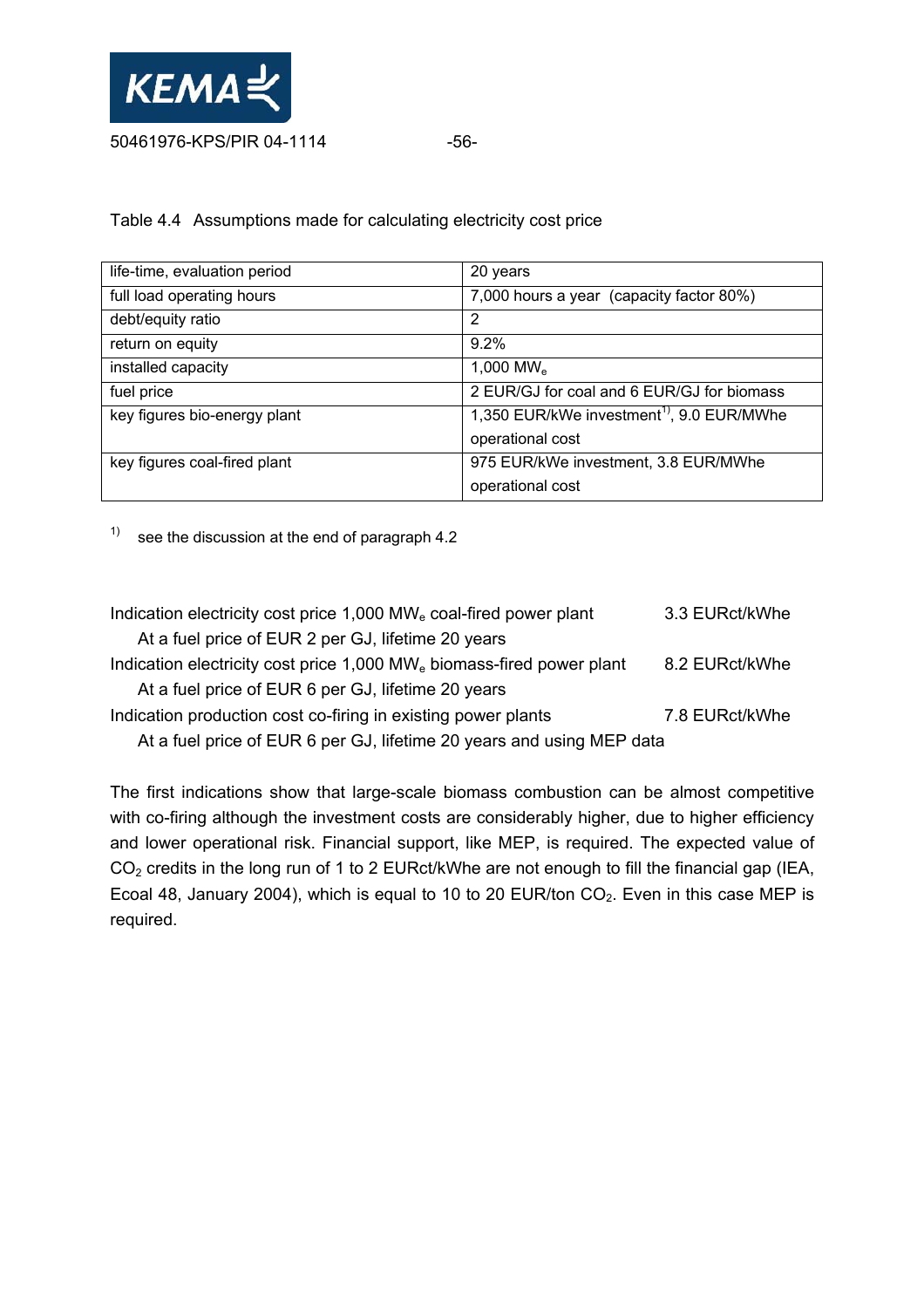

# 5 **LOCATION**

This section assesses the feasibility of locations, both absolute terms and relative to each other. The following criteria are addressed:

- 1 access for deep-sea ships
- 2 availability of terrain
- 3 availability of cooling water
- 4 grid connection
- 5 heat sale potential
- 6 sensitive receptors
- 7 regional policy.

In finding a suitable location for a large-scale biomass-fired power plant, the issues are not different from those of a conventional power plant.

## 5.1 **Access for deep sea ships**

Given the huge quantities required and the restricted availability in the Netherlands and neighbouring countries it is certain that the biomass fuel will have to be imported largely from overseas. Accordingly, inland locations without access for large sea vessels are not realistic. Besides, the scale of the project virtually excludes the possibility of finding a suitable location elsewhere. In the Netherlands, only coast or deep waterway locations like Sloegebied (Scaldia haven), Moerdijk, Maasvlakte (plus extension), Europoort/Botlek, Beverwijk, Eemshaven and Delfzijl are within the scope for further consideration.

## 5.2 **Availability of land**

The generation, grid connection, storage, logistic and infrastructural facilities of the proposed biomass plant require a large piece of land. To estimate how much, we can use the examples of large existing coal-fired power generation sites in the Netherlands, like the Amer plant and the Maasvlakte plant. These sites occupy sites of approximately 0.35 to 0.45 km<sup>2</sup> (35 to 45 hectares), excluding the harbours. The biomass plant would be expected to cover at least the same space but probably more, given its configuration into several units and the necessity for large storage capacities for biomass and by-products. Taking all this into account it seems appropriate to take 50 hectares (approximately 1,000 by 500 metres) as a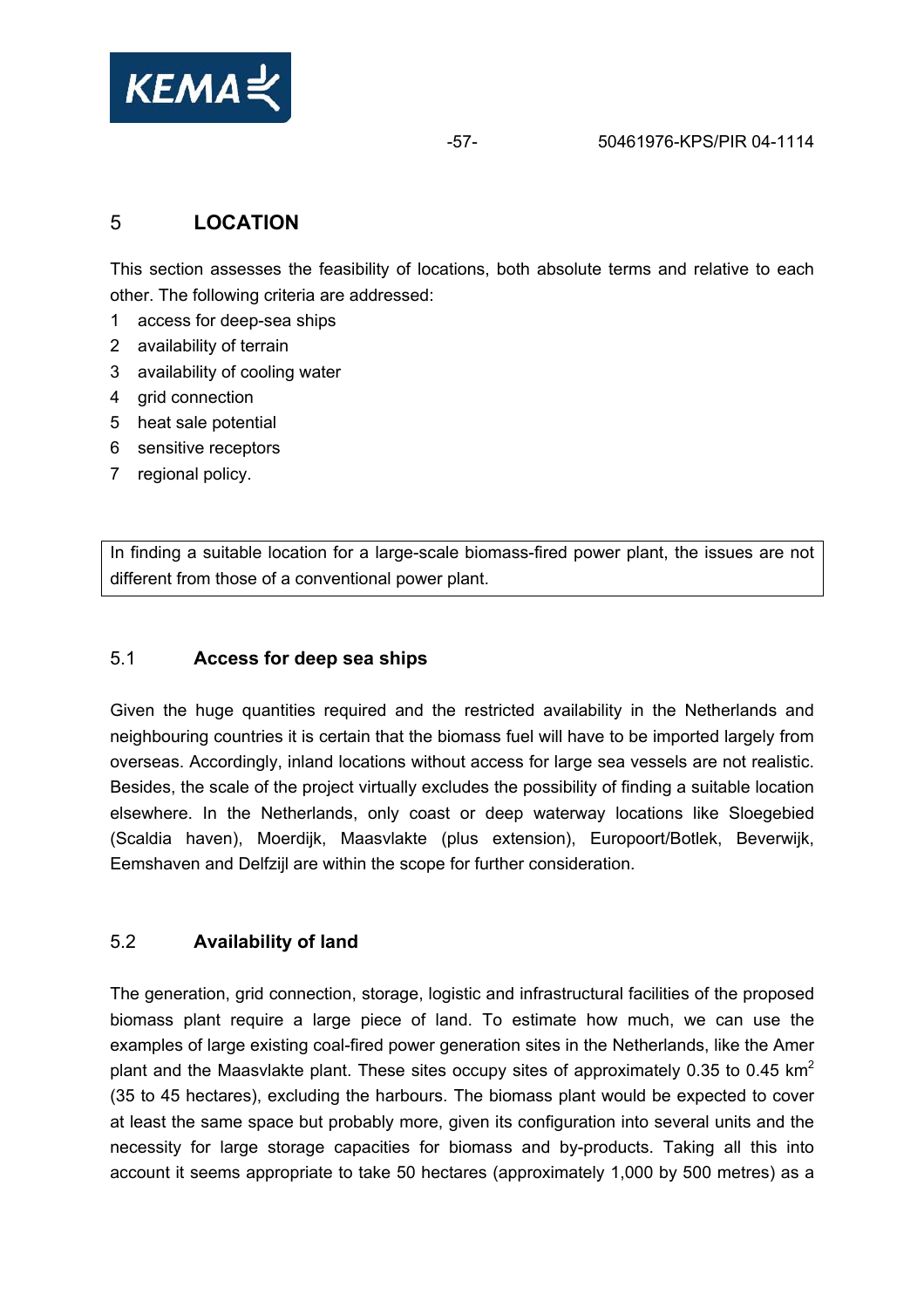

rough estimate as the space required. All locations mentioned above but two (Moerdijk and Europoort/Botlek) have the physical space available for accommodating the biomass plant. The total available area in Moerdijk is 50 hectares but it consists of several lots scattered over the area (Port Authority information). The Europoort/Botlek area is almost completely used; the only possibility would be buying land from existing companies. For the purposes of this study however, this site falls outside the scope.

All remaining locations are large harbour and industrial areas with the correct zoning for harbour, logistical and industrial activities. All locations are in use already as power production sites, except for Beverwijk. This site must be taken into further consideration because it appears to meet the physical requirements. It is a plot north of the harbour inlet of the Noordzee canal, between the dunes and the existing Corus site. The availability of sufficient space on this site depends on the possibility of using Corus premises as well. The site has been designated as a suitable large-scale production site in the Electricity Master Plan (SEV) (EZ/KEMA, 1992), although shipping facilities would still have to be constructed. In the past, Corus (formerly Hoogovens) has shown interest in establishing a large power or waste-to-energy plant.

## 5.3 **Availability of cooling water**

Large power production plants are best located next to water with enough cooling water capacity. The application of *once-through cooling* is cost-effective, as the investment and operation cost is much lower than for air-cooled condensers and/or cooling towers, and the net efficiency of power production is higher. Once-through cooling is to be considered as best available technique (BAT) for power production sites on sea coasts (EIPPCB, 2000). These locations generally need large cooling water capacity, whereas the environmental impact is relatively limited. The so-called 'cooling water guidelines' pose limits to cooling water outlet temperatures (max. 30 °C) and temperature increase (max. 10 °C in summer). At present a tailor-made assessment system for cooling water discharge for individual locations is being introduced.

In this scenario, the cooling water capacities of subsequent locations can be differentiated as follows, based on indicative approaches. An extension in addition to existing capacity is assumed. The actual capacities and the permissible discharges must be determined in the permit procedure (EZ/KEMA, 1992).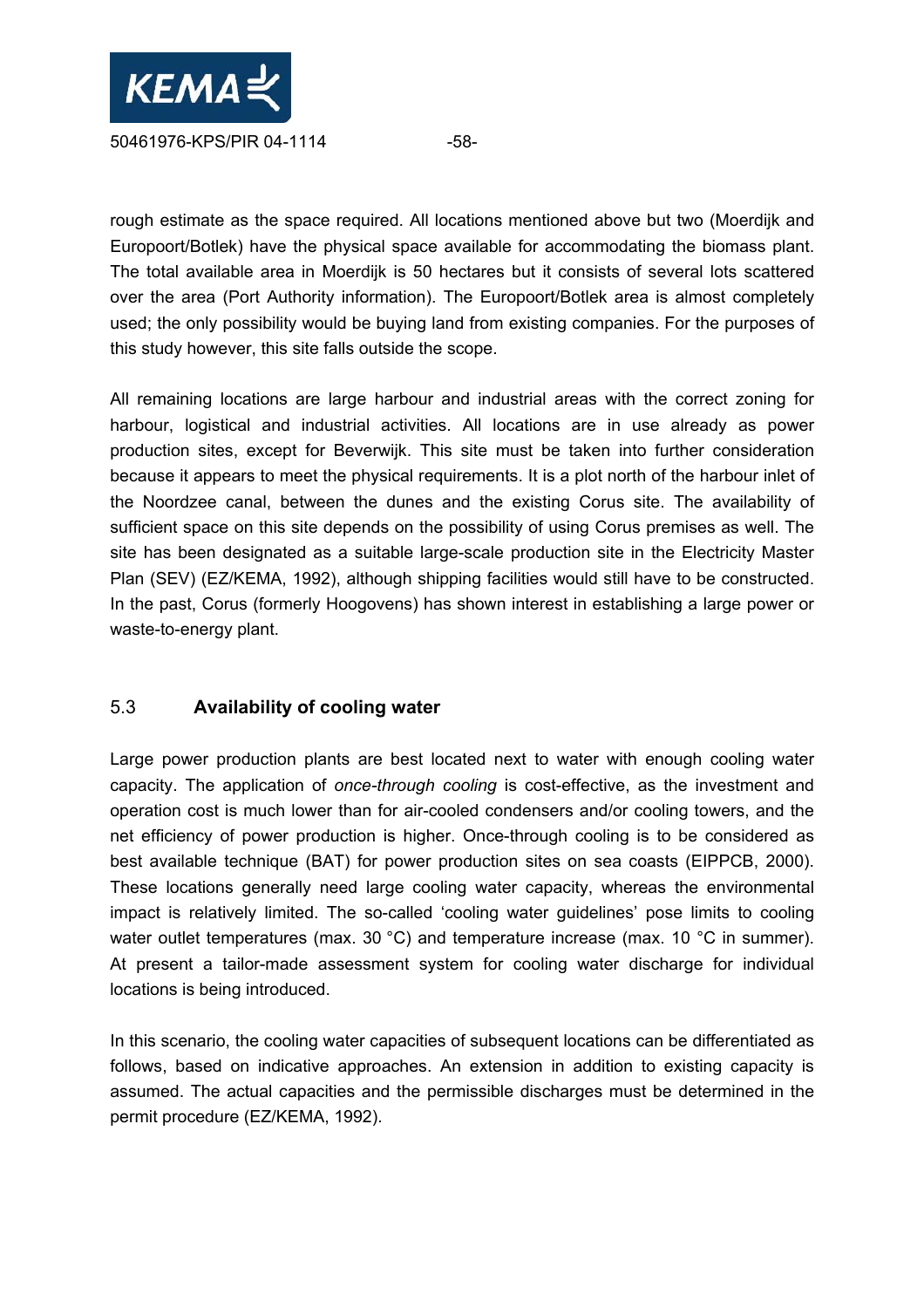

#### **Sloegebied**

The Westerschelde should have sufficient cooling capacity, also taking into account actual (EPZ nuclear and coal-fired plant) and projected discharges (Delta's Sloe plant). However, extra provisions against recirculation are likely to be necessary, e.g. an inlet and/or outlet system at considerable distance from the existing discharge points.

#### **Maasvlakte**

The cooling capacity of the North Sea is abundant, but the layout of the cooling water system needs attention. The existing E.ON Benelux units discharge cooling water into the Breakwater, an artificial lagoon separated from the North Sea by a water-permeable dam. The land reclamation for Maasvlakte 2 may possibly frustrate additional discharges from new plant. An option is to situate the biomass plant at Maasvlakte 2, for which development is not scheduled before 2013 (see Annex C for indicative map). The decision making is not finalised, however (see paragraph 5.7).

#### **Beverwijk**

Potentially, the cooling capacity of the North Sea at this location is enormous. However, in the present situation there is no direct connection to the North Sea. The construction of cooling water ducts implies the crossing of the dune ridge. Locally, the dunes are not assigned as a protected nature reserve (Habitat Directive), unlike the dunes up north, near Wijk aan Zee.

## **Eemshaven**

The Eems-Dollard estuary has sufficient cooling capacity, but with a constraint. The existing production capacity (owned by Electrabel) is extensive and so is the existing discharge (> 2,000 MW). In order to diminish recirculation of cooling water and prevent impermissible temperature rises, it will be necessary to position the inlet and/or outlet ducts at a considerable distance from the coastline, as is the case for the discharge from the existing Electrabel units. With respect to the environmental impact of the cooling water discharge and other emissions, the status of the nearby Waddenzee as nature reserve (nature reserve, Wetland, and Habitat and Bird Directive areas) is a very important factor. Environmental impact assessment has to make clear that there are no significant detrimental effects for this ecosystem.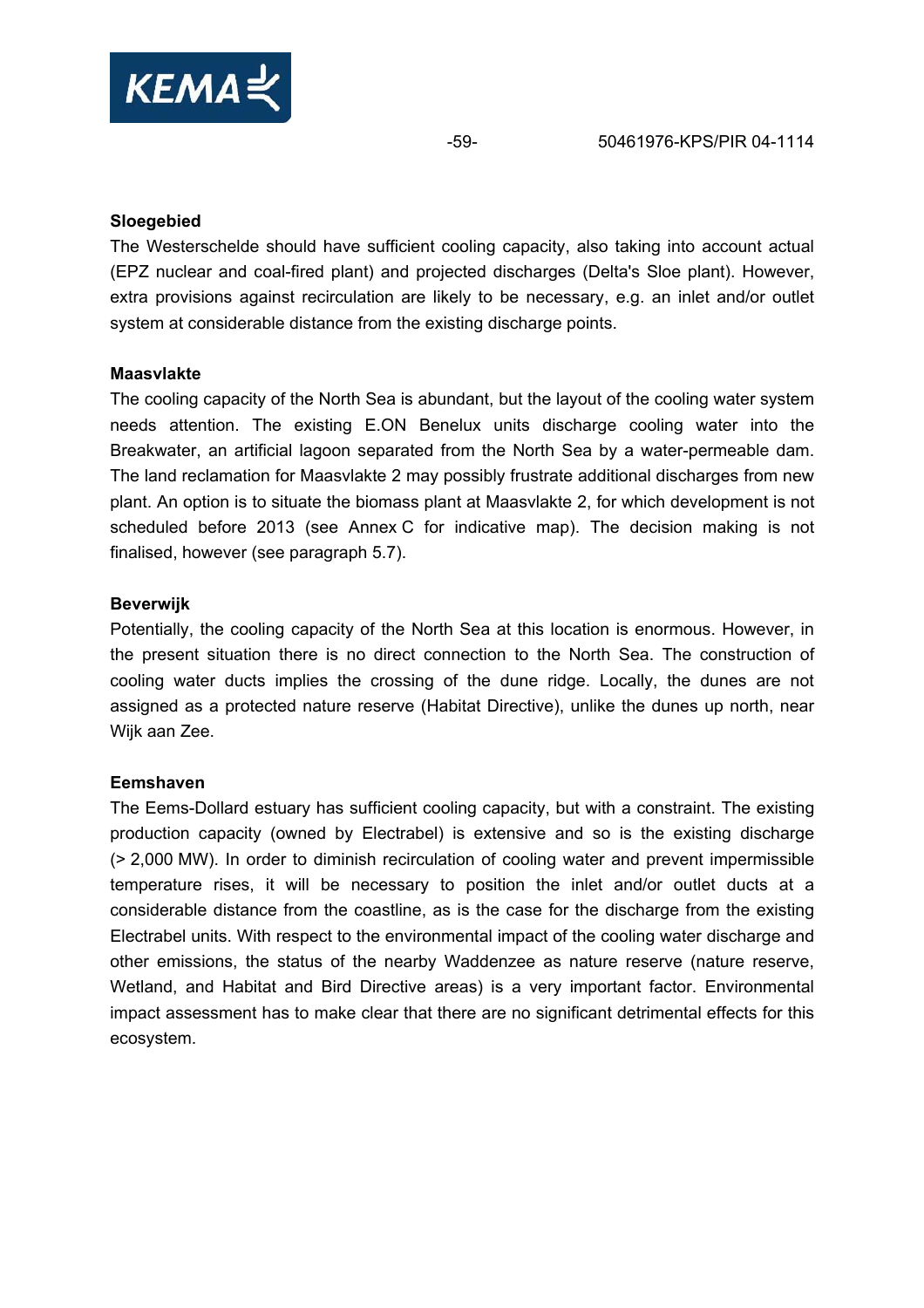

## **Delfzijl**

The once-through cooling option is less viable in Delfzijl than it is in Eemshaven. Given the smaller water surface and the existing discharge of the chemical industry (Akzo Nobel) and of power units (Delesto), recirculation of cooling water is very likely. Other cooling options (air condensers, wet cooling towers or hybrid systems) should also be considered.

## 5.4 **Grid connection**

The possibilities for connecting a 1,000 MW<sub>e</sub> biomass power plant to the Dutch electricity grid are reviewed here. Assuming all units of the power plant are connected to one voltage level, only the 220/380 kV National Grid operated by TenneT qualifies. Connection to two grids (e.g. 150 and 380 kV) is not considered in this review.

This review is based on a survey of nominal transport capacities of overhead lines and power transformers, taking into account the redundancy requirements of the Dutch Grid Code. In summary these requirements state that the grid must operate with voltage within limits and without overloads in case one or two components in the grid are unavailable, commonly referred to as N-1 and N-2 respectively. We stress that this is a very rough calculation, only suitable for obtaining a first impression.

Based on the supply of biomass and cooling water four 380 kV substations qualify for the connection of the 1,000 MWe power plant: Borssele, Maasvlakte, Beverwijk and Eemshaven. For these substations the redundant transport capacity will be calculated.

#### **Borssele**

At this substation 2x450 MVA 380/150 kV transformers are installed. The total transport capacity of the 380 kV circuits Borssele-Geertruidenberg and Borssele-Zandvliet is 2x450 MVA (as a result of the configuration of substation Borssele). This implies that during an N-1 or N-2 situation respectively 1,350 MVA (3x450 MVA) or 900 MVA (2x450 MVA) will be available to transport the power of the biomass plant. This implies in any case that during maintenance of one of the mentioned transformers or overhead lines, the generated power of the biomass plant must be limited.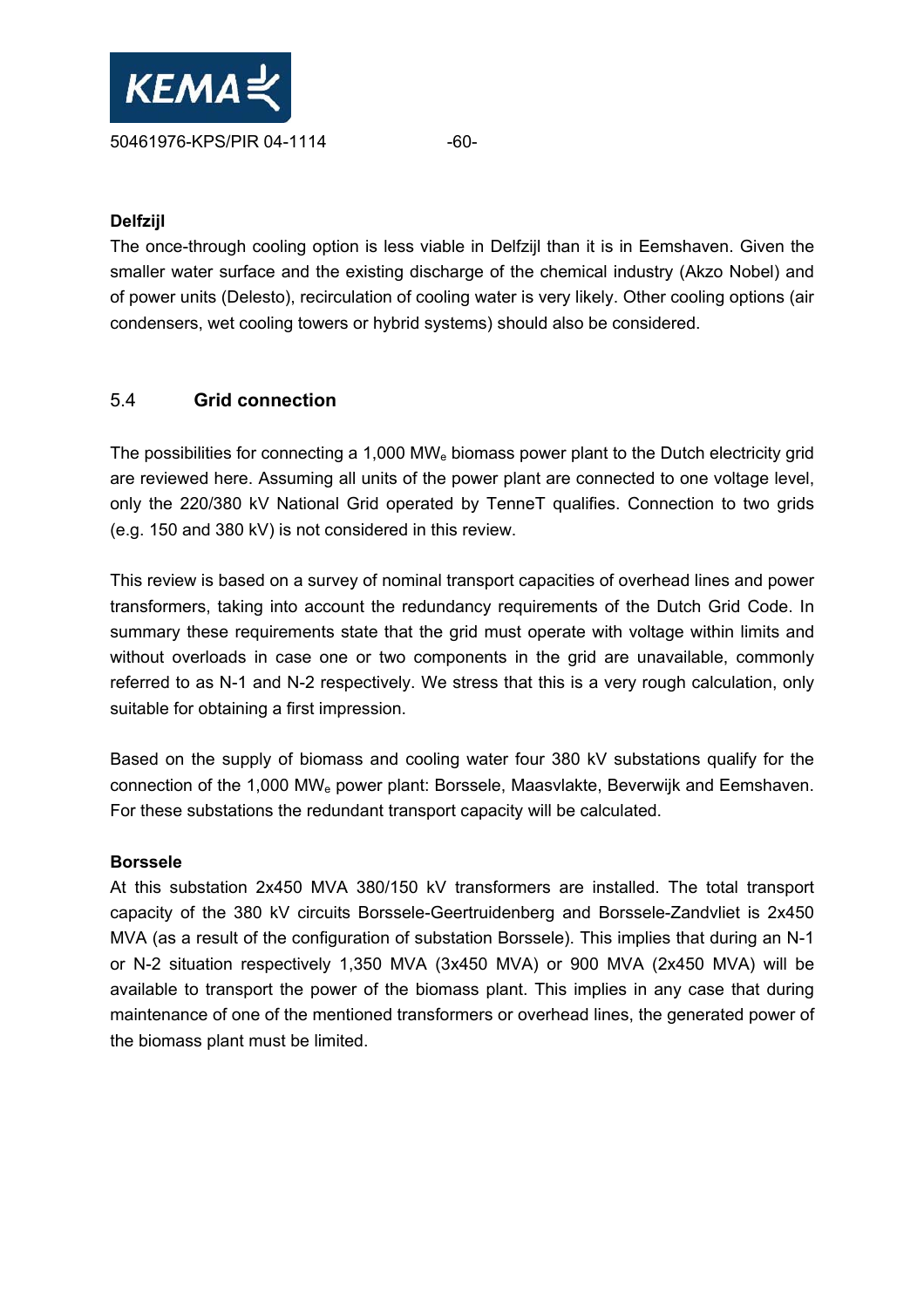

#### **Maasvlakte**

At this substation 2x450 MVA 380/150 kV transformers are installed. The total transport capacity of the Maasvlakte-Crayestein circuits is 2x1,218 MVA. Two power plants of approximately 2x600 MVA are also connected with the Maasvlakte substation. Because of the planned 380/150 kV transformer in Westerlee for the end of 2005 the transport capacity of Maasvlakte will be expanded with at least 450 MVA.

The specified configuration of the 380 kV Maasvlakte substation means that in case of a N-1 or N-2 situation the minimum transport capacity is respectively 2,568 MVA (1,218+3x450 MVA) or 1,350 MVA (3x450 MVA) at the end of 2005. This implies in any case that during maintenance of one of the mentioned transformers or overhead lines, the generated power of the biomass plant must be limited.

#### **Beverwijk**

A planned expansion of the 380 kV grid in the short term is the realisation of the Beverwijk substation with one 380/150 kV transformer in 2006. After finalising the 380 kV ring structure in the north-western and south-western parts of the Netherlands, connection of the 1,000 MWe biomass power plant at Beverwijk is an option. In this case the redundant transport capacity of Beverwijk is determined by the number of 380/150 kV transformers and 380 kV circuits at Beverwijk-Oostzaan and Beverwijk-Bleiswijk.

#### **Eemshaven**

At the 380 kV Eemshaven substation there is one 750 MVA 380/220 transformer installed. The total transport capacity of the 380 kV circuits for Eemshaven-Meeden is 2x2,633 MVA. Two power plants of approximately 2x400 MVA are connected with this substation. The specified configuration of the 380 kV substation Eemshaven means that in the case of a N-1 or N-2 situation the minimum transport capacity will be respectively 3,383 MVA (2,633+750 MVA) or 750 MVA. During maintenance of one of these transformers or overhead lines, the total generated power at the 380 kV substation Eemshaven will be limited.

#### **General remarks**

Due to the connection of the biomass power plant at 380 kV, power flows in the grid will change. An important aspect of this is the amount of power generation at 150 kV or 220 kV. If more power is generated at these voltage levels, the loading of the 380 kV circuits, which are connected with the substation at which the biomass power plant is installed, will increase. This means that less power of the biomass power plant will be exchanged by the transformers in the substation. This implies that during a contingency the surplus transport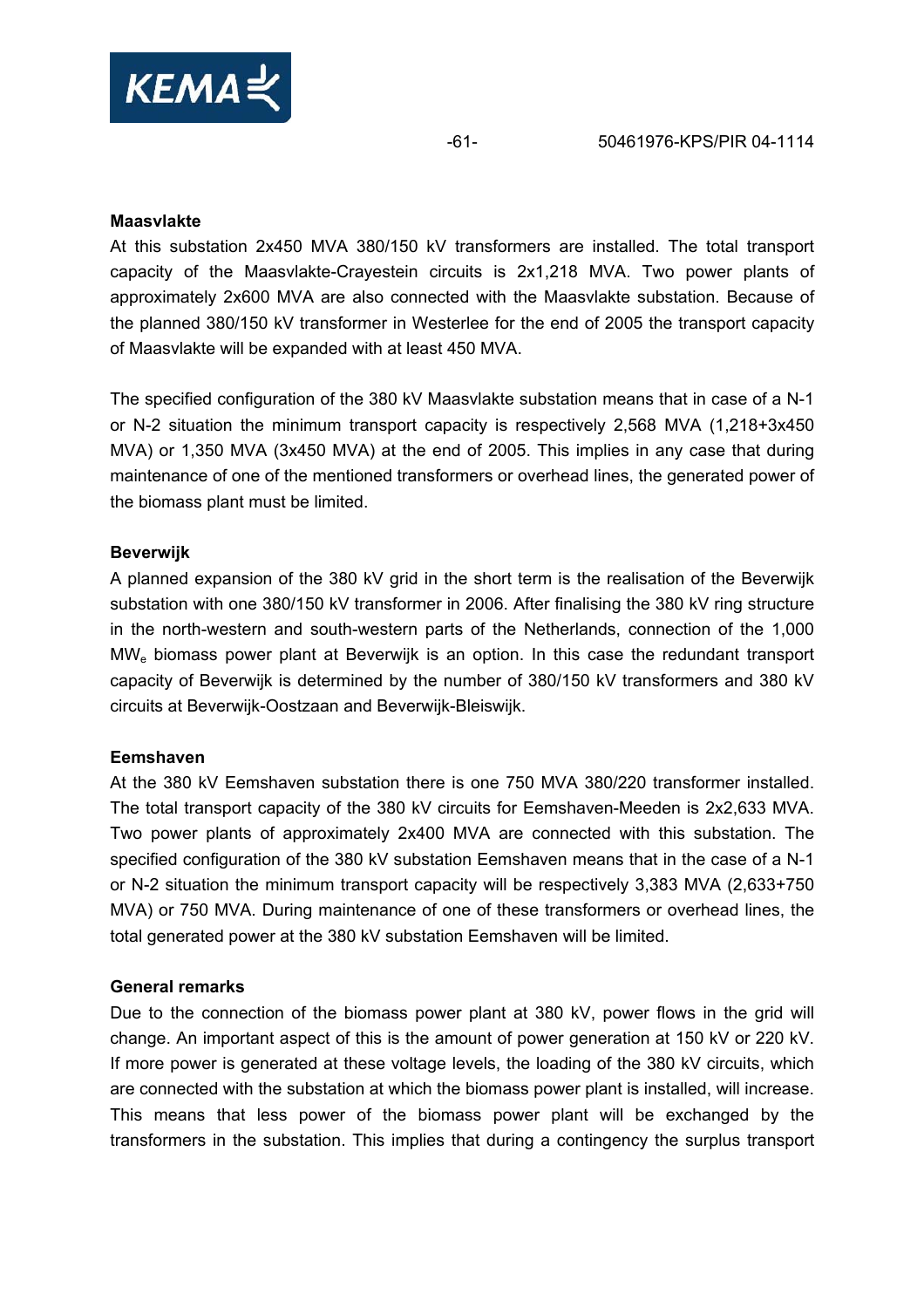

capacity will become less. This aspect has not been investigated in this survey as it is the responsibility of the network operator.

TenneT (TenneT, 2003) states that in the future HVDC cables could be connected to the Maasvlakte or Eemshaven substations. If the biomass power plant was also connected to one of these substations, the total power injection would increase even more.

## 5.5 **Heat / CO2 sales on a large scale**

In terms of energy efficiency and  $CO<sub>2</sub>$  reduction there are substantial benefits to be gained in the marketing of waste heat. Whether this is an economically viable option, taking into consideration the MEP subsidies system, is not assessed here. In general, the options for the selected locations are limited, as far as district heating is concerned. Residential areas of newly planned urban areas are at a distance and the required investments in the delivery system cannot be accounted for under present conditions. In section 5.6 the possibility of using smaller biomass units is investigated. The costs per ton of  $CO<sub>2</sub>$  reduction are far too high. Looking at other, more cost-effective options, we can specify the following for the selected locations.

## **Sloegebied**

The Sloegebied site contains process industry with modest steam requirements. It must be realised, however, that the Sloe plant is already projected to supply this steam demand. Earlier plans to establish a greenhouse complex near Borssele have been abandoned, which rules out the possibility of selling heat and/or  $CO<sub>2</sub>$ .

#### **Maasvlakte**

The Maasvlakte site does accommodate some process industry but this industry is already supplied with steam from E.ON Benelux's co-generation facility. The planned Maasvlakte 2 development could favour new process industry but this is uncertain at the time of writing.

#### **Beverwijk**

Corus, a steel mill located in IJmuiden close to Beverwijk, is a big energy consumer but this refers predominantly to electricity. The real potential for heat supply to Corus is unclear.

## **Eemshaven**

This site has no process industry. However, there have been plans for some time to develop a greenhouse complex to the southwest of the site, but it is proving to be problematic.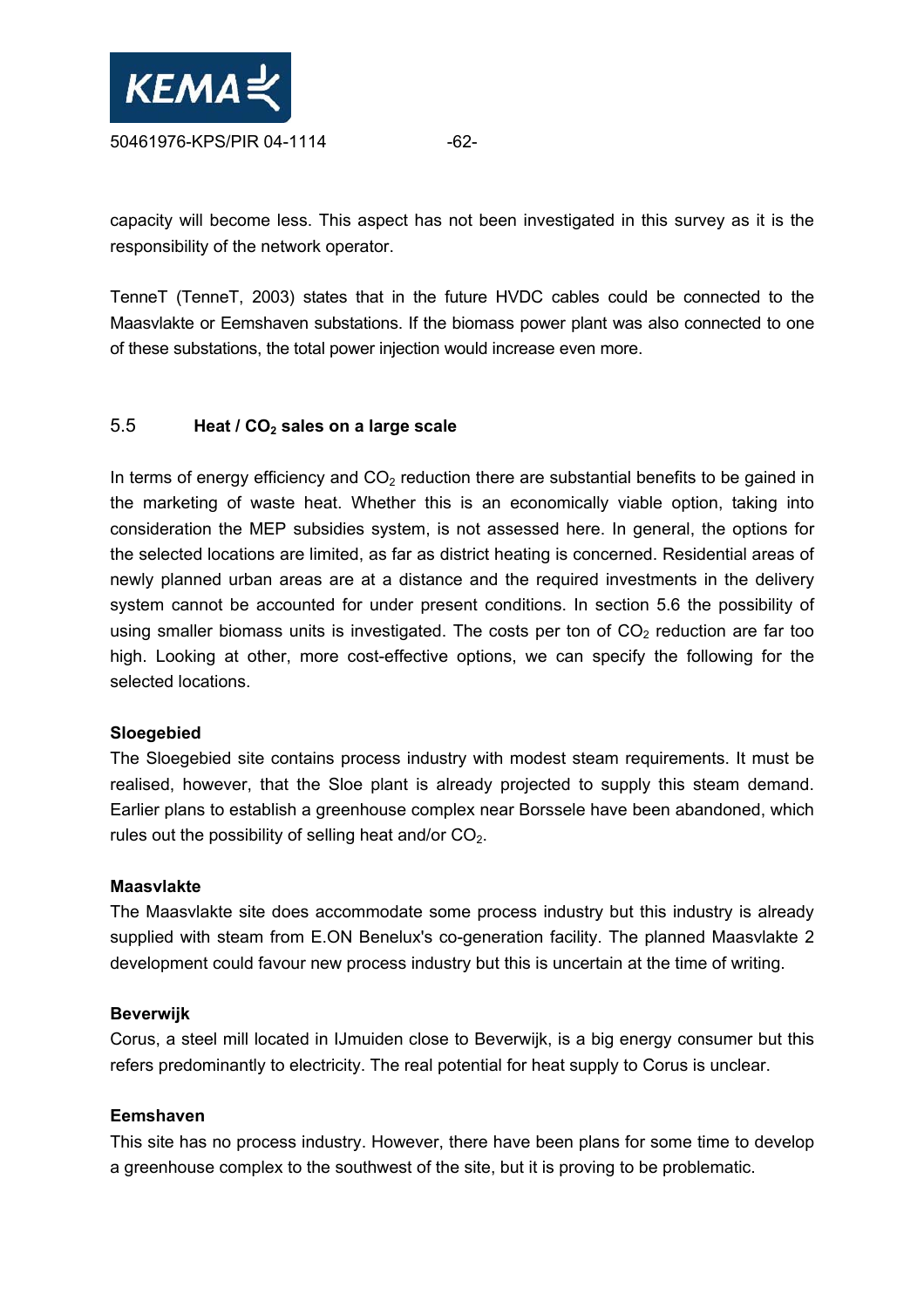

### **Delfzijl**

The Delfzijl site has energy-intensive industries, but steam demand from the chemical industry is already met by Delesto's co-generation facility. There is potential for future development but this remains uncertain at the moment.

The possibilities for heat sales appear limited because of:

- − distances to (new) urban sites and the high cost of infrastructure
- − supply of process industry by existing co-generation facilities
- − slow development of new greenhouse complexes
- − making heat sales possible requires significant changes in the attitudes of both the authorities and the market. The development of the 'heat act' (promoting the delivery of heat) can help bringing supply and demand together.

## 5.6 **Downsizing the biomass plant, optimising co-generation**

Downsizing the plant to much smaller dimensions, in the range of 100 to 400 MW<sub>e</sub>, would theoretically bring more sites with (potential) heat demand within reach of the project. As transport implications will be more limited with a larger number of sites, a plant of this size can be located more inland, although access to a waterway remains an absolute precondition. The more limited space requirements and the smaller range of environmental impacts should offer a wider range of possibilities.

Ideally, the plant should be located near existing or planned urban sites, greenhouse complexes and industrial parks. Future developments in these areas are projected in national plans like Structuurschema Elektriciteitsvoorziening (SEV), Structuurschema Groene Ruimte (SGR2) and the Nota Ruimte (PkbNR).

However, in general, the number of options remains rather limited, as before. The development of new large industrial parks where heat demand is concentrated is stagnating; see for example the recent ruling of the Raad van State on Maasvlakte 2, the opposition of the Tweede Kamer against the Hoeksche Waard and the local opposition against the Moerdijkse Hoek. The large VINEX –urban developments have left the drawing board and are being built. Greenhouse complexes in developments like Zuidplaspolder, Berlikum, Emmen, Grootslag, Californië/Siberië (Province Limburg), Luttelgeest, Bergerden and IJsselmuiden are not located next to waterways. The likelihood of situating a large biomass co-generation plant in a greenfield setting seems very limited.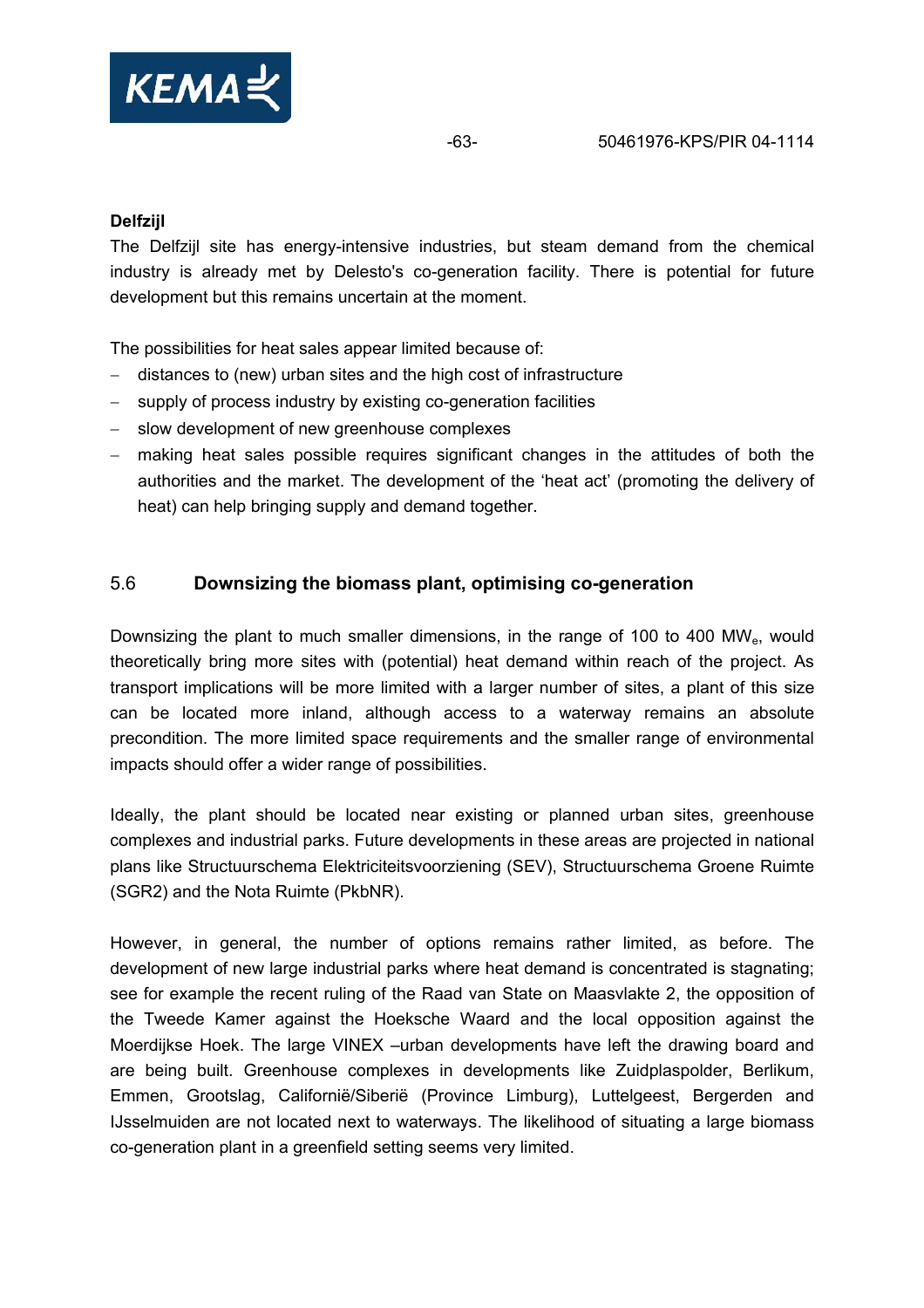

One should be aware of the fact that power-/co-generation plants (> 50 MW) are rated as category 5 (maximum is 6) in the VNG 'Environmental zoning' model. An indication of the alleged environmental impact is that the preferred distance from residential areas is 700 metres (this is for coal-fired plants: biomass-fired plants are not yet included in the zoning model). Nevertheless; taking a smaller biomass plant as starting point, the following locations could be taken into consideration as well:

#### 1 Moerdijk

This large industrial park with deep sea access can accommodate a new plant of this size. According to SGR2/PkbNR a large extension is projected south of the park, as well as a new large-scale greenhouse complex, the so-called Moerdijkse Hoek. From an energy point of view, the realisation of both plans would be close to ideal. It should be borne in mind, however, that locally and amongst environmental groups there is resistance to the plans

#### 2 Westland

In 1992 the SEV identified a co-generation location on the north shore of the Nieuwe Waterweg between Hoek van Holland and Maassluis, which could also serve energy (and CO<sub>2</sub>) needs of Westland and the new Den Haag suburb Ypenburg. Whether this site is still realistic is an open question, taking in mind that the suburb was constructed without district heating infrastructure and that  $CO<sub>2</sub>$  is to be supplied to Westland by Shell (OKEP). Moreover, provincial and municipal zoning would have to be established from the beginning

## 3 Dinteloord

This location is situated near Stampersgat along the Dintel, with good access to the Volkerak and the Hollandsch Diep. The municipality is attempting to create an 'Agro Industrial Complex' next to the Suiker Unie sugar factory, which in itself is a seasonal activity. Companies conducting activities with possibilities of synergy with the sugar factory (e.g. in relation to energy conversion of by-products) are welcome.

Because of the uncertainties and the constraints mentioned above, it is advisable also to take into consideration existing sites with co-generation capacity which at some point in time will need replacement. In this respect the sites of Geertruidenberg, Lage Weide (Utrecht), Diemen and Harlingen (near the Frima salt factory) are also options.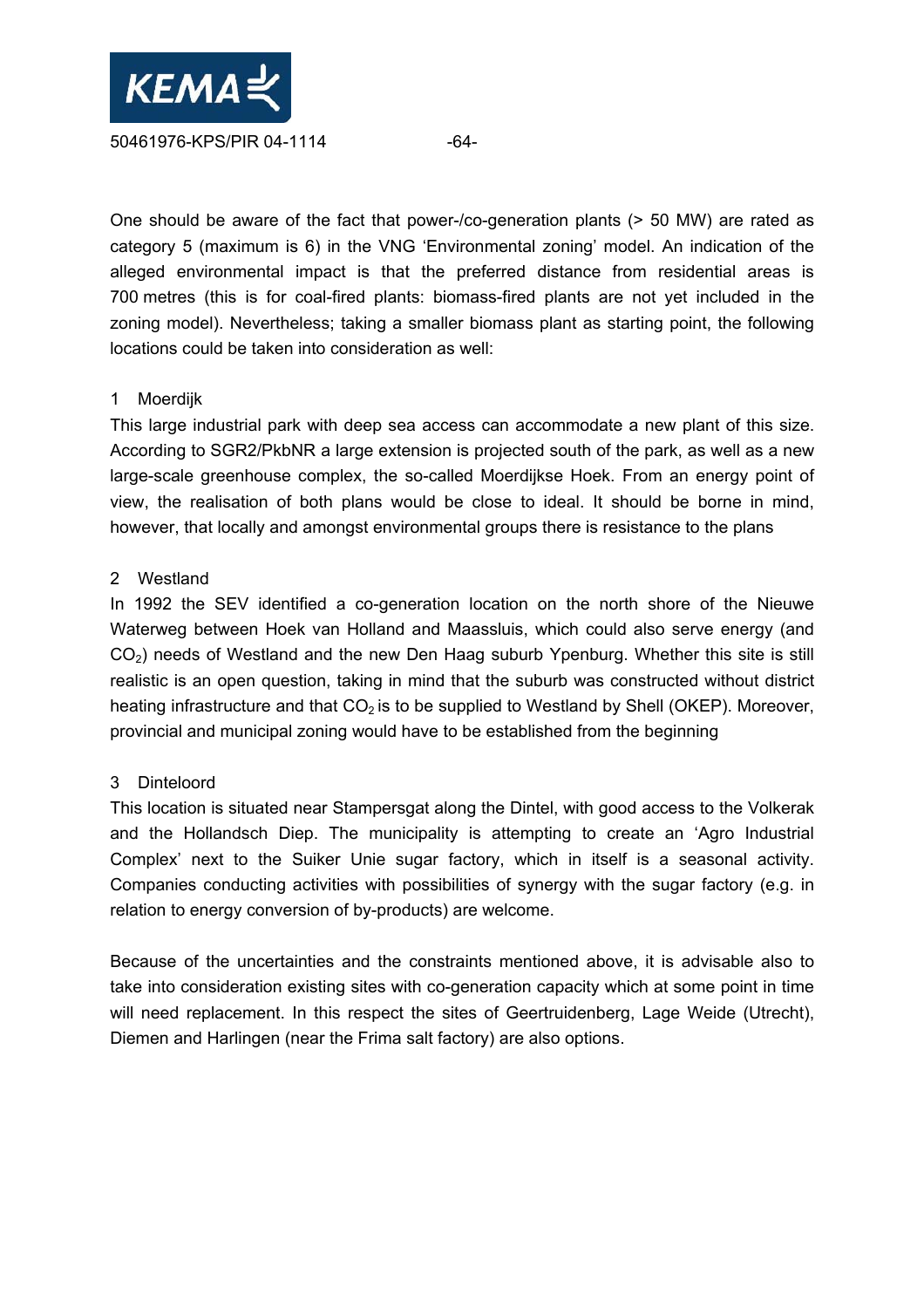

## 5.7 **Sensitive receptors**

Sensitive receptors are residential areas or buildings, schools, hospitals, nature protection zones, or adjacent industries with conflicting interests. These sites are sensitive for aspects such as noise, emissions, nuisance etc. In general, the selected locations are among the best imaginable in the Netherlands, since they are situated in large industrial areas without sensitive receptors 'next door'. Nevertheless, the following remarks must be made:

- all locations are adjacent or close to protected areas (Habitat and Bird Directive, wetland areas, nature monuments etc). Consequently any proposed power plant is not allowed to have any significant impact. In case there is significant impact the 'advantage and necessity' ("nut en noodzaak") of the project must be made clear in the environmental impact assessment and the licence procedure. Failing to do so would make the project unfeasible. Because of the accumulation of all possible protection regimes, the Waddenzee probably has the highest status, which affects negatively the position of Eemshaven as a location for a power plant
- some locations are closer to residential areas than other. As a consequence, the Sloegebied (northern part), Beverwijk and Delfzijl (eastern part) dispose of little "noise space" compared to Maasvlakte and Waddenzee. The Sloegebied is most critical
- − even when applying the best available techniques, the emissions to air could conflict with air quality standards for dust (Besluit luchtkwaliteit). The most critical location related to air quality is Maasvlakte because of the relatively high background concentrations of air pollutant compounds.

## 5.8 **Regional policy and public acceptance**

Maasvlakte and Eemshaven hold preferential positions when looking at provincial (regional) policy on industrial development. The Rotterdam port authority is promoting the development of Maasvlakte 2, and is actively seeking companies interested in establishing new businesses there. For this reason the regional authorities would very much welcome the initiative to realise a biomass-fired power plant. The procedures for land reclamation were begun this year, but the go / no go decision will be taken in a few years time, depending on interest and how the application process goes. Presuming a positive outcome, it is obvious that Maasvlakte 2 offers excellent opportunities for establishing the biomass plant. Should the land reclamation not happen, the existing Maasvlakte site still offers possiblities, but these will run out in the medium to long term.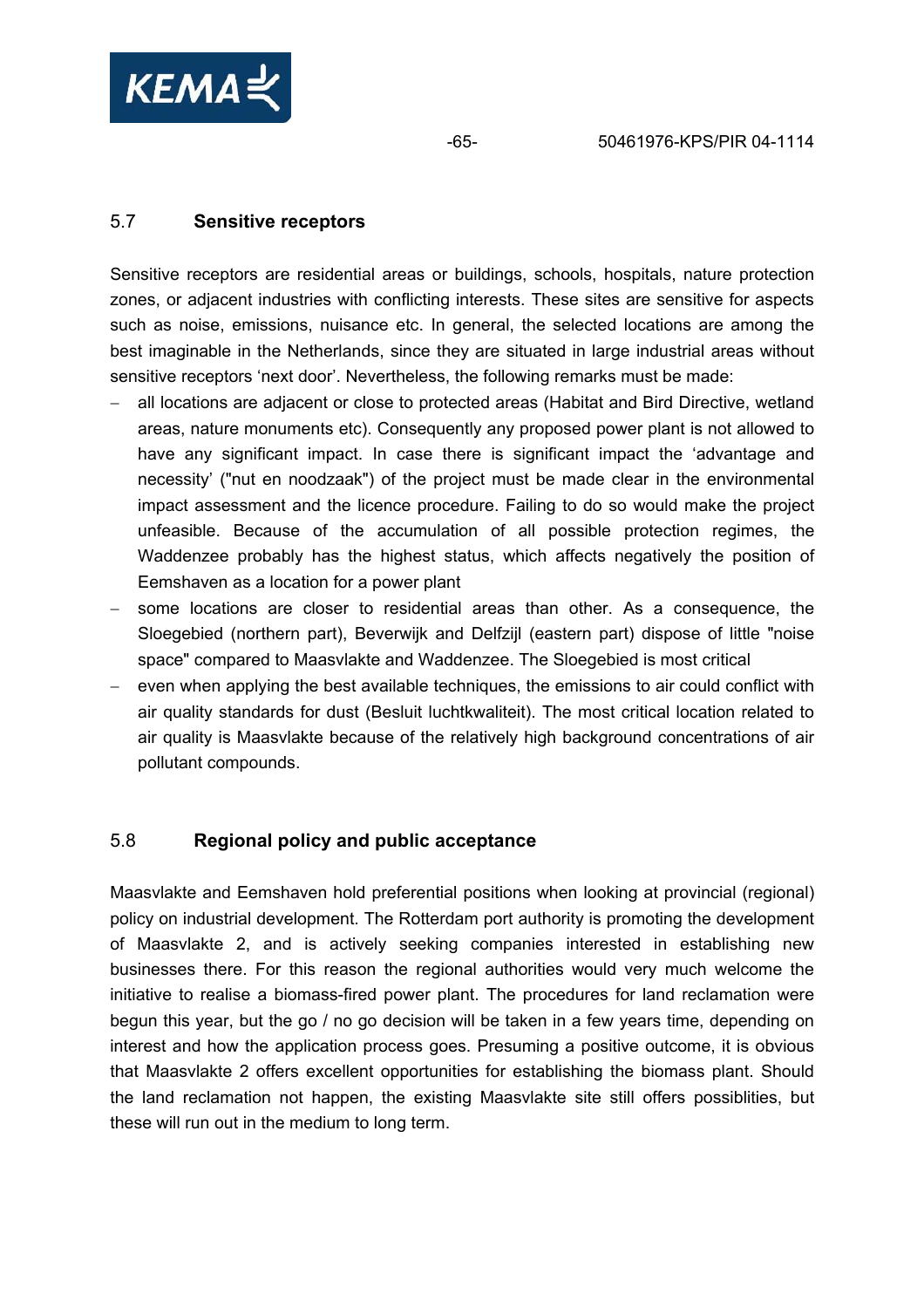

A large biomass plant would also fit well within the public-private Energy Valley initiative in the northern provinces. The objective there is to create a business and knowledge centre in the field of energy, and in general and sustainable energy in particular. Obviously Eemshaven and Delfzijl could play a key role in the field of biomass transshipment and conversion to energy. These industrial areas have been promoted for some time as motors for economic development of the north. Plans for a large biomass plant will certainly receive support from authorities, trade and industry and the public.

## 5.9 **Ranking of locations**

Reviewing all criteria it can be concluded that Maasvlakte and Eemshaven are the best locations for establishing the 1,000 MW<sub>e</sub> biomass plant, followed by Beverwijk, Delfzijl and Sloegebied (see table 5.1). The ranking is necessarily crude, but it gives a good indication. The ranking does not rule out the possibility that, when proceeding through a detailed site selection process, lower ranked locations will come out better than previously higher ranked locations.

|                             | exclusive criteria                                     |                         | ranking criteria                    |                    |                              |                        |                |                    |
|-----------------------------|--------------------------------------------------------|-------------------------|-------------------------------------|--------------------|------------------------------|------------------------|----------------|--------------------|
|                             | $\mathbf{\tilde{p}}$<br>sea<br>access<br>ships<br>deep | availability<br>of land | availability<br>of cooling<br>water | connection<br>grid | $s$ ale<br>potential<br>heat | receptors<br>sensitive | policy         | ranking<br>overall |
| Sloegebied                  | X                                                      | X                       | $\overline{2}$                      | 4                  | $\overline{2}$               | 4                      | $\overline{2}$ | 5(14)              |
| Moerdijk                    | X                                                      | $\circ$                 |                                     |                    |                              |                        |                |                    |
| Maasvlakte                  | X                                                      | X                       | 1                                   | 1                  | $\overline{2}$               | $\overline{2}$         | 1              | 1(7)               |
| Europoort/<br><b>Botlek</b> | X                                                      | $\circ$                 |                                     |                    |                              |                        |                |                    |
| Beverwijk                   | X                                                      | X                       | 1                                   | 3                  | $\overline{2}$               | $\overline{2}$         | 2              | 3(10)              |
| Eemshaven                   | X                                                      | X                       | $\overline{2}$                      | $\overline{2}$     | $\overline{2}$               | 1                      |                | 2(8)               |
| Delfzijl                    | Х                                                      | X                       | 3                                   | 5                  | 1                            | 3                      | 1              | 4(13)              |

## Table 5.1 Ranking of selected locations

\* the higher the number, the less preferable the site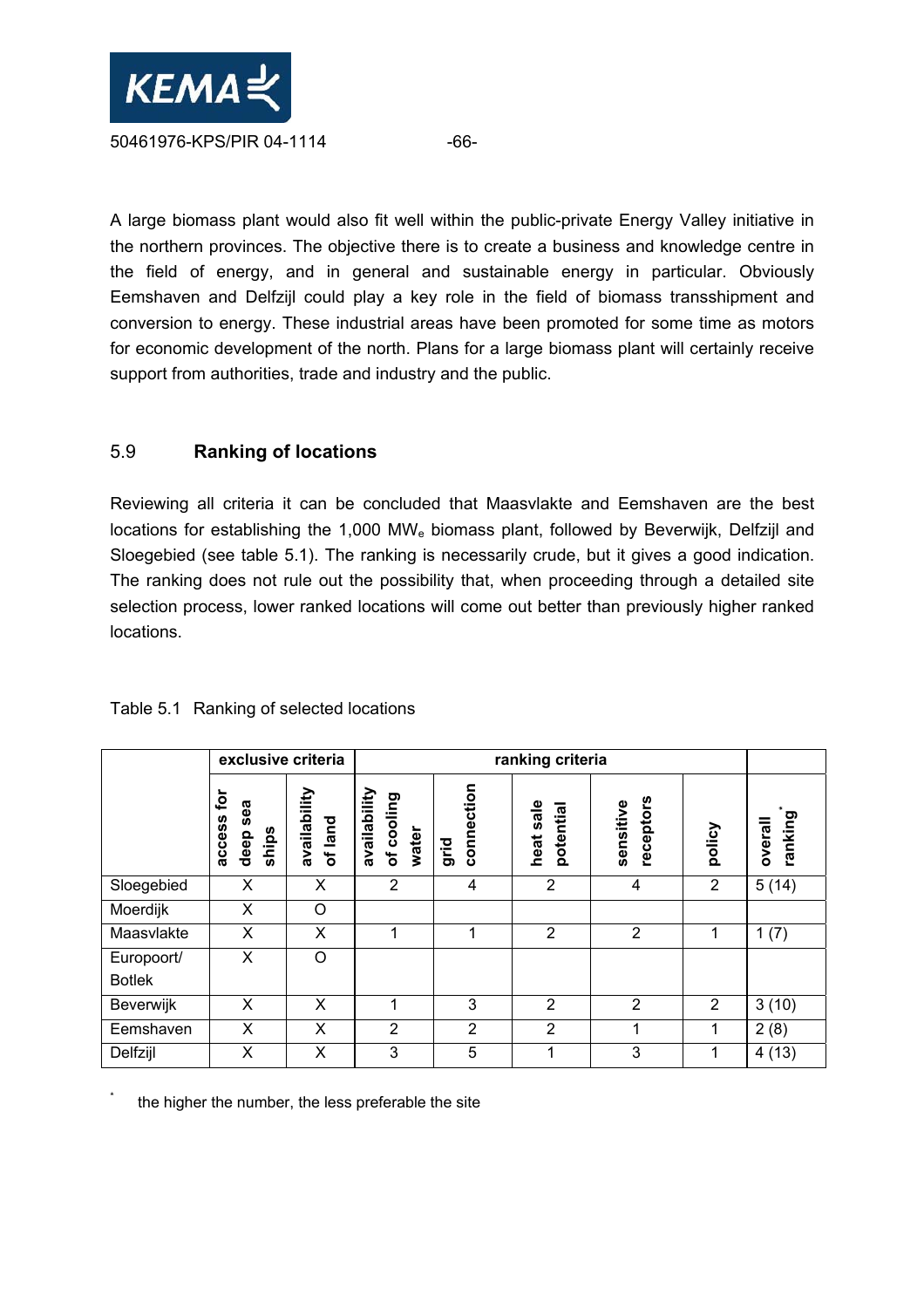

# 6 **PERMITS**

## 6.1 **Permits required**

For the construction and operation of the 1,000 MW<sub>e</sub> biomass plan, permits will be needed to comply with:

- − Environmental Management Act (Wet milieubeheer: Wm)
- − Housing Act (for the building permit)
- − Pollution of Surface Waters Act (Wet verontreiniging oppervlaktewateren: Wvo)
- − Water Economy Act (Wet op de waterhuishouding: Wwh)
- − Groundwater Act (Grondwaterwet: Gww) (in case of groundwater extraction)
- − Wet beheer Rijkswaterstaatswerken (Wbr) (in case of crossing of the coastal barrier and/or construction on the coastline for cooling water purposes).

The municipality must grant the building permit under the Housing Act. The licences, required under the terms of the Wm and the Gww, must be applied for from the provincial authorities. The Wvo, Wwh and Wbr permits must be applied for from the Minister of Traffic and Public Works (Rijkswaterstaat RWS), more specifically one of the Regional Boards. It must be emphasised that all permits and licences must be valid in order to make use of any of them.

Moreover, approvals from local sea port authorities will be required for the construction of piping, cabling etc. If the biomass plant is to be constructed with an option of auxiliary gas firing, gas transport to the installations has to be arranged by Gasunie or another gas company.

## 6.2 **Timetable**

The procedure for granting a licence under the terms of the Wm and the Wvo starts with an environmental impact assessment (EIA), which is integrated in the licence procedure. The detailed legal timetable for both the EIA and the licensing procedures is given here in annex D. Normally the Wm permit must be issued within seven months of the first application, but in practice this period is much longer: in extreme cases it takes a few years. All decisions with respect to licences are preceded by periods for public comments and advisory procedures. Appeal is possible on all decisions and is standard for all large-scale bio energy initiatives.

The experiences of the last years with large (biomass) power plants indicate that the total period for obtaining the indefinite permits could take four or more years (NOVEM, 2004. SenterNovem, 2004). The construction and commissioning of this scale of plant will take three years, which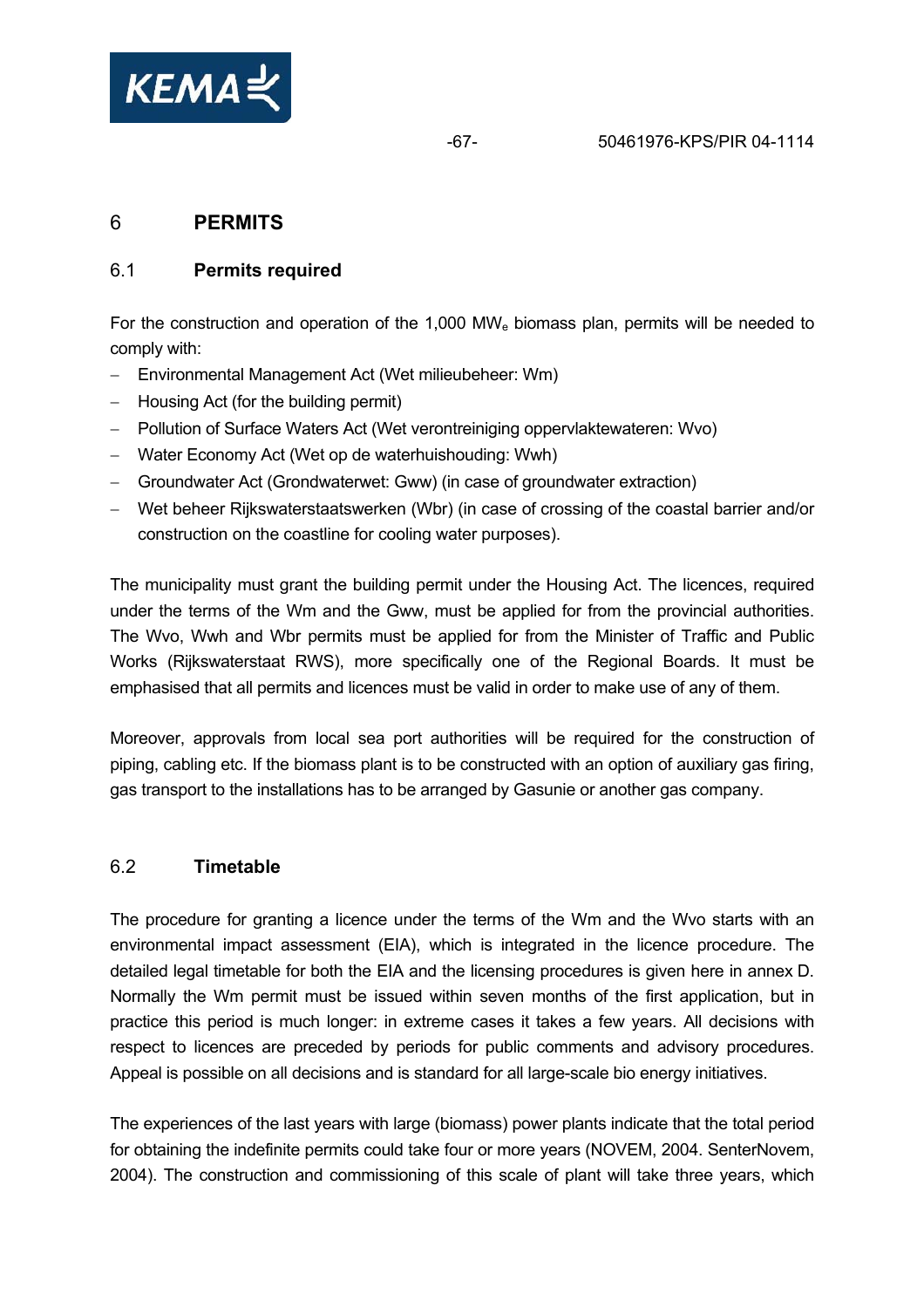

would bring the timeframe from start to realisation to approximately seven years. Table 6.1 gives a simplified but realistic timetable.

Table 6.1 Most realistic timetable for the realisation of a 1,000 MW<sub>e</sub> biomass plant

| year                 | 1 | $\mathbf{2}$ | $\mathbf{3}$ | $\boldsymbol{4}$ | 5 | $6\phantom{1}6$ | 7 | 8          |
|----------------------|---|--------------|--------------|------------------|---|-----------------|---|------------|
| stages               |   |              |              |                  |   |                 |   |            |
| preparation EIA,     |   |              |              |                  |   |                 |   |            |
| permit applications  |   |              |              |                  |   |                 |   |            |
| preparation draft    |   |              |              |                  |   |                 |   |            |
| permits              |   |              |              |                  |   |                 |   |            |
| preparation definite |   |              |              |                  |   |                 |   |            |
| permits              |   |              |              |                  |   |                 |   |            |
| appeal and           |   |              |              |                  |   |                 |   |            |
| irrevocable permits  |   |              |              |                  |   |                 |   |            |
| construction         |   |              |              |                  |   |                 |   |            |
|                      |   |              |              |                  |   |                 |   |            |
| commissioning        |   |              |              |                  |   |                 |   |            |
|                      |   |              |              |                  |   |                 |   |            |
| commercial operation |   |              |              |                  |   |                 |   | commercial |
|                      |   |              |              |                  |   |                 |   | operation  |

## 6.3 **Consideration of CO2 reduction**

The permit process for a 1,000 MW<sub>e</sub> biomass-fired power plant will bring up the crucial issue of how to consider  $CO<sub>2</sub>$  reduction and savings in fossil fuel compared to negative impacts e.g. toxic emissions. This issue has caused much controversy in permit procedures for bio energy projects so far.

Until recently the administrative court (Raad van State) has taken a very rigid position in its interpretation of the law (Wet milieubeheer) by stating that  $CO<sub>2</sub>$  reduction can never put aside existing standards or reduction goals for other emissions (see ABRvS, 200203258/1). The transposition of the IPPC directive into Dutch law which is now taking place, will introduce the possibility of balancing  $CO<sub>2</sub>$  reduction and other emissions (Tweede Kamer, 2004). The IPPC explicitly underlines the need to consider all emissions (including  $CO<sub>2</sub>$ ) integrally.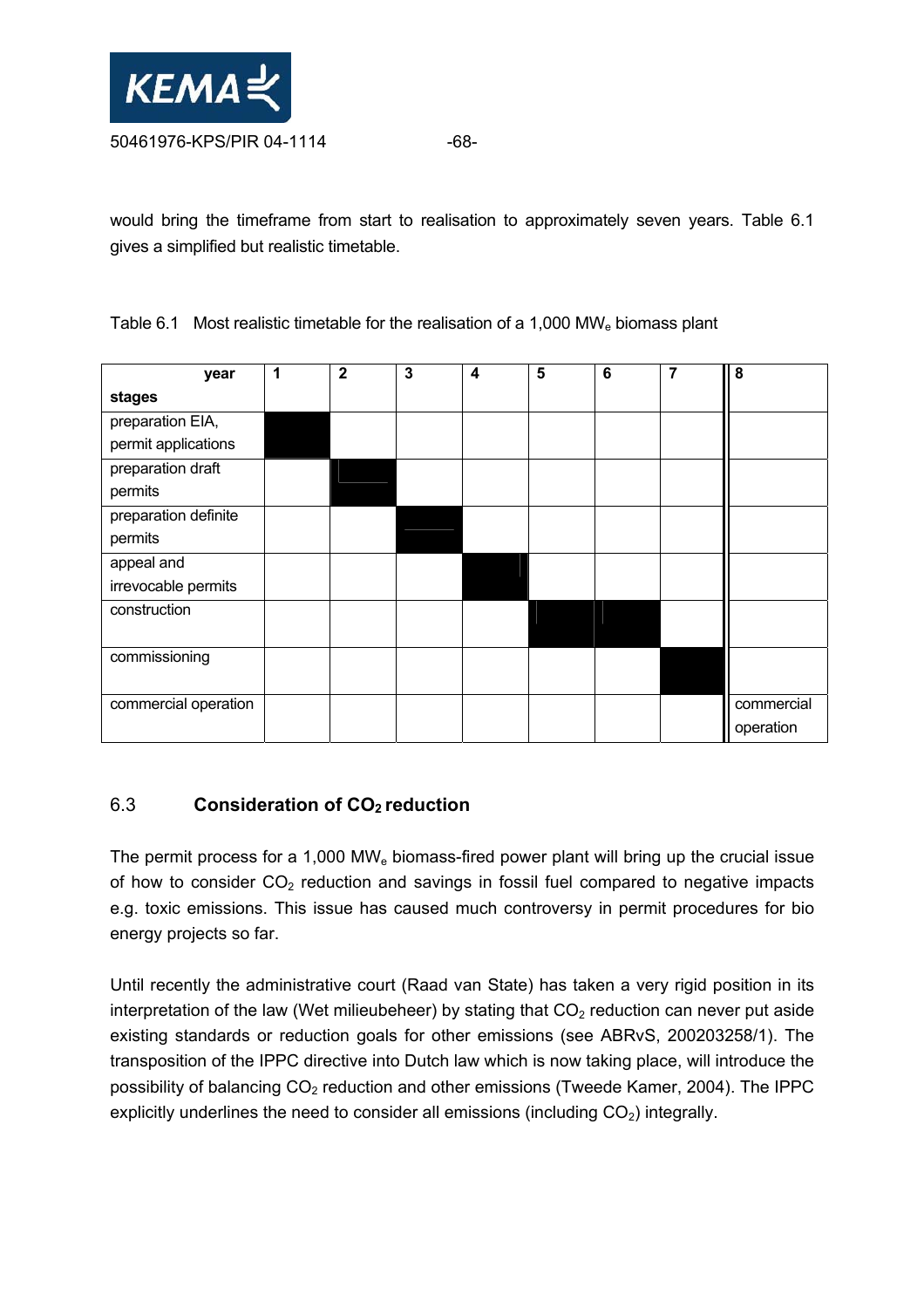

# 7 **MISCELLANEOUS**

## 7.1 **Macro-economic impact**

It is evident from section 2 that a large part of the necessary biomass fuel will have to be imported, most likely from developing countries.

It is essential that the fuel bought for biomass combustion is grown in a sustainable way, i.e. without depleting the soil or using artificial fertiliser. A sustainable approach also makes it necessary to recover the minerals contained in the ash from the biomass fuel, for reuse as fertiliser in the country of origin. This requires good housekeeping of mineral balances in the entire process (see also section 7.4).

## 7.2 **Carbon dioxide capture and storage**

A biomass-fuelled power plant will be almost completely carbon dioxide neutral (see section 7.4). The amount of  $CO<sub>2</sub>$  emitted during fabrication of power plant parts and the construction is very small compared to emissions during plant operation. A typical figure for the energy pay-back time is around four months (160 MJ/MWhe at lifetime of 20 years and 7,000 operational hours a year), equal to wind turbines (KU Leuven, 1999). The  $CO<sub>2</sub>$ emissions from harvesting and transport of biomass fuel could be zero when bio diesel is used. Otherwise the amount of energy used for harvesting, preparation, handling and transport will be less than 20% (worst case, long-distance intercontinental transport) of the biomass energy content.

There is an option to operate the plant as a negative  $CO<sub>2</sub>$  source by capturing and storing the neutral  $CO<sub>2</sub>$ . Technically  $CO<sub>2</sub>$  capture is feasible and storage should be possible too, but a recent report (VGB, 2004) concludes that this is not feasible at the moment and will need 10-15 years of development. The estimated cost, applicable to large-scale power plants in general, varies widely from 20 to 60 EUR/ton  $CO<sub>2</sub>$  which may be (in part) balanced by the value of  $CO<sub>2</sub>$  credits (VGB, 2004).

The overall net efficiency of the electricity generation process, independent of the fuel used, will fall dramatically due to the large amount of energy required for capture and storage of carbon dioxide. Estimates for conventional combustion plants are a decrease of approximately 12-15 percentage points. Thus the amount of necessary biomass fuel will increase by one third to deliver the same power output.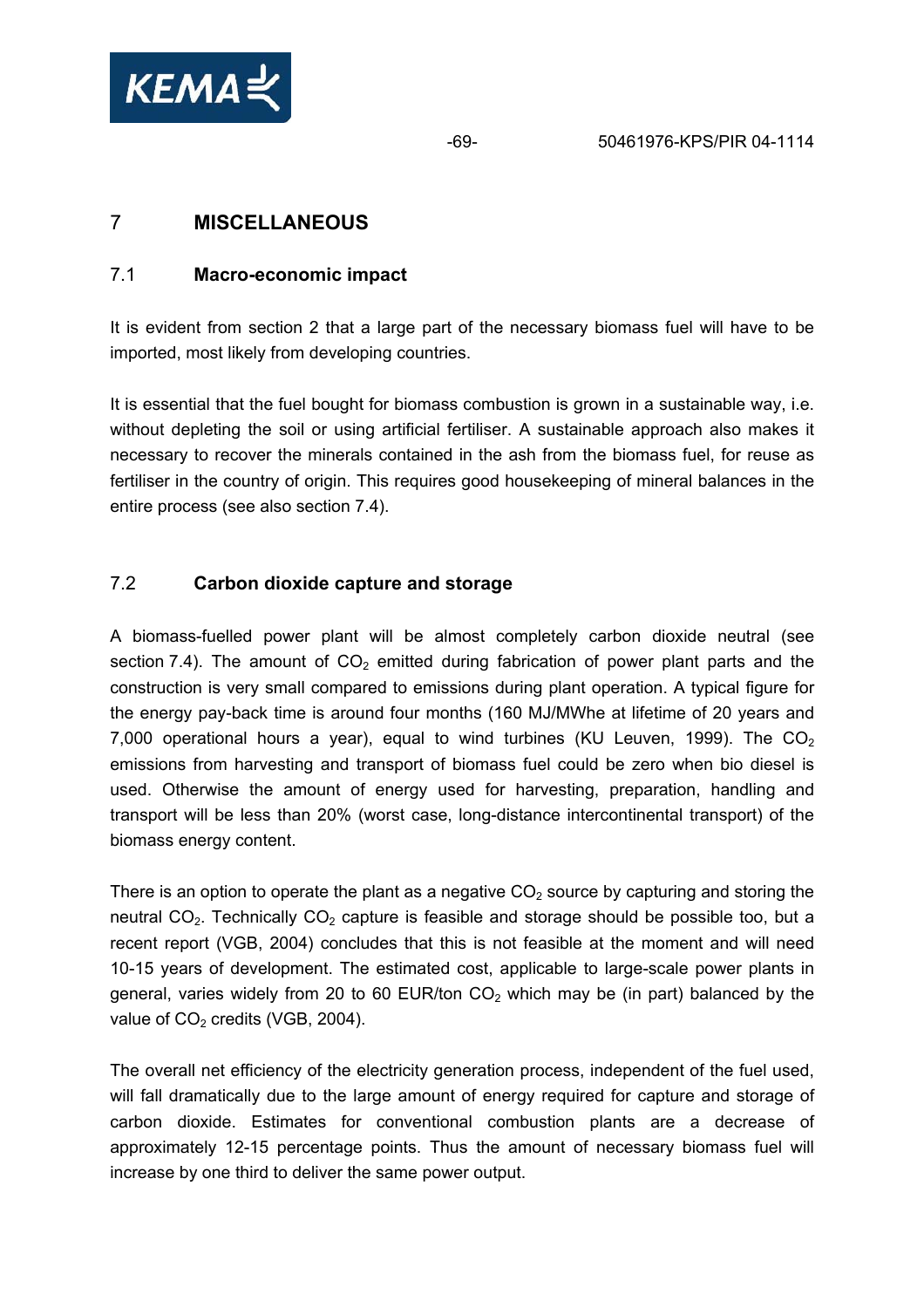

## 7.3 **Electricity price development**

The price of electricity produced from natural gas and coal will be determined to a large extent by fuel price development (including transport cost) and by the price of  $CO<sub>2</sub>$  emission rights.

The price of natural gas is coupled with the price of oil. It is expected that present high levels will continue and are sensitive to political uncertainty in the short run and depletion of easily recoverable reserves in the long run.

The price of coal has been very stable in the last decades, although an increase has been noticed from increased transport costs. This is likely to remain the case for some time due to economic growth and demand, especially from China.

The price of  $CO<sub>2</sub>$  emission rights is expected to rise to 20 EUR/ton  $CO<sub>2</sub>$  (IEA, Ecoal 48, January 2004). For the moment the assumption in the Dutch situation for the value of carbon allowances is 7.6 EUR/ton (ECN, 2004b (table 3.2)), roughly one third of the IEA assumption.

## 7.4 **Compliance with Greenpeace boundary conditions**

The general boundary conditions which Greenpeace sets on all sustainable biomass projects are: a positive energy balance, carbon neutrality, no biodiversity impact, GMO-free, sustainable plantation/agriculture, and no additional toxicity (see annex E).

## **Positive bio-energy chain energy balance**

Looking at the whole chain from growing, harvesting, processing, transportation until the thermal conversion of biomass in the power plant and disposal of ashes, the energy balance is positive. The loss in the supply chain has a value of 10 to 20% (SUURS, 2002) of the biomass energy content when wood residues are used as a biofuel. The loss is relatively high when the harvesting takes place far away from the seashore, when intercontinental transport is required by ship over a distance exceeding 10,000 km and biofuel use in a power plant not located near the coast. When locally available biomass is used the loss will be around 10% and can be even smaller. The conversion of biofuel to electricity can be done with an efficiency of 38 to 43% depending on the conversion technology, the fuel properties and cooling possibilities. When heat can be reused due to operation in co-generation mode the overall fuel efficiency will increase to a figure between 45% and 85%, depending on the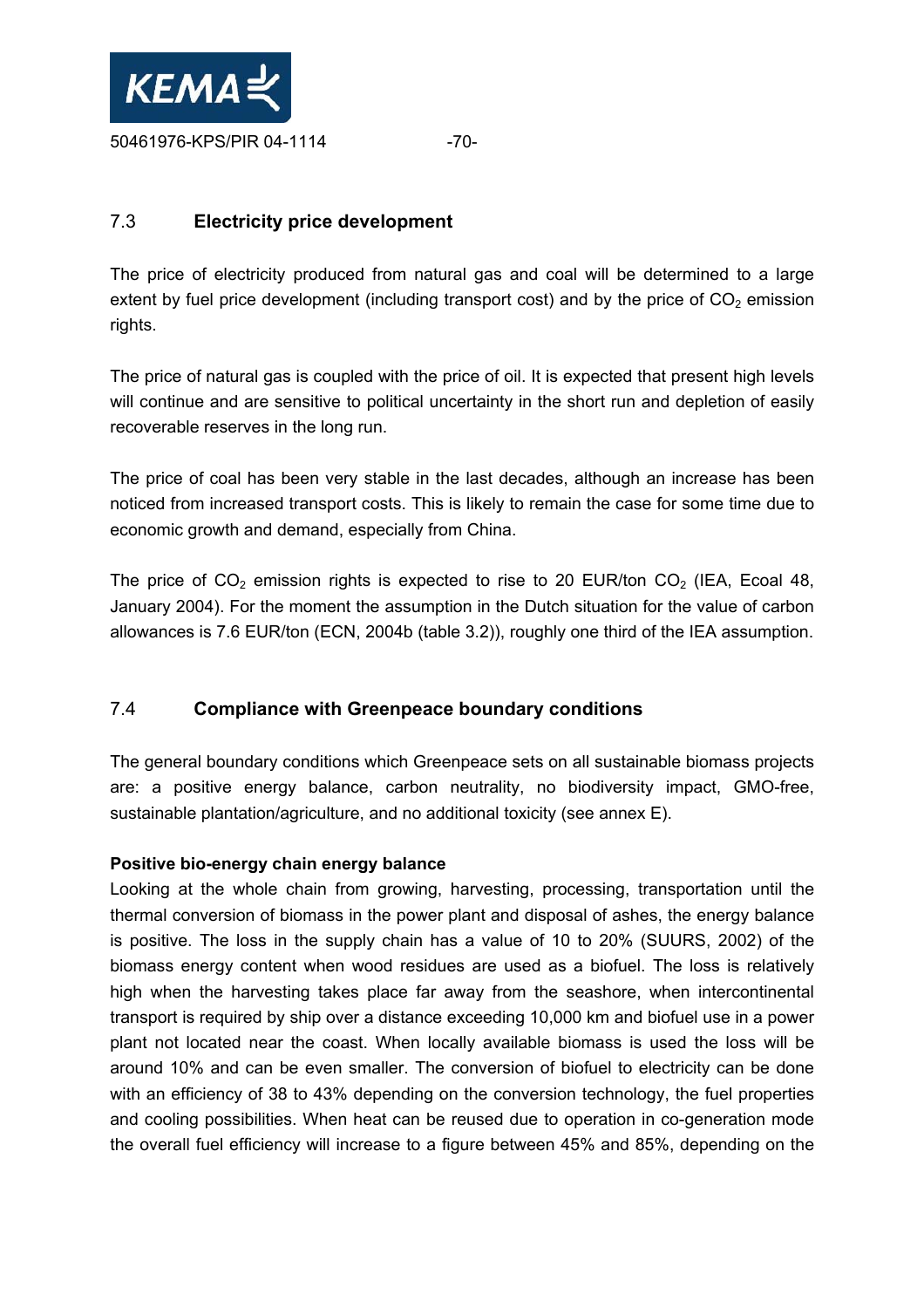

distance to the heat demand, temperature level and the heat volume demanded the whole year around.

## **CO2 equivalent neutral**

Though  $CO<sub>2</sub>$  is produced in considerable amounts when biomass is combusted, the complete bio-energy chain is to a high extent  $CO<sub>2</sub>$  neutral, certainly when bio-energy is compared to the use of fossil fuels for energy applications. The  $CO<sub>2</sub>$  originating from biomass is  $CO<sub>2</sub>$ neutral since it is produced in a short time cycle of up to around 50 years. Fossil fuels are not  $CO<sub>2</sub>$  neutral due to their long time cycle of formation and depletion. Due to the large-scale application aimed at in combination with up-to-date combustion and emission control technology the emission of  $N_2O$  and other potential greenhouse gases is minimised and certainly lower than small-scale and inadequately controlled combustion processes. When bio-residues from forestry or agriculture are used in such a way that nutrient and mineral depletion does not take place then excessive putrefaction, and thus the emission of  $CO<sub>2</sub>$  and  $CH<sub>4</sub>$  are also prevented. On the other hand, harvesting, processing and transportation of biomass causes  $CO<sub>2</sub>$  emissions from the use of fossil fuels. In this stage it is hard to say to what extent the bio-energy supply chain is negative or positive. Therefore a more detailed comparison is needed with the case of when biomass is not used as a fuel in a power plant.

## **No impact on bio-diversity**

In order to fuel a 1,000 MW<sub>e</sub> power plant with biomass a significant amount of land is required. When forestry residues are used an area is needed of five to ten times (VTT/Tekes, 2003) the forestry area of the Netherlands (274,000 ha in 1996, (CBS, 2000)). For energy crops the factor is around 1 for the Netherlands (NOVEM, 2000c) or even smaller than 1 when grown in tropical areas. So in order to harvest enough wood residues, an area, by rough indication, of at least 100 km<sup>2</sup> is required. The use of land has to be extensive enough to prevent depletion and to have no negative side effects on biodiversity in order to guarantee for a number of decennia sound biomass harvesting. Intensifying the land use by application of fast-growing energy crops, for example Miscanthus and eucalyptus can increase the yield by a factor of 10. However the risk of depletion and of affecting the biodiversity increases too. A balance has to be found between yield and sustainability. At the moment it is not known in enough detail where the optimum might be found. Therefore it is wise to start with a more extensive approach focusing on the use of wood residues. In tree harvesting normally 40 to 60% of the tree is used. Part of the remaining wood, the residue, stays in the forest because it is not profitable to use and it is part of the mineral and nutrient chain of the forest. In bio-energy reuse of ashes can contribute to the balance of minerals required for a sustainably managed forest. How much of and which parts of the tree have to stay in the forest in order to create nutrient and mineral balances is being researched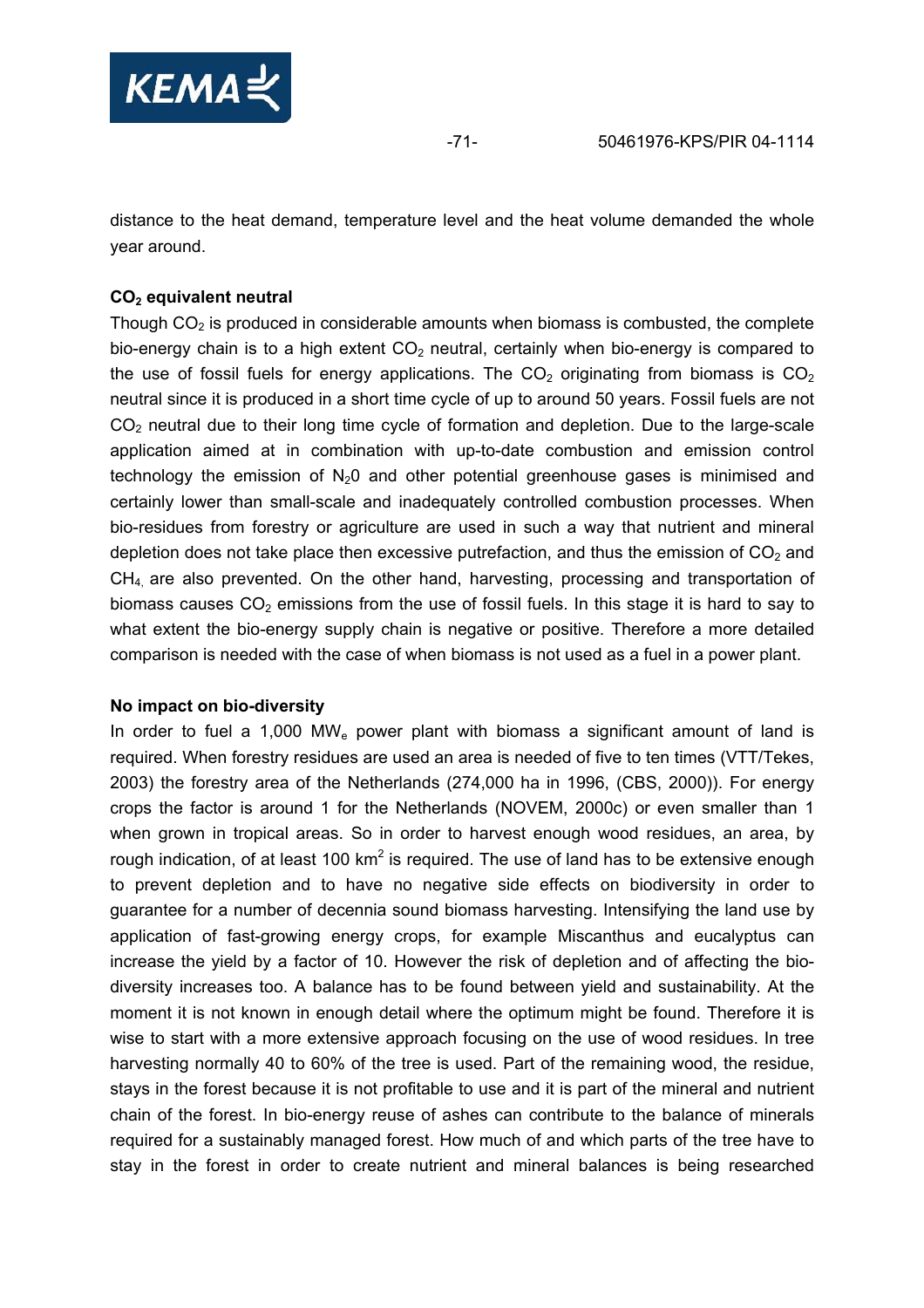

worldwide. It is expected that in countries where forests are already exploited to a high extent and over a longer period (> 60 years), for example Scandinavia, the production of wood residues can increase with 30 to 40% without negative long-term effects on the forest's health and not harming the use of wood for paper pulp and construction applications.

## **Operated without GMO**

Greenpeace wishes to promote only bio-energy chains which are free of Genetic Modified Organisms (GMO). It is a fact of life that GMO is applied in more and more cases all over the world, mainly in food, fodder plants and ornamental plants, but also with increasing interest in forestry. The Food and Agriculture Organization stated that the forestry sector is far behind agricultural crops with respect to GMO applications and can perhaps benefit from experiences in the agricultural sector (El-Lakany 2004, *The Economist*, 2005).

For the time being developments are hard to assess in relation to energy crops and wood residues. It will need more as the bio-energy market becomes more mature, but it is expected that wood residues or energy crops will give the best guarantee of using non-GMO biomass at power plants.

#### **Sustainable forestry and agriculture**

For each entrepreneur in the bio-energy chain sustainable land use and sustainable cycles are ultimately the best guarantee for long-lasting healthy business. These ensure a future for the Earth's forests and all the life dependent on them. Due to the high investments involved in the power plant a long-term approach is required to be ultimately profitable. Therefore the development of a bio-energy chain should be carried out preferably with countries, organizations and companies with a good track record in fair trade. Chain certification, such as already is happening with construction wood (FSC) and the wood pellets used by Essent for co-firing (IEA fair bio-trade), is a powerful instrument to control the sustainability of the bio-energy chain. When a bio-energy chain has to be developed on a  $1,000$  MW<sub>e</sub> scale it is recommended to use existing experience. In the long run, teaming up with fair trade organizations (for example, Max Havelaar) can create new business opportunities for developing countries. In addition, the dependence on fossil fuels supplied only by a limited amount of regions worldwide could decline, contributing to an increase in the stability of the world economy and geopolitical relations.

## **No toxic side-effects along the bio-energy chain**

When the use of biomass residues and more specific wood residues are considered, it is expected that toxicity levels will not increase since residues are additional products of an activity already taking place. This is also the case with agricultural residues. Potential toxicity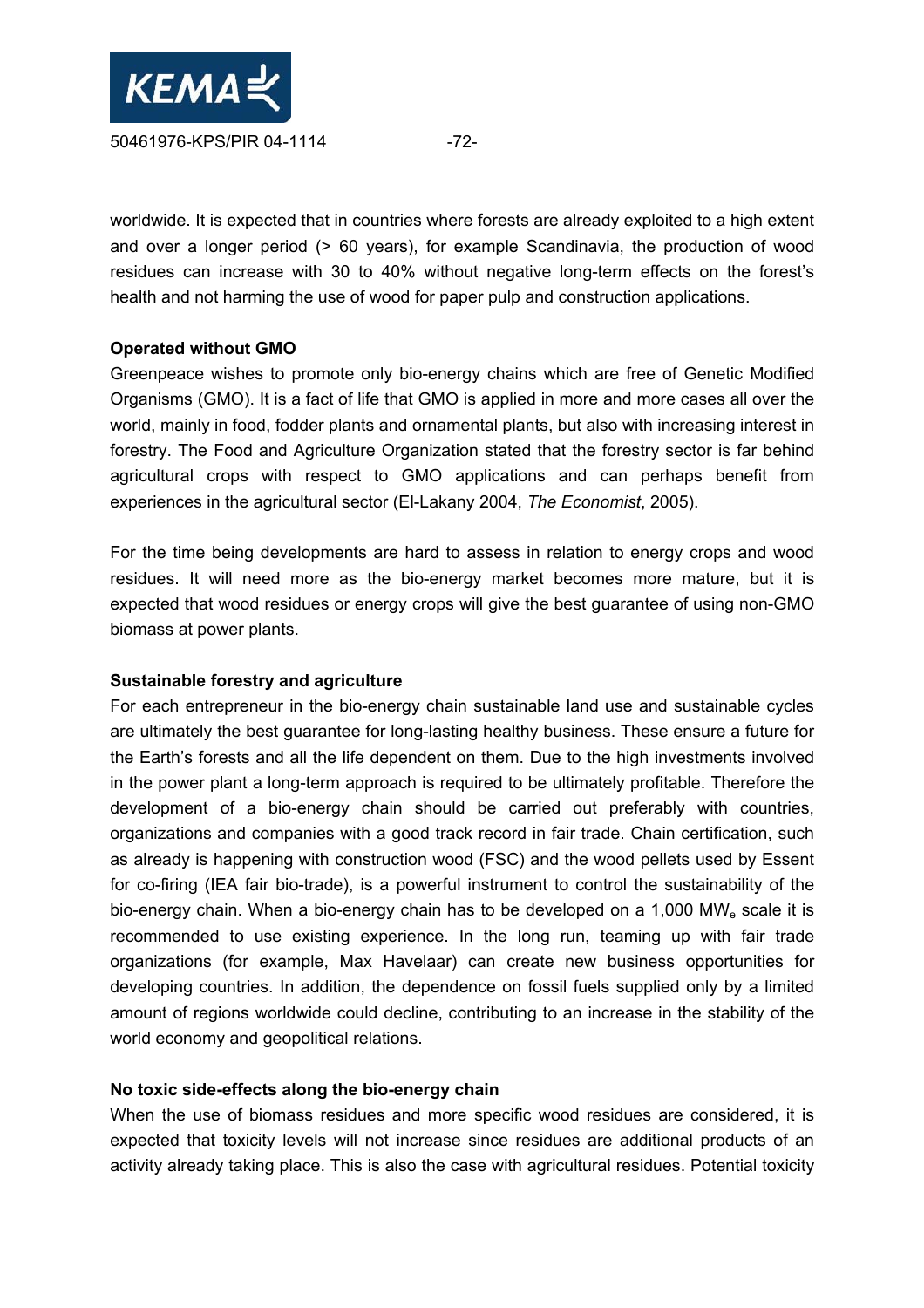

sources are the bio-ash release during combustion and emissions to the air of flue gases. By building the power plant according to up-to-date technology standards toxic side-effects from emissions to air can be prevented. By a deliberate choice of the combustion technology in relation to the biofuel, if necessary complete with final treatment techniques, bio-ash will be prevented from having unacceptable levels of toxicity, making the reuse of the ash as a fertiliser in forestry or agriculture more likely.

*Note: E.ON does not endorse all the above mentioned Greenpeace criteria.*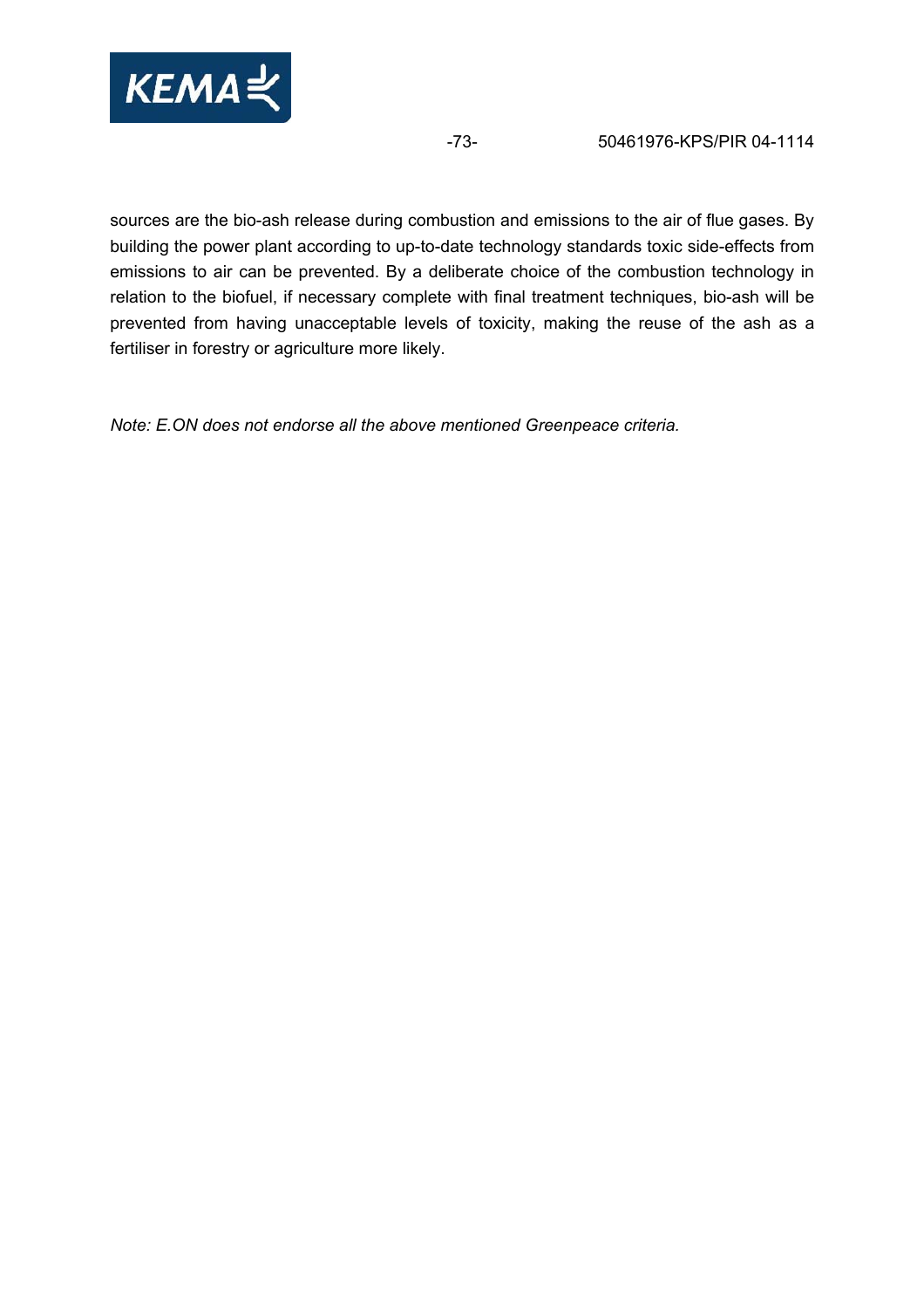

# **REFERENCES**

BIOENERGY RESEARCH 1 (3), August 2004 (to be downloaded from www.biopress.dk).

BOOM, 2001. Staatblad van het Koninkrijk der Nederlanden 1998, 86, latest revision Stb. 2001, 479.

CBS, 2003. Energiestatistieken.

CRES, 2001. Guidebook on the RES Power Generation Technologies, report nr. EL/99/2/011015.

ECN, 2004a (Veringa, H.J.). Advanced techniques for generation of energy from biomass and waste. ECN: Petten.

ECN. 2004b (Sambeek et al.). Onrendabele toppen van duurzame elektriciteitsopties, advies ten behoeve van de vaststelling MEP juli 2006 tot en met december 2007.

THE ECONOMIST, January 6, 2005. 'Down in the forest something stirs'.

EIPPCB, 2000. European IPPC Bureau. Reference Document (BREF) on the application of Best Available Techniques to Industrial Cooling Systems.

EL-LAKANY, M.H., Are genetically modified trees a threat to forests? Unasylva 217, Vol. 55, 2004.

ENSYN, 2001. The conversion of wood and other biomass to bio-oil, ENSYN Inc. Boston (USA).

ENVIROCHEM, 2003 (Tampier, M. et al.). Identifying environmentally preferable uses for biomass resources, draft stage 1 report, identification of feedstock to product threads. On behalf of Natural Canadian Resources et al..

EPP, B., 2004. Sun and Wind Energy, Journey through Europe, article on second European Pellets Conference held in 2004 in Wels, Austria.

EVANS, 2000 (Evans, G.). Biowaste and biological waste treatment, ISBN: 1902916085.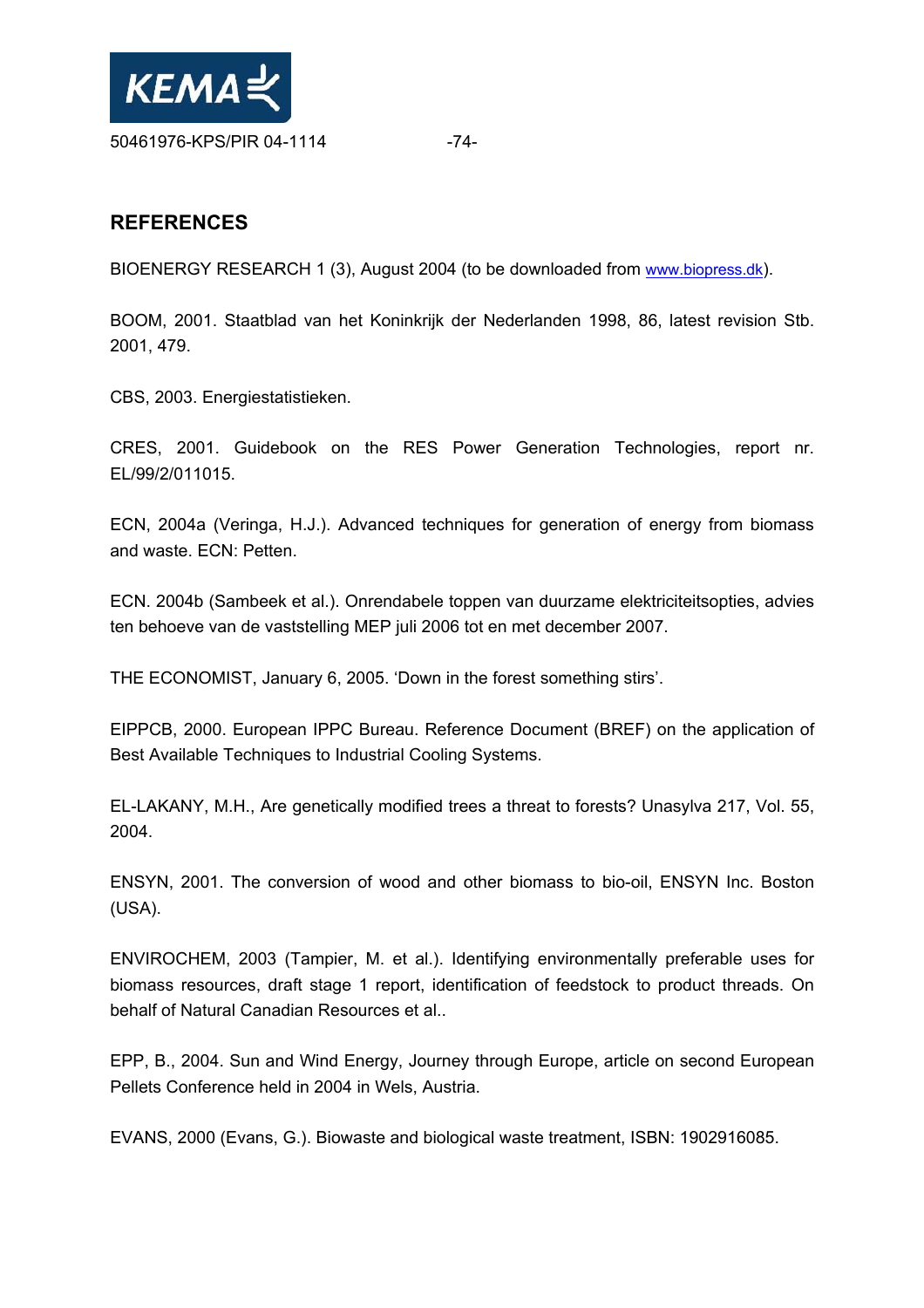

-75- 50461976-KPS/PIR 04-1114

EZ/KEMA, 1992. Ministerie van Economische Zaken. MER Structuurschema Elektriciteitsvoorziening (SEV). Arnhem, May 1992.

GREENPEACE, 2004. Offerte-aanvraag: Kansen voor een 1000 MW biomassacentrale, Amsterdam 14 oktober 2004.

A BIOENERGY, 2003 (Koppejan, J. e.a.). Combustion and Co-firing, ISBN: 9036517737.

IEA 2004, Ecoal 48.

JUNIPER CONSULTANCY SERVICES, 2001 (Heermann, C. e.a.). Pyrolysis and gasification of waste, ISBN: 0 953430561.

KEMA, 1996 (Beekes, M.L. et al.). Bijstoken van geïmporteerde biomassa uit Estland in de Centrale Maasvlakte (EZH) en de Centrale Borssele (EPZ): economische haalbaarheid, report nr. 54202-KES/MAD 96-3021.

KEMA, 2005 (Koetzier, H.). Phase 2. Advanced 700°C PF Power Plant (AD700-2), Task Business Plan, (EC contract No. SF/1001/97/DK) *in draft*.

KU LEUVEN, 1999 (Voorspoels et al.). Indirecte broeikasgasemissies van "emissievrije" centrales.

MINISTERIE VAN ECONOMISCHE ZAKEN, 2003. Actieplan Biomassa, samenwerken aan bio-energie, reference 03ME22, 2003.

NIEDERAUβEM, 2003. http://www.rwe.de/generator.aspx/property=Data/id=135278/ broschuere-kraftwerk-niederaussem-pdf.pdf.

NOVEM, 2000a (Zeevalking J.A. et al.). EWAB Marsroutes, taak 1 Beschikbaarheid van biomassa en afval, report nr. 2EWAB00.21.

NOVEM, 2000b (Zeevalking, J.A. et al.). Conversietechnologieën voor de productie van elektriciteit en warmte uit biomassa en afval, report nr. 2EWAB00.22.

NOVEM, 2000c. Energie van eigen bodem, een nieuwe kans voor landelijk Nederland, 2EWAB00.38.01.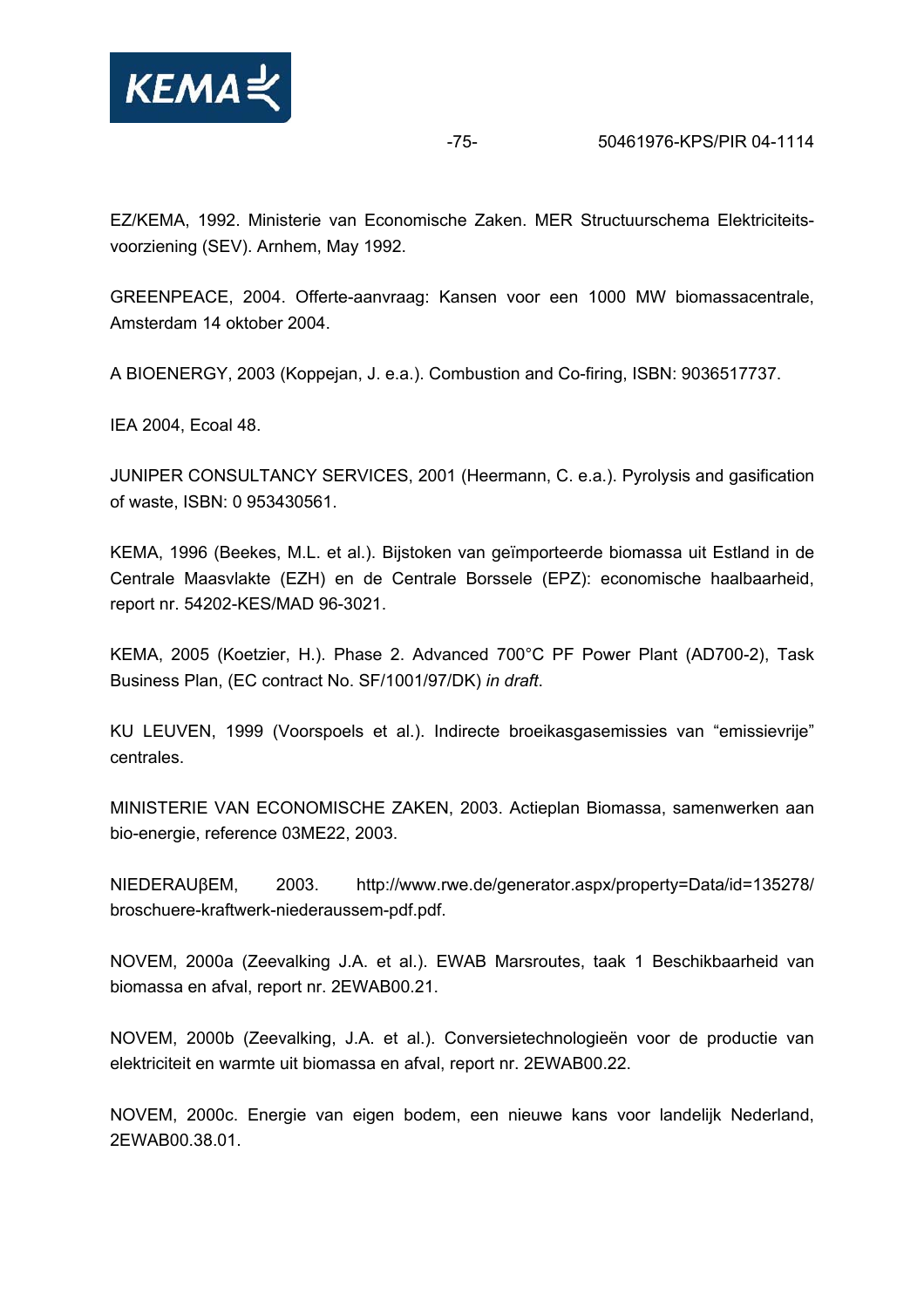

NOVEM, 2001, (EWAB/GAVE), Utrecht University, RIVM, Ecofys, Global restrictions on biomass availability for import to the Netherlands (GRAIN).

NOVEM, 2004. Status en voortgang energiewinning uit biomassa in elektriciteitscentrales en afvalverbrandingsinstallaties. KEMA Arnhem, 7 januari 2004.

OPET FINLAND, 2001. The world's largest biofuel CHP plant Alholmens Kraft Pietarsaari. OPET Finland: Helsinki.

RENEWABLE ENERGY WORLD, September-October 2003.

SENTERNOVEM, 2004. Bio-energie in Nederland: monitoring vergunningverlening Wet milieubeheer 2004. KEMA Arnhem, 15 november 2004.

STICHTING BOS EN HOUT / STICHTING PROBOS, 2002 (Kuiper, L., and Jansen, P.). Bos en energie.

STOCKHOLM ENVIRONMENT INSTITUTE, 1993. Towards a Fossil Free Energy Future. A Technical Analysis for Greenpeace International. SEI-Boston, 1993.

SUN AND WIND ENERGY, 2004. Journey through Europe, 2004, 1, p22.

SUURS, R., 2002. Long distance bioenergy logistics, ISBN 90-73958-83-0.

TENNET, 2003. Capaciteitsplan 2003-2009.

TWEEDE KAMER, 2004. Kamerstuk 2003-2004, 29711, nr. 2-3. Wijziging Wet milieubeheer en Wet verontreiniging oppervlaktewateren in verband met EG-richtlijn preventie en bestrijding verontreiniging. (nr. 2 Voorstel van wet; nr. 3 Toelichting).

VGB, 2004. CO<sub>2</sub> Capture and Storage, VGB Report on the State of the Art.

VTT ENERGY, 2001 (Koljonen, T.). Energy visions 2030 for Finland, ISBN: 9513735966.

VTT/TEKES, 2003. Developing technology for large scale production of forest chips.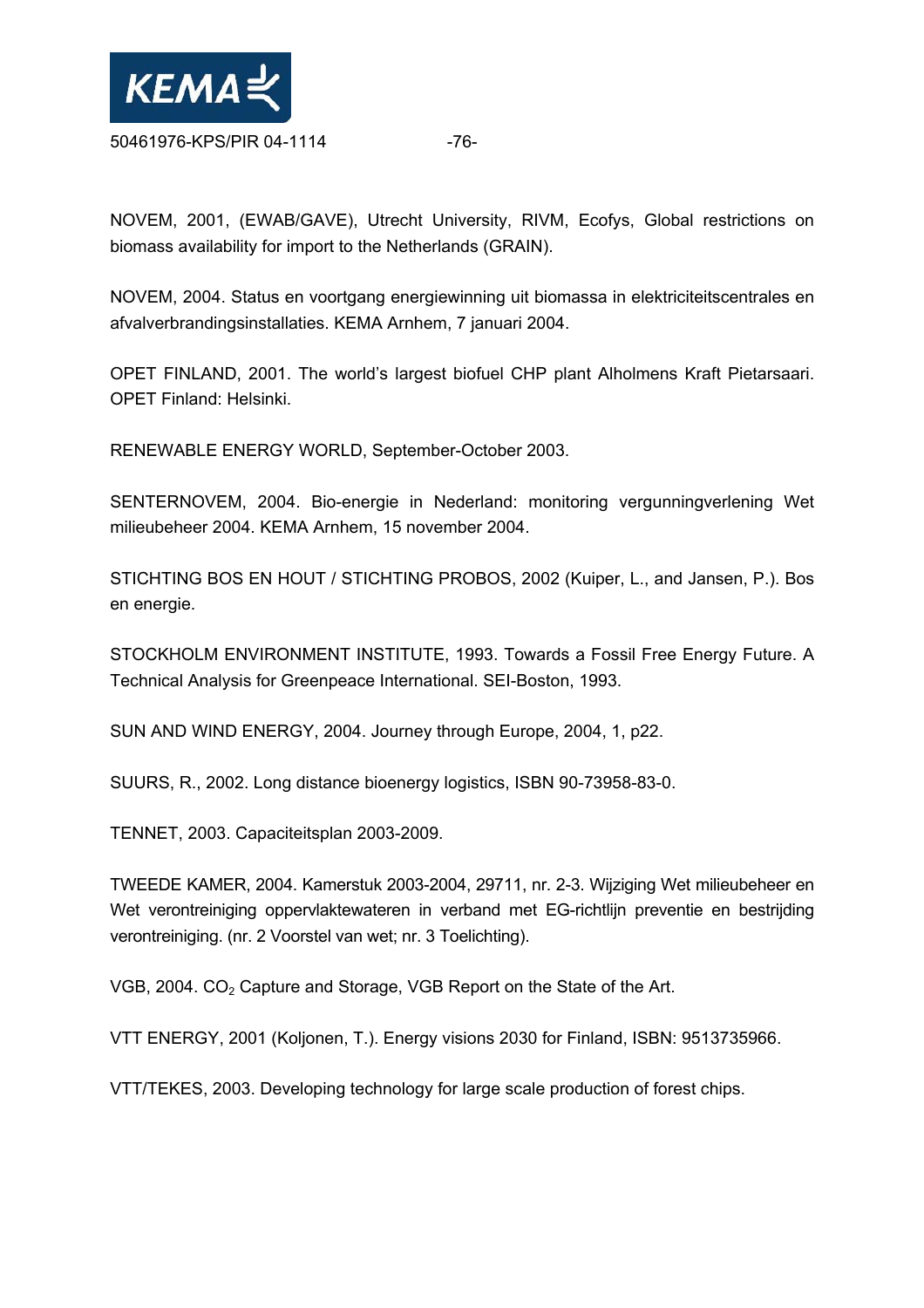

# **ANNEX A PROPERTIES OF FUELS**

### **Proximate and ultimate analyses**

The proximate and ultimate analyses are provided below for a selection of biomass types, obtained from the Phyllis database developed by ECN. These values are averages of total streams. Take into account that the analyses of single streams may differ.

component untreated wood grass/plant *Miscanthus* other grasses and plants straw (stalk/cob /ear) husk/shell/ pit proximate analysis Water content wt% wet  $18.8$  30.1 29.1 44.1 15.4 10 Volatiles wt% daf\* 81.9 82.6 82.6 84.6 81.1 76.7 Ash wt% dry 2.2 6.9 3.6 9.4 7.4 5.7 Ultimate analysis C wt% daf 50.7 49.2 49.6 48.6 48.6 50.2 H wt% daf 6.06 5.95 5.74 6.07 5.96 6.16 O wt% daf 42.8 43.5 43.9 43 43.2 42.6 N wt% daf 0.37 1.21 0.52 1.98 0.91 1.12 S wt% daf 0.07 0.17 0.08 0.3 0.15 0.16 Cl wt% daf 0.054 0.351 0.213 0.694 0.53 0.086 F wt% daf 0.004 0.002 0.002 0.008 0.002 0.001 Br wt% daf - - - - - - Calorific Value HHV kJ/kg daf 20125 19590 19726 19385 19346 20424 LHV calc\* kJ/kg daf 18779 18288 18480 18023 18007 19055 LHV ar\* kJ/kg 14443 11149 11903 8025 13722 15922

Proximate and ultimate analysis of several biomasses (Phyllis/ECN)

້ar  $=$  as received

 $\, \dot{c}$ alc $\,$  $=$  calculated

 $\text{d}$ af = dry ash free

### **Quality**

The quality of the fuel not only depends on the calorific value, but also on the effect it has on the installation. For example, a fuel with high chlorine content may damage the installation over time with excessive corrosion. The sulphur in a fuel is released into the flue gas requiring appropriate flue gas cleaning.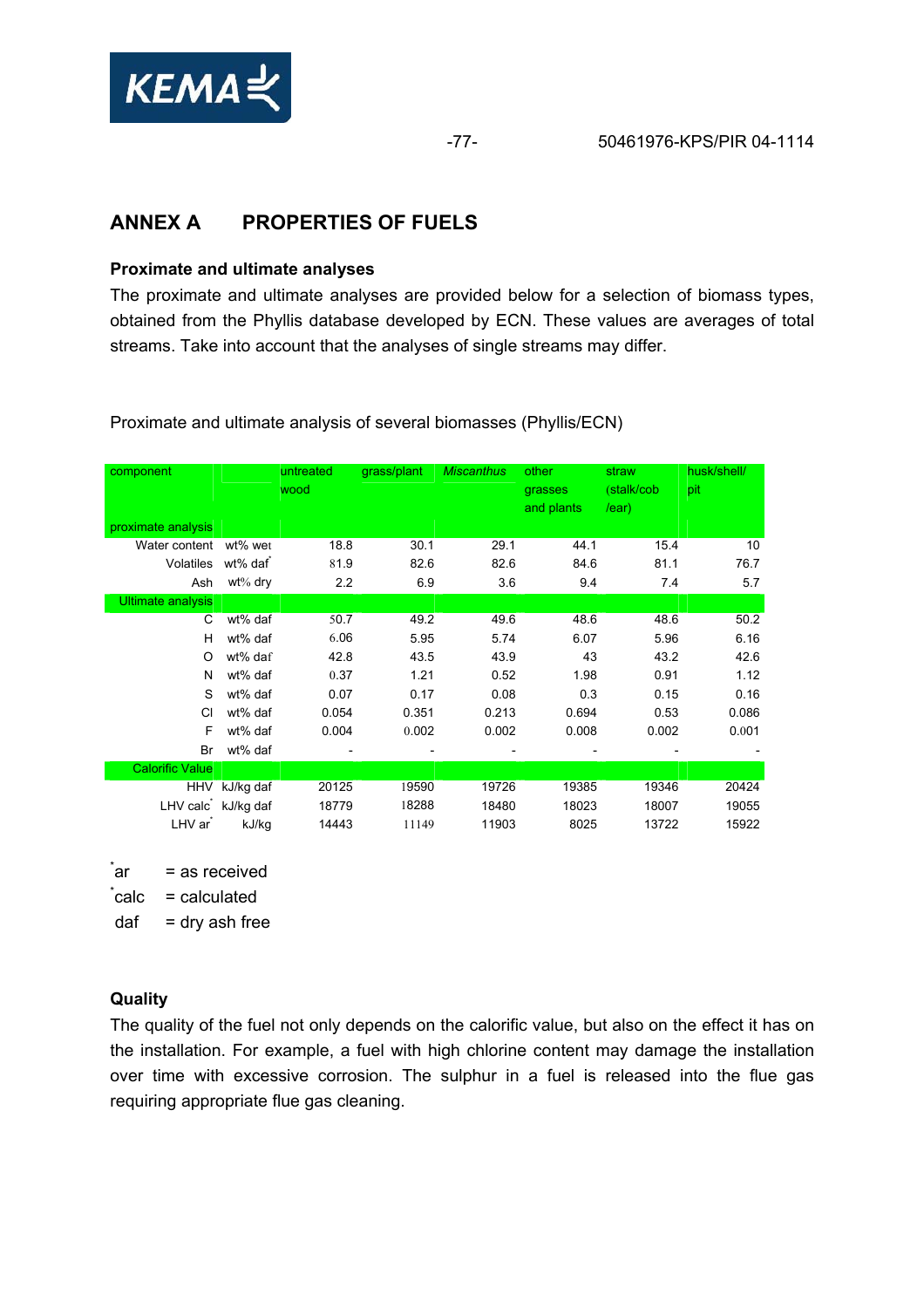

## **Physical appearance**

| stream                                | shapes                       | most likely to be combusted |  |  |
|---------------------------------------|------------------------------|-----------------------------|--|--|
|                                       |                              | in:                         |  |  |
| short rotation wood                   | chips                        | decentralised-large         |  |  |
| cole seed (from rape)                 | grain                        | decentralised-large         |  |  |
| <b>Miscanthus</b>                     | chips                        | decentralised-large         |  |  |
| wood from fruit sector and tree       | chips, blocks                | decentralised-small         |  |  |
| nursery                               |                              |                             |  |  |
| forestry remainder products           | chips, blocks                | decentralised-large         |  |  |
| straw (mostly from grain)             | bale                         | decentralised-large         |  |  |
| straw from rape                       | bale                         | decentralised-large         |  |  |
| hemp and flax, short fibres and stem  | short fibres                 | centralised-large           |  |  |
| fibres                                |                              |                             |  |  |
| hay from grass seeds                  | bale                         | decentralised-small         |  |  |
| (fresh) clean residue wood including  | sawdust, chips, blocks, fine | decentralised-large         |  |  |
| bark                                  | dust                         |                             |  |  |
| roadside grass                        | bale                         | decentralised-large         |  |  |
| garden and fruit residues (separately | various sizes and shapes     | decentralised-small         |  |  |
| collected)                            |                              |                             |  |  |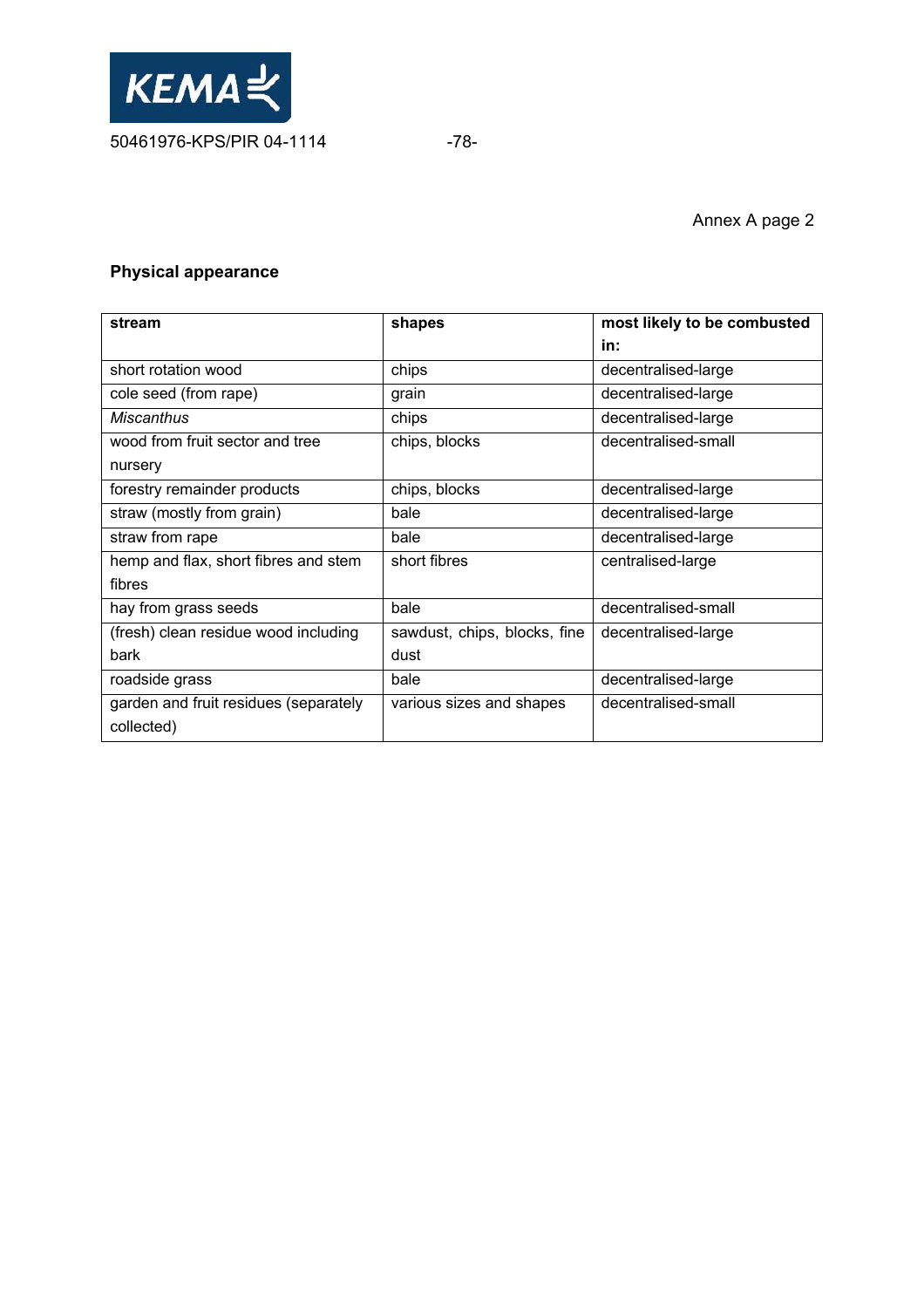

# **ANNEX B SELECTION OF FUELS BY RANKING**

The fuels to be used in the 1,000 MWe power plant should preferably be 100% biomass and have a short  $CO<sub>2</sub>$  cycle, preferably wood, yearlings or energy crops. The types of fuel that are eligible are agro residues such as olive cake, cocoa shells, sun flower residues, and wood or wood-derived fuel such as saw dust and wood pellets.

When considering a type of fuel, one should consider whether it is in a solid, liquid or gaseous form. An advantage of liquefied fuels (bio-oil) is the higher energy density compared with the original solids, thus requiring less space when transporting. However, liquefied fuels are considered more appropriate as transport fuel. Long-distance transport of gases such as methane, hydrogen and carbon monoxide is expensive when no pipeline is available. Therefore it is justified to focus on the solid fuels.

A list of types of solid biomass and residue streams and their ranking based on criteria defined for this project (Greenpeace, 2004) is provided in the table below.

The streams are ranked according to the following mandatory criteria:

- $-$  the stream must be 100% biomass and have a short  $CO<sub>2</sub>$  cycle
- − the stream must not be taken from other applications such as waste incineration plants or specialised manure incineration plants
- − the lower heating value (LHV) of the fuel must be at least 8 MJ/kg to limit transport costs.

The remaining streams are then ranked according to the following criteria:

- − the stream should have a low impact on the environment. Preference is given to energy crops
- − the quantity of fuel should be substantial, therefore mainly large streams (> 400 kton) are considered.

The remaining streams are ranked according to distance and equity:

- − streams within a limited transport distance
- − cheap streams, that are available long term and grown in a sustainable way.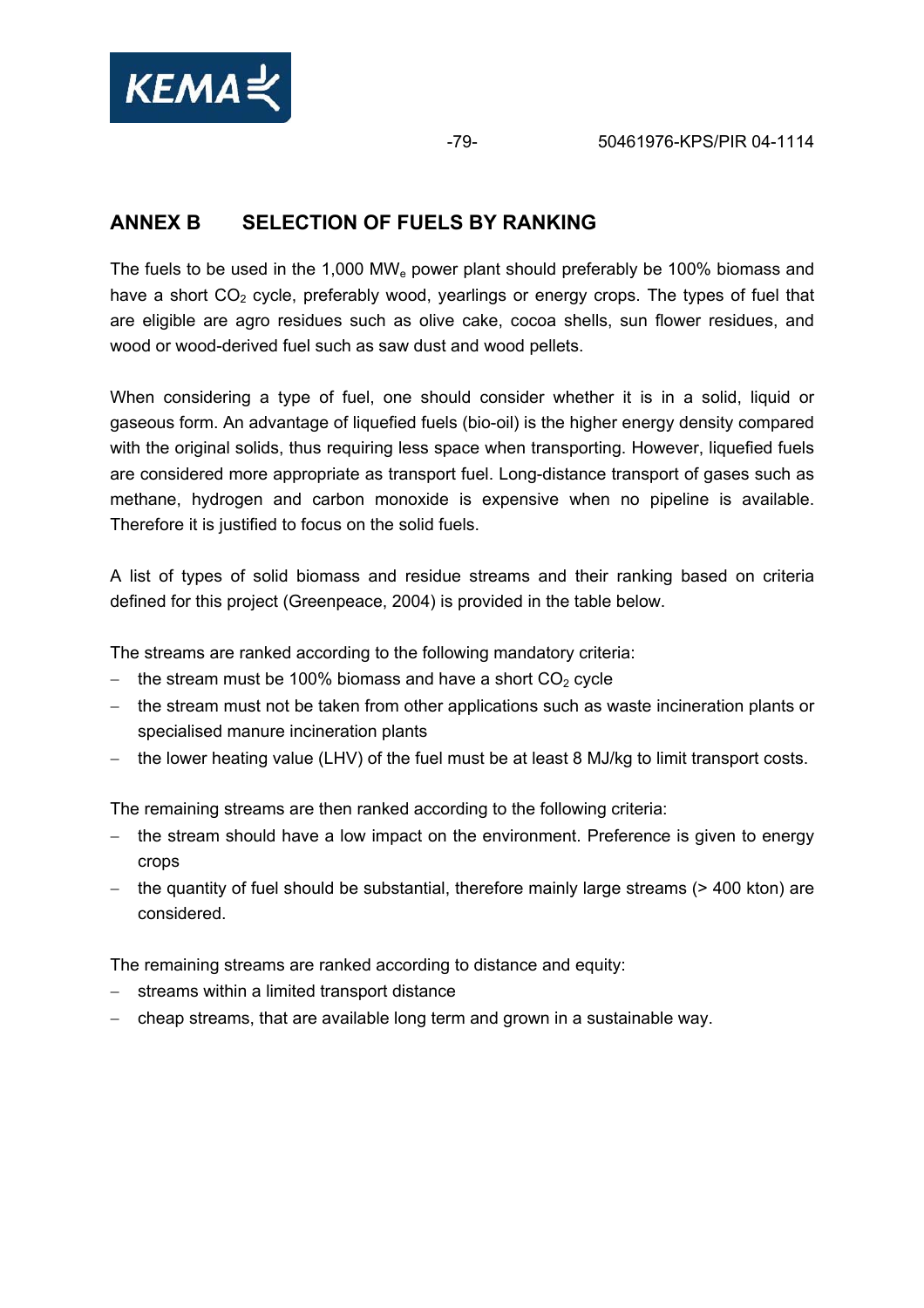

## Annex B page 2

| Stream                                           | 100% biomass | Availability | min 10 MJ/kg | environmental impact | min 0,4 mill ton / 400<br>kton 2000 | min 0,4 mill ton / 400<br>kton 2020 | min 7 PJ in 2020         | NL, EU, nearby | sustainable grown<br>cheap, long term, |
|--------------------------------------------------|--------------|--------------|--------------|----------------------|-------------------------------------|-------------------------------------|--------------------------|----------------|----------------------------------------|
| Energy crops                                     |              |              |              |                      |                                     |                                     |                          |                |                                        |
| short rotation wood (i.e. poplar, willow)        | $^{+++}$     | ok           | ok           | $^{+++}$             | $---$                               | $^{++}$                             | $\ddot{}$                | $+$            | $\ddot{}$                              |
| cole seed (from rape)                            | $^{+++}$     | ok           | ok           | $^{++}$              | $---$                               |                                     | ---                      | $+$            |                                        |
| wood pellets (imported)                          | $^{+++}$     | ok           | ok           | $++$                 | $++$                                | $^{++}$                             | $++$                     | $\ddot{}$      | $^{++}$                                |
| <b>Miscanthus</b>                                | $^{+++}$     | ok           | оk           | $^{+++}$             | $---$                               | $\ddot{}$                           | $\overline{\phantom{a}}$ | $\ddot{}$      | $\ddot{}$                              |
| Biomass residual stream                          |              |              |              |                      |                                     |                                     |                          |                |                                        |
| wood from fruit sector and tree nursery          | $^{++}$      | ok           | ok           | $^{++}$              | ---                                 | $\overline{\phantom{a}}$            | $\overline{\phantom{0}}$ | $+$            | $\overline{\phantom{a}}$               |
| forestry by-products                             | $++$         | ok           | ok           | $^{+++}$             | $^{++}$                             | $\ddot{}$                           | $\overline{a}$           | $\ddot{}$      | $^{++}$                                |
| wood residue from wood industry (imported)       | $++$         | ok           | ok           | $++$                 |                                     | $^{++}$                             | $++$                     | $+$            | $\ddot{}$                              |
| agro residues (imported)                         | $++$         | ok           | ok           | $^{++}$              |                                     | $^{+++}$                            | $^{++}$                  |                | $\pmb{+}$                              |
| straw (grain)                                    | $^{++}$      | ok           | ok           | $^{+++}$             | $\overline{a}$                      | ---                                 | ---                      | $\ddot{}$      | $\overline{\phantom{a}}$               |
| straw from rape                                  | $^{++}$      | ok           | ok           | $^{+++}$             | $\overline{\phantom{0}}$            | ---                                 | ---                      | $\ddot{}$      | $\overline{\phantom{0}}$               |
| hemp and flax, short fibres and stem fibres      |              | ok           | ok           | $^{+++}$             | $---$                               | ---                                 | ---                      | $+$            |                                        |
| hay from grass seeds                             |              | ok           | ok           | $^{+++}$             | ---                                 | ---                                 | ---                      | $\ddot{}$      | $\overline{\phantom{a}}$               |
| (fresh) clean residual wood including bark       | $^{+++}$     | ok           | ok           | $^{+++}$             | $\hspace{0.05cm} -\hspace{0.05cm}$  | +                                   | $\ddot{}$                | $\ddot{}$      | $\overline{\phantom{a}}$               |
| Biomass, possibly contaminated                   |              |              |              |                      |                                     |                                     |                          |                |                                        |
| garden and fruit residues (separately collected) |              | ok           | 2)           | $++$                 | $\qquad \qquad -$                   | ---                                 | ---                      | $\ddot{}$      | $\overline{\phantom{a}}$               |
| residues from nutrition industries               | 1)           | ok           | 3)           | $+$                  | $^{++}$                             | $^{+++}$                            | ---                      | $\ddot{}$      | $\overline{\phantom{a}}$               |
| roadside grass                                   | 1)           | ok           | 2)           | $^{+++}$             |                                     | $\ddot{}$                           | $\overline{\phantom{a}}$ | $\ddot{}$      | $\overline{\phantom{a}}$               |
| separately collected used wood, demolition wood  | 1)           | 4)           |              | ---                  | $\ddot{}$                           | $++$                                | $^{++}$                  | $+$            | $\ddot{}$                              |
|                                                  |              |              |              |                      |                                     |                                     |                          |                |                                        |

1) may be contaminated

2) depends on storage time

3) depends on stream

4) ok; "B hout" not in municipal waste incinerator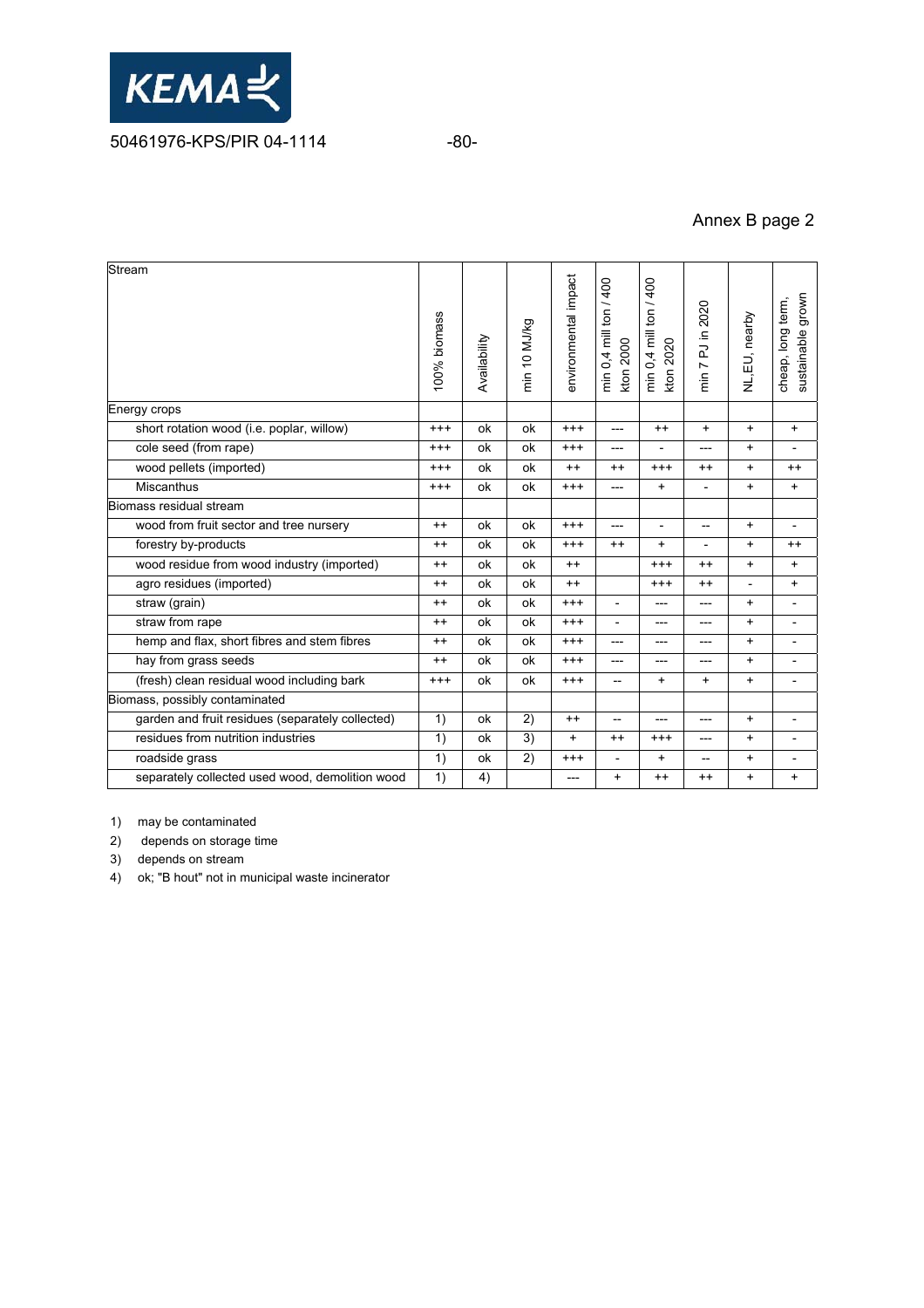

# **ANNEX C PLANNED LAND RECLAMATION MAASVLAKTE**

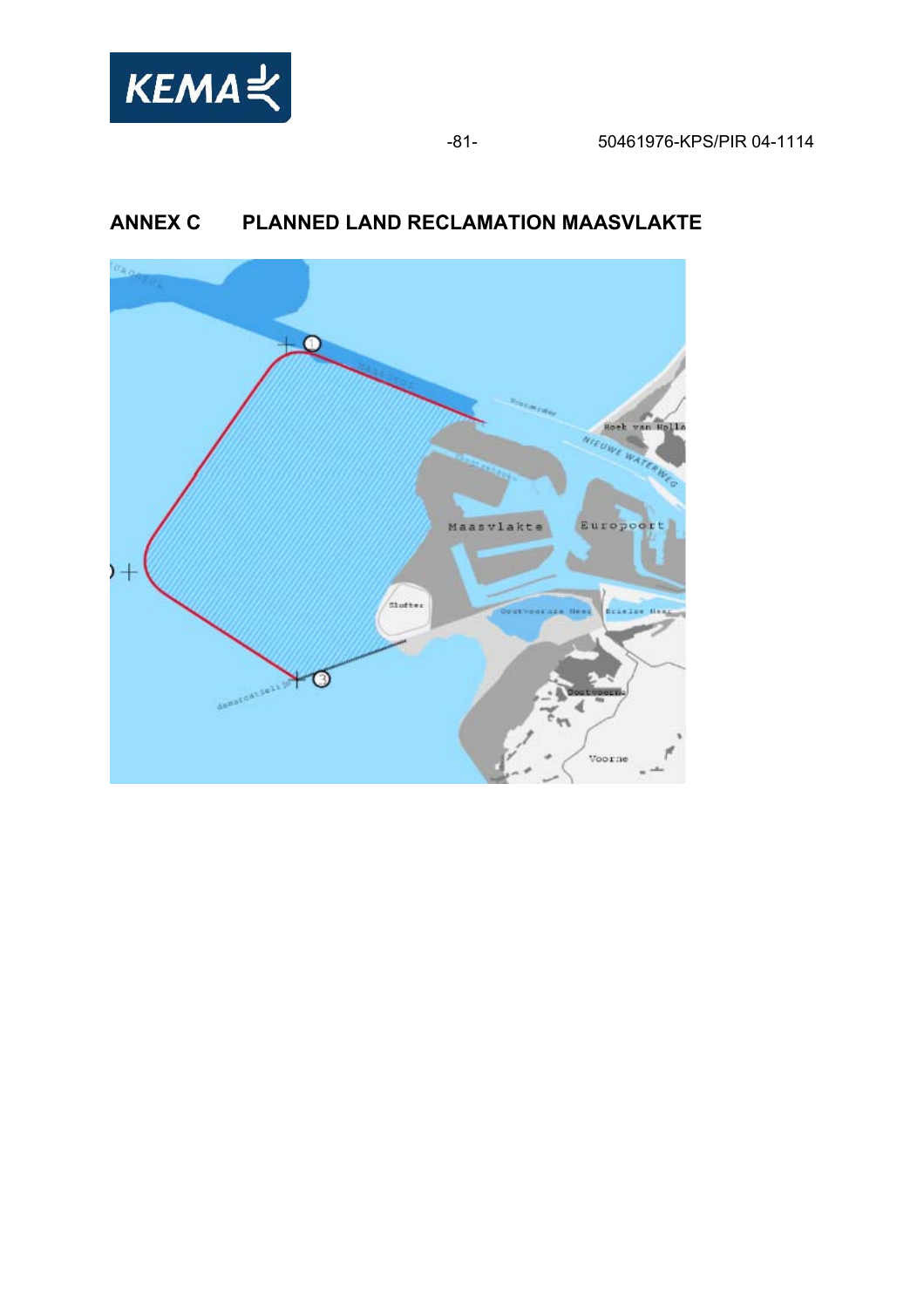

## **ANNEX D LEGAL PROCEDURES / TIMETABLE EIA AND ENVIRONMENTAL LICENSING**

| ENVIRONMENTAL IMPACT ASSESSMENT (MER) |                    |                         | <b>LICENCES</b>         |                  |                  |                           |                |           |
|---------------------------------------|--------------------|-------------------------|-------------------------|------------------|------------------|---------------------------|----------------|-----------|
| <b>PERIODS</b>                        | <b>INITIATOR</b>   | COMPETENT               | <b>OTHERS</b>           | <b>INITIATOR</b> | COMPETENT        | <b>OTHERS</b>             | <b>PERIODS</b> |           |
|                                       |                    | <b>AUTHORITY</b>        |                         |                  | <b>AUTHORITY</b> |                           |                |           |
|                                       |                    |                         |                         |                  |                  |                           |                |           |
|                                       | START NOTIFICATION |                         |                         |                  |                  |                           |                |           |
|                                       |                    | PUBLISH<br><b>START</b> |                         |                  |                  |                           |                |           |
|                                       |                    | <b>NOTIFICATION</b>     |                         |                  |                  |                           |                |           |
|                                       |                    |                         |                         |                  |                  |                           |                |           |
|                                       |                    |                         | PUBLIC                  |                  |                  |                           |                |           |
|                                       |                    |                         | COMMENT/                |                  |                  |                           |                |           |
|                                       |                    |                         | ADVICE                  |                  |                  |                           |                |           |
| 9 wks                                 |                    |                         | <b>ADVICE</b>           |                  |                  |                           |                |           |
|                                       |                    |                         | <b>GUIDELINES</b>       |                  |                  |                           |                |           |
|                                       |                    |                         | <b>CMER</b>             |                  |                  |                           |                |           |
| 13 MKS                                |                    |                         |                         |                  |                  |                           |                |           |
|                                       | CONSULTATION       |                         |                         |                  |                  |                           |                |           |
|                                       |                    |                         |                         |                  |                  |                           |                |           |
|                                       |                    | <b>GUIDELINES</b>       |                         |                  |                  |                           |                |           |
|                                       | <b>WRITING</b>     |                         |                         | <b>WRITING</b>   |                  |                           |                |           |
|                                       | EIS                |                         |                         | LICENCE          |                  |                           |                |           |
|                                       |                    |                         |                         | APPLICATIONS     |                  |                           |                |           |
|                                       |                    |                         |                         |                  |                  |                           |                |           |
|                                       | SUBMISSION         |                         |                         | SUBMISSION       |                  |                           |                |           |
|                                       | EIS                |                         |                         | LICENCE          |                  |                           |                |           |
|                                       |                    |                         |                         | APPLICATIONS     |                  |                           |                |           |
|                                       |                    | ASSESS                  |                         |                  | ASSESS           |                           |                |           |
| 8 WKS<br>6 wks                        |                    | ACCEPTIBILITY           |                         |                  | SUSCEPTIBILITY   |                           |                | 8 WKS     |
| $+$                                   |                    | EIS                     |                         |                  | <b>LICENCE</b>   |                           | 10 WKS         |           |
| 2 WKS                                 |                    |                         |                         |                  | APPLICATIONS     |                           |                |           |
|                                       |                    |                         |                         |                  | PUBLISH          |                           |                |           |
|                                       |                    | <b>PUBLICISE</b>        |                         |                  | <b>LICENCE</b>   |                           |                |           |
|                                       |                    | EIS                     |                         |                  | APPLICATIONS     |                           |                |           |
| $4\sqrt{KS}$                          |                    |                         |                         |                  |                  |                           |                |           |
|                                       |                    |                         | PUBLIC<br>COMMENTS/     |                  |                  |                           |                |           |
|                                       |                    |                         | ADVICE/                 |                  |                  |                           |                |           |
|                                       |                    |                         | <b>HEARING</b>          |                  |                  |                           |                |           |
|                                       |                    |                         |                         |                  |                  |                           |                |           |
|                                       |                    |                         |                         |                  |                  |                           |                |           |
|                                       |                    |                         |                         |                  |                  |                           |                |           |
| 5 WKS                                 |                    |                         | <b>REVIEW EIS</b><br>BY |                  |                  |                           |                |           |
|                                       |                    |                         | <b>CMER</b>             |                  | WRITING<br>DRAFT |                           |                |           |
|                                       |                    |                         |                         |                  | PERMITS          |                           |                |           |
|                                       |                    |                         |                         |                  | PUBLISH          |                           |                | 6 MO      |
|                                       |                    |                         |                         |                  | DRAFT            |                           |                | $\pmb{+}$ |
|                                       |                    |                         |                         |                  | PERMIT           |                           |                | 5 WKS     |
|                                       |                    |                         |                         |                  |                  | PUBLIC COMMENTS/          |                |           |
|                                       |                    |                         |                         | <b>COMMENTS</b>  |                  | ADVICE/<br><b>HEARING</b> | 4 WKS          |           |
|                                       |                    |                         |                         |                  | FINAL PERMIT     |                           |                |           |
|                                       |                    |                         |                         |                  |                  |                           |                |           |
|                                       |                    |                         |                         |                  |                  |                           | ₳              |           |
|                                       |                    |                         |                         | APPEAL           |                  | APPEAL                    | 6 WKS          | ▼         |
|                                       |                    |                         |                         |                  |                  |                           | ₩              |           |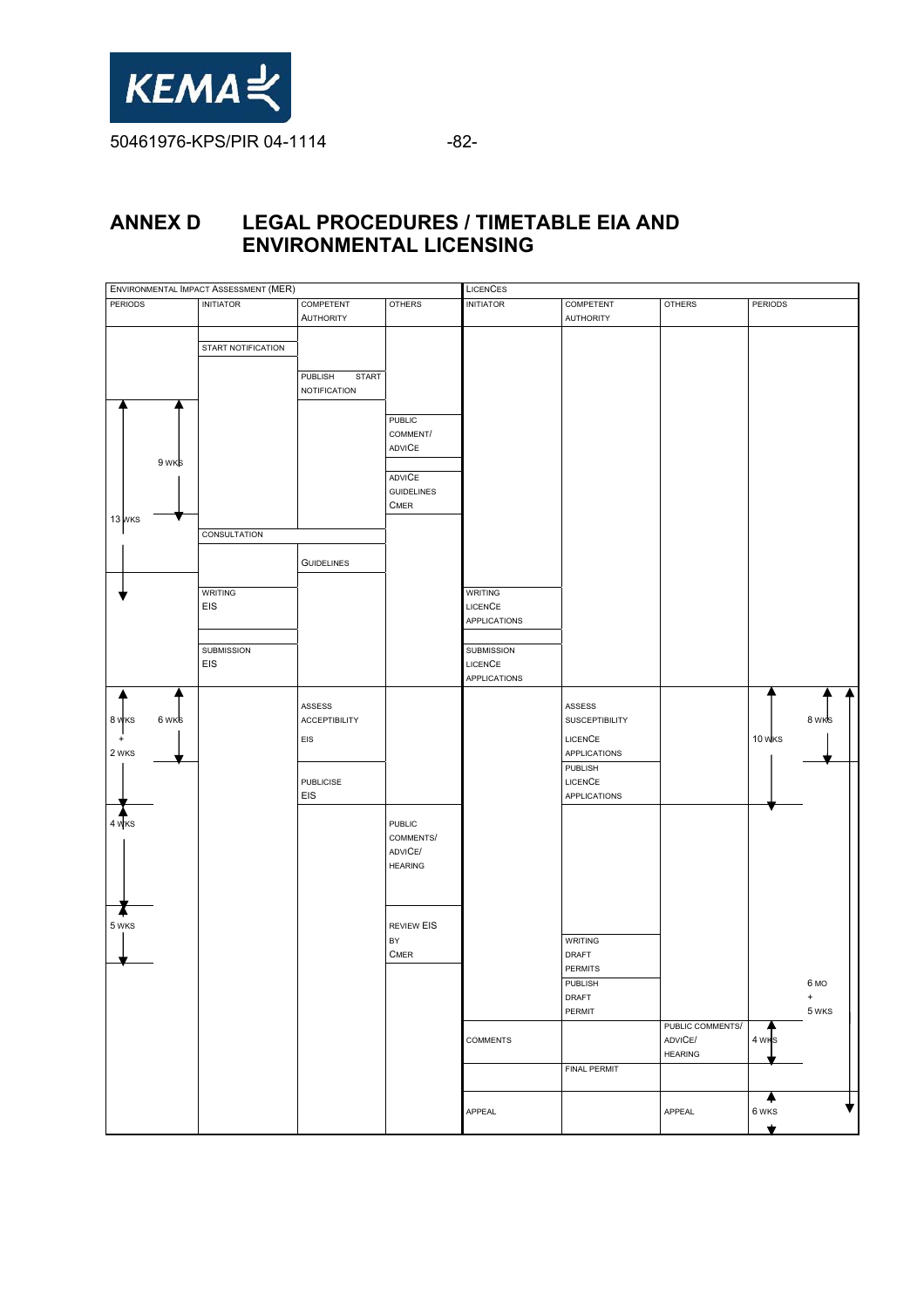

## **ANNEX E GREENPEACE'S PRECONDITIONS**

### **Positive energy balance\***

The net energy produced by the biomass cycle (i.e. released solar energy) must be greater than the energy used in its germination-to-generation lifecycle. That is, when all the energy from other sources used to produce, process and transport the biomass are aggregated, this must be less than the amount of energy that is derived from the combustion of the biomass. Only the energy derived above and beyond this threshold may be considered renewable.

### **Carbon neutral\***

The net (carbon) greenhouse gas emission of the biomass cycle used must be zero or negative. That is, the carbon, and carbon equivalent of nitrous oxides, methane and other greenhouse gases released to the atmosphere by the full germination-to-generation cycle must be less than, or equal to, the carbon absorbed or fixed by the biomass itself – including carbon removed or fixed within the soil, sequestration by forest or live crop, greenhouse gases emitted through land use change or net depletion, and greenhouse gases released due to transportation and production of fertilisers and pesticides.

### **Biodiversity impacts**

Biomass production involves production over significant land areas, and this requires careful consideration of potential for biodiversity impacts. Biomass productions must aim to maintain and restore indigenous biodiversity, taking particular account of rare, threatened and endangered species and ecosystems, complement biodiversity conservation strategies, entail no conversion of natural ecosystems, and are guided by the results of environmental impact assessments and on-going monitoring.

### **GMO-free**

The biomass plants, or enzymes used in the processing of the biomass, must not include genetically modified plants or other organisms. This includes agricultural and forestry residues as well as purpose-grown 'energy crops' and their conversion to other energy forms.

### **Sustainable plantation/agriculture**

The processes for producing the biomass must be sustainable with respect to water, nutrient and mineral balances within the soil. Biomass production must be constrained to existing agricultural croplands and the restoration of degraded or abandoned land. The production